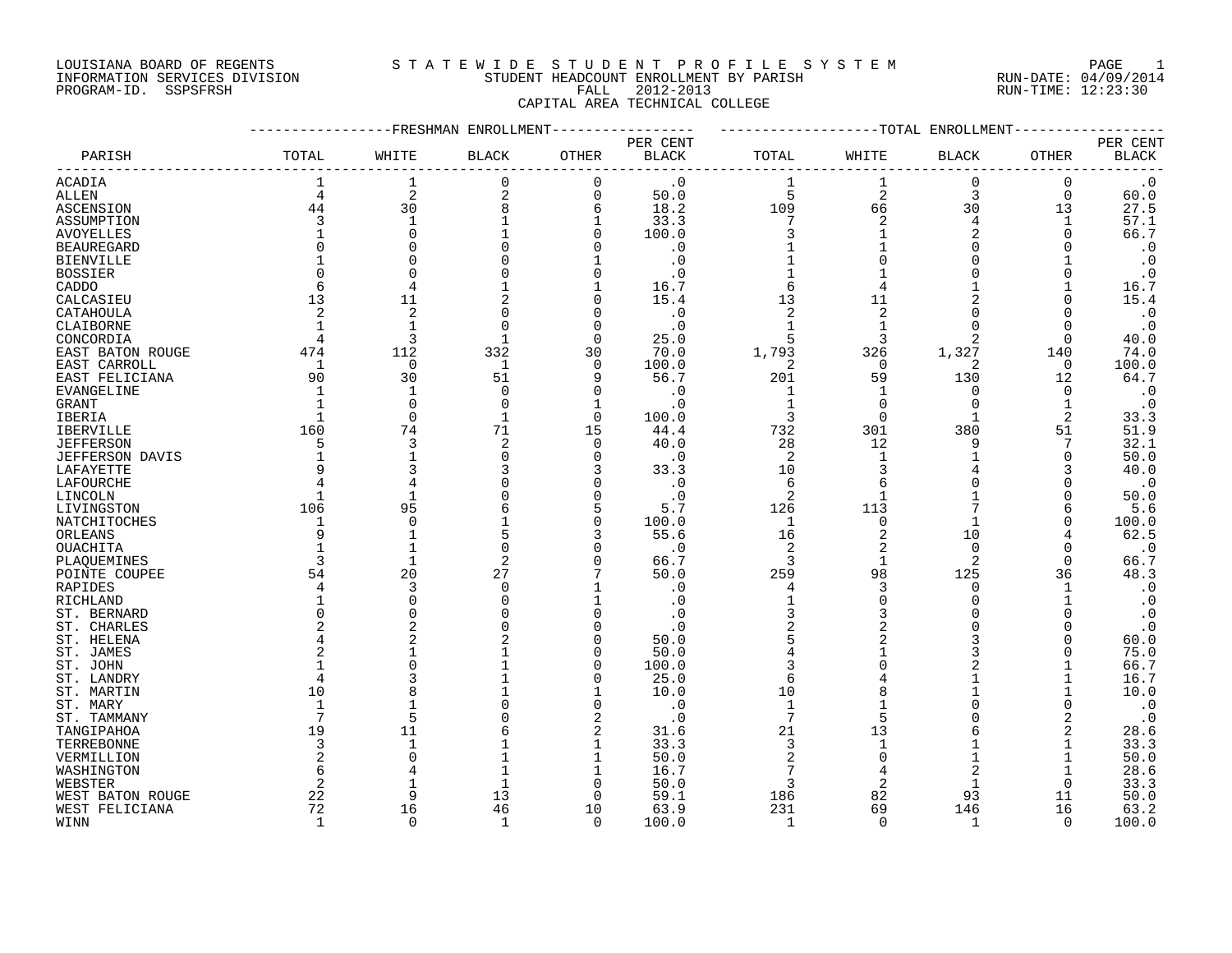#### LOUISIANA BOARD OF REGENTS S T A T E W I D E S T U D E N T P R O F I L E S Y S T E M PAGE 2 INFORMATION SERVICES DIVISION STUDENT HEADCOUNT ENROLLMENT BY PARISH RUN-DATE: 04/09/2014 PROGRAM-ID. SSPSFRSH FALL 2012-2013 RUN-TIME: 12:23:30 CAPITAL AREA TECHNICAL COLLEGE

|                                          |             |       | -FRESHMAN ENROLLMENT- |              |                          |             |       | -TOTAL ENROLLMENT- |           |                   |
|------------------------------------------|-------------|-------|-----------------------|--------------|--------------------------|-------------|-------|--------------------|-----------|-------------------|
| PARISH                                   | TOTAL       | WHITE | <b>BLACK</b>          | <b>OTHER</b> | PER CENT<br><b>BLACK</b> | TOTAL       | WHITE | <b>BLACK</b>       | OTHER     | PER CENT<br>BLACK |
| LOUISIANA TOTALS<br>OUT-OF-STATE/FOREIGN | 1,165<br>29 | 469   | 594                   | 102          | 51.0<br>58.6             | 3,843<br>47 | 1,221 | 2,305<br>25        | 317<br>13 | 60.0<br>53.2      |
| INSTITUTION TOTALS                       | 1,194       | 476   | 611                   | 107          | 51.2                     | 3,890       | ⊥,230 | 2,330              | 330       | 59.9              |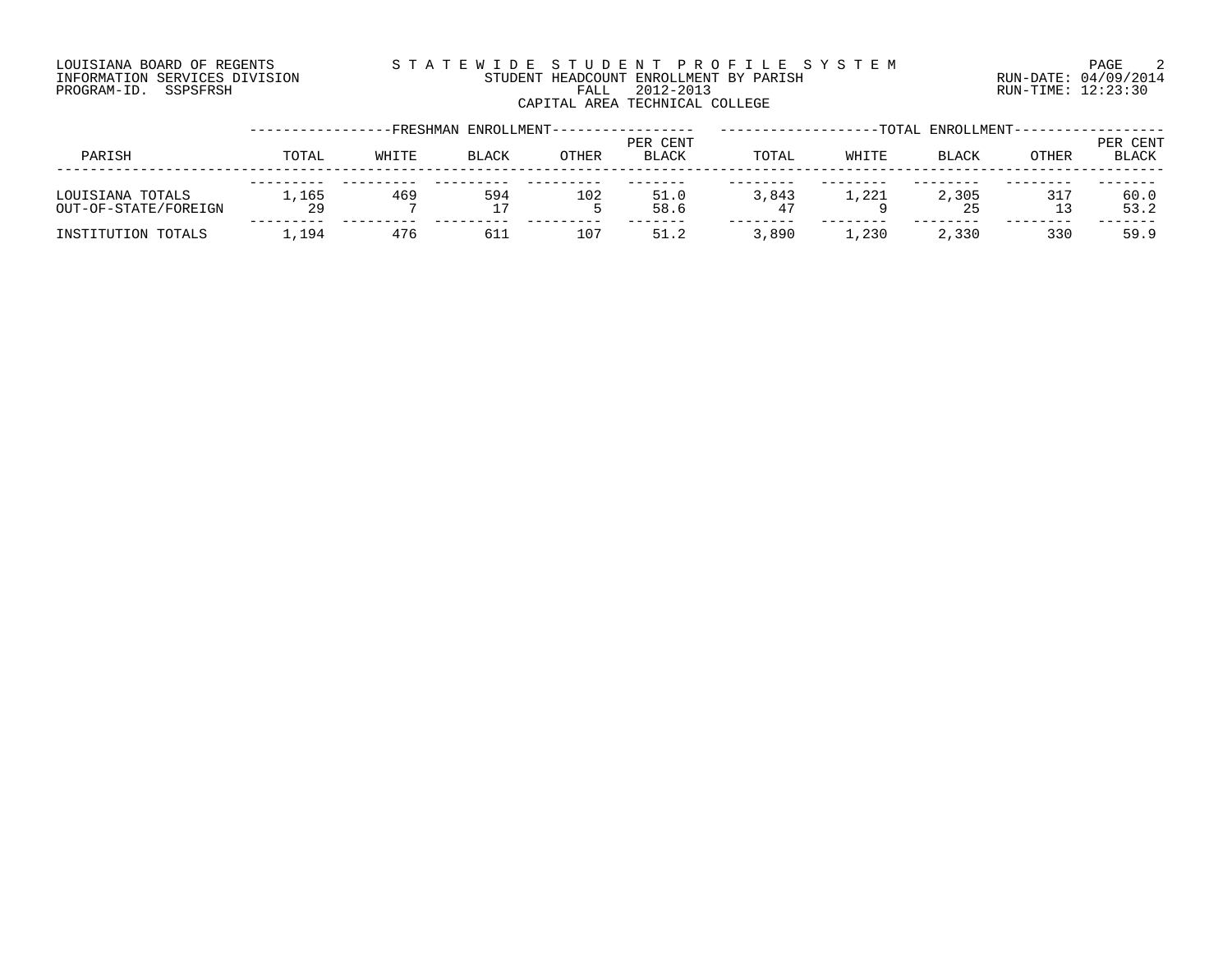## LOUISIANA BOARD OF REGENTS S T A T E W I D E S T U D E N T P R O F I L E S Y S T E M PAGE 3 INFORMATION SERVICES DIVISION STUDENT HEADCOUNT ENROLLMENT BY PARISH RUN-DATE: 04/09/2014 PROGRAM-ID. SSPSFRSH FALL 2012-2013 RUN-TIME: 12:23:30

## S. CENTRAL LA. TECH. COLLEGE

|                        |                | -FRESHMAN    | ENROLLMENT     |                |                          |                |                | -TOTAL ENROLLMENT |              |                          |
|------------------------|----------------|--------------|----------------|----------------|--------------------------|----------------|----------------|-------------------|--------------|--------------------------|
| PARISH                 | TOTAL          | WHITE        | <b>BLACK</b>   | OTHER          | PER CENT<br><b>BLACK</b> | TOTAL          | WHITE          | <b>BLACK</b>      | OTHER        | PER CENT<br><b>BLACK</b> |
| ACADIA                 | 8              | 6            |                | 1              | 12.5                     | 8              | 6              | 1                 | 1            | 12.5                     |
| ASCENSION              | 17             | 11           | 6              | 0              | 35.3                     | 22             | 16             | 6                 | 0            | 27.3                     |
| ASSUMPTION             | 22             | 18           |                | 0              | 18.2                     | 44             | 34             | 9                 | 1            | 20.5                     |
| AVOYELLES              | 4              | 3            |                | 0              | 25.0                     | 4              | 3              |                   | N            | 25.0                     |
| <b>BEAUREGARD</b>      |                | 3            |                |                | $\cdot$ 0                | 4              |                | O                 |              | $\cdot$ 0                |
| <b>BIENVILLE</b>       |                | 1            |                | 0              | . 0                      | 1              |                | O                 |              | $\cdot$ 0                |
| <b>BOSSIER</b>         |                | 1            |                | O              | . 0                      | $\mathbf 1$    |                | O                 |              | $\cdot$ 0                |
| CADDO                  |                | 2            |                | 0              | $\cdot$ 0                | 2              |                | 0                 | O            | $\cdot$ 0                |
| CALCASIEU              |                | 5            |                | 2              | 22.2                     | 9              |                | 2                 |              | 22.2                     |
| CALDWELL               |                | 1            |                | O              | $\cdot$ 0                | 1              |                | O                 |              | $\cdot$ 0                |
| CONCORDIA              |                | 3            |                | 0              | . 0                      | 3              | 3              | U                 | N            | $\cdot$ 0                |
| DE SOTO                | 1              | $\Omega$     |                | 0              | 100.0                    | $\mathbf{1}$   | $\Omega$       |                   | O            | 100.0                    |
| EAST BATON ROUGE       | 10             | 7            |                | 0              | 30.0                     | 13             | 10             | 3                 | N            | 23.1                     |
|                        | 10             | 10           |                | O              | $\cdot$ 0                | 10             | 10             | U                 |              | $\cdot$ 0                |
| EVANGELINE             |                |              | C              | O              |                          |                |                | U                 |              |                          |
| FRANKLIN               | 2              | 2            |                |                | . 0                      | 2              | 2              | $\Omega$          |              | $\cdot$ 0                |
| GRANT                  | 3              | $\mathbf{1}$ | $\Omega$       | $\overline{2}$ | . 0                      | 3              | 1              |                   | 2            | $\cdot$ 0                |
| IBERIA                 | 19             | 7            | 10             | 2              | 52.6                     | 31             | 11             | 16                | 4            | 51.6                     |
| <b>IBERVILLE</b>       | $\mathbf{1}$   | 0            | $\mathbf{1}$   | $\mathbf 0$    | 100.0                    | $\overline{2}$ | 1              | 1                 | $\Omega$     | 50.0                     |
| <b>JEFFERSON</b>       | 77             | 43           | 23             | 11             | 29.9                     | 187            | 80             | 80                | 27           | 42.8                     |
| <b>JEFFERSON DAVIS</b> | $\overline{2}$ | $\mathbf{1}$ | $\mathbf{1}$   | 0              | 50.0                     | 2              | $\overline{1}$ | 1                 | $\Omega$     | 50.0                     |
| LAFAYETTE              | 10             | 7            | 3              | $\Omega$       | 30.0                     | 11             | 7              | $\overline{4}$    | $\Omega$     | 36.4                     |
| LAFOURCHE              | 117            | 73           | 35             | 9              | 29.9                     | 257            | 186            | 55                | 16           | 21.4                     |
| LINCOLN                | 2              | $\mathbf{1}$ | $\mathbf{1}$   | 0              | 50.0                     | 2              | $\mathbf{1}$   | 1                 | $\Omega$     | 50.0                     |
| LIVINGSTON             | 12             | 12           | $\Omega$       | 0              | $\cdot$ 0                | 15             | 15             | 0                 | N            | $\cdot$ 0                |
| MOREHOUSE              | 1              | $\mathbf 1$  | $\Omega$       | 0              | . 0                      | 2              | 2              | $\Omega$          | N            | $\cdot$ 0                |
| ORLEANS                | 19             | 6            | 11             | 2              | 57.9                     | 77             | 10             | 64                | 3            | 83.1                     |
| OUACHITA               |                | 5            | 0              | 0              | . 0                      | 5              | 5              | 0                 | N            | $\cdot$ 0                |
| PLAQUEMINES            |                | 6            | 2              | 0              | 25.0                     | 9              |                | 2                 | N            | 22.2                     |
| RAPIDES                |                | 5            |                | 0              | 16.7                     | 6              |                | 1                 | N            | 16.7                     |
| RED RIVER              |                | $\Omega$     |                | O              | $\cdot$ 0                |                |                | U                 |              | $\cdot$ 0                |
| RICHLAND               |                | 1            |                | O              | . 0                      | 1              |                | $\Omega$          |              | $\cdot$ 0                |
| SABINE                 |                | 2            | O              | O              | . 0                      | 2              |                | $\Omega$          | O            | $\cdot$ 0                |
| ST. BERNARD            | 3              | 2            | $\Omega$       |                | $\cdot$ 0                | 4              | 3              | $\Omega$          |              | $\cdot$ 0                |
| ST. CHARLES            | 103            | 60           | 39             | 4              | 37.9                     | 466            | 297            | 139               | 30           | 29.8                     |
| ST. HELENA             | 2              | 0            | $\overline{c}$ | 0              | 100.0                    | 2              | 0              | 2                 | 0            | 100.0                    |
| ST. JAMES              | 67             | 28           | 39             | $\mathbf 0$    | 58.2                     | 232            | 108            | 115               | 9            | 49.6                     |
| ST. JOHN               | 169            | 60           | 99             | 10             | 58.6                     | 402            | 137            | 236               | 29           | 58.7                     |
| ST. LANDRY             | 17             | 14           | $\overline{2}$ | 1              | 11.8                     | 20             | 15             | 4                 | $\mathbf{1}$ | 20.0                     |
| ST. MARTIN             | 132            | 48           | 46             | 38             | 34.8                     | 474            | 229            | 157               | 88           | 33.1                     |
| ST. MARY               | 35             | 20           | 11             | 4              | 31.4                     | 91             | 51             | 30                | 10           | 33.0                     |
| ST. TAMMANY            | 19             | 13           | $\overline{2}$ | 4              | 10.5                     | 26             | 19             | 3                 | 4            | 11.5                     |
| TANGIPAHOA             | 31             | 30           | -1             | 0              | 3.2                      | 58             | 54             | 4                 | O            | 6.9                      |
| TENSAS                 | $\overline{1}$ | $\mathbf{1}$ | $\Omega$       | $\Omega$       | $\cdot$ 0                | $\mathbf{1}$   | $\mathbf{1}$   | $\Omega$          |              | $\cdot$ 0                |
| TERREBONNE             | 35             | 19           | 14             | 2              | 40.0                     | 49             | 27             | 19                | 3            | 38.8                     |
| VERMILLION             |                | 4            |                | 0              | 20.0                     | 5              |                | 1                 | U            | 20.0                     |
| VERNON                 |                | 2            |                | O              | . 0                      | 3              |                | U                 | N            | $\cdot$ 0                |
| WASHINGTON             |                | 6            |                | O              | 14.3                     | 9              |                |                   |              | 11.1                     |
|                        |                |              |                |                |                          |                |                |                   |              |                          |
| WEBSTER                |                |              |                |                | . 0                      | 1              |                | U                 |              | $\cdot$ 0                |
| WEST CARROLL           |                |              |                | N<br>∩         | . 0<br>$\cap$            |                |                | U                 |              | $\cdot$ 0<br>$\Omega$    |
| <b>WTNN</b>            |                |              |                |                |                          |                |                |                   |              |                          |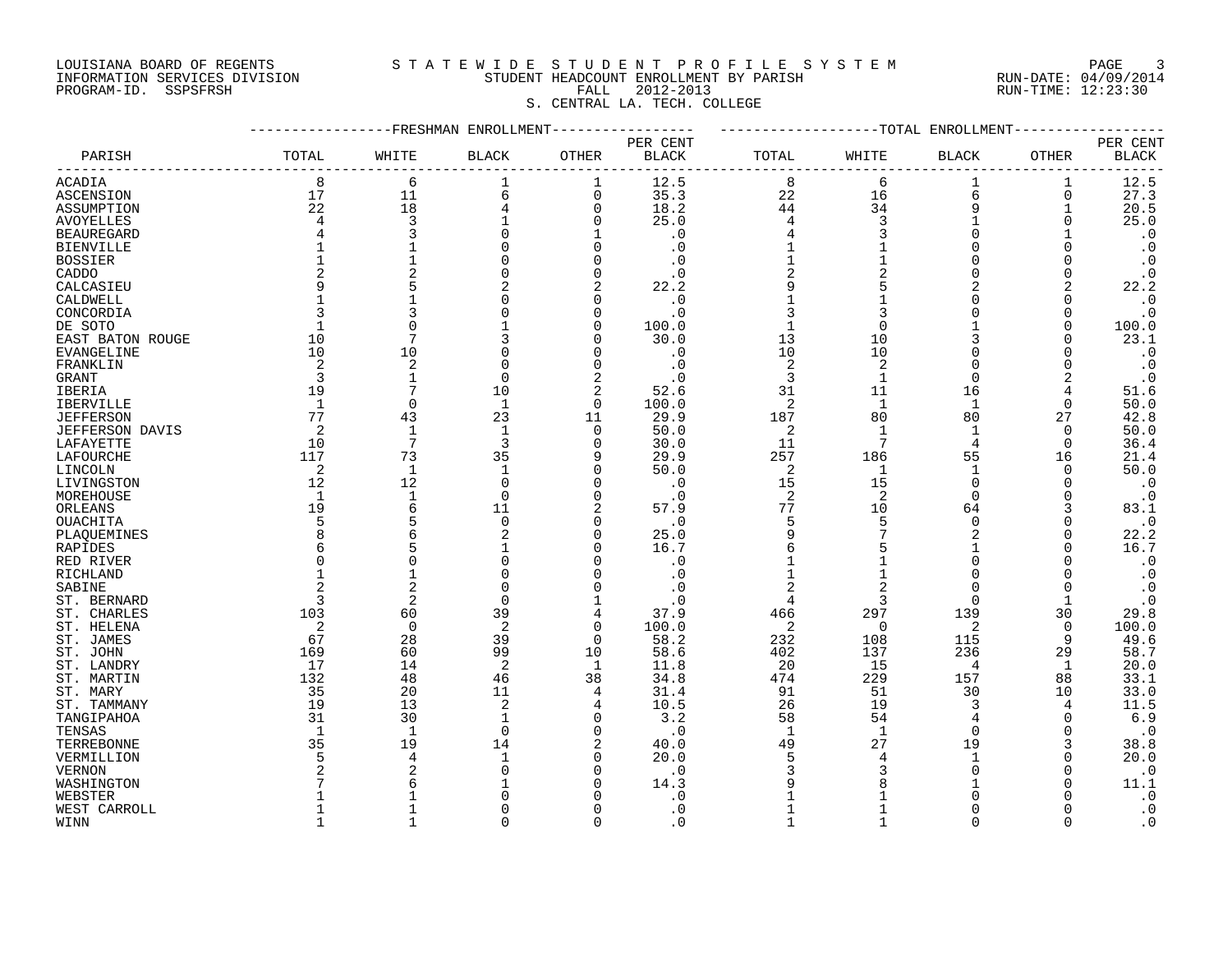#### LOUISIANA BOARD OF REGENTS S T A T E W I D E S T U D E N T P R O F I L E S Y S T E M PAGE 4 INFORMATION SERVICES DIVISION STUDENT HEADCOUNT ENROLLMENT BY PARISH RUN-DATE: 04/09/2014 DOUISIANA BOARD OF REGENTS (SIAILE WILE SIALE SICH ARE AN ITALY INFORMATION SERVICES DIVISION SILATE SIAILE WI<br>INFORMATION SERVICES DIVISION STUDENT HEADCOUNT ENROLLMENT BY PARISH (RUN-DATE: 04/09/2014<br>PROGRAM-ID. SSPSFRS S. CENTRAL LA. TECH. COLLEGE

|                                          |              |            | -FRESHMAN ENROLLMENT- |              |                          |              |              | -TOTAL ENROLLMENT- |           |                   |
|------------------------------------------|--------------|------------|-----------------------|--------------|--------------------------|--------------|--------------|--------------------|-----------|-------------------|
| PARISH                                   | TOTAL        | WHITE      | <b>BLACK</b>          | <b>OTHER</b> | PER CENT<br><b>BLACK</b> | TOTAL        | WHITE        | <b>BLACK</b>       | OTHER     | PER CENT<br>BLACK |
| LOUISIANA TOTALS<br>OUT-OF-STATE/FOREIGN | '.011<br>296 | 554<br>213 | 363<br>51             | 94<br>32     | 35.9<br>17.2             | 2,583<br>302 | 1,392<br>213 | 959<br>52          | 232<br>37 | 37.1<br>17.2      |
| INSTITUTION TOTALS                       | ⊥,307        | 767        | 414                   | 126          | 31.7                     | 2,885        | 1,605        | 1,011              | 269       | 35.0              |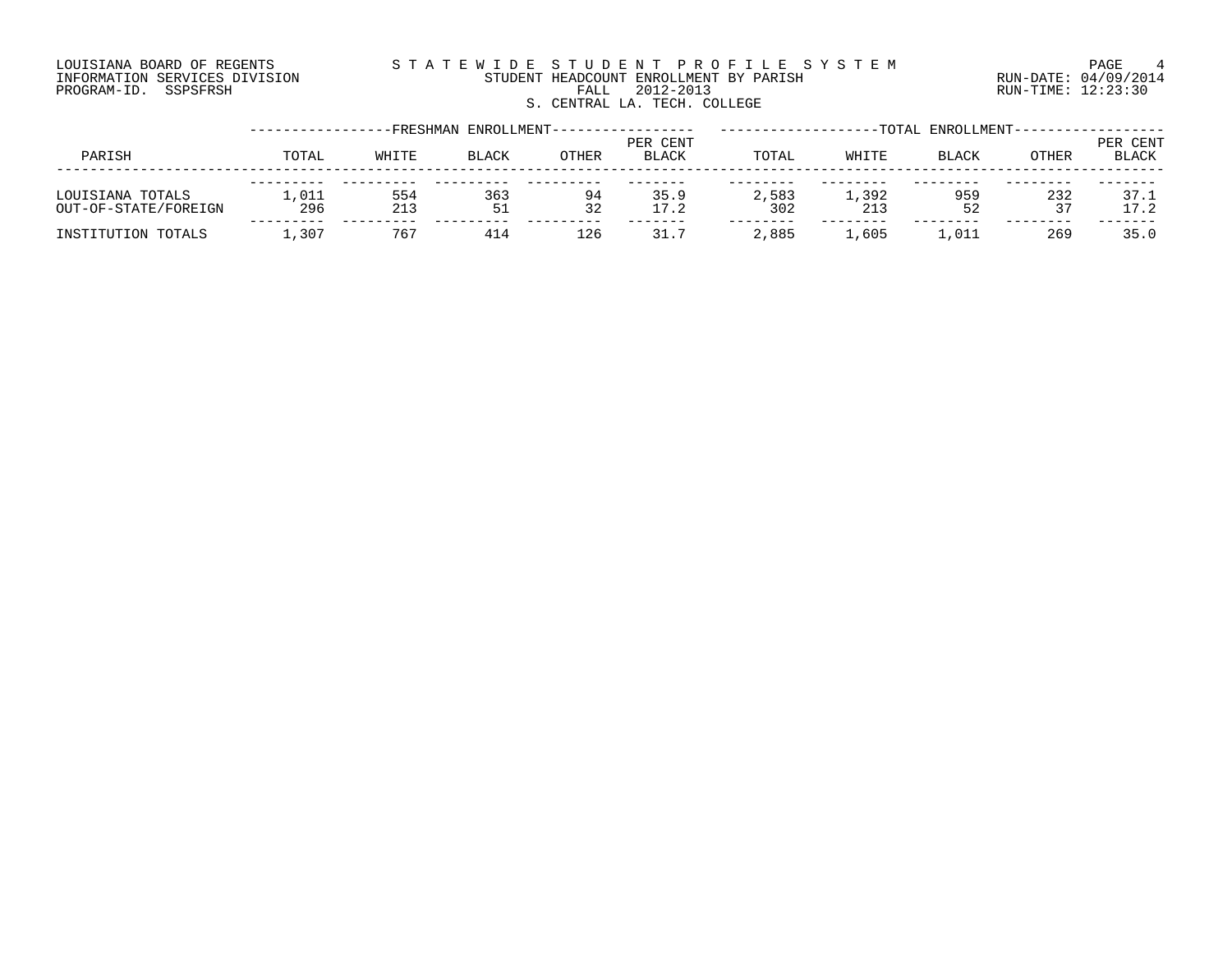### LOUISIANA BOARD OF REGENTS S T A T E W I D E S T U D E N T P R O F I L E S Y S T E M PAGE 5 INFORMATION SERVICES DIVISION STUDENT HEADCOUNT ENROLLMENT BY PARISH RUN-DATE: 04/09/2014

PARISH TOTAL WHITE BLACK OTHER BLACK TOTAL WHITE BLACK OTHER BLACK ------------------------------------------------------------------------------------------------------------------------------------ ACADIA 1 1 0 0 .0 1 1 0 0 .0

## PROGRAM-ID. SSPSFRSH FALL 2012-2013 RUN-TIME: 12:23:30 CENTRAL LA. TECH COMM COLLEGE

-----------------FRESHMAN ENROLLMENT----------------- -------------------TOTAL ENROLLMENT------------------

PER CENT PER CENT

ALLEN 134 47 26 61 19.4 209 83 60 66 28.7 ASCENSION 2 0 2 0 100.0 3 1 2 0 66.7 AVOYELLES 180 50 104 26 57.8 571 169 211 191 37.0 BEAUREGARD 29 14 9 6 31.0 90 53 23 14 25.6 BIENVILLE 2 0 1 1 50.0 6 1 4 1 66.7 BOSSIER 2 1 1 0 50.0 2 1 1 0 50.0 CADDO 1 1 0 0 .0 3 3 0 0 .0 CALCASIEU 8 4 3 1 37.5 11 6 4 1 36.4 CALDWELL 1 0 0 1 .0 2 1 0 1 .0 CATAHOULA 11 7 4 0 36.4 51 35 14 2 27.5 CLAIBORNE 2 0 2 0 100.0 2 0 2 0 100.0 CONCORDIA 33 14 18 1 54.5 164 79 74 11 45.1 DE SOTO 0 0 0 0 .0 1 1 0 0 .0 EAST BATON ROUGE 5 0 3 2 60.0 8 1 5 2 62.5 EVANGELINE 9 5 4 0 44.4 16 11 5 0 31.3 FRANKLIN 6 5 1 0 16.7 8 7 1 0 12.5 GRANT 40 20 9 11 22.5 92 37 35 20 38.0 IBERIA 0 0 0 0 .0 2 0 2 0 100.0 IBERVILLE 3 0 3 0 100.0 4 0 4 0 100.0 JACKSON 19 7 9 3 47.4 71 14 21 36 29.6 JEFFERSON 7 5 2 0 28.6 12 7 4 1 33.3 LAFAYETTE 4 0 3 1 75.0 5 0 4 1 80.0 LA SALLE 19 12 5 2 26.3 44 34 8 2 18.2 LINCOLN 0 0 0 0 .0 1 0 0 1 .0 LIVINGSTON 2 1 0 1 .0 2 1 0 1 .0 MOREHOUSE 1 0 0 1 .0 1 0 0 1 .0 NATCHITOCHES 7 6 1 0 14.3 15 11 4 0 26.7 ORLEANS 11 0 9 2 81.8 19 0 17 2 89.5 OUACHITA 2 0 0 2 .0 2 0 0 2 .0 PLAQUEMINES 1 1 0 0 .0 1 1 0 0 .0 POINTE COUPEE 1 0 1 0 100.0 3 2 1 0 33.3 RAPIDES 178 91 73 14 41.0 496 179 147 170 29.6 RED RIVER 0 0 0 0 .0 1 1 0 0 .0 RICHLAND 1 0 1 0 100.0 1 0 100.0<br>
SABINE 5 3 2 0 40.0 11 7 3 1 27.3<br>
ST. HELENA 0 0 0 0 0 0 100.0 SABINE 5 3 2 0 40.0 11 7 3 1 27.3 ST. HELENA 0 0 0 0 .0 1 0 1 0 100.0 ST.JOHN 1 0 0 1 .0 2 0 1 1 50.0 ST.LANDRY 3 0 2 1 66.7 3 0 2 1 66.7 ST. TAMMANY 4 2 1 1 25.0 6 2 3 1 50.0 TANGIPAHOA 1 0 1 0 100.0 1 0 1 0 100.0 TENSAS 3 0 3 0 100.0 10 2 8 0 80.0 TERREBONNE 1 1 0 0 .0 1 1 0 0 .0

VERNON 59 40 8 11 13.6 150 105 24 21 16.0 WASHINGTON 1 0 1 0 100.0 2 0 2 0 100.0 WEBSTER 1 0 1 0 100.0 1 0 1 0 100.0 WEST CARROLL 1 1 0 0 1 1 0 0 .0 WEST FELICIANA 0 0 0 0 .0 1 0 1 0 100.0 WINN 86 40 28 18 32.6 142 74 39 29 27.5

--------- --------- --------- --------- ------- -------- -------- -------- -------- -------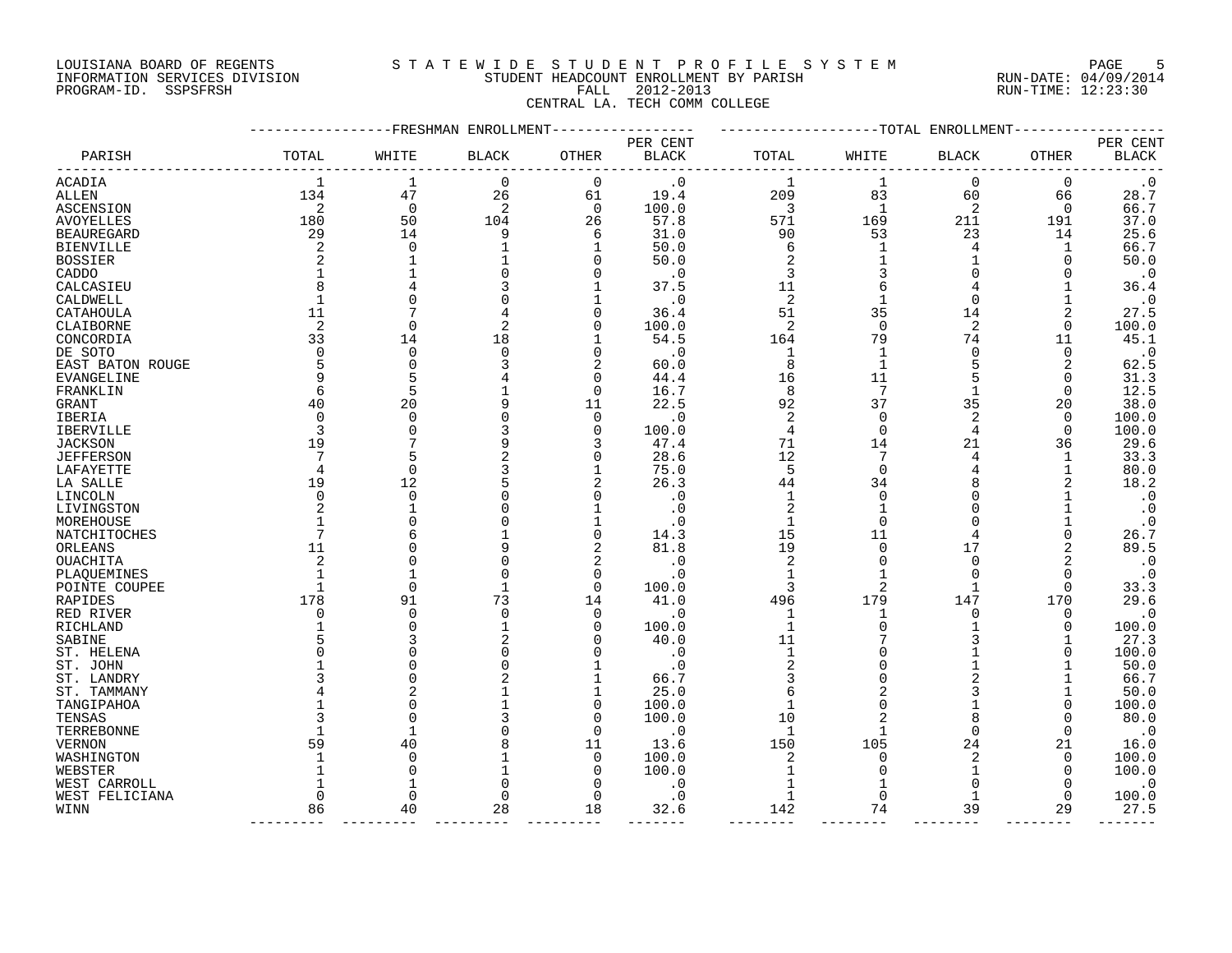#### LOUISIANA BOARD OF REGENTS S T A T E W I D E S T U D E N T P R O F I L E S Y S T E M PAGE 6 INFORMATION SERVICES DIVISION STUDENT HEADCOUNT ENROLLMENT BY PARISH RUN-DATE: 04/09/2014 PROGRAM-ID. SSPSFRSH FALL 2012-2013 RUN-TIME: 12:23:30 CENTRAL LA. TECH COMM COLLEGE

|                                          |       |       | -FRESHMAN ENROLLMENT- |              |                          |       |       | -TOTAL ENROLLMENT- |       |                          |
|------------------------------------------|-------|-------|-----------------------|--------------|--------------------------|-------|-------|--------------------|-------|--------------------------|
| PARISH                                   | TOTAL | WHITE | <b>BLACK</b>          | <b>OTHER</b> | PER CENT<br><b>BLACK</b> | TOTAL | WHITE | <b>BLACK</b>       | OTHER | PER CENT<br><b>BLACK</b> |
| LOUISIANA TOTALS<br>OUT-OF-STATE/FOREIGN | 888   | 379   | 341                   | 168<br>▵     | 38.4<br>33.3             | 2,252 | 932   | 740<br>19          | 580   | 32.9<br>61.3             |
| INSTITUTION TOTALS                       | 897   | 383   | 344                   | 170          | 38.4                     | 2,283 | 941   | 759                | 583   | 33.2                     |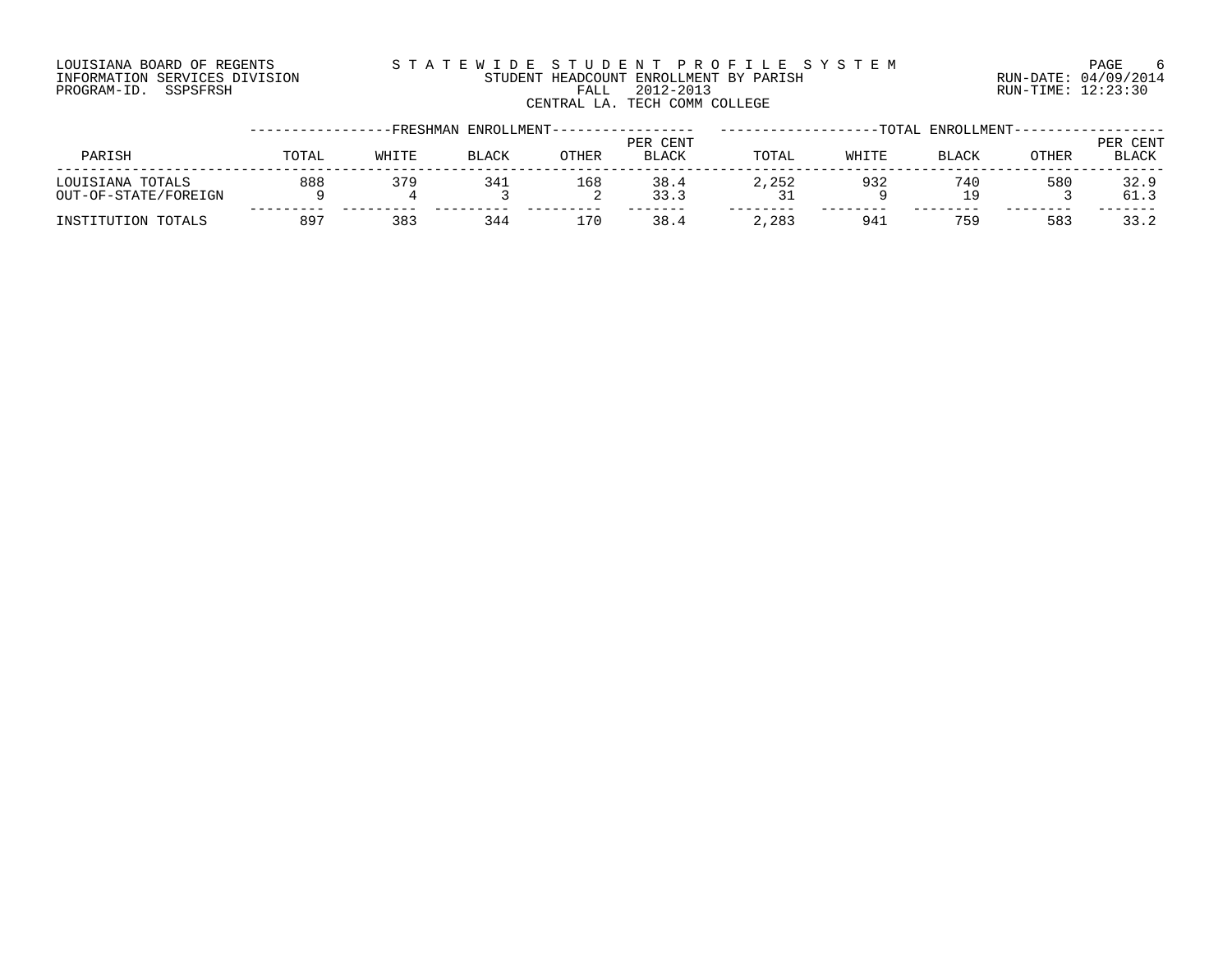#### LOUISIANA BOARD OF REGENTS S T A T E W I D E S T U D E N T P R O F I L E S Y S T E M PAGE 7 INFORMATION SERVICES DIVISION STUDENT HEADCOUNT ENROLLMENT BY PARISH RUN-DATE: 04/09/2014 PROGRAM-ID. SSPSFRSH FALL 2012-2013 RUN-TIME: 12:23:30 NORTHWEST LA. TECH. COLLEGE

#### -----------------FRESHMAN ENROLLMENT----------------- -------------------TOTAL ENROLLMENT------------------ PER CENT PER CENT PARISH TOTAL WHITE BLACK OTHER BLACK TOTAL WHITE BLACK OTHER BLACK ------------------------------------------------------------------------------------------------------------------------------------ ACADIA 0 0 0 0 .0 1 0 1 0 100.0 ASCENSION 0 0 0 0 .0 1 0 1 0 100.0 AVOYELLES 1 0 1 0 100.0 4 1 3 0 75.0 BEAUREGARD 1 1 0 0 .0 1 1 0 0 .0 BIENVILLE 38 15 20 3 52.6 74 37 34 3 45.9 BOSSIER 177 118 48 11 27.1 393 252 102 39 26.0 CADDO 380 148 216 16 56.8 601 229 345 27 57.4 CALCASIEU 4 2 2 0 50.0 4 2 2 0 50.0 CLAIBORNE 96 30 65 1 67.7 164 62 101 1 61.6 CONCORDIA 2 1 1 0 50.0 3 1 2 0 66.7 DE SOTO 73 34 34 5 46.6 207 86 111 10 53.6 EAST BATON ROUGE 3 2 1 0 33.3 3 2 1 0 33.3 GRANT 5 3 1 1 20.0 5 3 1 1 20.0 JACKSON 6 4 2 0 33.3 8 6 2 0 25.0 JEFFERSON 1 1 0 0 .0 1 1 0 0 .0 JEFFERSON DAVIS 1 0 0 1 .0 1 0 0 1 .0 LAFAYETTE 3 1 1 1 33.3 5 2 2 1 40.0 LAFOURCHE 0 0 0 0 .0 1 1 0 0 .0 LA SALLE 1 1 0 0 .0 2 2 0 0 .0 LINCOLN 10 5 4 1 40.0 14 7 6 1 42.9 NATCHITOCHES 103 31 63 9 61.2 464 148 245 71 52.8 ORLEANS 1 0 0 1 .0 2 0 1 1 50.0 OUACHITA 6 1 5 0 83.3 9 3 6 0 66.7 RAPIDES 3 2 0 1 .0 5 3 0 2 .0 RED RIVER 13 6 6 1 46.2 78 27 50 1 64.1 RICHLAND 1 1 0 0 .0 1 1 0 0 .0 SABINE 83 38 18 27 21.7 163 81 40 42 24.5 ST. BERNARD 1 0 1 0 100.0 1 0 1 0 100.0 ST. CHARLES 1 1 0 0 .0 1 1 0 0 .0 ST. MARTIN 0 0 0 0 .0 1 0 1 0 100.0 UNION 0 0 0 0 .0 3 2 1 0 33.3 VERMILLION 1 1 0 0 .0 1 1 0 0 .0 VERNON 6 4 2 0 33.3 6 4 2 0 33.3 WASHINGTON 1 1 0 0 .0 1 1 0 0 .0 WEBSTER 129 76 51 2 39.5 271 161 106 4 39.1 WEST FELICIANA 1 0 1 0 100.0 1 0 1 0 100.0 WINN 3 1 1 1 33.3 6 3 2 1 33.3 --------- --------- --------- --------- ------- -------- -------- -------- -------- ------- LOUISIANA TOTALS 1,155 529 544 82 47.1 2,507 1,131 1,170 206 46.7 OUT-OF-STATE/FOREIGN 113 66 33 14 29.2 119 70 35 14 29.4 --------- --------- --------- --------- ------- -------- -------- -------- -------- ------- INSTITUTION TOTALS 1,268 595 577 96 45.5 2,626 1,201 1,205 220 45.9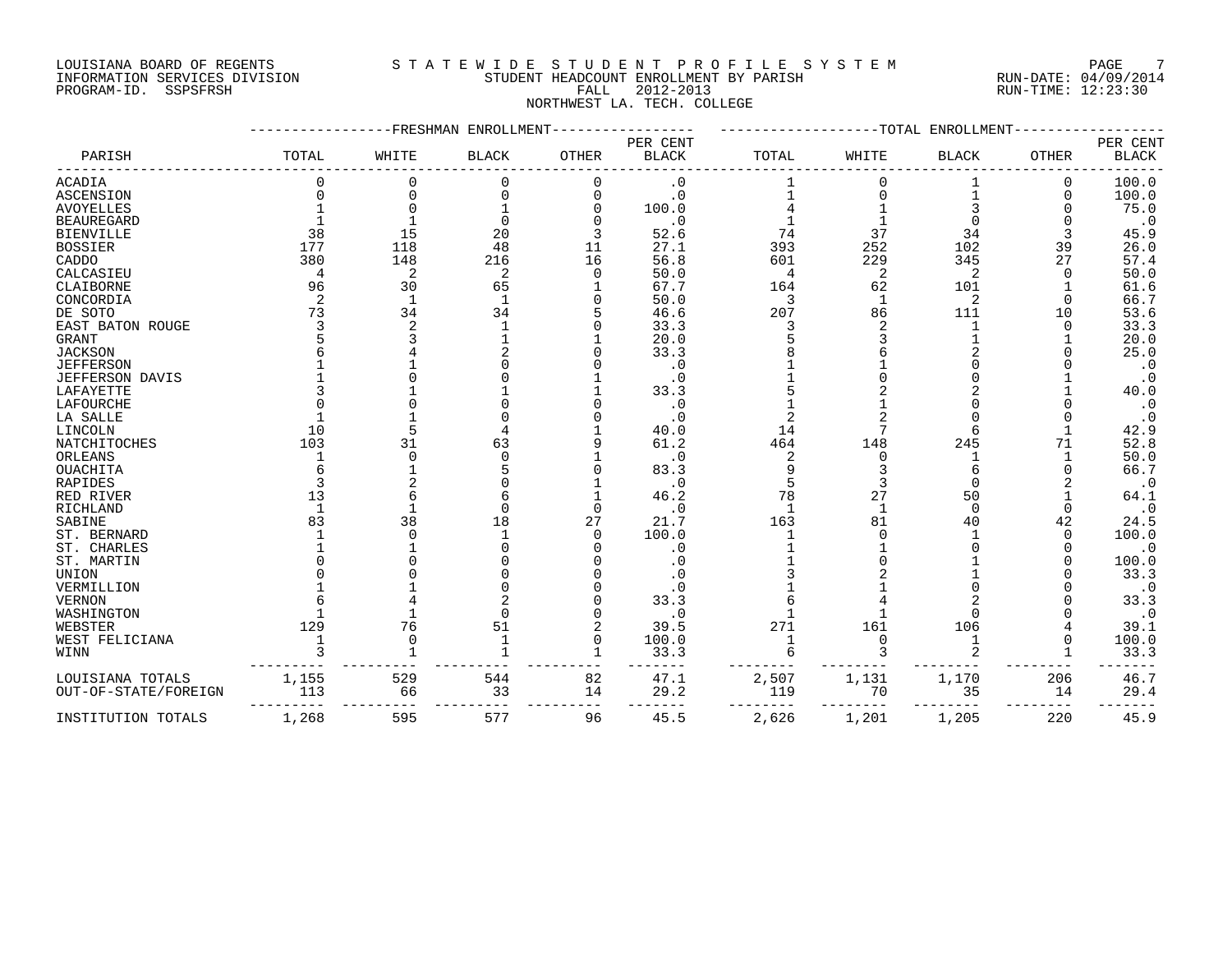#### LOUISIANA BOARD OF REGENTS S T A T E W I D E S T U D E N T P R O F I L E S Y S T E M PAGE 8 INFORMATION SERVICES DIVISION STUDENT HEADCOUNT ENROLLMENT BY PARISH RUN-DATE: 04/09/2014 PROGRAM-ID. SSPSFRSH FALL 2012-2013 RUN-TIME: 12:23:30 NORTHSHORE TECH COMM. COLLEGE

#### -----------------FRESHMAN ENROLLMENT----------------- -------------------TOTAL ENROLLMENT------------------ PER CENT PER CENT PARISH TOTAL WHITE BLACK OTHER BLACK TOTAL WHITE BLACK OTHER BLACK ------------------------------------------------------------------------------------------------------------------------------------ ACADIA 0 0 0 0 .0 1 1 0 0 .0 ASCENSION 4 0 2 2 50.0 11 5 2 4 18.2 ASSUMPTION 1 0 1 0 100.0 1 0 1 0 100.0 AVOYELLES 0 0 0 0 .0 5 2 1 2 20.0 CALCASIEU 2 2 0 0 .0 13 3 0 10 .0 CATAHOULA 0 0 0 0 .0 1 0 1 0 100.0 EAST BATON ROUGE 16 6 9 1 56.3 30 10 15 5 50.0 EAST FELICIANA 11 3 8 0 72.7 22 4 18 0 81.8 IBERVILLE 2 0 2 0 100.0 4 2 2 0 50.0 JEFFERSON 75 51 14 10 18.7 152 97 36 19 23.7 LAFAYETTE 0 0 0 0 .0 1 0 0 1 .0 LAFOURCHE 3 3 0 0 .0 3 3 0 0 .0 LINCOLN 0 0 0 0 .0 1 1 0 0 .0 LIVINGSTON 62 52 10 0 16.1 514 164 23 327 4.5 ORLEANS 24 3 19 2 79.2 58 10 46 2 79.3 OUACHITA 1 1 0 0 .0 1 1 0 0 .0 PLAQUEMINES 1 0 1 0 100.0 2 0 2 0 100.0 POINTE COUPEE 0 0 0 0 0 .0 2 1 0 1 .0<br>
RERNARD 1 1 0 0 3.3.3 2 1 0 1 .0<br>
ST. CHARLES 3 2 1 0 3.3.3 2 1 1 0 0 9.1<br>
ST. CHARLES 15 11 3 1 20.0 16 11 3 2 18.8<br>
ST. JOHN 9 2 4 3 44.4 12 2 7<br>
ST. LANDRY 0 0 0 0 0 0 0 0 1<br>
ST. L RED RIVER 1 1 0 0 .0 2 1 0 1 .0 ST. BERNARD 3 2 1 0 33.3 11 10 1 0 9.1 ST. CHARLES 15 11 3 1 20.0 16 11 3 2 18.8 ST. HELENA 39 5 34 0 87.2 85 11 55 19 64.7 ST. JOHN 9 2 4 3 44.4 12 2 7 3 58.3 ST.LANDRY 0 0 0 0 13 5 2 6 15.4 ST. MARTIN 1 1 0 0 .0 1 1 0 0 .0 ST. TAMMANY 173 130 32 11 18.5 730 577 108 45 14.8 TANGIPAHOA 388 161 180 47 46.4 653 285 273 95 41.8 TERREBONNE 2 0 2 0 100.0 6 3 2 1 33.3 UNION 1 0 1 0 100.0 1 0 1 0 100.0 WASHINGTON 228 111 116 1 50.9 682 360 316 6 46.3 WEBSTER 1 1 0 0 .0 1 1 0 0 .0 WEST BATON ROUGE 0 0 0 0 .0 1 0 0 1 .0 WEST FELICIANA 0 0 0 0 .0 5 3 2 0 40.0 --------- --------- --------- --------- ------- -------- -------- -------- -------- ------- LOUISIANA TOTALS 1,063 546 439 78 41.3 3,041 1,574 917 550 30.2 OUT-OF-STATE/FOREIGN 34 14 18 2 52.9 70 28 39 3 55.7 --------- --------- --------- --------- ------- -------- -------- -------- -------- -------

INSTITUTION TOTALS 1,097 560 457 80 41.7 3,111 1,602 956 553 30.7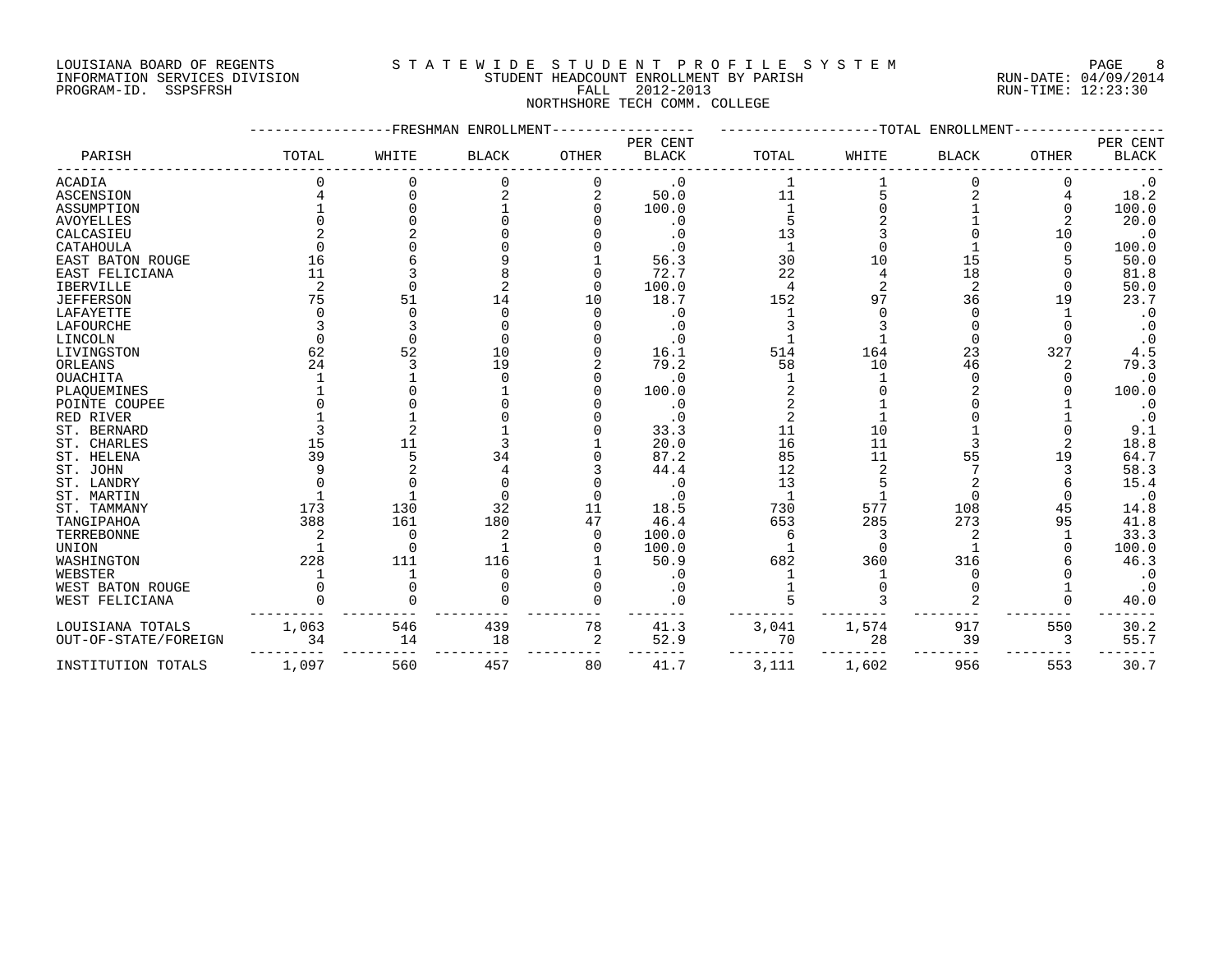### LOUISIANA BOARD OF REGENTS S T A T E W I D E S T U D E N T P R O F I L E S Y S T E M PAGE 9 INFORMATION SERVICES DIVISION STUDENT HEADCOUNT ENROLLMENT BY PARISH RUN-DATE: 04/09/2014 PROGRAM-ID. SSPSFRSH FALL 2012-2013 RUN-TIME: 12:23:30 GRAMBLING STATE UNIVERSITY

|                   |                |             | FRESHMAN ENROLLMENT |                |                |                 |              | -TOTAL ENROLLMENT |          |               |
|-------------------|----------------|-------------|---------------------|----------------|----------------|-----------------|--------------|-------------------|----------|---------------|
|                   |                |             |                     |                | PER CENT       |                 |              |                   |          | PER CENT      |
| PARISH            | TOTAL          | WHITE       | <b>BLACK</b>        | OTHER          | <b>BLACK</b>   | TOTAL           | WHITE        | BLACK             | OTHER    | <b>BLACK</b>  |
| ACADIA            | 3              | $\mathbf 0$ | 3                   | $\mathbf 0$    | 100.0          | 5               | $\mathbf 0$  | 5                 | 0        | 100.0         |
| ALLEN             | 5              | $\mathbf 0$ | 5                   | $\mathbf 0$    | 100.0          | $\overline{7}$  | $\mathbf 0$  | 7                 | 0        | 100.0         |
| ASCENSION         | $\mathbf 1$    | $\mathbf 0$ |                     | $\mathbf 0$    | 100.0          | 7               | $\mathbf 0$  | 7                 | 0        | 100.0         |
| ASSUMPTION        | $\Omega$       | $\Omega$    | $\Omega$            | $\Omega$       | $\cdot$ 0      | 3               | $\Omega$     | 3                 | $\Omega$ | 100.0         |
| <b>AVOYELLES</b>  | 9              | $\Omega$    |                     | $\overline{2}$ | 77.8           | 13              | $\Omega$     | 11                |          | 84.6          |
| <b>BEAUREGARD</b> | $\sqrt{2}$     | $\Omega$    | $\overline{a}$      | $\mathbf 0$    | 100.0          | 6               | $\Omega$     | 6                 | O        | 100.0         |
| <b>BIENVILLE</b>  | 36             | $\Omega$    | 33                  | 3              | 91.7           | 113             |              | 106               |          | 93.8          |
| <b>BOSSIER</b>    | 9              | $\Omega$    | 8                   | $\mathbf{1}$   | 88.9           | 41              |              | 34                | 3        | 82.9          |
| CADDO             | 105            | $\Omega$    | 103                 | 2              | 98.1           | 420             |              | 390               | 26       | 92.9          |
| CALCASIEU         | 8              | $\Omega$    | 8                   | $\Omega$       | 100.0          | 32              |              | 32                | $\Omega$ | 100.0         |
| CALDWELL          | $\Omega$       | $\Omega$    |                     | $\Omega$       | $\cdot$ 0      | 3               | $\mathbf{1}$ | $\overline{a}$    | $\Omega$ | 66.7          |
| CAMERON           |                | $\Omega$    |                     | $\Omega$       | 100.0          | $\mathbf{1}$    |              | $\mathbf{1}$      | $\Omega$ | 100.0         |
|                   | $\mathbf{1}$   |             |                     | $\Omega$       |                | 7               |              | 7                 |          |               |
| CATAHOULA         | 28             | $\Omega$    | 27                  | 1              | 100.0<br>96.4  | 78              |              | 68                |          | 100.0<br>87.2 |
| CLAIBORNE         |                |             |                     |                |                |                 |              |                   |          |               |
| CONCORDIA         | 16             | $\Omega$    | 14                  |                | 87.5           | 41              | $\Omega$     | 39                |          | 95.1          |
| DE SOTO           | 7              | $\Omega$    | 7                   | $\Omega$       | 100.0          | 30              | $\Omega$     | 27                | 3        | 90.0          |
| EAST BATON ROUGE  | 31             | $\Omega$    | 31                  | $\Omega$       | 100.0          | 57              | $\Omega$     | 57                | $\Omega$ | 100.0         |
| EAST CARROLL      | 15             | $\Omega$    | 15                  | $\Omega$       | 100.0          | 52              |              | 51                |          | 98.1          |
| EAST FELICIANA    | $\mathbf{1}$   | $\Omega$    | $\mathbf{1}$        | $\Omega$       | 100.0          | 4               |              | 4                 |          | 100.0         |
| <b>EVANGELINE</b> | 2              | $\Omega$    | $\mathbf{1}$        |                | 50.0           | $\overline{7}$  | $\cap$       | 6                 |          | 85.7          |
| FRANKLIN          | 13             | $\Omega$    | 13                  | $\Omega$       | 100.0          | 35              | $\mathbf{1}$ | 33                |          | 94.3          |
| GRANT             | $\mathbf 1$    | $\Omega$    |                     | $\Omega$       | 100.0          | 3               | $\Omega$     | 3                 | $\Omega$ | 100.0         |
| IBERIA            | 6              |             | 5                   | $\Omega$       | 83.3           | 20              |              | 18                |          | 90.0          |
| IBERVILLE         | 5              | $\Omega$    | 5                   | $\Omega$       | 100.0          | 16              | $\mathbf{1}$ | 15                | 0        | 93.8          |
| <b>JACKSON</b>    | 23             | $\Omega$    | 22                  |                | 95.7           | 174             | 39           | 125               | 10       | 71.8          |
| <b>JEFFERSON</b>  | 8              | $\Omega$    | 7                   |                | 87.5           | 37              | $\mathbf 0$  | 35                | 2        | 94.6          |
| JEFFERSON DAVIS   | $\overline{4}$ | $\Omega$    | 4                   | 0              | 100.0          | $7\phantom{.0}$ | $\mathbf 0$  | 7                 | $\Omega$ | 100.0         |
| LAFAYETTE         | 10             | $\Omega$    | 10                  | $\Omega$       | 100.0          | 31              | $\Omega$     | 31                | $\Omega$ | 100.0         |
| LAFOURCHE         | $\Omega$       | ∩           | $\Omega$            | ∩              | $\cdot$ 0      | 3               | $\Omega$     | 3                 | $\Omega$ | 100.0         |
| LA SALLE          | $\Omega$       | $\Omega$    | $\Omega$            | $\Omega$       | $\cdot$ 0      | 2               | $\Omega$     | 2                 | $\Omega$ | 100.0         |
| LINCOLN           | 162            |             | 151                 | 6              | 93.2           | 805             | 27           | 729               | 49       | 90.6          |
| LIVINGSTON        | 1              | $\Omega$    | $\mathbf{1}$        | $\Omega$       | 100.0          | $\mathbf{1}$    | $\Omega$     | 1                 | $\Omega$ | 100.0         |
| MADISON           | 35             | $\Omega$    | 35                  | $\Omega$       | 100.0          | 93              | $\mathbf 0$  | 91                |          | 97.8          |
| MOREHOUSE         | 19             | $\Omega$    | 19                  | $\Omega$       | 100.0          | 91              | 3            | 86                | 2        | 94.5          |
| NATCHITOCHES      | 2              | $\Omega$    | 2                   | $\Omega$       | 100.0          | 16              | $\Omega$     | 15                |          | 93.8          |
| ORLEANS           | 44             | $\Omega$    | 44                  | $\Omega$       | 100.0          | 100             | $\mathbf 0$  | 97                | 3        | 97.0          |
| OUACHITA          | 113            | $\Omega$    | 110                 | 3              | 97.3           | 447             | 21           | 395               | 31       | 88.4          |
| PLAQUEMINES       | 2              | $\Omega$    | 2                   | $\Omega$       | 100.0          | 6               | $\Omega$     | 6                 | $\Omega$ | 100.0         |
| POINTE COUPEE     | 2              | $\Omega$    | 2                   | $\Omega$       | 100.0          | 3               | $\Omega$     | 3                 | $\Omega$ | 100.0         |
| RAPIDES           | 22             | $\Omega$    | 21                  |                | 95.5           | 78              | $\mathbf{1}$ | 72                | 5        | 92.3          |
| RED RIVER         | $\Omega$       | $\Omega$    | $\Omega$            | $\Omega$       | $\cdot$ 0      | 4               | $\Omega$     | 4                 | $\Omega$ | 100.0         |
| RICHLAND          | 10             | $\Omega$    | 10                  | 0              | 100.0          | 38              |              | 34                |          | 89.5          |
| SABINE            | 3              | $\cap$      | 3                   | $\Omega$       | 100.0          | 8               | $\Omega$     | 8                 | $\Omega$ | 100.0         |
| ST. BERNARD       |                | $\Omega$    |                     | $\Omega$       | 100.0          | 3               | $\Omega$     | 3                 | $\Omega$ | 100.0         |
| ST. CHARLES       |                |             |                     | $\Omega$       | 100.0          | 8               |              | 8                 | O        | 100.0         |
| ST. HELENA        |                |             |                     | $\Omega$       | 100.0          |                 |              |                   |          | 100.0         |
| ST. JAMES         |                |             |                     | $\Omega$       | 100.0          |                 |              | 4                 |          | 100.0         |
|                   |                |             |                     |                |                | 19              |              | 19                |          | 100.0         |
| ST. JOHN          |                | ∩           |                     | $\Omega$       | 100.0<br>100.0 | 20              | $\Omega$     | 19                |          | 95.0          |
| ST. LANDRY        | 2              | $\Omega$    | $\mathfrak{D}$      | $\Omega$       |                | $\overline{4}$  | $\cap$       | 4                 | $\cap$   |               |
| ST. MARTIN        |                |             |                     |                | 100.0          |                 |              |                   |          | 100.0         |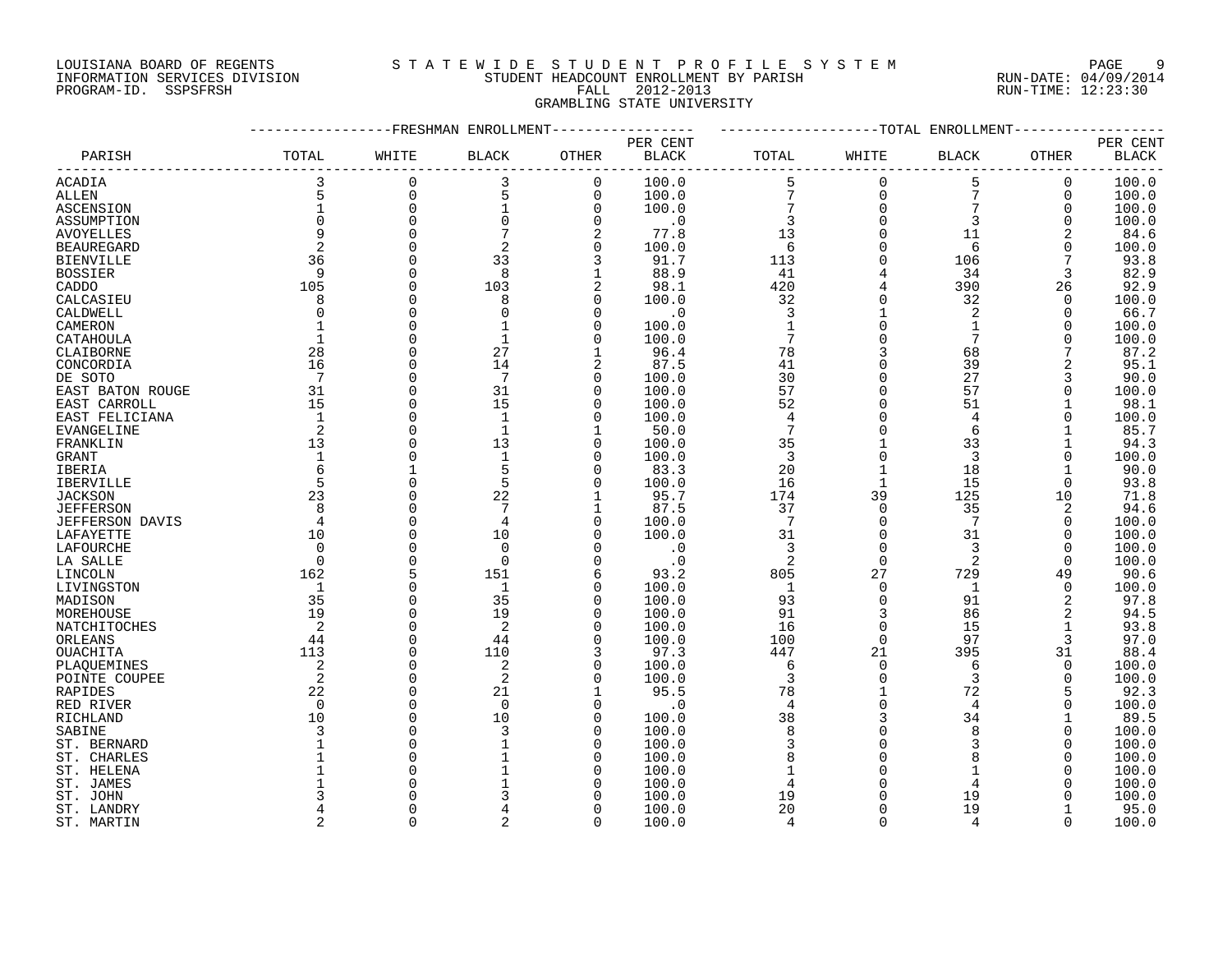#### LOUISIANA BOARD OF REGENTS S T A T E W I D E S T U D E N T P R O F I L E S Y S T E M PAGE 10 INFORMATION SERVICES DIVISION STUDENT HEADCOUNT ENROLLMENT BY PARISH RUN-DATE: 04/09/2014 PROGRAM-ID. SSPSFRSH FALL 2012-2013 RUN-TIME: 12:23:30 GRAMBLING STATE UNIVERSITY

|                      |       |       | -FRESHMAN ENROLLMENT- |              |                          |       |       | -TOTAL ENROLLMENT- |       |                   |
|----------------------|-------|-------|-----------------------|--------------|--------------------------|-------|-------|--------------------|-------|-------------------|
| PARISH               | TOTAL | WHITE | <b>BLACK</b>          | <b>OTHER</b> | PER CENT<br><b>BLACK</b> | TOTAL | WHITE | <b>BLACK</b>       | OTHER | PER CENT<br>BLACK |
| ST. MARY             |       |       |                       |              | 100.0                    | 13    |       | 13                 |       | 100.0             |
| ST. TAMMANY          |       |       |                       |              | 100.0                    | 14    |       | 14                 |       | 100.0             |
| TANGIPAHOA           |       |       |                       |              | 100.0                    | 18    |       | 18                 |       | 100.0             |
| TENSAS               |       |       |                       |              | 100.0                    | 19    |       | 17                 |       | 89.5              |
| TERREBONNE           |       |       |                       |              | 100.0                    |       |       |                    |       | 100.0             |
| UNION                |       |       | 22                    |              | 91.7                     | 67    |       | 62                 |       | 92.5              |
| VERMILLION           |       |       |                       |              |                          |       |       |                    |       | 100.0             |
| VERNON               |       |       |                       |              | 100.0                    | 10    |       | 10                 |       | 100.0             |
| WASHINGTON           |       |       |                       |              | 100.0                    | 26    |       | 26                 |       | 100.0             |
| WEBSTER              |       |       | 15.                   |              | 100.0                    | 108   |       | 91                 |       | 84.3              |
| WEST BATON ROUGE     |       |       |                       |              | 100.0                    |       |       |                    |       | 100.0             |
| WEST CARROLL         |       |       |                       |              | 50.0                     |       |       |                    |       | 60.0              |
| WEST FELICIANA       |       |       |                       |              | 100.0                    |       |       |                    |       | 100.0             |
| WINN                 |       |       |                       |              | 80.0                     | 22    |       |                    |       | 77.3              |
| LOUISIANA TOTALS     | 870   |       | 836                   | 27           | 96.1                     | 3,327 | 119   | 3,026              | 182   | 91.0              |
| OUT-OF-STATE/FOREIGN | 505   |       | 425                   | 78           | 84.2                     | 1,950 | 18    | 1,527              | 405   | 78.3              |
| INSTITUTION TOTALS   | 1,375 |       | 1,261                 | 105          | 91.7                     | 5,277 | 137   | 4,553              | 587   | 86.3              |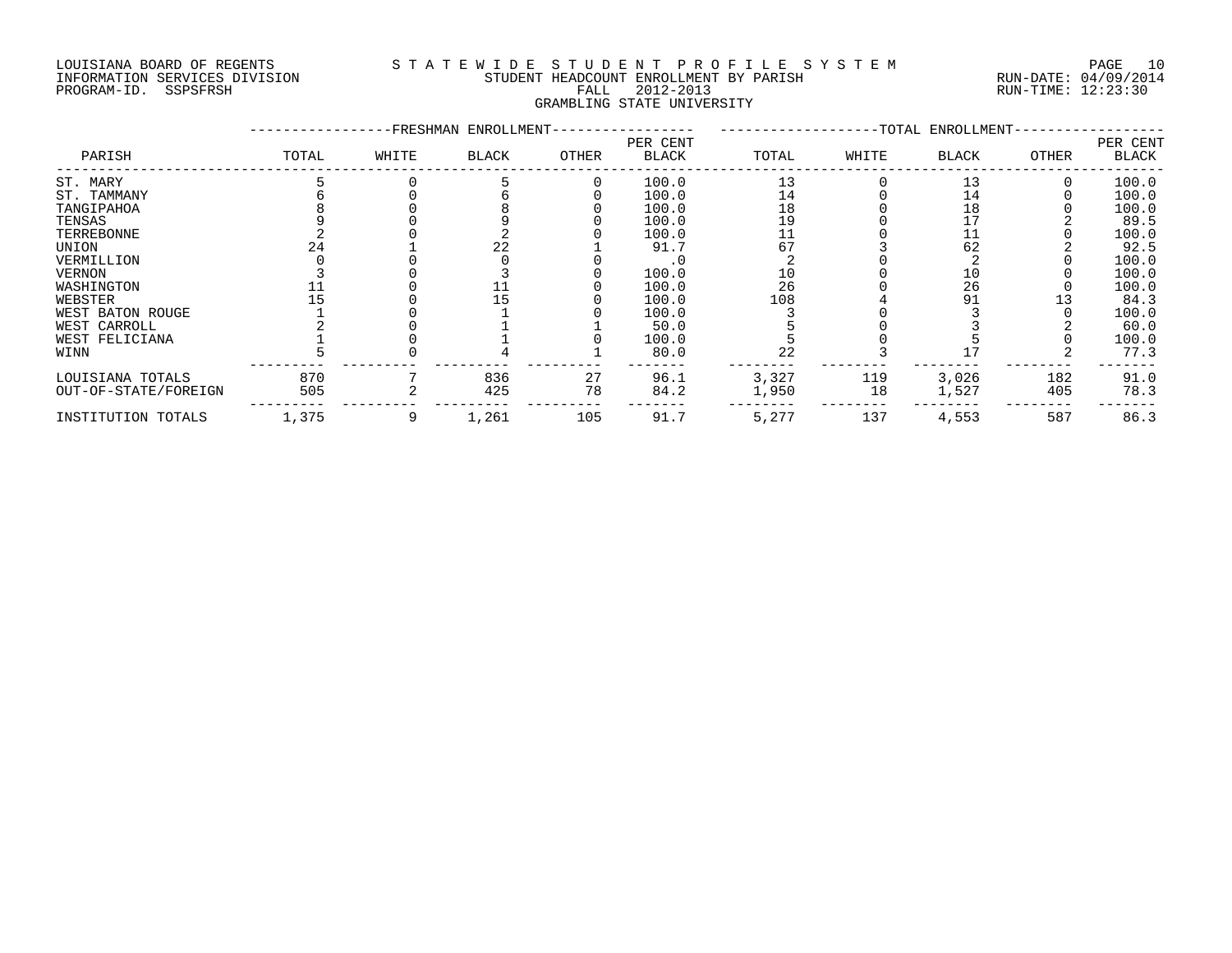### LOUISIANA BOARD OF REGENTS S T A T E W I D E S T U D E N T P R O F I L E S Y S T E M PAGE 11 INFORMATION SERVICES DIVISION STUDENT HEADCOUNT ENROLLMENT BY PARISH RUN-DATE: 04/09/2014 PROGRAM-ID. SSPSFRSH FALL 2012-2013 RUN-TIME: 12:23:30 LOUISIANA TECH UNIVERSITY

|                              |                     |                     | -----------FRESHMAN ENROLLMENT |                |              | -------------------TOTAL ENROLLMENT- |                 |                 |                |                        |
|------------------------------|---------------------|---------------------|--------------------------------|----------------|--------------|--------------------------------------|-----------------|-----------------|----------------|------------------------|
|                              |                     |                     |                                |                | PER CENT     |                                      |                 |                 |                | PER CENT               |
| PARISH                       | TOTAL               | WHITE               | BLACK                          | OTHER          | <b>BLACK</b> | TOTAL                                | WHITE           | <b>BLACK</b>    | OTHER          | $\operatorname{BLACK}$ |
| ACADIA                       | 3                   | 3                   | $\mathbf 0$                    | $\mathbf 0$    | $\cdot$ 0    | 33                                   | 27              | 2               | 4              | $6.1$                  |
| ALLEN                        | 5                   | $\overline{4}$      | $\mathbf 0$                    | $\mathbf 1$    | $\cdot$ 0    | 17                                   | 16              | $\mathbf 0$     | $\mathbf 1$    | $\cdot$ 0              |
| ASCENSION                    | 19                  | 14                  | $\overline{\mathbf{c}}$        | 3              | 10.5         | 65                                   | 50              | 8               | 7              | 12.3                   |
| ASSUMPTION                   | 3                   | 1                   | 2                              | 0              | 66.7         | -6                                   | $\overline{3}$  | 3               | $\mathbf 0$    | 50.0                   |
| <b>AVOYELLES</b>             | 9                   | 9                   | $\Omega$                       | $\Omega$       | $\cdot$ 0    | 50                                   | 46              |                 | 3              | 2.0                    |
| <b>BEAUREGARD</b>            | 2                   | $\mathbf{1}$        |                                | $\mathbf 0$    | 50.0         | 38                                   | 25              | 6               | 7              | 15.8                   |
| <b>BIENVILLE</b>             | 11                  | 7                   | 3                              | $\mathbf 1$    | 27.3         | 115                                  | 90              | 14              | 11             | 12.2                   |
| <b>BOSSIER</b>               | 193                 | 113                 | 37                             | 43             | 19.2         | 850                                  | 590             | 120             | 140            | 14.1                   |
| CADDO                        | 256                 | 160                 | 66                             | 30             | 25.8         | 1,248                                | 727             | 358             | 163            | 28.7                   |
| CALCASIEU                    | 19                  | 15                  | 3                              | $\mathbf 1$    | 15.8         | 146                                  | 127             | 15              | 4              | 10.3                   |
| CALDWELL                     | 6                   | 5                   |                                | 0              | 16.7         | 85                                   | 71              | 7               | 7              | 8.2                    |
| CATAHOULA                    | $\overline{4}$      | $\overline{2}$      |                                | 1              | 25.0         | 19                                   | 14              | 4               | 1              | 21.1                   |
| CLAIBORNE                    | 23                  | 16                  |                                | $\overline{2}$ | 21.7         | 134                                  | 88              | 34              | 12             | 25.4                   |
| CONCORDIA                    | 13                  | 12                  |                                | 1              | $\cdot$ 0    | 49                                   | 39              | 6               | 4              | 12.2                   |
| DE SOTO                      | 6                   | 5                   |                                | $\Omega$       | 16.7         | 57                                   | 39              | 11              | 7              | 19.3                   |
| EAST BATON ROUGE             | 62                  | 39                  | 11                             | 12             | 17.7         | 304                                  | 186             | 86              | 32             | 28.3                   |
| EAST CARROLL                 | 4                   | 4                   | $\mathbf 0$                    | $\mathbf 0$    | $\cdot$ 0    | 12                                   | 10              | 1               | 1              | 8.3                    |
| EAST FELICIANA               | 2                   | $\overline{2}$      | $\Omega$                       | 0              | $\cdot$ 0    | 11                                   | $7\phantom{.0}$ | 4               | 0              | 36.4                   |
| EVANGELINE                   | $\overline{3}$      | 3                   |                                | $\mathbf 0$    | . 0          | 18                                   | 13              |                 |                | 5.6                    |
| FRANKLIN                     | 11                  | 6                   |                                |                | 27.3         | 73                                   | 59              | 7               |                | 9.6                    |
| GRANT                        | 12                  | 11                  |                                | $\mathbf 1$    | $\cdot$ 0    | 47                                   | 36              | 4               |                | 8.5                    |
| IBERIA                       | 4                   | $\overline{2}$      |                                | 1              | 25.0         | 62                                   | 45              | 14              | 3              | 22.6                   |
| <b>IBERVILLE</b>             | $\Omega$            | $\Omega$            |                                | $\Omega$       | $\cdot$ 0    | 15                                   | 5               | 8               | $\overline{2}$ | 53.3                   |
| JACKSON                      | 42                  | 28                  | 5                              | 9              | 11.9         | 224                                  | 170             | 26              | 28             | 11.6                   |
| <b>JEFFERSON</b>             | 33                  | 16                  |                                | 8              | 27.3         | 105                                  | 48              | 30              | 27             | 28.6                   |
| <b>JEFFERSON DAVIS</b>       | $\overline{3}$      | $\mathbf{1}$        |                                | $\mathbf 1$    | 33.3         | 28                                   | 19              | 5               | 4              | 17.9                   |
| LAFAYETTE                    | 21                  | 19                  |                                | $\mathbf 1$    | 4.8          | 54                                   | 49              | 2               | 3              | 3.7                    |
| LAFOURCHE                    | 15                  | 12                  | 2                              | $\mathbf 1$    | 13.3         | 137                                  | 90              | 20              | 27             | 14.6                   |
| LA SALLE                     | $\overline{4}$      | 3                   | $\mathbf{1}$                   | $\mathbf 0$    | 25.0         | 30                                   | 21              | 3               | 6              | 10.0                   |
| LINCOLN                      | 150                 | 109                 | 18                             | 23             | 12.0         | 1,696                                | 1,210           | 160             | 326            | 9.4                    |
| LIVINGSTON                   | 10                  | 9                   | 1                              | $\mathbf 0$    | 10.0         | 226                                  | 198             | 9               | 19             | 4.0                    |
| MADISON                      | 6                   | $\mathbf{1}$        | 3                              | 2              | 50.0         | 42                                   | 24              | 11              | 7              | 26.2                   |
| MOREHOUSE                    | 13                  | 5                   |                                | 1              | 53.8         | 148                                  | 80              | 43              | 25             | 29.1                   |
| NATCHITOCHES                 | 5<br>$\overline{4}$ | $\overline{c}$<br>3 |                                | 1              | 40.0         | 74                                   | 59              | 8               | 7<br>7         | 10.8                   |
| ORLEANS                      | 196                 | 150                 | $\mathbf{1}$<br>30             | $\Omega$<br>16 | 25.0<br>15.3 | 49<br>1,094                          | 14<br>861       | 28<br>115       | 118            | 57.1<br>10.5           |
| OUACHITA                     | 2                   | $\mathbf{1}$        | $\mathbf 0$                    | $\mathbf 1$    | $\cdot$ 0    | 17                                   | 12              | 4               |                | 23.5                   |
| PLAQUEMINES<br>POINTE COUPEE | 1                   | $\mathbf 0$         |                                | 0              | 100.0        | 24                                   | 11              | 9               | 1<br>4         | 37.5                   |
| RAPIDES                      | 67                  | 51                  |                                | 9              | 10.4         | 441                                  | 345             | 32              | 64             | 7.3                    |
| RED RIVER                    | 4                   | 2                   |                                | $\Omega$       | 50.0         | 29                                   | 21              | $7\phantom{.0}$ | 1              | 24.1                   |
| RICHLAND                     | 18                  | 14                  |                                | $\mathbf 1$    | 16.7         | 150                                  | 113             | 20              | 17             | 13.3                   |
| SABINE                       | 2                   | $\mathbf{1}$        |                                | 0              | 50.0         | 63                                   | 49              | 5               | 9              | 7.9                    |
| ST. BERNARD                  | 2                   |                     | $\Omega$                       | $\mathbf{1}$   | $\cdot$ 0    | 6                                    | $\overline{4}$  | $\mathbf{1}$    | $\mathbf{1}$   | 16.7                   |
| ST. CHARLES                  | 11                  |                     |                                | 3              | 18.2         | 62                                   | 45              | 6               | 11             | 9.7                    |
| ST. HELENA                   | 0                   |                     |                                | 0              | . 0          | 2                                    | 1               |                 | 0              | 50.0                   |
| ST. JAMES                    | 3                   |                     |                                | $\Omega$       | $\cdot$ 0    | 15                                   | 9               | 3               | 3              | 20.0                   |
| ST. JOHN                     |                     |                     |                                | $\Omega$       | 100.0        | 26                                   | 12              | 12              | 2              | 46.2                   |
| ST. LANDRY                   |                     |                     |                                |                | 12.5         | 36                                   | 30              | 2               | 4              | 5.6                    |
| ST. MARTIN                   | 1                   | ∩                   |                                | $\Omega$       | 100.0        | 45                                   | 28              | 5               | 12             | 11.1                   |
| ST. MARY                     | 4                   | $\Omega$            |                                | $\Omega$       | 100.0        | 20                                   | 11              | 8               | $\mathbf{1}$   | 40.0                   |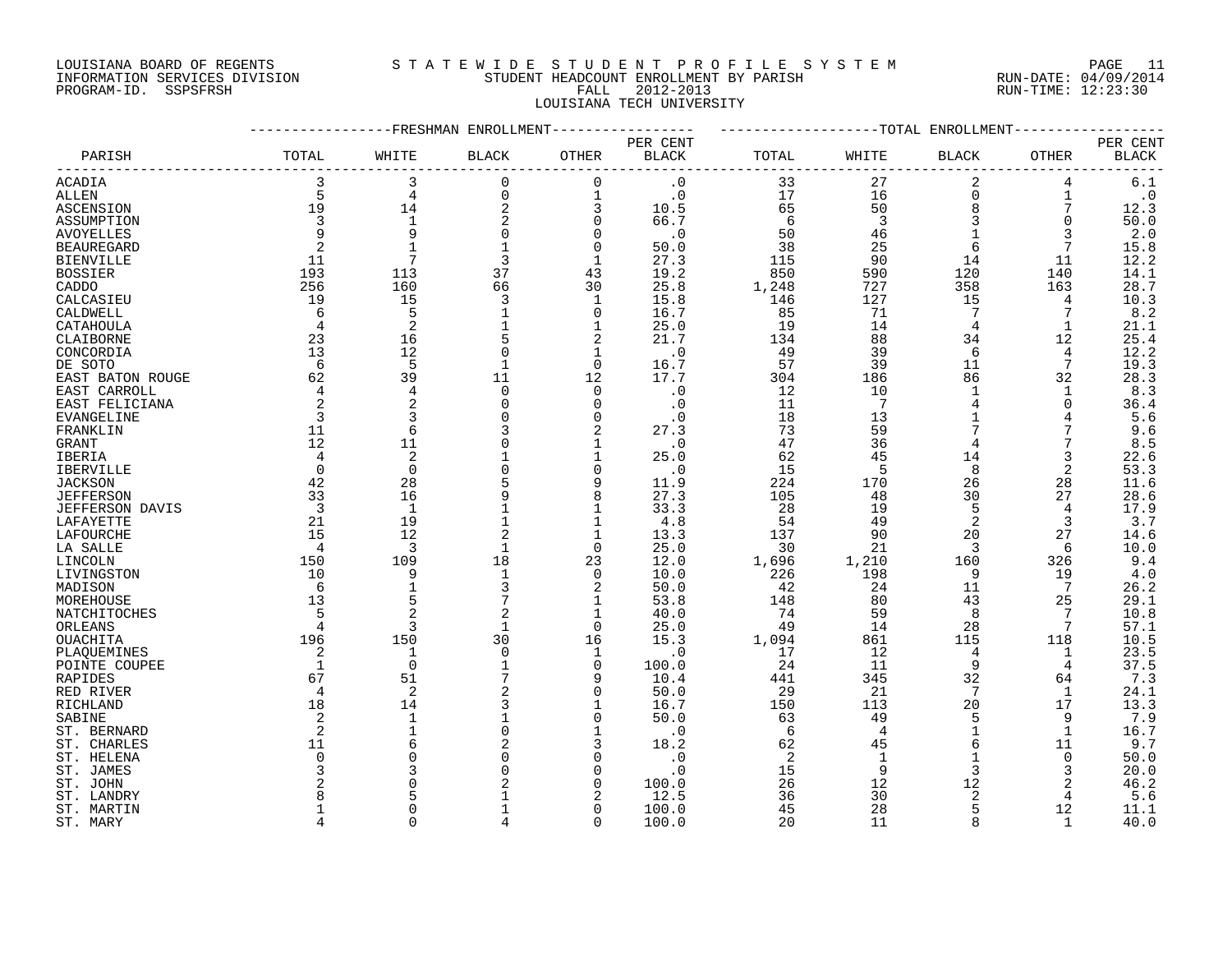#### LOUISIANA BOARD OF REGENTS S T A T E W I D E S T U D E N T P R O F I L E S Y S T E M PAGE 12 INFORMATION SERVICES DIVISION STUDENT HEADCOUNT ENROLLMENT BY PARISH RUN-DATE: 04/09/2014 PROGRAM-ID. SSPSFRSH FALL 2012-2013 RUN-TIME: 12:23:30 LOUISIANA TECH UNIVERSITY

|                      |       |       | -FRESHMAN ENROLLMENT- |           |                          |        |       | -TOTAL ENROLLMENT- |       |                          |
|----------------------|-------|-------|-----------------------|-----------|--------------------------|--------|-------|--------------------|-------|--------------------------|
| PARISH               | TOTAL | WHITE | <b>BLACK</b>          | OTHER     | PER CENT<br><b>BLACK</b> | TOTAL  | WHITE | <b>BLACK</b>       | OTHER | PER CENT<br><b>BLACK</b> |
| ST. TAMMANY          | 37    | 30    |                       |           | 2.7                      | 234    | 185   |                    | 44    | 2.1                      |
| TANGIPAHOA           |       |       |                       |           | 8.3                      | 78     | 55    |                    |       | 19.2                     |
| TENSAS               |       |       |                       |           |                          | 10     |       |                    |       | 10.0                     |
| TERREBONNE           |       |       |                       |           | . 0                      | 39     | 29    |                    |       | 12.8                     |
| UNION                | 58    | 52    |                       |           | 5.2                      | 232    | 199   |                    |       | 7.3                      |
| VERMILLION           |       |       |                       |           | . 0                      |        |       |                    |       | . 0                      |
| <b>VERNON</b>        |       |       |                       |           | 38.5                     | 53     | 39    |                    |       | 15.1                     |
| WASHINGTON           |       |       |                       |           | . 0                      | 29     | 27    |                    |       | 3.4                      |
| WEBSTER              |       | 32    |                       |           | 8.1                      | 330    | 265   |                    | 28    | 11.2                     |
| WEST BATON ROUGE     |       |       |                       |           |                          | 15     |       |                    |       | 40.0                     |
| WEST CARROLL         |       |       |                       |           | 13.3                     | 33     | 26    |                    |       | 12.1                     |
| WEST FELICIANA       |       |       |                       |           | . 0                      | 23     | 20    |                    |       | $\cdot$ 0                |
| WINN                 | 18    | 15    |                       |           | . 0                      | 76     | 62    |                    |       | 7.9                      |
| LOUISIANA TOTALS     | 1,508 | 1,048 | 257<br>31             | 203<br>89 | 17.0<br>11.4             | 9,456  | 6,776 | 1,394              | 1,286 | 14.7                     |
| OUT-OF-STATE/FOREIGN | 273   | 153   |                       |           |                          | 1,848  | 807   | 157                | 884   | 8.5                      |
| INSTITUTION TOTALS   | 1,781 | 1,201 | 288                   | 292       | 16.2                     | 11,304 | 7,583 | 1,551              | 2,170 | 13.7                     |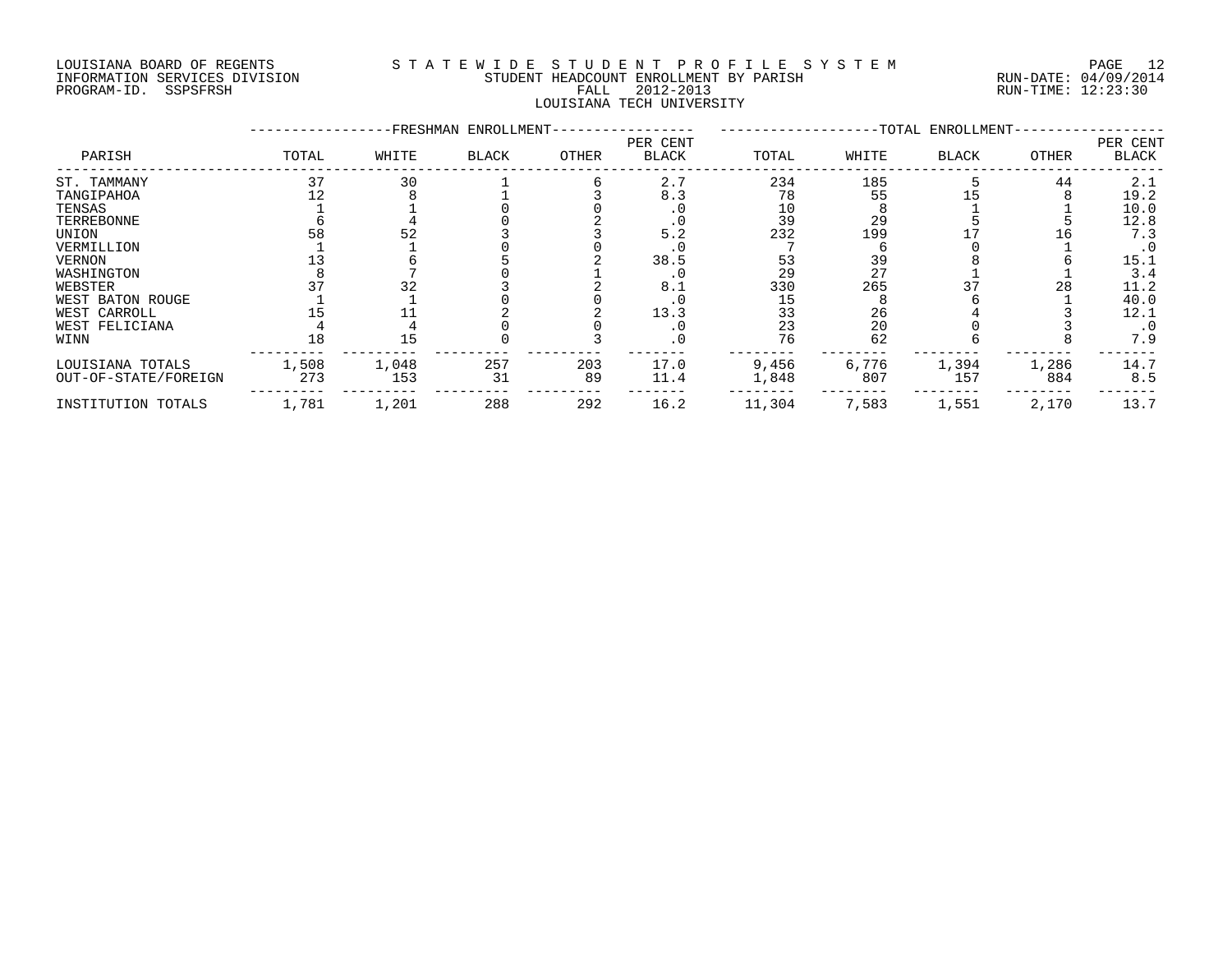### LOUISIANA BOARD OF REGENTS S T A T E W I D E S T U D E N T P R O F I L E S Y S T E M PAGE 13 INFORMATION SERVICES DIVISION STUDENT HEADCOUNT ENROLLMENT BY PARISH RUN-DATE: 04/09/2014 PROGRAM-ID. SSPSFRSH FALL 2012-2013 RUN-TIME: 12:23:30 MCNEESE STATE UNIVERSITY

|                   |                |                | -----------FRESHMAN ENROLLMENT |               |              | -------------------TOTAL ENROLLMENT |                         |                |              |              |
|-------------------|----------------|----------------|--------------------------------|---------------|--------------|-------------------------------------|-------------------------|----------------|--------------|--------------|
|                   |                |                |                                |               | PER CENT     |                                     |                         |                |              | PER CENT     |
| PARISH            | TOTAL          | WHITE          | <b>BLACK</b>                   | <b>OTHER</b>  | <b>BLACK</b> | TOTAL                               | WHITE                   | <b>BLACK</b>   | OTHER        | <b>BLACK</b> |
| ACADIA            | 46             | 38             | 6                              | 2             | 13.0         | 249                                 | 217                     | 29             | 3            | 11.6         |
| ALLEN             | 37             | 31             | 5                              | 1             | 13.5         | 322                                 | 267                     | 35             | 20           | 10.9         |
| ASCENSION         | 5              | 1              | 3                              | 1             | 60.0         | 16                                  | 7                       | 7              | 2            | 43.8         |
| ASSUMPTION        |                | $\Omega$       |                                | $\mathbf 0$   | 100.0        | $\overline{4}$                      | -1                      | 3              | $\Omega$     | 75.0         |
| <b>AVOYELLES</b>  | 3              | $\overline{2}$ | $\mathbf{1}$                   | $\Omega$      | 33.3         | 8                                   |                         | $\overline{2}$ | $\mathbf{1}$ | 25.0         |
| <b>BEAUREGARD</b> | 106            | 89             | 12                             | 5             | 11.3         | 511                                 | 436                     | 44             | 31           | 8.6          |
| <b>BIENVILLE</b>  | 0              | $\Omega$       | $\Omega$                       | 0             | $\cdot$ 0    | -1                                  | -1                      | $\Omega$       | $\Omega$     | $\cdot$ 0    |
| <b>BOSSIER</b>    | 6              | $\overline{4}$ | $\overline{2}$                 | $\Omega$      | 33.3         | 19                                  | 10                      | 8              | $\mathbf{1}$ | 42.1         |
| CADDO             | 6              | $\overline{2}$ |                                | $\mathbf 0$   | 66.7         | 29                                  | 11                      | 18             | $\Omega$     | 62.1         |
| CALCASIEU         | 867            | 670            | 146                            | 51            | 16.8         |                                     | 3,421                   | 720            | 195          | 16.6         |
|                   |                |                |                                |               |              | 4,336                               |                         |                |              |              |
| CAMERON           | 33<br>$\Omega$ | 30<br>$\cap$   | 0                              | 3<br>$\Omega$ | . 0          | 193                                 | 188                     | 1<br>$\Omega$  | 4            | .5           |
| CATAHOULA         |                |                |                                |               | . 0          | 1                                   | 1                       |                | $\Omega$     | $\cdot$ 0    |
| CONCORDIA         |                |                |                                | $\Omega$      | $\cdot$ 0    | 5                                   | 5                       | $\Omega$       |              | $\cdot$ 0    |
| DE SOTO           |                |                |                                | $\Omega$      | . 0          | $\overline{4}$                      | 3                       | $\mathbf{1}$   | $\Omega$     | 25.0         |
| EAST BATON ROUGE  | 10             |                |                                | $\Omega$      | 20.0         | 64                                  | 39                      | 24             |              | 37.5         |
| EAST FELICIANA    | $\mathbf{1}$   |                |                                | $\Omega$      | 100.0        | 4                                   | 1                       | 3              |              | 75.0         |
| EVANGELINE        | 12             |                |                                | $\Omega$      | 41.7         | 130                                 | 106                     | 23             |              | 17.7         |
| FRANKLIN          | $\Omega$       |                |                                | $\Omega$      | $\cdot$ 0    | 2                                   | -1                      | $\Omega$       |              | $\cdot$ 0    |
| GRANT             |                |                |                                | $\Omega$      | 100.0        | 13                                  | 10                      | 2              |              | 15.4         |
| IBERIA            | 16             |                | 12                             | $\Omega$      | 75.0         | 80                                  | 41                      | 37             | 2            | 46.3         |
| IBERVILLE         | 4              |                |                                | $\Omega$      | 100.0        | 13                                  | 4                       | 8              |              | 61.5         |
| <b>JACKSON</b>    |                |                |                                | $\Omega$      | $\cdot$ 0    | 2                                   | -1                      |                | $\Omega$     | 50.0         |
| <b>JEFFERSON</b>  | 6              | 2              |                                | $\Omega$      | 66.7         | 26                                  | 13                      | 9              |              | 34.6         |
| JEFFERSON DAVIS   | 127            | 107            | 13                             | 7             | 10.2         | 573                                 | 492                     | 58             | 23           | 10.1         |
| LAFAYETTE         | 22             | 11             | 10                             |               | 45.5         | 164                                 | 78                      | 80             | 6            | 48.8         |
| LAFOURCHE         | 3              | 3              | $\Omega$                       | $\Omega$      | $\cdot$ 0    | 14                                  | 12                      | $\overline{2}$ | $\Omega$     | 14.3         |
| LA SALLE          | $\Omega$       |                |                                | $\mathbf 0$   | . 0          | $\overline{2}$                      | 2                       | $\Omega$       |              | $\cdot$ 0    |
| LIVINGSTON        |                |                |                                | $\Omega$      |              |                                     |                         | $\Omega$       | $\Omega$     | $\cdot$ 0    |
| MADISON           |                |                |                                | $\Omega$      | . 0          | $\overline{2}$                      |                         | 2              | ∩            | 100.0        |
| MOREHOUSE         |                |                |                                | $\Omega$      | . 0          | $\mathbf{1}$                        | $\mathbf{1}$            | ∩              |              | $\cdot$ 0    |
|                   |                |                |                                | $\Omega$      | 100.0        | 20                                  | 14                      | 6              |              | 30.0         |
| NATCHITOCHES      |                |                |                                | $\Omega$      | 85.7         | 33                                  | 10                      | 22             |              |              |
| ORLEANS           |                |                |                                |               |              |                                     |                         |                |              | 66.7         |
| OUACHITA          |                |                |                                |               | 80.0         | 21                                  | 7                       | 13             |              | 61.9         |
| PLAQUEMINES       |                |                |                                |               | . 0          | $\mathbf{1}$                        | $\Omega$                | $\Omega$       |              | $\cdot$ 0    |
| POINTE COUPEE     | ∩              |                |                                | $\Omega$      | $\cdot$ 0    | 29                                  | 18                      | 11             | $\Omega$     | 37.9         |
| RAPIDES           | 12             |                |                                | $\Omega$      | 50.0         | 65                                  | 38                      | 27             | $\Omega$     | 41.5         |
| RICHLAND          | 2              |                |                                | $\Omega$      | 50.0         | 3                                   | 2                       | $\mathbf 1$    | 0            | 33.3         |
| SABINE            |                |                |                                | <sup>0</sup>  | $\cdot$ 0    | 16                                  | 12                      | ∩              |              | $\cdot$ 0    |
| ST. BERNARD       | $\Omega$       |                |                                | $\Omega$      | $\cdot$ 0    | 1                                   | $\Omega$                | $\Omega$       |              | $\cdot$ 0    |
| ST. CHARLES       |                |                |                                | $\Omega$      | 50.0         | 16                                  |                         |                |              | 43.8         |
| ST. JAMES         |                |                |                                | $\Omega$      | $\cdot$ 0    | 3                                   | 2                       |                |              | 33.3         |
| ST. JOHN          | 6              |                | 5                              | 1             | 83.3         | 12                                  | $\overline{\mathbf{c}}$ | 9              |              | 75.0         |
| ST. LANDRY        | 18             |                | 15                             | 1             | 83.3         | 148                                 | 86                      | 61             |              | 41.2         |
| ST. MARTIN        | 9              |                |                                | 0             | 55.6         | 45                                  | 9                       | 35             |              | 77.8         |
| ST. MARY          | 10             |                |                                | $\Omega$      | 60.0         | 38                                  | 20                      | 18             | $\Omega$     | 47.4         |
| ST. TAMMANY       | 14             | 12             |                                | $\Omega$      | 14.3         | 36                                  | 29                      | 5              | 2            | 13.9         |
| TANGIPAHOA        |                | 3              |                                | <sup>0</sup>  | . 0          | 10                                  |                         |                |              | 20.0         |
| TENSAS            |                | $\mathbf{1}$   |                                | $\Omega$      | $\cdot$ 0    | $\mathbf{1}$                        |                         | $\Omega$       |              | $\cdot$ 0    |
| TERREBONNE        | 6              | $\mathbf{1}$   |                                |               | 66.7         | 19                                  |                         | 11             |              | 57.9         |
|                   |                |                |                                | $\mathbf{1}$  |              |                                     |                         |                |              |              |
| VERMILLION        | 27             | 24             | $\mathfrak{D}$                 |               | 7.4          | 113                                 | 98                      | 13             | 2            | 11.5         |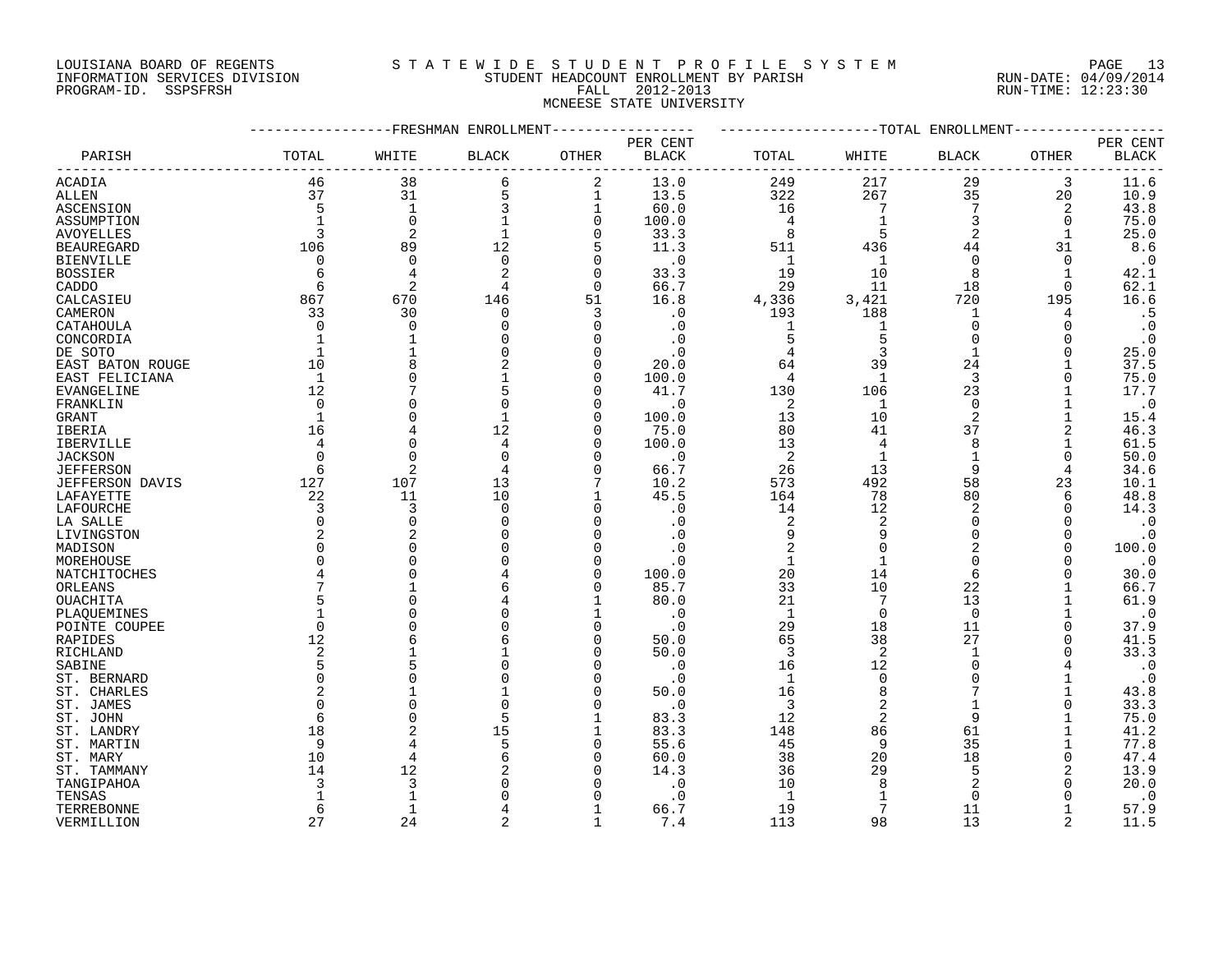#### LOUISIANA BOARD OF REGENTS S T A T E W I D E S T U D E N T P R O F I L E S Y S T E M PAGE 14 INFORMATION SERVICES DIVISION STUDENT HEADCOUNT ENROLLMENT BY PARISH RUN-DATE: 04/09/2014 DOUISIANA BOARD OF REGENTS STATEWALE SIGNIFY ENCOUNT ENCOUNT ENGLAND OF REGENTS STATE STUDENT HEADCOUNT ENROLLMENT BY PARISH (RUN-DATE: 04/09/2014<br>PROGRAM-ID. SSPSFRSH FALL 2012-2013 FALL 2012-2013 RUN-TIME: 12:23:30 MCNEESE STATE UNIVERSITY

|                      |       |       | -FRESHMAN ENROLLMENT- |       |                          |       |       | -TOTAL ENROLLMENT- |       |                   |
|----------------------|-------|-------|-----------------------|-------|--------------------------|-------|-------|--------------------|-------|-------------------|
| PARISH               | TOTAL | WHITE | <b>BLACK</b>          | OTHER | PER CENT<br><b>BLACK</b> | TOTAL | WHITE | <b>BLACK</b>       | OTHER | PER CENT<br>BLACK |
| VERNON               | 21    |       |                       |       | 9.5                      | 129   | 106   | -5                 |       | 11.6              |
| WASHINGTON           |       |       |                       |       |                          |       |       |                    |       | 42.9              |
| WEBSTER              |       |       |                       |       | 100.0                    |       |       |                    |       | 33.3              |
| WEST BATON ROUGE     |       |       |                       |       |                          |       |       |                    |       | 50.0              |
| WEST CARROLL         |       |       |                       |       |                          |       |       |                    |       | 33.3              |
| WEST FELICIANA       |       |       |                       |       |                          |       |       |                    |       | 45.5              |
| WINN                 |       |       |                       |       | . 0                      |       |       |                    |       | . 0               |
| LOUISIANA TOTALS     | 1,471 | 1,096 | 296                   | 79    | 20.1                     | 7,592 | 5,881 | 1,389              | 322   | 18.3              |
| OUT-OF-STATE/FOREIGN | 153   | 90    | 21                    | 42    | 13.7                     | 987   | 449   | 112                | 426   | 11.3              |
| INSTITUTION TOTALS   | 1,624 | 1,186 | 317                   | 121   | 19.5                     | 8,579 | 6,330 | 1,501              | 748   | 17.5              |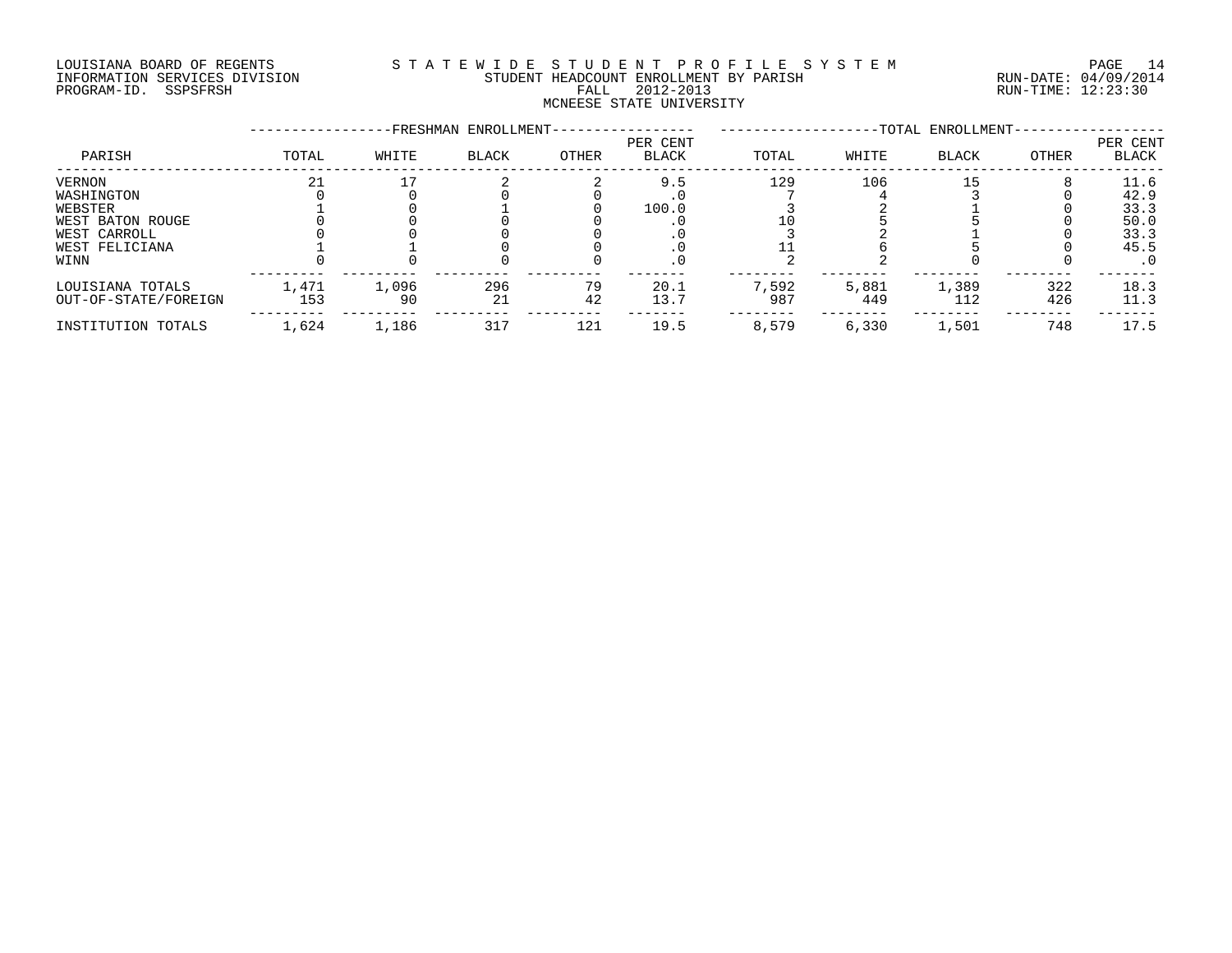### LOUISIANA BOARD OF REGENTS S T A T E W I D E S T U D E N T P R O F I L E S Y S T E M PAGE 15 INFORMATION SERVICES DIVISION STUDENT HEADCOUNT ENROLLMENT BY PARISH RUN-DATE: 04/09/2014 PROGRAM-ID. SSPSFRSH FALL 2012-2013 RUN-TIME: 12:23:30 NICHOLLS STATE UNIVERSITY

|                        |                | FRESHMAN          | ENROLLMENT     |                |                        |                | -TOTAL         | ENROLLMENT     |             |              |
|------------------------|----------------|-------------------|----------------|----------------|------------------------|----------------|----------------|----------------|-------------|--------------|
|                        |                |                   |                |                | PER CENT               |                |                |                |             | PER CENT     |
| PARISH                 | TOTAL          | WHITE             | <b>BLACK</b>   | <b>OTHER</b>   | $\operatorname{BLACK}$ | TOTAL          | WHITE          | BLACK          | OTHER       | <b>BLACK</b> |
| ACADIA                 | 2              | 1                 | $\mathbf 0$    | 1              | $\cdot$ 0              |                | 5              | 1              | 1           | 14.3         |
| ALLEN                  | $\mathbf 1$    | $\mathbf{1}$      | $\mathbf 0$    | $\overline{0}$ | $\cdot$ 0              | $\overline{2}$ | $\mathbf{1}$   | $\mathbf{1}$   | $\mathbf 0$ | 50.0         |
| ASCENSION              | 46             | 22                | 21             | 3              | 45.7                   | 152            | 98             | 42             | 12          | 27.6         |
| ASSUMPTION             | 84             | 65                | 17             | 2              | 20.2                   | 276            | 209            | 54             | 13          | 19.6         |
| <b>AVOYELLES</b>       | 2              | $\overline{2}$    | $\Omega$       | $\Omega$       | $\cdot$ 0              | 4              | 3              | 1              | $\Omega$    | 25.0         |
| <b>BEAUREGARD</b>      | 3              | 3                 |                | $\Omega$       | . 0                    | 4              | 4              | O              | 0           | $\cdot$ 0    |
| <b>BOSSIER</b>         | $\Omega$       | $\Omega$          |                | $\Omega$       | . 0                    | 3              |                |                | 0           | 33.3         |
| CADDO                  |                |                   |                | $\Omega$       | 33.3                   | 11             |                |                | 2           | 36.4         |
| CALCASIEU              | 3              |                   | 2              | $\Omega$       | 66.7                   | 17             | 11             | 6              | 0           | 35.3         |
| CALDWELL               | $\Omega$       |                   |                | ∩              | $\cdot$ 0              | 1              | $\mathbf{1}$   | O              | N           | $\cdot$ 0    |
| CATAHOULA              |                |                   |                |                | . 0                    | $\mathbf{1}$   | $\Omega$       | O              |             | $\cdot$ 0    |
| CLAIBORNE              | $\Omega$       |                   |                | $\Omega$       | . 0                    |                |                | O              |             | $\cdot$ 0    |
| CONCORDIA              | $\Omega$       |                   |                | $\Omega$       | . 0                    |                |                | O              | $\Omega$    | $\cdot$ 0    |
| DE SOTO                | $\Omega$       | $\Omega$          | $\Omega$       | $\Omega$       | . 0                    | $\mathbf{1}$   | $\mathbf{1}$   | $\Omega$       | $\Omega$    | $\cdot$ 0    |
|                        | 45             | 20                | 20             | 5              |                        | 150            | 80             | 51             | 19          | 34.0         |
| EAST BATON ROUGE       | $\mathbf 0$    | $\mathbf 0$       | 0              | $\Omega$       | 44.4<br>$\cdot$ 0      | 2              | 1              | 1              | $\Omega$    | 50.0         |
| EAST FELICIANA         | 1              | $\Omega$          | $\mathbf{1}$   | $\Omega$       |                        | 2              | $\mathbf 0$    | $\mathbf 1$    |             | 50.0         |
| EVANGELINE             |                | q                 |                |                | 100.0                  |                | 30             | 36             |             |              |
| IBERIA                 | 23<br>27       |                   | 13<br>8        |                | 56.5                   | 70             |                | 19             |             | 51.4         |
| IBERVILLE              |                | 18                |                | 1              | 29.6                   | 49             | 26             |                |             | 38.8         |
| <b>JACKSON</b>         | $\Omega$       | $\Omega$          | $\Omega$       | $\Omega$       | $\cdot$ 0              | $\overline{2}$ | $\mathbf{1}$   | $\mathbf{1}$   | $\Omega$    | 50.0         |
| <b>JEFFERSON</b>       | 145            | 53                | 74             | 18             | 51.0                   | 370            | 174            | 151            | 45          | 40.8         |
| <b>JEFFERSON DAVIS</b> | 3              | $\mathbf{1}$<br>7 | -1             | $\mathbf 1$    | 33.3                   | 5              | 2              | 2              | -1          | 40.0         |
| LAFAYETTE              | 14             |                   | $\overline{4}$ | 3              | 28.6                   | 55             | 33             | 15             |             | 27.3         |
| LAFOURCHE              | 447            | 344               | 57             | 46             | 12.8                   | 1,726          | 1,424          | 164            | 138         | 9.5          |
| LINCOLN                | $\Omega$       | $\Omega$          | $\Omega$       | $\Omega$       | . 0                    | 3              | 2              | 1              | 0           | 33.3         |
| LIVINGSTON             | 6              | 6                 | <sup>0</sup>   | $\Omega$       | $\cdot$ 0              | 21             | 16             | 2              | 3           | 9.5          |
| MADISON                |                |                   |                | $\Omega$       | . 0                    | 3              | $\mathbf{1}$   | 2              | $\Omega$    | 66.7         |
| MOREHOUSE              | 2              | $\Omega$          | 2              | $\Omega$       | 100.0                  | 4              | $\overline{2}$ | $\overline{2}$ | 0           | 50.0         |
| ORLEANS                | 83             | 11                | 63             | 9              | 75.9                   | 173            | 30             | 131            | 12          | 75.7         |
| <b>OUACHITA</b>        | 1              | $\Omega$          | $\mathbf{1}$   | $\Omega$       | 100.0                  | $\overline{2}$ | $\mathbf{1}$   | $\mathbf{1}$   | $\Omega$    | 50.0         |
| PLAOUEMINES            | 9              | 3                 |                | $\overline{2}$ | 44.4                   | 28             | 16             | 8              | 4           | 28.6         |
| POINTE COUPEE          | 3              | 3                 |                | $\Omega$       | . 0                    | 13             | 13             | 0              | O           | $\cdot$ 0    |
| RAPIDES                | 8              |                   |                |                | 62.5                   | 15             | 7              | 7              |             | 46.7         |
| RICHLAND               | 1              | $\Omega$          |                | $\Omega$       | 100.0                  | 2              | $\mathbf{1}$   | 1              | 0           | 50.0         |
| SABINE                 | $\overline{a}$ | $\overline{2}$    |                | $\Omega$       | . 0                    | 6              | 3              | $\overline{a}$ | 1           | 33.3         |
| ST. BERNARD            | 18             | 13                | 2              | 3              | 11.1                   | 32             | 25             | 3              | 4           | 9.4          |
| ST. CHARLES            | 71             | 48                | 16             |                | 22.5                   | 240            | 180            | 41             | 19          | 17.1         |
| ST. HELENA             | 1              | $\mathbf{1}$      | $\Omega$       | $\Omega$       | $\cdot$ 0              | 2              | 2              | $\Omega$       | $\Omega$    | $\cdot$ 0    |
| ST. JAMES              | 42             | 22                | 19             | $\mathbf{1}$   | 45.2                   | 202            | 124            | 70             | 8           | 34.7         |
| ST. JOHN               | 37             | 17                | 18             | $\overline{2}$ | 48.6                   | 90             | 36             | 46             | 8           | 51.1         |
| ST. LANDRY             | 4              | $\mathbf{1}$      | 3              | $\Omega$       | 75.0                   | 14             | 5              | 9              | $\Omega$    | 64.3         |
| ST. MARTIN             | 7              | 5                 | 1              | 1              | 14.3                   | 20             | 15             | 3              | 2           | 15.0         |
| ST. MARY               | 174            | 110               | 42             | 22             | 24.1                   | 681            | 461            | 134            | 86          | 19.7         |
| ST. TAMMANY            | 38             | 28                | 9              | $\mathbf 1$    | 23.7                   | 104            | 77             | 21             | 6           | 20.2         |
| TANGIPAHOA             | 7              | $\mathbf{1}$      | 4              | 2              | 57.1                   | 22             | 8              | 11             | 3           | 50.0         |
| TERREBONNE             | 368            | 263               | 48             | 57             | 13.0                   | 1,558          | 1,180          | 191            | 187         | 12.3         |
| UNION                  | $\Omega$       | $\Omega$          |                | $\Omega$       | . 0                    | 2              | 2              | 0              | 0           | $\cdot$ 0    |
| VERMILLION             |                |                   |                | ∩              | $\Omega$               | 9              | Б              | 2              |             | 22.2         |
| <b>VERNON</b>          | $\overline{a}$ | ∩                 |                | $\Omega$       | 100.0                  | 3              | $\mathbf{1}$   | $\overline{a}$ | ∩           | 66.7         |
| WASHINGTON             | 6              | $\mathbf{1}$      |                | $\mathbf{1}$   | 66.7                   | 12             |                | 6              |             | 50.0         |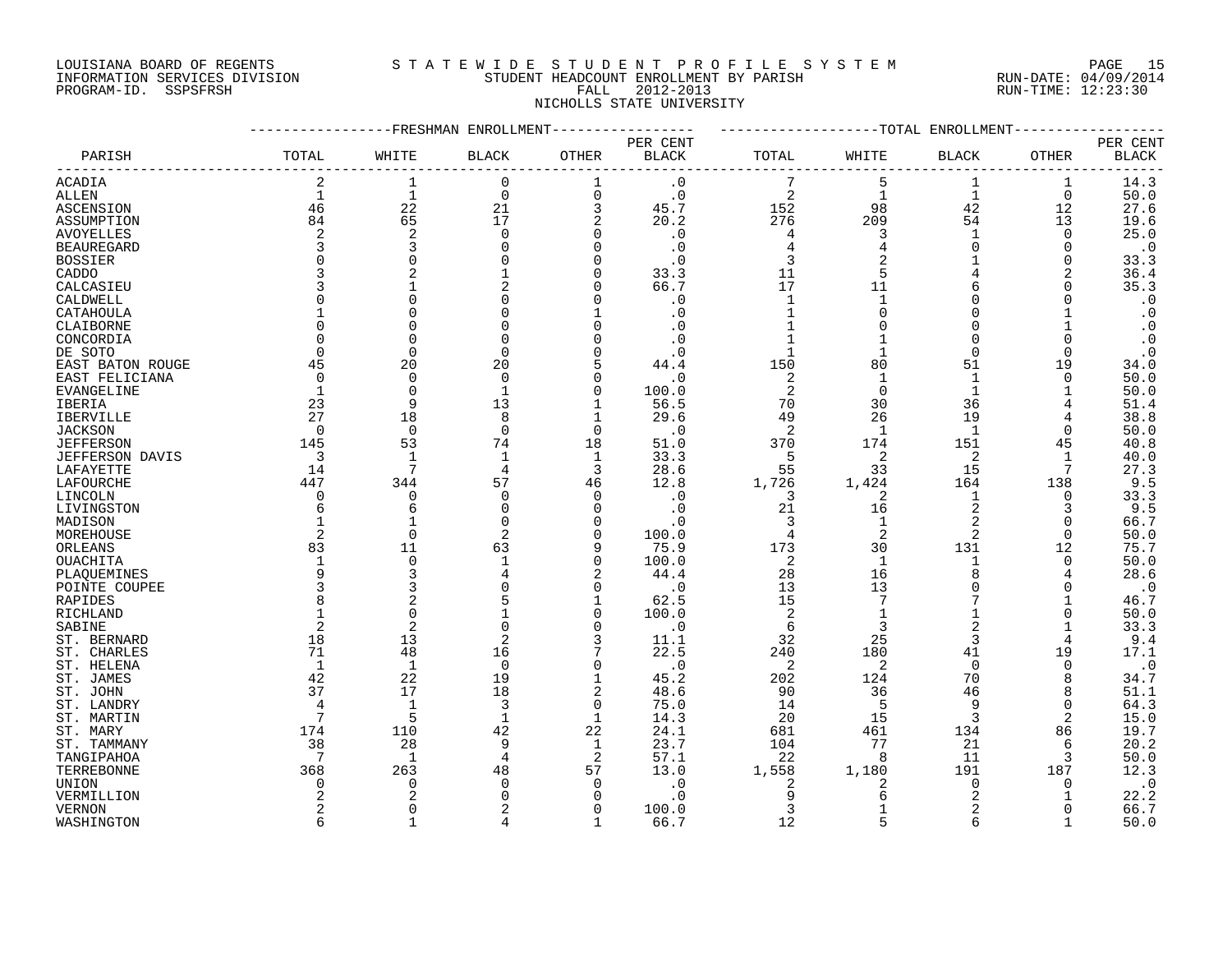#### LOUISIANA BOARD OF REGENTS S T A T E W I D E S T U D E N T P R O F I L E S Y S T E M PAGE 16 INFORMATION SERVICES DIVISION STUDENT HEADCOUNT ENROLLMENT BY PARISH RUN-DATE: 04/09/2014 PROGRAM-ID. SSPSFRSH FALL 2012-2013 RUN-TIME: 12:23:30 FALL 2012-2013<br>NICHOLLS STATE UNIVERSITY

|                      |       |       | -FRESHMAN ENROLLMENT- |       |                          |       |       | -TOTAL ENROLLMENT- |       |                   |
|----------------------|-------|-------|-----------------------|-------|--------------------------|-------|-------|--------------------|-------|-------------------|
| PARISH               | TOTAL | WHITE | <b>BLACK</b>          | OTHER | PER CENT<br><b>BLACK</b> | TOTAL | WHITE | <b>BLACK</b>       | OTHER | PER CENT<br>BLACK |
| WEBSTER              |       |       |                       |       | 33.3                     |       |       |                    |       | 60.0              |
| WEST BATON ROUGE     |       |       |                       |       | 62.5                     | 20    |       |                    |       | 50.0              |
| WEST FELICIANA       |       |       |                       |       |                          |       |       |                    |       | 30.0              |
| WINN                 |       |       |                       |       |                          |       |       |                    |       |                   |
| LOUISIANA TOTALS     | L,755 | 1,094 | 469                   | 192   | 26.7                     | 6,210 | 4,350 | 1,263              | 597   | 20.3              |
| OUT-OF-STATE/FOREIGN | 79    | 40    |                       | 30    | 11.4                     | 411   | 187   |                    | 173   | 12.4              |
| INSTITUTION TOTALS   | 1,834 | 1,134 | 478                   | 222   | 26.1                     | 6,621 | 4,537 | 1,314              | 770   | 19.8              |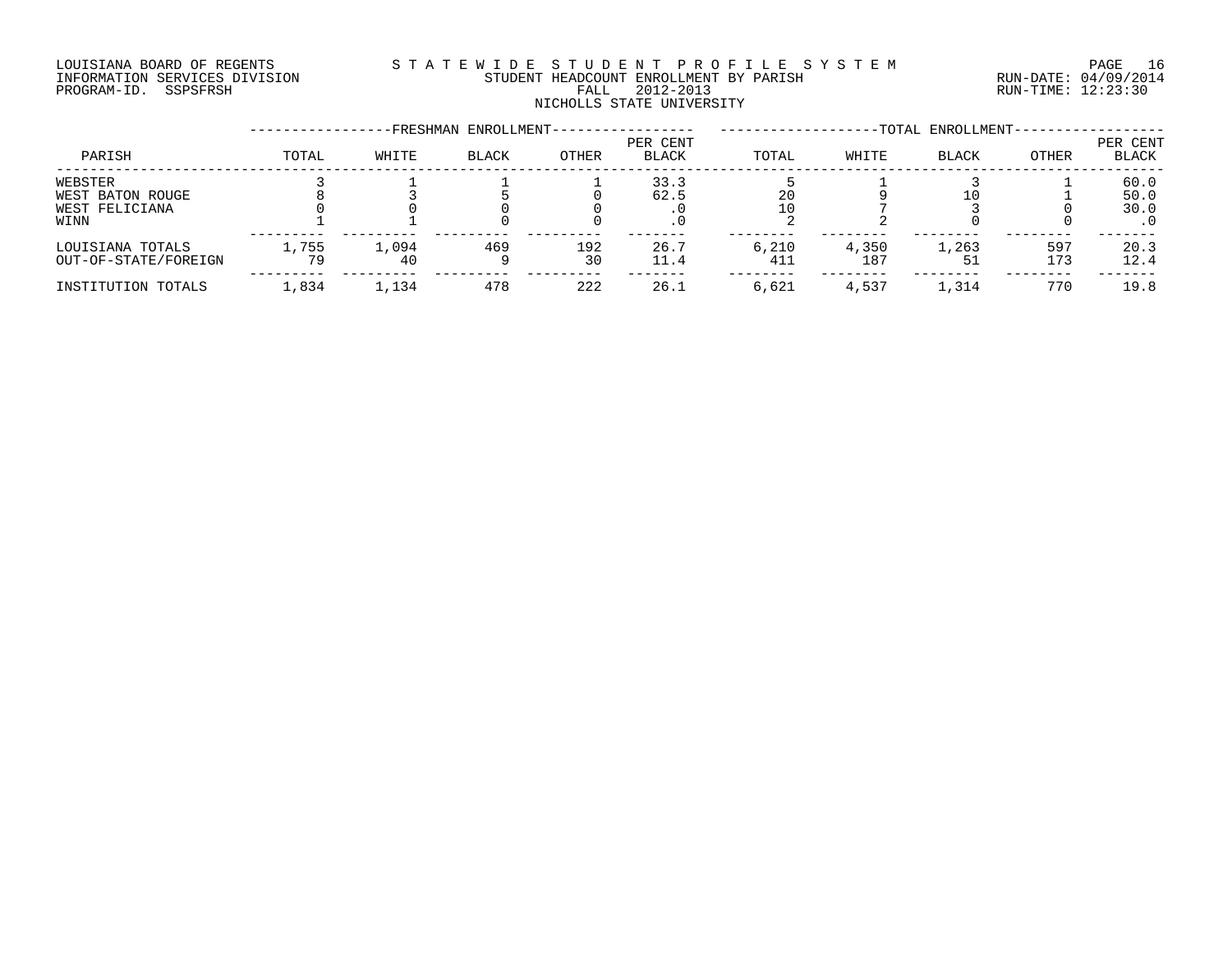## LOUISIANA BOARD OF REGENTS S T A T E W I D E S T U D E N T P R O F I L E S Y S T E M PAGE 17 INFORMATION SERVICES DIVISION STUDENT HEADCOUNT ENROLLMENT BY PARISH RUN-DATE: 04/09/2014 PROGRAM-ID. SSPSFRSH FALL 2012-2013 RUN-TIME: 12:23:30 UNIVERSITY OF LA. AT MONROE

|                   |                |                | FRESHMAN ENROLLMENT |                |                        |           |                | -TOTAL ENROLLMENT |             |              |
|-------------------|----------------|----------------|---------------------|----------------|------------------------|-----------|----------------|-------------------|-------------|--------------|
|                   |                |                |                     |                | PER CENT               |           |                |                   |             | PER CENT     |
| PARISH            | TOTAL          | WHITE          | <b>BLACK</b>        | <b>OTHER</b>   | $\operatorname{BLACK}$ | TOTAL     | WHITE          | BLACK             | OTHER       | <b>BLACK</b> |
| ACADIA            | $\mathbf 0$    | 0              | $\mathbf 0$         | $\Omega$       | $\cdot$ 0              | 21        | 19             | 1                 | 1           | 4.8          |
| ALLEN             | 7              | 6              | $\mathbf 0$         | $\mathbf{1}$   | $\cdot$ 0              | 19        | 13             | 3                 | 3           | 15.8         |
| ASCENSION         | 10             | 6              | 3                   | $\mathbf{1}$   | 30.0                   | 28        | 20             | 7                 | $\mathbf 1$ | 25.0         |
| ASSUMPTION        | $\mathbf 1$    |                |                     | $\mathbf 0$    | $\cdot$ 0              | 13        | 10             | 3                 | $\Omega$    | 23.1         |
| <b>AVOYELLES</b>  | $\overline{2}$ | $\Omega$       |                     | 1              | 50.0                   | 26        | 14             | 10                | 2           | 38.5         |
| <b>BEAUREGARD</b> | 7              |                |                     | 1              | 57.1                   | 28        | 16             | 7                 | 5           | 25.0         |
| <b>BIENVILLE</b>  | 8              | $\Omega$       |                     | 1              | 87.5                   | 26        | -7             | 17                | 2           | 65.4         |
| <b>BOSSIER</b>    | 33             | 17             | 6                   | 10             | 18.2                   | 180       | 109            | 43                | 28          | 23.9         |
| CADDO             | 68             | 21             | 43                  | 4              | 63.2                   | 324       | 103            | 196               | 25          | 60.5         |
| CALCASIEU         | 15             | 8              |                     | $\Omega$       | 46.7                   | 70        | 43             | 20                | 7           | 28.6         |
| CALDWELL          | 18             | 14             | 3                   | 1              | 16.7                   | 77        | 65             | 9                 | 3           | 11.7         |
| CAMERON           | $\mathbf 0$    | $\Omega$       |                     | $\Omega$       | $\cdot$ 0              | 3         | 3              | $\Omega$          | $\Omega$    | $\cdot$ 0    |
| CATAHOULA         | 12             | 8              |                     | $\Omega$       | 33.3                   | 104       | 75             | 27                |             | 26.0         |
| CLAIBORNE         | 7              | $\overline{4}$ | 3                   | $\Omega$       | 42.9                   | 26        | 13             | 13                | $\Omega$    | 50.0         |
|                   | $2\sqrt{2}$    | 16             |                     |                | 18.2                   |           |                | 33                | 8           | 21.9         |
| CONCORDIA         | 6              | $\overline{4}$ | 2                   | $\Omega$       | 33.3                   | 151<br>32 | 110<br>18      | 12                | 2           | 37.5         |
| DE SOTO           | 35             | 11             |                     |                |                        |           |                | 66                |             |              |
| EAST BATON ROUGE  |                |                | 23                  | 1              | 65.7                   | 145       | 53             |                   | 26          | 45.5         |
| EAST CARROLL      | 6              | $\mathbf{1}$   |                     | $\Omega$       | 83.3                   | 46        | 21             | 23                | 2           | 50.0         |
| EAST FELICIANA    | $\mathbf 0$    | $\mathbf 0$    |                     | $\Omega$       | . 0                    | 7         | 3              | $\overline{2}$    | 2           | 28.6         |
| <b>EVANGELINE</b> | 5              | 5              |                     | $\Omega$       | . 0                    | 24        | 21             | 2                 |             | 8.3          |
| FRANKLIN          | 34             | 24             |                     | $\mathbf{1}$   | 26.5                   | 257       | 199            | 52                | 6           | 20.2         |
| <b>GRANT</b>      | 2              | $\overline{2}$ |                     | $\Omega$       | . 0                    | 41        | 35             | 4                 | 2           | 9.8          |
| IBERIA            | 16             | 6              |                     | 5              | 31.3                   | 44        | 16             | 17                | 11          | 38.6         |
| IBERVILLE         | 2              | $\Omega$       |                     |                | 50.0                   | 73        | 42             | 27                | 4           | 37.0         |
| <b>JACKSON</b>    | 10             | 5              | $\overline{2}$      | 3              | 20.0                   | 78        | 62             | 10                | 6           | 12.8         |
| <b>JEFFERSON</b>  | 26             | 6              | 17                  | 3              | 65.4                   | 98        | 40             | 35                | 23          | 35.7         |
| JEFFERSON DAVIS   | 4              |                | $\Omega$            | 0              | . 0                    | 14        | 11             | 2                 | 1           | 14.3         |
| LAFAYETTE         | 5              | $\overline{2}$ |                     | $\overline{2}$ | 20.0                   | 45        | 23             | 10                | 12          | 22.2         |
| LAFOURCHE         | 8              | 5              | 3                   | $\Omega$       | 37.5                   | 33        | 23             | 4                 | 6           | 12.1         |
| LA SALLE          | 13             | 13             |                     | $\Omega$       | $\cdot$ 0              | 87        | 79             | $\overline{4}$    | 4           | 4.6          |
| LINCOLN           | 17             | 14             |                     | 1              | 11.8                   | 112       | 75             | 23                | 14          | 20.5         |
| LIVINGSTON        | 5              | 3              |                     | 2              | . 0                    | 36        | 31             | $\Omega$          | 5           | $\cdot$ 0    |
| MADISON           | 8              | $\mathbf 0$    | 8                   | $\Omega$       | 100.0                  | 65        | 35             | 28                | 2           | 43.1         |
| MOREHOUSE         | 38             | 17             | 17                  | 4              | 44.7                   | 350       | 223            | 110               | 17          | 31.4         |
| NATCHITOCHES      | 9              | 7              | 2                   | $\Omega$       | 22.2                   | 43        | 27             | 13                | 3           | 30.2         |
| ORLEANS           | 20             | 10             | 9                   | 1              | 45.0                   | 142       | 98             | 29                | 15          | 20.4         |
| OUACHITA          | 409            | 281            | 92                  | 36             | 22.5                   | 3,214     | 2,369          | 645               | 200         | 20.1         |
| PLAQUEMINES       | $\Omega$       | $\mathbf 0$    | $\Omega$            | 0              | $\cdot$ 0              | 12        | 4              | 6                 | 2           | 50.0         |
| POINTE COUPEE     | $\mathbf 1$    | $\mathbf{1}$   | $\Omega$            | $\Omega$       | $\cdot$ 0              | 6         | 6              | $\Omega$          | 0           | $\cdot$ 0    |
| RAPIDES           | 40             | 20             | 15                  | 5              | 37.5                   | 243       | 160            | 61                | 22          | 25.1         |
| RED RIVER         | 2              | $\overline{1}$ |                     | $\Omega$       | 50.0                   | 11        | 6              | 3                 | 2           | 27.3         |
| RICHLAND          | 42             | 30             |                     | 4              | 19.0                   | 331       | 248            | 63                | 20          | 19.0         |
| SABINE            |                | $\mathbf{1}$   |                     | 1              | 71.4                   | 20        |                | 8                 | 5           | 40.0         |
| ST. BERNARD       | 1              | $\mathbf{1}$   |                     | $\Omega$       | $\cdot$ 0              | 4         | 3              | $\Omega$          | $\mathbf 1$ | $\cdot$ 0    |
| ST. CHARLES       | 12             |                |                     | 2              | 33.3                   | 31        | 19             | 10                |             | 32.3         |
| ST. HELENA        | $\Omega$       | ∩              |                     | $\Omega$       | $\cdot$ 0              | 4         | 2              | 2                 | $\Omega$    | 50.0         |
| ST. JAMES         | 3              |                |                     | $\Omega$       | 66.7                   | 17        | 9              | 7                 |             | 41.2         |
| ST. JOHN          | 8              |                |                     |                | 62.5                   | 24        | 12             | 10                |             | 41.7         |
| ST. LANDRY        | $\overline{a}$ | $\overline{c}$ |                     | $\Omega$       | . 0                    | 32        | 19             | 11                |             | 34.4         |
| ST. MARTIN        | $\overline{a}$ | $\Omega$       |                     | $\mathbf{1}$   | 50.0                   | 9         | $\overline{1}$ | 5                 | २           | 55.6         |
|                   |                |                |                     |                |                        |           |                |                   |             |              |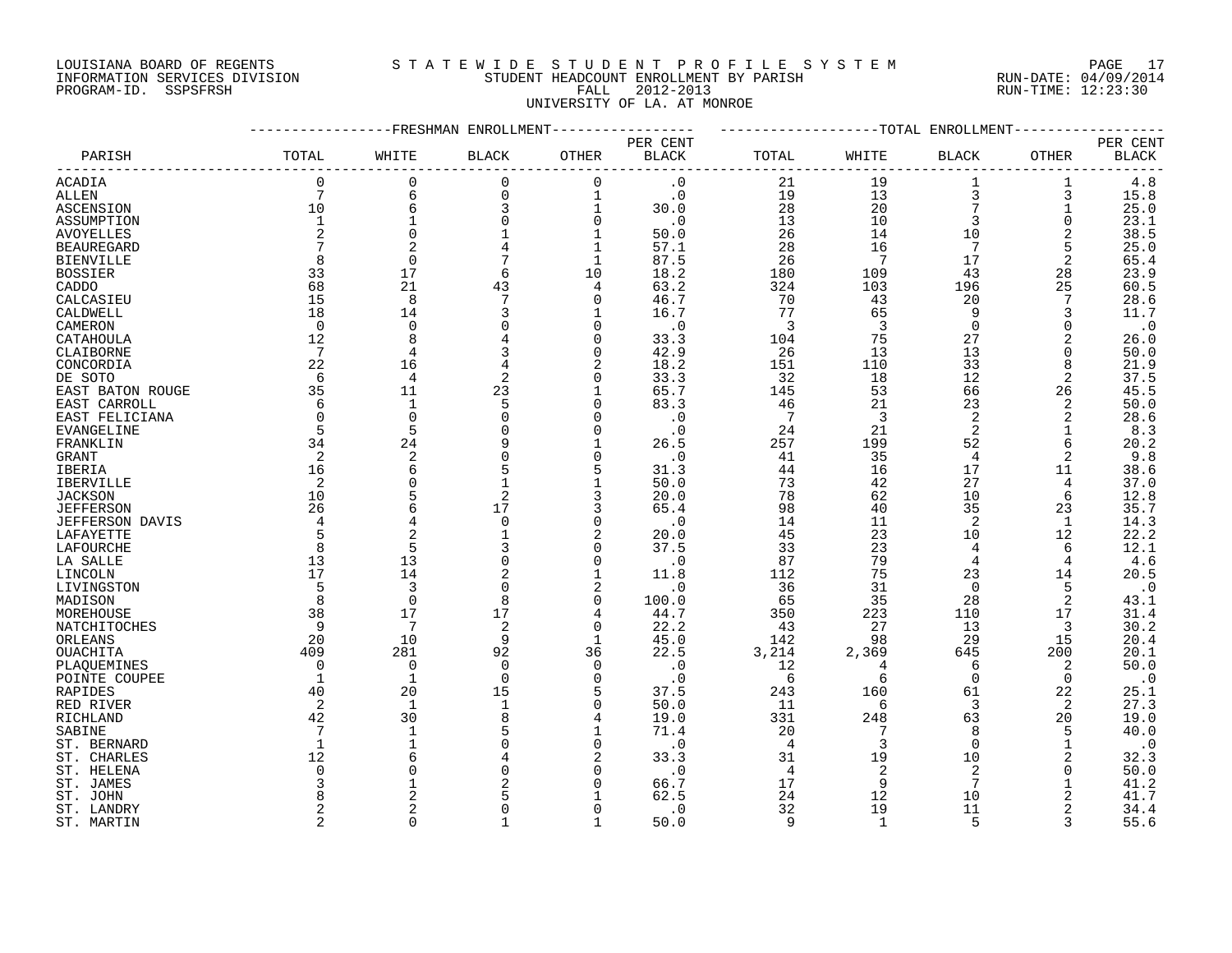#### LOUISIANA BOARD OF REGENTS S T A T E W I D E S T U D E N T P R O F I L E S Y S T E M PAGE 18 INFORMATION SERVICES DIVISION STUDENT HEADCOUNT ENROLLMENT BY PARISH RUN-DATE: 04/09/2014 DOULSIANA BOARD OF REGENIS<br>INFORMATION SERVICES DIVISION STUDENT HEADCOUNT ENROLLMENT BY PARISH RUN-DATE: 04/09/2014<br>PROGRAM-ID. SSPSFRSH FALL 2012-2013 FALL 2012-2013 UNIVERSITY OF LA. AT MONROE

|                      |       |       | -FRESHMAN ENROLLMENT- |       |                          |       |       | -TOTAL ENROLLMENT- |       |                   |
|----------------------|-------|-------|-----------------------|-------|--------------------------|-------|-------|--------------------|-------|-------------------|
| PARISH               | TOTAL | WHITE | <b>BLACK</b>          | OTHER | PER CENT<br><b>BLACK</b> | TOTAL | WHITE | <b>BLACK</b>       | OTHER | PER CENT<br>BLACK |
| ST. MARY             |       |       |                       |       | $\cdot$ 0                |       |       |                    |       |                   |
| ST. TAMMANY          |       |       |                       |       | 35.7                     | 146   | 116   | 12                 | 18    | 8.2               |
| TANGIPAHOA           |       |       |                       |       | 66.7                     | 54    | 29    |                    |       | 38.9              |
| TENSAS               |       |       |                       |       | 33.3                     | 30    | 21    |                    |       | 30.0              |
| TERREBONNE           |       |       |                       |       | 50.0                     | 29    | 14    |                    |       | 27.6              |
| UNION                |       |       |                       |       | 19.2                     | 121   | 98    |                    |       | 12.4              |
| VERMILLION           |       |       |                       |       |                          | 22    | 16    |                    |       | 4.5               |
| VERNON               |       |       |                       |       | 60.0                     | 44    | 23    |                    |       | 29.5              |
| WASHINGTON           |       |       |                       |       | 50.0                     | 19    |       |                    |       | 57.9              |
| WEBSTER              |       |       |                       |       | 41.2                     | 81    | 58    |                    |       | 21.0              |
| WEST BATON ROUGE     |       |       |                       |       | 100.0                    | 13    |       |                    |       | 69.2              |
| WEST CARROLL         | 26    | 25    |                       |       | 3.8                      | 172   | 155   |                    |       | 8.1               |
| WEST FELICIANA       |       |       |                       |       |                          |       |       |                    |       | 25.0              |
| WINN                 |       |       |                       |       | 11.1                     | 45    | 34    |                    |       | 15.6              |
| LOUISIANA TOTALS     | 1,146 | 669   | 367                   | 110   | 32.0                     | 7,614 | 5,198 | 1,831              | 585   | 24.0              |
| OUT-OF-STATE/FOREIGN | 134   | 50    | 49                    | 35    | 36.6                     | 934   | 404   | 208                | 322   | 22.3              |
| INSTITUTION TOTALS   | 1,280 | 719   | 416                   | 145   | 32.5                     | 8,548 | 5,602 | 2,039              | 907   | 23.9              |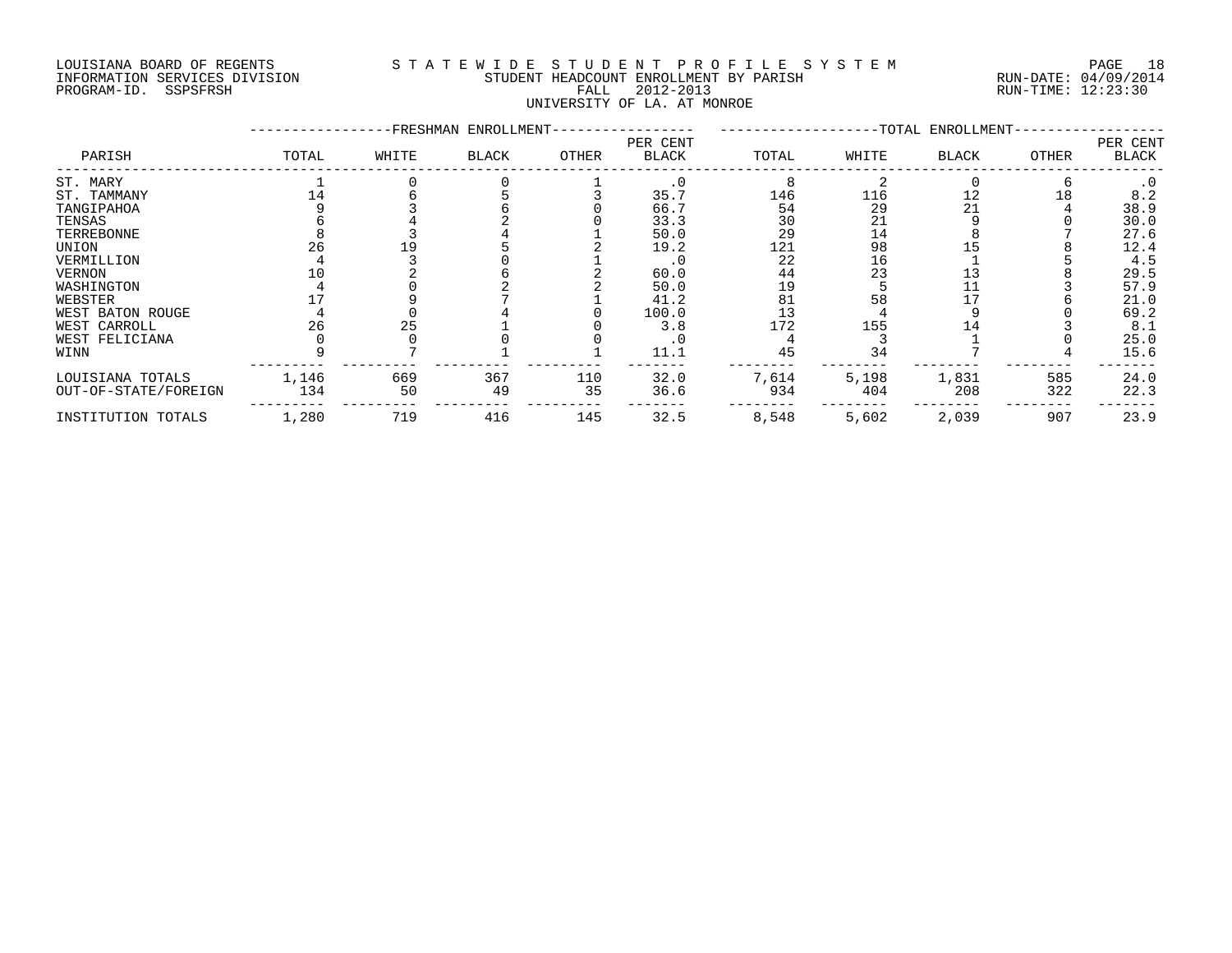#### LOUISIANA BOARD OF REGENTS S T A T E W I D E S T U D E N T P R O F I L E S Y S T E M PAGE 19 INFORMATION SERVICES DIVISION STUDENT HEADCOUNT ENROLLMENT BY PARISH RUN-DATE: 04/09/2014 PROGRAM-ID. SSPSFRSH FALL 2012-2013 RUN-TIME: 12:23:30 NORTHWESTERN STATE UNIVERSITY

#### -----------------FRESHMAN ENROLLMENT----------------- -------------------TOTAL ENROLLMENT------------------ PER CENT PER CENT PARISH TOTAL WHITE BLACK OTHER BLACK TOTAL WHITE BLACK OTHER BLACK ------------------------------------------------------------------------------------------------------------------------------------ ACADIA 4 3 1 0 25.0 40 31 5 4 12.5 ALLEN 11 8 1 2 9.1 59 42 12 5 20.3 ASCENSION 16 12 1 3 6.3 62 47 8 7 12.9 ASSUMPTION 0 0 0 0 .0 7 6 1 0 14.3 AVOYELLES 45 24 10 11 22.2 180 104 52 24 28.9 BEAUREGARD 36 28 5 3 13.9 152 110 25 17 16.4 BIENVILLE 21 9 10 2 47.6 89 49 33 7 37.1 BOSSIER 111 71 19 21 17.1 534 353 100 81 18.7 CADDO 174 64 81 29 46.6 933 445 387 101 41.5 CALCASIEU 39 21 13 5 33.3 145 82 47 16 32.4 CALDWELL 2 2 0 0 .0 19 18 0 1 .0 CATAHOULA 10 6 3 1 30.0 51 36 13 2 25.5 CLAIBORNE 20 7 11 2 55.0 48 22 22 4 45.8 CONCORDIA 13 8 3 2 23.1 55 23 28 4 50.9 CONCORDIA and the concording to the concording to the concording to the concording to the concording to the sort<br>
DE SOTO 55 24 24 7 43.6 186 89 79 18 42.5<br>
EAST BATON ROUGE 63 32 24 7 38.1 253 128 97 28 38.3<br>
EAST CARROLL EAST BATON ROUGE 63 32 24 7 38.1 253 128 97 28 38.3 EAST CARROLL 0 0 0 0 .0 8 2 6 0 75.0 EAST FELICIANA 1 1 0 0 .0 4 3 1 0 25.0 EVANGELINE 13 7 6 0 46.2 46 29 14 3 30.4<br>
EVANGELINE 13 7 6 0 46.2 46 29 14 3 30.4<br>
FRANKLIN 1 1 0 0 .0 14 12 0 2 .0<br>
GRANT 52 41 6 5 11.5 215 171 20 24 9.3<br>
IBERTA 9 4 3 2 33.3 63 38 21 4 33.3 FRANKLIN 1 1 0 0 .0 14 12 0 2 .0 GRANT 52 41 6 5 11.5 215 171 20 24 9.3 IBERIA 9 4 3 2 33.3 63 38 21 4 33.3 IBERVILLE 3 0 3 0 100.0 12 3 9 0 75.0 JACKSON 5 3 2 0 40.0 27 13 14 0 51.9 JEFFERSON 42 15 19 8 45.2 113 63 31 19 27.4 JEFFERSON DAVIS 13 10 2 1 15.4 45 33 6 6 13.3 LAFAYETTE 45 12 29 4 64.4 152 81 62 9 40.8 LAFOURCHE 15 12 1 2 6.7 33 26 4 3 12.1 LA SALLE 17 13 3 1 17.6 85 64 11 10 12.9 LINCOLN 11 5 3 3 27.3 48 21 23 4 47.9 LIVINGSTON 31 24 0 7 .0 67 53 2 12 3.0 <code>MADISON</code> 2 1 1 0 50.0 9 4 4 1 44.4 MOREHOUSE 5 2 3 0 60.0 24 12 10 2 41.7 NATCHITOCHES 234 120 77 37 32.9 895 489 284 122 31.7 ORLEANS 25 6 16 3 64.0 131 36 87 8 66.4 OUACHITA 36 9 23 4 63.9 139 59 67 13 48.2 PLAQUEMINES 2 2 0 0 .0 9 6 0 3 .0 POINTE COUPEE 10 4 6 0 60.0 32 15 16 1 50.0 RAPIDES 274 162 77 35 28.1 1,087 695 279 113 25.7 RED RIVER 27 16 7 4 25.9 140 76 53 11 37.9 RICHLAND 6 1 4 1 66.7 20 11 7 2 35.0 SABINE 96 60 8 28 8.3 407 256 42 109 10.3 ST. BERNARD 3 2 0 1 .0 5 4 0 1 .0 ST. CHARLES 5 3 1 1 20.0 15 9 3 3 20.0 ST. JAMES 1 0 1 0 100.0 25 10 10 5 40.0 ST. JOHN 6 4 2 0 33.3 21 11 8 2 38.1 ST. LANDRY 23 9 12 2 52.2 117 51 52 14 44.4 ST. MARTIN 2 1 1 0 50.0 21 15 6 0 28.6 ST. MARY 16 9 5 2 31.3 101 55 36 10 35.6

ST. TAMMANY 41 31 2 8 4.9 136 100 13 23 9.6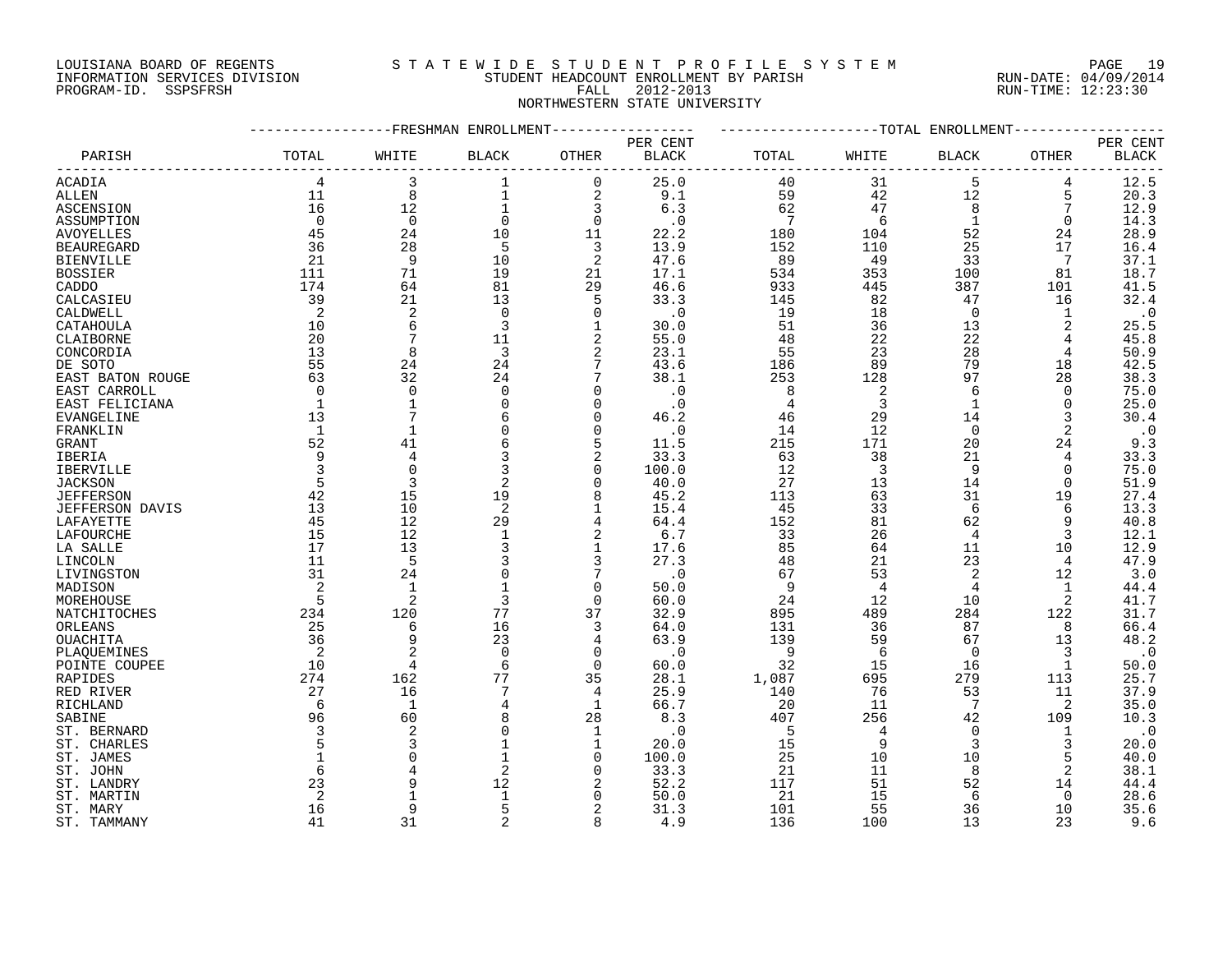#### LOUISIANA BOARD OF REGENTS S T A T E W I D E S T U D E N T P R O F I L E S Y S T E M PAGE 20 INFORMATION SERVICES DIVISION STUDENT HEADCOUNT ENROLLMENT BY PARISH RUN-DATE: 04/09/2014 PROGRAM-ID. SSPSFRSH FALL 2012-2013 RUN-TIME: 12:23:30 NORTHWESTERN STATE UNIVERSITY

| PARISH               | -FRESHMAN ENROLLMENT-<br>-TOTAL ENROLLMENT- |       |              |       |                          |       |       |              |       |                   |
|----------------------|---------------------------------------------|-------|--------------|-------|--------------------------|-------|-------|--------------|-------|-------------------|
|                      | TOTAL                                       | WHITE | <b>BLACK</b> | OTHER | PER CENT<br><b>BLACK</b> | TOTAL | WHITE | <b>BLACK</b> | OTHER | PER CENT<br>BLACK |
| TANGIPAHOA           | 12                                          | 10    |              |       | 8.3                      | 40    | 30    |              |       | 15.0              |
| TENSAS               |                                             |       |              |       | 100.0                    |       |       |              |       | 50.0              |
| TERREBONNE           |                                             |       |              |       | 18.2                     | 54    | 40    |              |       | 13.0              |
| UNION                |                                             |       |              |       | 100.0                    |       |       |              |       | 76.9              |
| VERMILLION           |                                             |       |              |       | 45.5                     | 55    | 32    |              |       | 30.9              |
| <b>VERNON</b>        | 204                                         | 133   |              | 50    | 10.3                     | 779   | 515   | 85           | 179   | 10.9              |
| WASHINGTON           |                                             |       |              |       | 12.5                     | 26    | 13    |              |       | 26.9              |
| WEBSTER              | 20                                          |       |              |       | 20.0                     | 108   | 66    | 32           | 10    | 29.6              |
| WEST BATON ROUGE     |                                             |       |              |       | . 0                      |       |       |              |       | 62.5              |
| WEST CARROLL         |                                             |       |              |       | 25.0                     |       |       |              |       | 22.2              |
| WEST FELICIANA       |                                             |       |              |       | 25.0                     |       |       |              |       | 46.2              |
| WINN                 | 72                                          | 48    | 12           | 12    | 16.7                     | 209   | 141   | 45           | 23    | 21.5              |
| LOUISIANA TOTALS     | 2,041                                       | 1,136 | 579          | 326   | 28.4                     | 8,401 | 4,969 | 2,336        | 1,096 | 27.8              |
| OUT-OF-STATE/FOREIGN | 215                                         | 106   | 45           | 64    | 20.9                     | 1,046 | 605   | 200          | 241   | 19.1              |
| INSTITUTION TOTALS   | 2,256                                       | 1,242 | 624          | 390   | 27.7                     | 9,447 | 5,574 | 2,536        | 1,337 | 26.8              |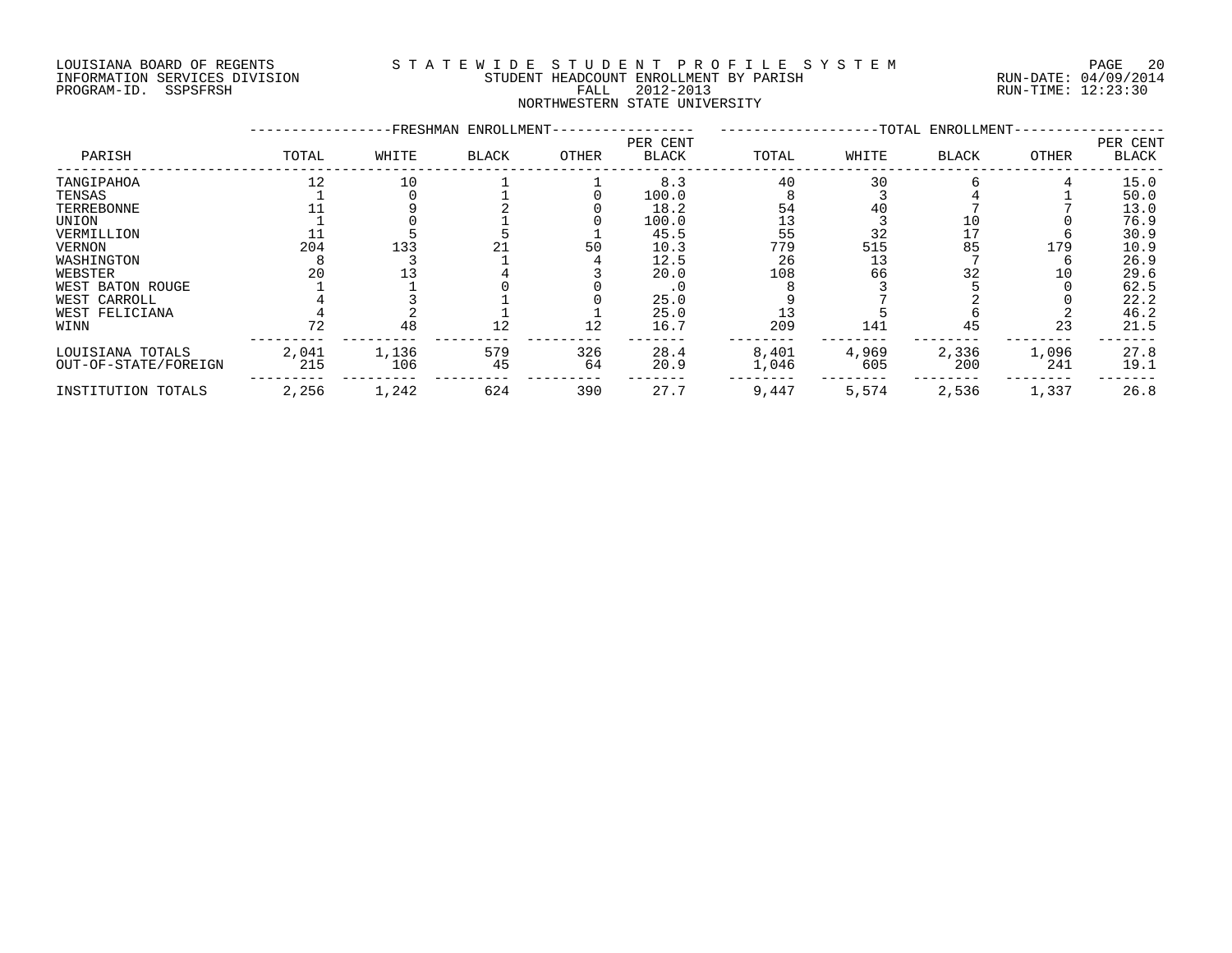# LOUISIANA BOARD OF REGENTS S T A T E W I D E S T U D E N T P R O F I L E S Y S T E M PAGE 21

## INFORMATION SERVICES DIVISION STUDENT HEADCOUNT ENROLLMENT BY PARISH RUN-DATE: 04/09/2014 PROGRAM-ID. SSPSFRSH FALL 2012-2013 RUN-TIME: 12:23:30 SOUTHEASTERN LA. UNIVERSITY

|                   |                |                | ----------FRESHMAN ENROLLMENT |               |                   |              |                         | -------------TOTAL ENROLLMENT- |                |                                    |
|-------------------|----------------|----------------|-------------------------------|---------------|-------------------|--------------|-------------------------|--------------------------------|----------------|------------------------------------|
| PARISH            | TOTAL          | WHITE          | <b>BLACK</b>                  | OTHER         | PER CENT<br>BLACK | TOTAL        | WHITE                   | <b>BLACK</b>                   | OTHER          | PER CENT<br>$\operatorname{BLACK}$ |
| <b>ACADIA</b>     |                | $\Omega$       | $\mathbf{1}$                  | $\Omega$      | 100.0             | 12           | 8                       | 3                              | 1              | 25.0                               |
| ALLEN             | $\overline{2}$ | $\mathbf{1}$   | $\mathbf 0$                   | $\mathbf{1}$  | $\cdot$ 0         | 6            | 4                       | $\mathbf{1}$                   | $\mathbf{1}$   | 16.7                               |
| ASCENSION         | 185            | 119            | 32                            | 34            | 17.3              | 1,211        | 901                     | 141                            | 169            | 11.6                               |
| ASSUMPTION        | 7              | $\sqrt{2}$     | $\overline{4}$                | $\mathbf{1}$  | 57.1              | 13           | 6                       | 6                              | 1              | 46.2                               |
| AVOYELLES         |                | $\mathbf 1$    |                               | 0             | 50.0              | 13           | $7\phantom{.0}$         | 5                              | 1              | 38.5                               |
| <b>BEAUREGARD</b> |                | $\mathbf 1$    |                               | $\Omega$      | $\cdot$ 0         | 15           | 14                      | $\Omega$                       |                | $\cdot$ 0                          |
| BIENVILLE         |                | $\mathbf 0$    |                               | 0             | . 0               | 2            | 2                       | $\mathbf 0$                    | $\mathbf 0$    | $\cdot$ 0                          |
| <b>BOSSIER</b>    |                | $\overline{2}$ |                               | 0             | 33.3              | 13           | 9                       |                                |                | 23.1                               |
| CADDO             |                | $\overline{4}$ |                               | 0             | $\cdot$ 0         | 22           | 19                      |                                |                | 9.1                                |
| CALCASIEU         |                | $\overline{2}$ |                               | $\Omega$      | 60.0              | 47           | 36                      | 6                              |                | 12.8                               |
| CALDWELL          |                |                |                               |               | $\cdot$ 0         | $\mathbf{1}$ | $\mathbf{1}$            | $\Omega$                       | $\Omega$       | $\cdot$ 0                          |
| CAMERON           |                | $\mathbf 0$    |                               | 0             | $\cdot$ 0         | $\mathbf{1}$ | $\mathbf{1}$            | 0                              | 0              | $\cdot$ 0                          |
| CATAHOULA         |                | $\Omega$       |                               | $\Omega$      |                   | 1            |                         | $\Omega$                       | $\Omega$       | $\cdot$ 0                          |
| CONCORDIA         |                | $\Omega$       |                               | 0             | . 0               | 10           |                         | 3                              | $\Omega$       | 30.0                               |
| DE SOTO           |                | $\Omega$       | 1                             | $\Omega$      | 100.0             | 2            | 1                       | 1                              | 0              | 50.0                               |
| EAST BATON ROUGE  | 496            | 229            | 163                           | 104           | 32.9              | 1,961        | 1,232                   | 506                            | 223            | 25.8                               |
| EAST FELICIANA    | 19             | 11             | 4                             | 4             | 21.1              | 112          | 85                      | 16                             | 11             | 14.3                               |
| EVANGELINE        |                | $\mathbf{1}$   |                               | 0             | . 0               | 5            | 4                       | 1                              | 0              | 20.0                               |
| FRANKLIN          |                | $\Omega$       |                               | $\Omega$      | $\cdot$ 0         | 6            | 6                       | $\Omega$                       | $\Omega$       | $\cdot$ 0                          |
|                   | $\Omega$       | $\mathbf 0$    |                               |               |                   | 5            |                         | $\mathbf 0$                    |                |                                    |
| GRANT             |                | $\Omega$       |                               | 0<br>$\Omega$ | $\cdot$ 0         |              |                         |                                |                | $\cdot$ 0                          |
| IBERIA            |                | 7              | 7                             |               | 100.0             | 14           | 4                       | 10                             | $\Omega$       | 71.4                               |
| <b>IBERVILLE</b>  | 15             |                |                               | 1             | 46.7              | 54           | 28                      | 25                             |                | 46.3                               |
| <b>JEFFERSON</b>  | 251            | 128            | 66                            | 57            | 26.3              | 1,080        | 653                     | 197                            | 230            | 18.2                               |
| JEFFERSON DAVIS   | $\overline{1}$ | 1              | $\Omega$                      | $\mathbf 0$   | $\cdot$ 0         | 3            | $\overline{\mathbf{3}}$ | $\Omega$                       | 0              | $\cdot$ 0                          |
| LAFAYETTE         | 9              | 7              |                               | 2             | $\cdot$ 0         | 45           | 32                      | 7                              | 6              | 15.6                               |
| LAFOURCHE         | 16             | 10             |                               | 2             | 25.0              | 78           | 61                      | 10                             |                | 12.8                               |
| LA SALLE          |                | $\mathbf{1}$   |                               | 0             | $\cdot$ 0         | 2            | 2                       | $\Omega$                       | $\Omega$       | $\cdot$ 0                          |
| LINCOLN           | $\Omega$       | $\overline{0}$ | $\Omega$                      | $\mathbf 0$   | $\cdot$ 0         | 2            | 2                       | $\mathbf 0$                    | $\mathbf 0$    | $\cdot$ 0                          |
| LIVINGSTON        | 519            | 406            | 21                            | 92            | 4.0               | 1,925        | 1,654                   | 48                             | 223            | 2.5                                |
| MADISON           | $\Omega$       | $\mathbf 0$    | $\Omega$                      | 0             | $\cdot$ 0         | 1            | $\mathbf 0$             | 1                              | 0              | 100.0                              |
| MOREHOUSE         |                | $\Omega$       | $\Omega$                      | 1             | $\cdot$ 0         | 6            | $\Omega$                | 4                              | 2              | 66.7                               |
| NATCHITOCHES      |                | 3              | -1                            | $\mathbf 0$   | 25.0              | 22           | 14                      | 5                              | 3              | 22.7                               |
| ORLEANS           | 181            | 61             | 89                            | 31            | 49.2              | 666          | 310                     | 271                            | 85             | 40.7                               |
| OUACHITA          | $\overline{4}$ | 2              | 2                             | 0             | 50.0              | 25           | 14                      | 9                              | 2              | 36.0                               |
| PLAQUEMINES       | 21             | 10             |                               | 8             | 14.3              | 68           | 41                      | 9                              | 18             | 13.2                               |
| POINTE COUPEE     | 18             | 9              |                               | 5             | 22.2              | 57           | 36                      | 13                             | 8              | 22.8                               |
| RAPIDES           |                | 3              |                               | 2             | 16.7              | 36           | 28                      | $\overline{4}$                 | 4              | 11.1                               |
| RICHLAND          |                | $\mathbf 0$    |                               | 1             | $\cdot$ 0         | 5            | 3                       |                                |                | 20.0                               |
| SABINE            |                | $\Omega$       | $\Omega$                      | $\Omega$      | $\cdot$ 0         | 2            | 2                       | $\Omega$                       | 0              | $\cdot$ 0                          |
| ST. BERNARD       | 16             | 8              | $\mathbf{1}$                  | 7             | 6.3               | 83           | 64                      | 2                              | 17             | 2.4                                |
| ST. CHARLES       | 86             | 49             | 16                            | 21            | 18.6              | 289          | 205                     | 55                             | 29             | 19.0                               |
| ST. HELENA        | 17             | $\overline{0}$ | 13                            | 4             | 76.5              | 52           | 6                       | 39                             | 7              | 75.0                               |
| ST. JAMES         | 27             | 15             | 8                             | 4             | 29.6              | 113          | 76                      | 26                             | 11             | 23.0                               |
| ST. JOHN          | 95             | 35             | 37                            | 23            | 38.9              | 409          | 210                     | 123                            | 76             | 30.1                               |
| ST. LANDRY        | 2              | $\Omega$       | $\overline{2}$                | $\Omega$      | 100.0             | 17           | $\overline{7}$          | 8                              | $\overline{2}$ | 47.1                               |
| ST. MARTIN        | $\Omega$       | $\Omega$       | $\Omega$                      | 0             | $\cdot$ 0         | - 4          | $\overline{2}$          | 1                              | $\mathbf{1}$   | 25.0                               |
| ST. MARY          | 13             | 5              | 7                             | 1             | 53.8              | 34           | 14                      | 17                             | 3              | 50.0                               |
| ST. TAMMANY       | 749            | 522            | 71                            | 156           | 9.5               | 3,465        | 2,739                   | 198                            | 528            | 5.7                                |
| TANGIPAHOA        | 567            | 350            | 91                            | 126           | 16.0              | 2,081        | 1,439                   | 324                            | 318            | 15.6                               |
|                   | $\Omega$       | $\Omega$       | $\Omega$                      | $\Omega$      |                   |              | $\overline{1}$          | $\Omega$                       |                |                                    |
| TENSAS            |                |                |                               |               | $\cdot$ 0         | 2            |                         |                                | 1              | $\cdot$ 0                          |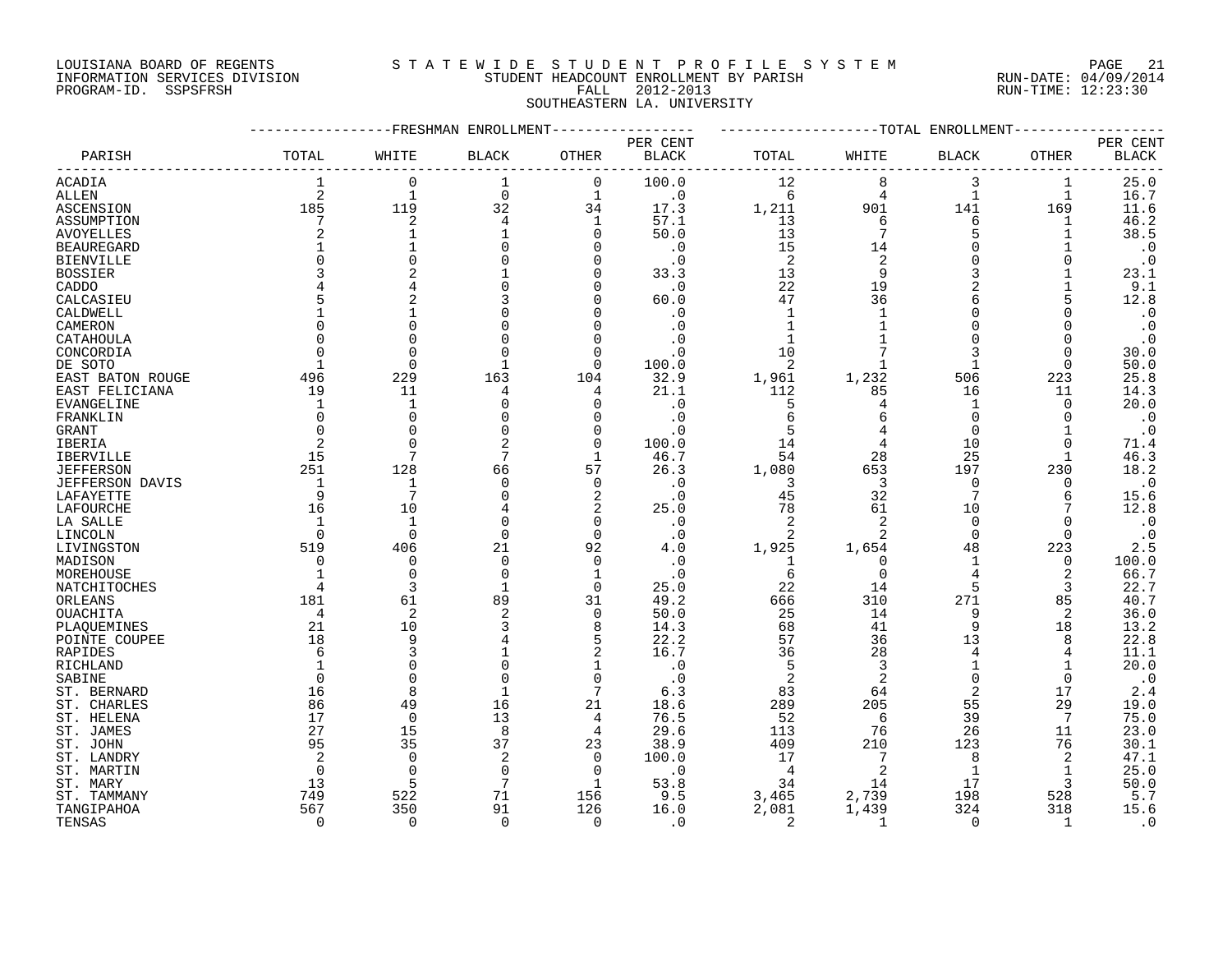#### LOUISIANA BOARD OF REGENTS S T A T E W I D E S T U D E N T P R O F I L E S Y S T E M PAGE 22 INFORMATION SERVICES DIVISION STUDENT HEADCOUNT ENROLLMENT BY PARISH RUN-DATE: 04/09/2014 PROGRAM-ID. SSPSFRSH FALL 2012-2013 RUN-TIME: 12:23:30 SOUTHEASTERN LA. UNIVERSITY

|                      |       |       | -FRESHMAN ENROLLMENT- |       |                          |        |        | -TOTAL ENROLLMENT- |       |                          |
|----------------------|-------|-------|-----------------------|-------|--------------------------|--------|--------|--------------------|-------|--------------------------|
| PARISH               | TOTAL | WHITE | <b>BLACK</b>          | OTHER | PER CENT<br><b>BLACK</b> | TOTAL  | WHITE  | <b>BLACK</b>       | OTHER | PER CENT<br><b>BLACK</b> |
| TERREBONNE           | 19    |       |                       |       | 26.3                     | 96     | 62     | 31                 |       | 32.3                     |
| UNION                |       |       |                       |       |                          |        |        |                    |       | . U                      |
| VERMILLION           |       |       |                       |       |                          |        |        |                    |       |                          |
| VERNON               |       |       |                       |       |                          |        |        |                    |       | 25.0                     |
| WASHINGTON           | 102   | 63    |                       | 18    | 20.6                     | 435    | 304    | 85                 | 46    | 19.5                     |
| WEBSTER              |       |       |                       |       |                          |        |        |                    |       | 50.0                     |
| WEST BATON ROUGE     |       |       |                       |       | 40.0                     | 64     | 33     | 22                 |       | 34.4                     |
| WEST FELICIANA       |       |       |                       |       | 40.0                     | 104    | 75     | 18                 |       | 17.3                     |
| WINN                 |       |       |                       |       | $\cdot$ 0                |        |        |                    |       | . 0                      |
| LOUISIANA TOTALS     | 3,492 | 2,092 | 690                   | 710   | 19.8                     | 14,808 | 10,481 | 2,259              | 2,068 | 15.3                     |
| OUT-OF-STATE/FOREIGN | 153   | 54    | 26                    | 73    | 17.0                     | 794    | 315    | 130                | 349   | 16.4                     |
| INSTITUTION TOTALS   | 3,645 | 2,146 | 716                   | 783   | 19.6                     | 15,602 | 10,796 | 2,389              | 2,417 | 15.3                     |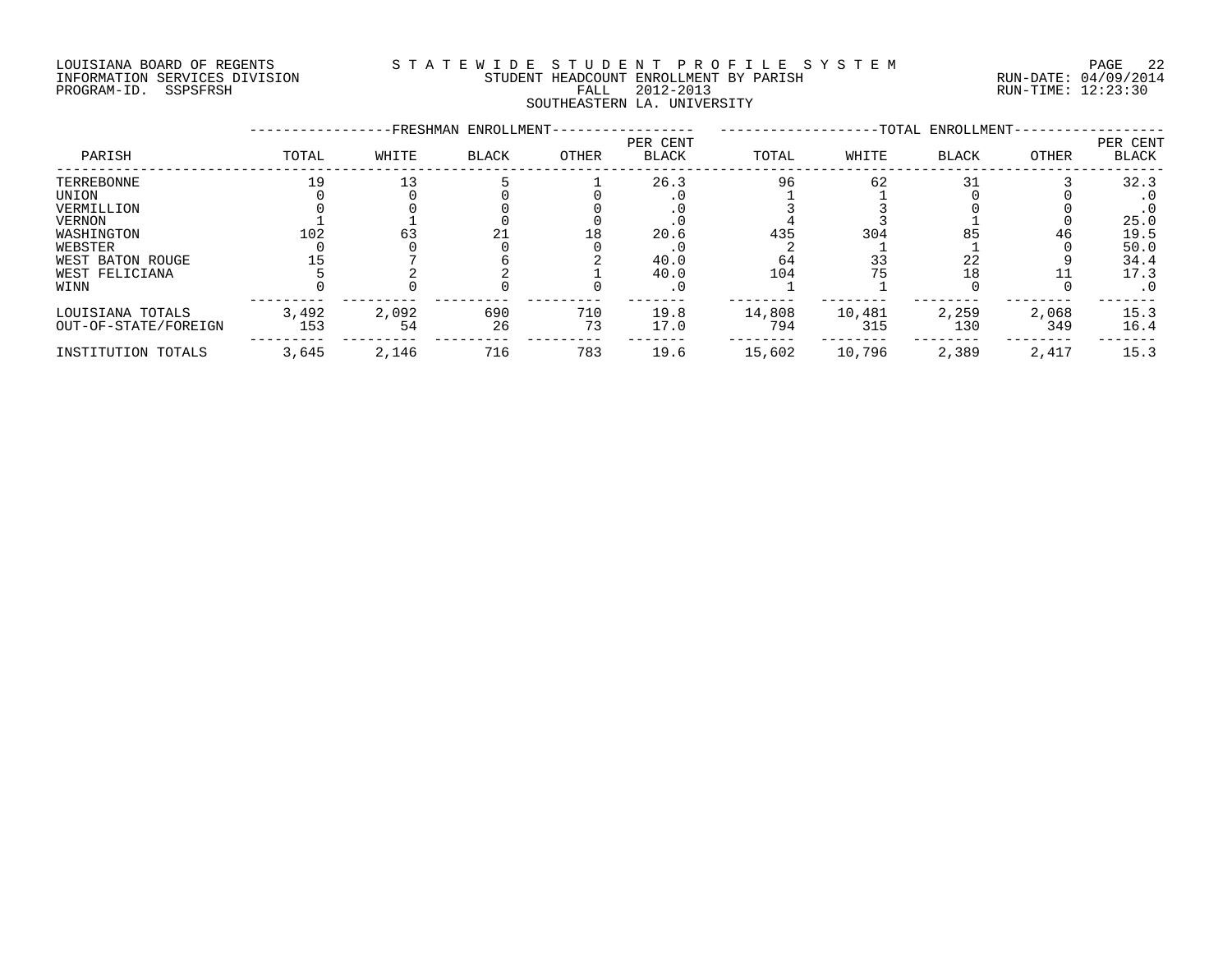## LOUISIANA BOARD OF REGENTS S T A T E W I D E S T U D E N T P R O F I L E S Y S T E M PAGE 23 INFORMATION SERVICES DIVISION STUDENT HEADCOUNT ENROLLMENT BY PARISH RUN-DATE: 04/09/2014 PROGRAM-ID. SSPSFRSH FALL 2012-2013 RUN-TIME: 12:23:30 UNIVERSITY OF LA. AT LAFAYETTE

|                   |                |                | FRESHMAN ENROLLMENT |              |              |              |                | -TOTAL ENROLLMENT |              |              |
|-------------------|----------------|----------------|---------------------|--------------|--------------|--------------|----------------|-------------------|--------------|--------------|
|                   |                |                |                     |              | PER CENT     |              |                |                   |              | PER CENT     |
| PARISH            | TOTAL          | WHITE          | <b>BLACK</b>        | OTHER        | <b>BLACK</b> | TOTAL        | WHITE          | BLACK             | OTHER        | <b>BLACK</b> |
| ACADIA            | 174            | 146            | 21                  | 7            | 12.1         | 732          | 639            | 68                | 25           | 9.3          |
| ALLEN             | 10             | 5              | 2                   | 3            | 20.0         | 33           | 19             | 9                 | 5            | 27.3         |
| ASCENSION         | 73             | 46             | 24                  | 3            | 32.9         | 164          | 93             | 62                | 9            | 37.8         |
| ASSUMPTION        | 13             | 6              | 6                   | $\mathbf{1}$ | 46.2         | 32           | 19             | 12                | $\mathbf{1}$ | 37.5         |
| <b>AVOYELLES</b>  | 26             | 16             | 5                   | 5            | 19.2         | 119          | 89             | 18                | 12           | 15.1         |
| <b>BEAUREGARD</b> | 21             | 12             | 6                   | 3            | 28.6         | 52           | 37             | 8                 | 7            | 15.4         |
| <b>BIENVILLE</b>  | 0              | $\mathbf 0$    | 0                   | 0            | $\cdot$ 0    | 2            | -1             | $\mathbf 1$       | 0            | 50.0         |
| <b>BOSSIER</b>    | 16             | 9              | 6                   | $\mathbf{1}$ | 37.5         | 62           | 45             | 12                | 5            | 19.4         |
| CADDO             | 42             | 23             | 19                  | $\Omega$     | 45.2         | 132          | 73             | 48                | 11           | 36.4         |
| CALCASIEU         | 73             | 35             | 35                  | 3            | 47.9         | 252          | 144            | 93                | 15           | 36.9         |
| CALDWELL          | 4              | 3              | $\Omega$            | $\mathbf{1}$ | $\cdot$ 0    | 6            | 5              | $\Omega$          | $\mathbf{1}$ | $\cdot$ 0    |
| CAMERON           | 2              | $\overline{2}$ |                     | $\Omega$     | $\cdot$ 0    | 6            |                | 1                 | 0            | 16.7         |
| CATAHOULA         | $\Omega$       | $\Omega$       |                     | $\Omega$     | $\cdot$ 0    | 3            |                | 1                 | $\Omega$     | 33.3         |
| CLAIBORNE         | $\overline{2}$ | $\mathbf{1}$   |                     | $\Omega$     | 50.0         |              |                | $\overline{2}$    | $\Omega$     | 50.0         |
|                   |                |                |                     | $\Omega$     | 75.0         | 15           | 9              | 5                 |              |              |
| CONCORDIA         | 4              | 3              |                     | $\Omega$     | 25.0         | 10           | 8              | $\mathbf 1$       | 1            | 33.3         |
| DE SOTO           |                |                |                     |              |              |              |                | 327               |              | 10.0         |
| EAST BATON ROUGE  | 242            | 73             | 155                 | 14           | 64.0         | 602          | 242            |                   | 33           | 54.3         |
| EAST CARROLL      | $\mathbf 0$    | $\mathbf 0$    | $\Omega$            | $\mathbf 0$  | $\cdot$ 0    | $\mathbf{1}$ | $\mathbf 1$    | $\Omega$          | $\Omega$     | $\cdot$ 0    |
| EAST FELICIANA    | $\overline{3}$ | 3              |                     | 0            | $\cdot$ 0    | 10           | 3              | 7                 | $\Omega$     | 70.0         |
| <b>EVANGELINE</b> | 28             | 17             |                     | 3            | 28.6         | 166          | 131            | 29                | 6            | 17.5         |
| FRANKLIN          | $\Omega$       | $\Omega$       |                     | $\mathbf 0$  | $\cdot$ 0    | 5            | $\overline{4}$ | $\mathbf 1$       | $\Omega$     | 20.0         |
| GRANT             | 6              | 5              |                     | $\Omega$     | 16.7         | 16           | 13             | 2                 | -1           | 12.5         |
| IBERIA            | 249            | 182            | 40                  | 27           | 16.1         | 1,147        | 837            | 205               | 105          | 17.9         |
| IBERVILLE         | 19             | 5              | 14                  | 0            | 73.7         | 58           | 22             | 36                | 0            | 62.1         |
| <b>JACKSON</b>    | 8              | $\Omega$       | 8                   | $\Omega$     | 100.0        | 11           | 1              | 10                | $\Omega$     | 90.9         |
| <b>JEFFERSON</b>  | 207            | 120            | 66                  | 21           | 31.9         | 614          | 409            | 145               | 60           | 23.6         |
| JEFFERSON DAVIS   | 35             | 26             | q                   | $\Omega$     | 25.7         | 128          | 104            | 22                | 2            | 17.2         |
| LAFAYETTE         | 1,044          | 769            | 155                 | 120          | 14.8         | 5,026        | 3,885          | 674               | 467          | 13.4         |
| LAFOURCHE         | 52             | 37             | 12                  | 3            | 23.1         | 181          | 146            | 29                | 6            | 16.0         |
| LA SALLE          | $\mathbf 1$    | $\mathbf{1}$   | $\Omega$            | $\Omega$     | $\cdot$ 0    | 10           | 9              | $\mathbf{1}$      | $\Omega$     | 10.0         |
| LINCOLN           | 8              | 3              |                     | $\Omega$     | 62.5         | 25           | 16             | 8                 |              | 32.0         |
| LIVINGSTON        | 23             | 20             |                     | 2            | 4.3          | 55           | 50             | $\overline{2}$    | 3            | 3.6          |
| MADISON           | $\overline{2}$ | $\overline{c}$ |                     | $\Omega$     | $\cdot$ 0    | 8            |                |                   | $\Omega$     | 12.5         |
| MOREHOUSE         | $\overline{4}$ | $\mathbf{1}$   | 3                   | $\mathbf 0$  | 75.0         | 11           | 4              | 7                 | 0            | 63.6         |
| NATCHITOCHES      | 12             | 6              | 5                   | $\mathbf{1}$ | 41.7         | 39           | 21             | 16                | 2            | 41.0         |
| ORLEANS           | 166            | 37             | 116                 | 13           | 69.9         | 417          | 138            | 251               | 28           | 60.2         |
| OUACHITA          | 32             | 14             | 18                  | $\mathbf 0$  | 56.3         | 94           | 47             | 42                | 5            | 44.7         |
| PLAQUEMINES       | 27             | 22             |                     | $\mathbf 0$  | 18.5         | 55           | 38             | 12                | 5            | 21.8         |
| POINTE COUPEE     | 33             | 28             | 5                   | $\Omega$     | 15.2         | 103          | 84             | 17                | 2            | 16.5         |
| RAPIDES           | 68             | 48             | 14                  | 6            | 20.6         | 308          | 221            | 72                | 15           | 23.4         |
| RED RIVER         | 2              | $\mathbf{1}$   | $\Omega$            | $\mathbf{1}$ | $\cdot$ 0    | 6            | 4              | $\mathbf 1$       | $\mathbf{1}$ | 16.7         |
| RICHLAND          | $\Omega$       | $\mathbf 0$    | $\mathbf 0$         | 0            | $\cdot$ 0    | 2            | 1              | $\Omega$          | 1            | $\cdot$ 0    |
| SABINE            | 6              | 3              | 2                   | $\mathbf{1}$ | 33.3         | 15           | 8              | 4                 | 3            | 26.7         |
| ST. BERNARD       | 18             | 12             | 2                   | 4            | 11.1         | 50           | 40             | 4                 | 6            | 8.0          |
| ST. CHARLES       | 56             | 32             | 19                  | 5            | 33.9         | 163          | 107            | 46                | 10           | 28.2         |
| ST. HELENA        | 2              | $\Omega$       | 2                   | $\Omega$     | 100.0        | 5            | 2              | 3                 | $\Omega$     | 60.0         |
| ST. JAMES         | 5              | $\mathbf{1}$   | 4                   | $\Omega$     | 80.0         | 29           | 11             | 17                | 1            | 58.6         |
| ST. JOHN          | 45             | 17             | 27                  |              | 60.0         | 111          | 42             | 65                |              | 58.6         |
| ST. LANDRY        | 174            | 109            | 57                  | 8            | 32.8         | 897          | 644            | 212               | 41           | 23.6         |
| ST. MARTIN        | 181            | 116            | 51                  | 14           | 28.2         | 767          | 559            | 169               | 39           | 22.0         |
|                   |                |                |                     |              |              |              |                |                   |              |              |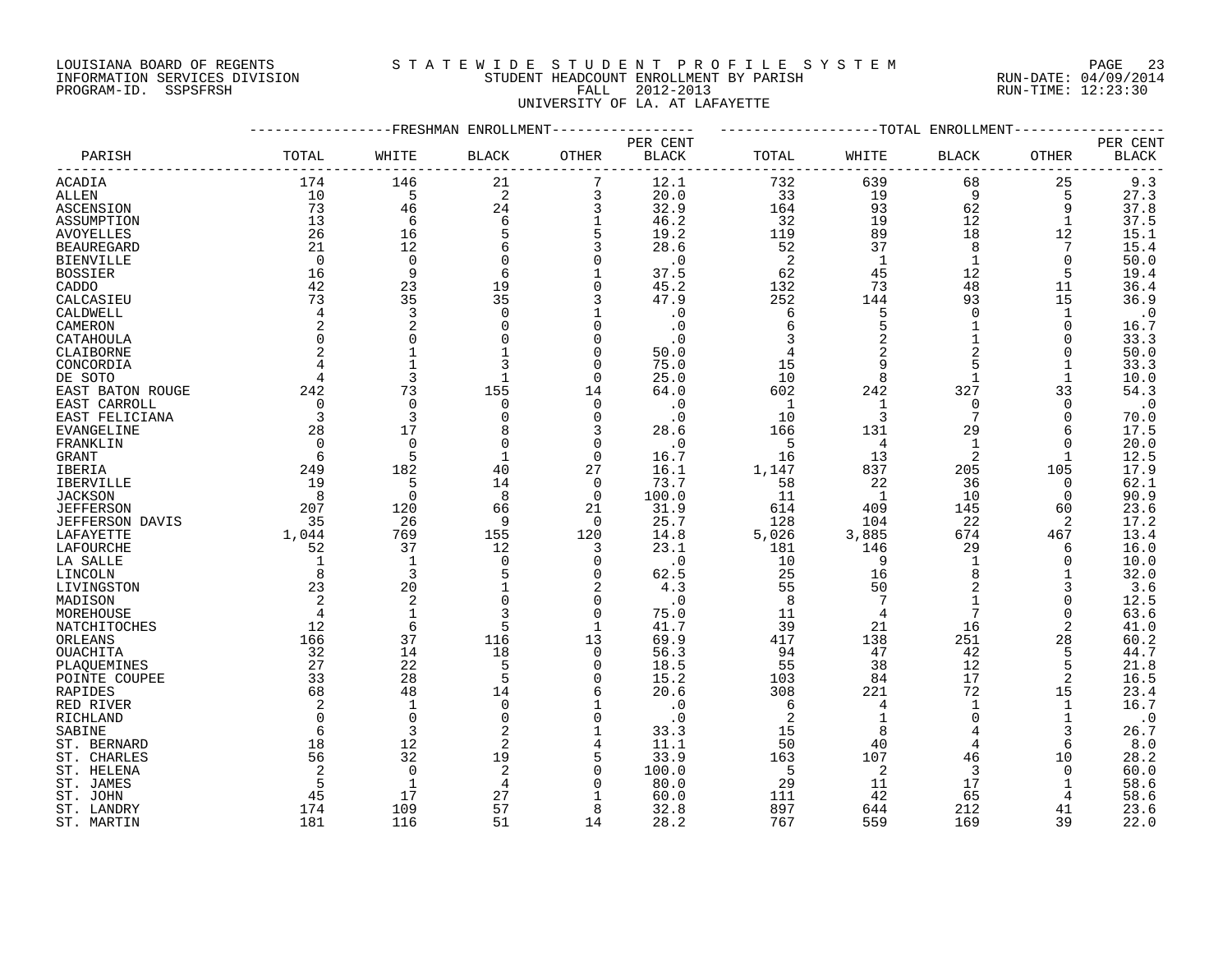#### LOUISIANA BOARD OF REGENTS S T A T E W I D E S T U D E N T P R O F I L E S Y S T E M PAGE 24 INFORMATION SERVICES DIVISION STUDENT HEADCOUNT ENROLLMENT BY PARISH RUN-DATE: 04/09/2014 DOUISIANA BOARD OF REGENTS STATEWALE SIGNIFY ENCOUNT ENCOUNT ENGLAND OF REGENTS STATE STUDENT HEADCOUNT ENROLLMENT BY PARISH (RUN-DATE: 04/09/2014<br>PROGRAM-ID. SSPSFRSH FALL 2012-2013 FALL 2012-2013 RUN-TIME: 12:23:30 UNIVERSITY OF LA. AT LAFAYETTE

|                                          |                 |                 | -FRESHMAN ENROLLMENT- |           |                          |                   |                  | -TOTAL ENROLLMENT- |              |                          |
|------------------------------------------|-----------------|-----------------|-----------------------|-----------|--------------------------|-------------------|------------------|--------------------|--------------|--------------------------|
| PARISH                                   | TOTAL           | WHITE           | <b>BLACK</b>          | OTHER     | PER CENT<br><b>BLACK</b> | TOTAL             | WHITE            | <b>BLACK</b>       | OTHER        | PER CENT<br><b>BLACK</b> |
| ST. MARY<br>ST. TAMMANY<br>TANGIPAHOA    | 86<br>176<br>49 | 49<br>127<br>31 | 33<br>34<br>16        | 15        | 38.4<br>19.3<br>32.7     | 334<br>482<br>117 | 213<br>372<br>68 | 90<br>75<br>43     | 31<br>35     | 26.9<br>15.6<br>36.8     |
| TENSAS<br>TERREBONNE                     |                 | 54              |                       |           | . 0<br>23.3              | 241               | 171              | 51                 | 19           | $\cdot$ 0<br>21.2        |
| UNION<br>VERMILLION                      | 196             | 155             | 21                    | 20        | 50.0<br>10.7             | 946               | 793              | 75                 | 78           | 28.6<br>7.9              |
| <b>VERNON</b><br>WASHINGTON              | 19              |                 |                       |           | 21.1<br>100.0            | 53<br>23          | 30               | 16                 |              | 30.2<br>73.9             |
| WEBSTER<br>WEST BATON ROUGE              |                 |                 |                       |           | 16.7<br>50.0             | 30                |                  |                    |              | 36.4<br>36.7             |
| WEST FELICIANA<br>WINN                   |                 |                 |                       |           | .0<br>. 0                | 15                |                  |                    |              | 20.0<br>$\cdot$ 0        |
| LOUISIANA TOTALS<br>OUT-OF-STATE/FOREIGN | 3,855<br>270    | 2,464<br>141    | 1,072<br>37           | 319<br>92 | 27.8<br>13.7             | 15,021<br>1,719   | 10,737<br>781    | 3,165<br>198       | 1,119<br>740 | 21.1<br>11.5             |
| INSTITUTION TOTALS                       | 4,125           | 2,605           | 1,109                 | 411       | 26.9                     | 16,740            | 11,518           | 3,363              | 1,859        | 20.1                     |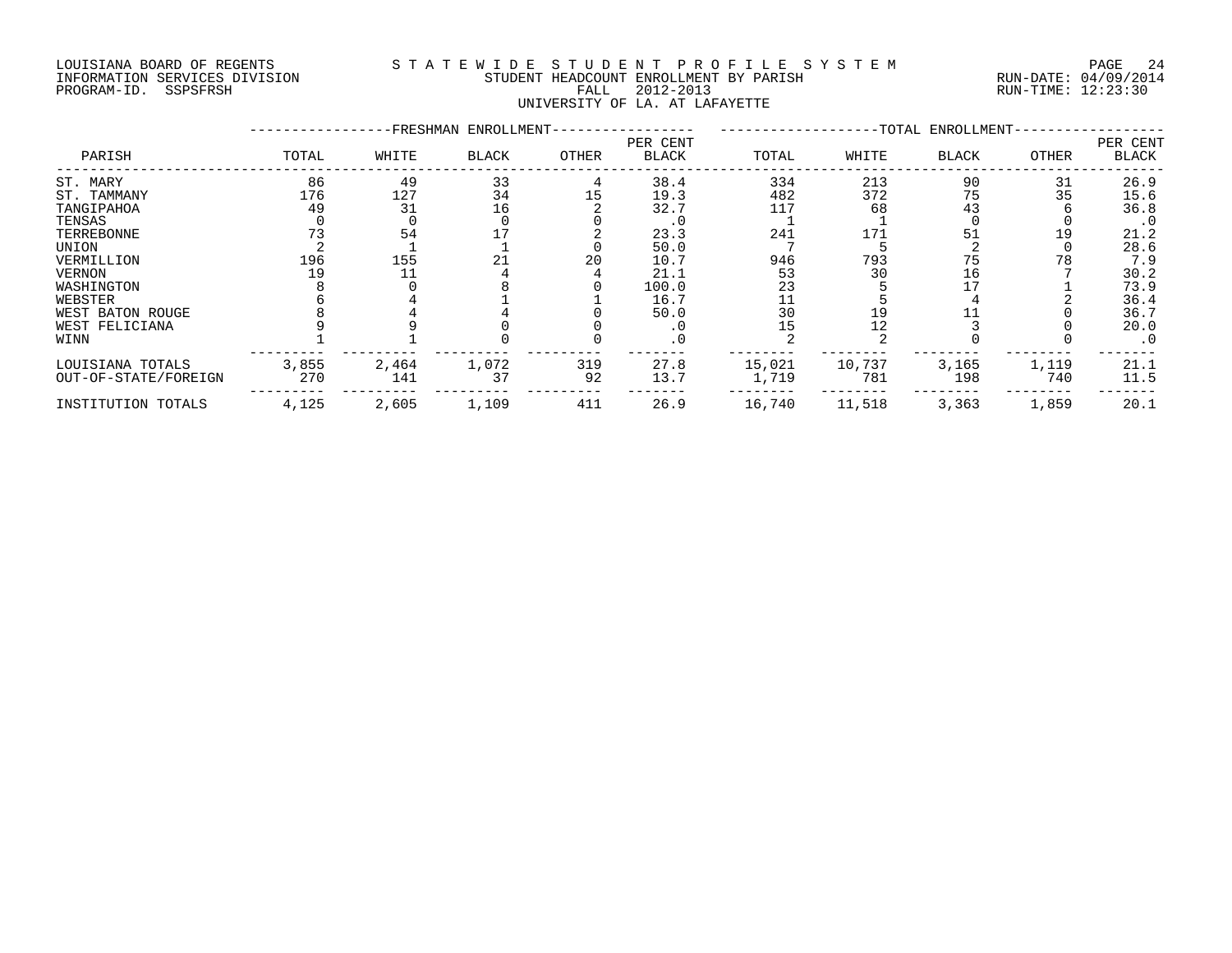## LOUISIANA BOARD OF REGENTS S T A T E W I D E S T U D E N T P R O F I L E S Y S T E M PAGE 25 INFORMATION SERVICES DIVISION STUDENT HEADCOUNT ENROLLMENT BY PARISH RUN-DATE: 04/09/2014 PROGRAM-ID. SSPSFRSH FALL 2012-2013 RUN-TIME: 12:23:30 L.S.U. AT ALEXANDRIA

|                        |                |                | -FRESHMAN ENROLLMENT |                |                          |                         |                | -----------TOTAL ENROLLMENT |             |                          |
|------------------------|----------------|----------------|----------------------|----------------|--------------------------|-------------------------|----------------|-----------------------------|-------------|--------------------------|
| PARISH                 | TOTAL          | WHITE          | <b>BLACK</b>         | OTHER          | PER CENT<br><b>BLACK</b> | TOTAL                   | WHITE          | <b>BLACK</b>                | OTHER       | PER CENT<br><b>BLACK</b> |
| ACADIA                 | $\overline{0}$ | $\mathbf 0$    | 0                    | $\mathbf 0$    | $\cdot$ 0                | 3                       | 3              | $\mathbf 0$                 | 0           | $\cdot$ 0                |
| <b>ALLEN</b>           | 15             | 9              | 2                    | $\overline{4}$ | 13.3                     | 48                      | 37             | 3                           | 8           | 6.3                      |
| ASCENSION              | 2              | $\overline{c}$ | $\mathbf 0$          | $\overline{0}$ | $\cdot$ 0                | 4                       | 4              | $\overline{0}$              | $\mathbf 0$ | $\cdot$ 0                |
| ASSUMPTION             | $\mathbf{1}$   | $\Omega$       | 1                    | $\Omega$       | 100.0                    | $\mathbf{1}$            | $\Omega$       | $\mathbf{1}$                | $\Omega$    | 100.0                    |
| <b>AVOYELLES</b>       | 146            | 109            | 27                   | 10             | 18.5                     | 428                     | 331            | 71                          | 26          | 16.6                     |
| <b>BEAUREGARD</b>      | 6              | 6              | 0                    | $\Omega$       | $\cdot$ 0                | 11                      | 10             | $\Omega$                    |             | $\cdot$ 0                |
| <b>BIENVILLE</b>       | O              | $\Omega$       |                      | $\Omega$       | $\cdot$ 0                | $\overline{2}$          |                |                             | $\Omega$    | 50.0                     |
|                        |                |                |                      | $\cap$         | $\cdot$ 0                | 7                       | 7              | $\Omega$                    | O           | $\cdot$ 0                |
| <b>BOSSIER</b>         |                |                |                      | $\Omega$       | 100.0                    | 5                       | 3              | 2                           | O           | 40.0                     |
| CADDO                  |                |                |                      |                |                          |                         | 6              | $\Omega$                    |             |                          |
| CALCASIEU              |                |                |                      |                | $\cdot$ 0                |                         |                | $\Omega$                    |             | $\cdot$ 0                |
| CALDWELL               | 2              |                |                      |                | $\cdot$ 0                | $\overline{2}$          | $\overline{2}$ |                             | $\Omega$    | $\cdot$ 0                |
| CATAHOULA              | 11             | 8              |                      | $\Omega$       | 27.3                     | 42                      | 30             | 10                          | 2           | 23.8                     |
| CONCORDIA              | 16             | 14             |                      | n              | 12.5                     | 38                      | 29             | 7                           | 2           | 18.4                     |
| DE SOTO                | $\Omega$       | $\Omega$       |                      |                | $\cdot$ 0                | $\mathbf{1}$            | $\mathbf{1}$   | $\Omega$                    | 0           | $\cdot$ 0                |
| EAST BATON ROUGE       | 4              | 4              |                      |                | $\cdot$ 0                | 11                      | 11             | $\Omega$                    | $\Omega$    | $\cdot$ 0                |
| EAST FELICIANA         | $\mathbf 1$    | $\Omega$       |                      | $\Omega$       | 100.0                    | $\mathbf{1}$            | $\Omega$       | $\mathbf{1}$                | $\Omega$    | 100.0                    |
| EVANGELINE             | 34             | 24             |                      | 3              | 20.6                     | 100                     | 79             | 15                          | 6           | 15.0                     |
| FRANKLIN               | $\Omega$       | $\Omega$       |                      |                | $\cdot$ 0                | $\mathbf{1}$            | $\mathbf{1}$   | $\Omega$                    | $\Omega$    | $\cdot$ 0                |
| GRANT                  | 35             | 32             |                      | 2              | 2.9                      | 113                     | 101            | 5                           |             | 4.4                      |
| IBERIA                 | 5              | 3              |                      | $\Omega$       | 40.0                     |                         | 5              | $\overline{a}$              |             | 28.6                     |
| IBERVILLE              | 0              | $\Omega$       |                      | $\Omega$       | $\cdot$ 0                |                         |                | $\Omega$                    |             | $\cdot$ 0                |
| <b>JACKSON</b>         | $\Omega$       |                |                      |                | $\cdot$ 0                |                         |                | $\Omega$                    | O           | $\cdot$ 0                |
| <b>JEFFERSON</b>       | 6              |                |                      |                | 33.3                     |                         |                | 2                           |             | 28.6                     |
| <b>JEFFERSON DAVIS</b> | $\Omega$       |                |                      |                | $\cdot$ 0                | 2                       |                |                             |             | $\cdot$ 0                |
| LAFAYETTE              | 6              | 6              |                      |                | $\cdot$ 0                | 18                      | 11             |                             |             | 33.3                     |
| LAFOURCHE              | $\mathbf 0$    | $\Omega$       |                      | n              | $\cdot$ 0                | $\overline{2}$          | $\overline{2}$ | $\Omega$                    | $\Omega$    | $\cdot$ 0                |
| LA SALLE               | 21             | 17             | 2                    | $\overline{2}$ | 9.5                      | 41                      | 34             | $\overline{a}$              | 5           | 4.9                      |
| LINCOLN                | 1              | 1              |                      |                | . 0                      | $\overline{\mathbf{c}}$ |                |                             | $\Omega$    | 50.0                     |
| LIVINGSTON             | 2              | $\overline{2}$ |                      |                | . 0                      | 6                       | 6              | $\Omega$                    | O           | $\cdot$ 0                |
| MOREHOUSE              |                |                |                      |                | $\cdot$ 0                | 3                       | 2              |                             | $\Omega$    | 33.3                     |
|                        | 2              | $\Omega$       |                      |                |                          | 12                      |                |                             | 3           | 33.3                     |
| NATCHITOCHES           | 2              | $\Omega$       |                      | $\Omega$       | 50.0                     | 5                       |                | 3                           |             |                          |
| ORLEANS                |                |                |                      |                | 100.0                    |                         | 5              |                             |             | 60.0                     |
| OUACHITA               |                | $\cap$         | $\mathbf{1}$         | $\Omega$       | 25.0                     | 6                       |                |                             | $\Omega$    | 16.7                     |
| PLAQUEMINES            | $\mathbf{1}$   |                |                      | $\Omega$       | 100.0                    | 4                       | 3              |                             | $\Omega$    | 25.0                     |
| POINTE COUPEE          | 8              | 6              | 2                    | $\Omega$       | 25.0                     | 13                      | 10             | 3                           | $\Omega$    | 23.1                     |
| RAPIDES                | 469            | 334            | 96                   | 39             | 20.5                     | 1,276                   | 938            | 224                         | 114         | 17.6                     |
| RED RIVER              | 5              | 1              | 4                    | $\Omega$       | 80.0                     | 5                       | 1              | 4                           | 0           | 80.0                     |
| RICHLAND               | O              | $\Omega$       | $\Omega$             | n              | $\cdot$ 0                |                         |                |                             | $\Omega$    | $\cdot$ 0                |
| SABINE                 | ζ              |                |                      |                | . 0                      | 6                       | 3              |                             | 3           | $\cdot$ 0                |
| ST. CHARLES            | U              | $\cap$         |                      | $\Omega$       | $\cdot$ 0                | $\overline{c}$          | $\overline{c}$ |                             | O           | $\cdot$ 0                |
| ST. JAMES              |                |                |                      | $\cap$         | 100.0                    |                         | $\Omega$       |                             | $\Omega$    | 100.0                    |
| ST. JOHN               |                | $\cap$         |                      | $\cap$         | 100.0                    | $\mathbf{1}$            | $\Omega$       |                             | $\Omega$    | 100.0                    |
| ST. LANDRY             | 16             |                | 11                   |                | 68.8                     | 45                      | 19             | 26                          |             | 57.8                     |
| ST. MARTIN             | 2              |                | $\Omega$             |                | . 0                      | 5                       | 3              | $\overline{2}$              |             | 40.0                     |
| ST. MARY               |                |                |                      |                | $\cdot$ 0                | $\overline{2}$          |                | $\Omega$                    |             | $\cdot$ 0                |
| ST. TAMMANY            |                |                |                      |                | 50.0                     |                         |                |                             |             | 28.6                     |
| TANGIPAHOA             | U              |                |                      |                | . 0                      |                         |                |                             |             | $\cdot$ 0                |
| TERREBONNE             |                |                |                      |                | . 0                      |                         |                |                             |             | $\boldsymbol{\cdot}$ 0   |
| UNION                  |                |                |                      |                | . 0                      |                         |                | ∩                           |             | $\cdot$ 0                |
| VERMILLION             | $\cap$         | $\cap$         | O                    | $\Omega$       | $\Omega$                 | $\sqrt{2}$              |                | $\cap$                      |             | $\cdot$ 0                |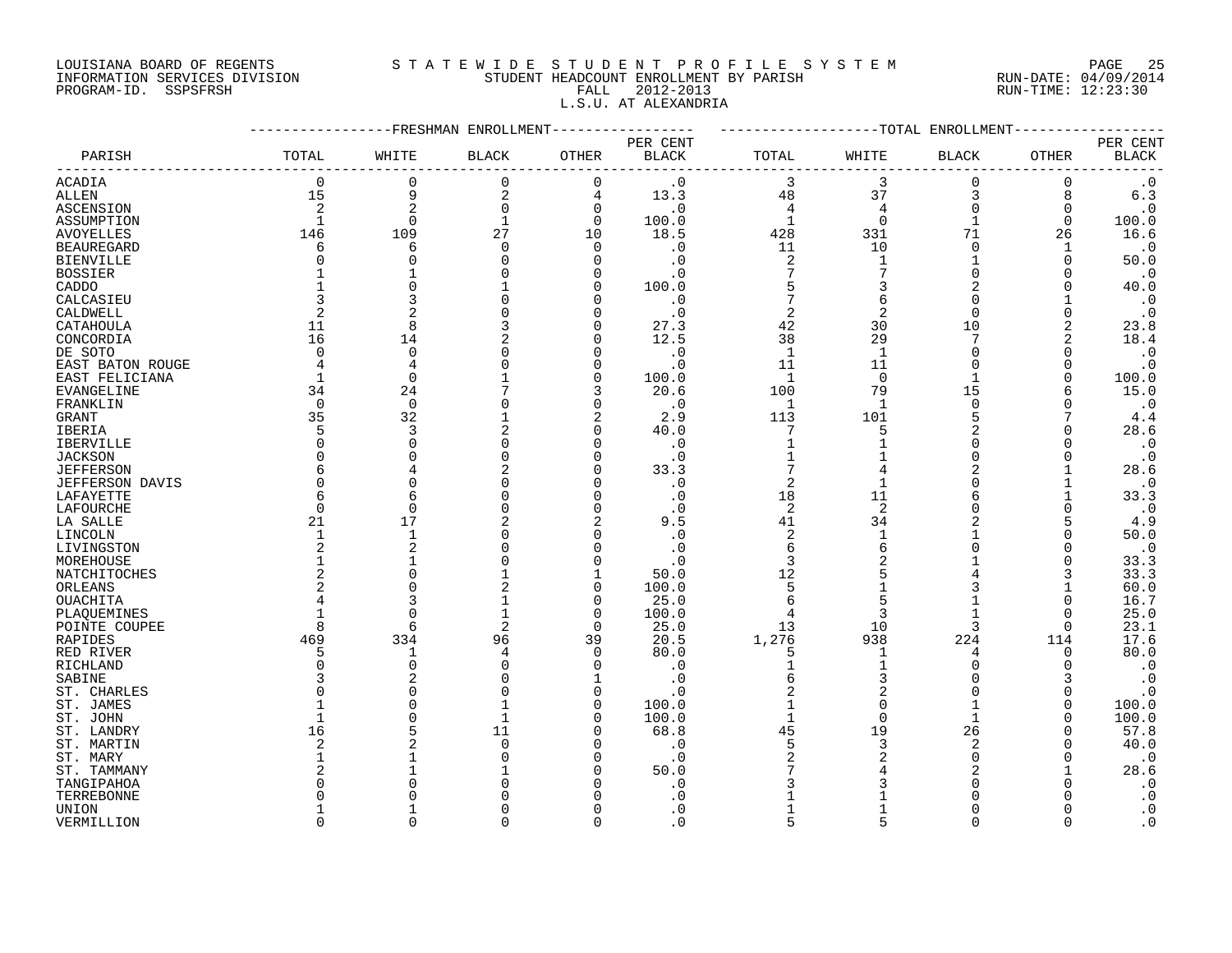#### LOUISIANA BOARD OF REGENTS S T A T E W I D E S T U D E N T P R O F I L E S Y S T E M PAGE 26 INFORMATION SERVICES DIVISION STUDENT HEADCOUNT ENROLLMENT BY PARISH RUN-DATE: 04/09/2014 PROGRAM-ID. SSPSFRSH FALL 2012-2013 RUN-TIME: 12:23:30 L.S.U. AT ALEXANDRIA

|                      |       |       | -FRESHMAN ENROLLMENT- |       |                          |       |       | -TOTAL ENROLLMENT- |       |                   |
|----------------------|-------|-------|-----------------------|-------|--------------------------|-------|-------|--------------------|-------|-------------------|
| PARISH               | TOTAL | WHITE | <b>BLACK</b>          | OTHER | PER CENT<br><b>BLACK</b> | TOTAL | WHITE | <b>BLACK</b>       | OTHER | PER CENT<br>BLACK |
| VERNON               | 19    |       |                       |       |                          | 42    |       |                    |       | 2.4               |
| WASHINGTON           |       |       |                       |       |                          |       |       |                    |       | $\cdot$ 0         |
| WEBSTER              |       |       |                       |       |                          |       |       |                    |       | 100.0             |
| WEST BATON ROUGE     |       |       |                       |       |                          |       |       |                    |       |                   |
| WEST CARROLL         |       |       |                       |       |                          |       |       |                    |       |                   |
| WEST FELICIANA       |       |       |                       |       |                          |       |       |                    |       | 100.0             |
| WINN                 |       |       |                       |       | . 0                      |       |       |                    |       | 18.2              |
| LOUISIANA TOTALS     | 864   | 628   | 172                   | 64    | 19.9                     | 2,376 | 1,781 | 407                | 188   | 17.1              |
| OUT-OF-STATE/FOREIGN | 22    |       |                       |       | 9.1                      | 50    | 26    |                    | 17    | 14.0              |
| INSTITUTION TOTALS   | 886   | 639   | 174                   | 73    | 19.6                     | 2,426 | 1,807 | 414                | 205   | 17.1              |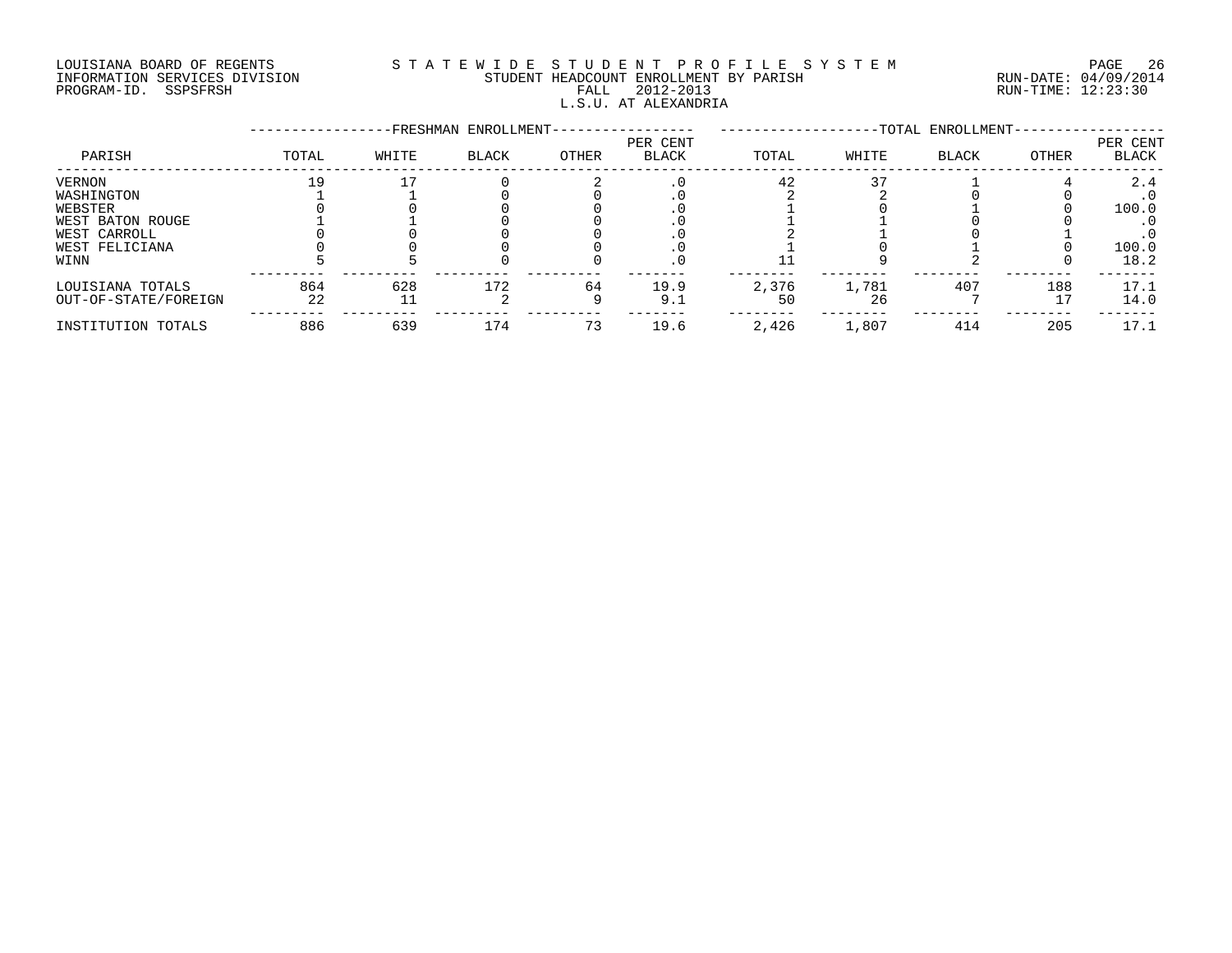## LOUISIANA BOARD OF REGENTS S T A T E W I D E S T U D E N T P R O F I L E S Y S T E M PAGE 27 INFORMATION SERVICES DIVISION STUDENT HEADCOUNT ENROLLMENT BY PARISH RUN-DATE: 04/09/2014 PROGRAM-ID. SSPSFRSH FALL 2012-2013 RUN-TIME: 12:23:30 L.S.U. AT BATON ROUGE

|                   |                 |                | FRESHMAN ENROLLMENT |                   |                   |            |            | -TOTAL ENROLLMENT |                |              |
|-------------------|-----------------|----------------|---------------------|-------------------|-------------------|------------|------------|-------------------|----------------|--------------|
|                   |                 |                |                     |                   | PER CENT          |            |            |                   |                | PER CENT     |
| PARISH            | TOTAL           | WHITE          | <b>BLACK</b>        | OTHER             | <b>BLACK</b>      | TOTAL      | WHITE      | BLACK             | OTHER          | <b>BLACK</b> |
| ACADIA            | 20              | 19             | $\mathbf 0$         | 1                 | $\cdot$ 0         | 124        | 114        | 6                 | 4              | 4.8          |
| ALLEN             | 14              | 10             | 3                   | $\mathbf{1}$      | 21.4              | 31         | 24         | 5                 | 2              | 16.1         |
| ASCENSION         | 261             | 217            | 23                  | 21                | 8.8               | 924        | 778        | 81                | 65             | 8.8          |
| ASSUMPTION        | 18              | 17             | $\mathbf{1}$        | $\mathbf 0$       | 5.6               | 52         | 44         | 8                 | $\Omega$       | 15.4         |
| <b>AVOYELLES</b>  | 12              | 8              | 3                   | $\mathbf 1$       | 25.0              | 54         | 44         | 8                 | $\overline{a}$ | 14.8         |
| <b>BEAUREGARD</b> | 21              | 12             |                     | 5                 | 19.0              | 79         | 59         | 10                | 10             | 12.7         |
| <b>BIENVILLE</b>  | 0               | 0              |                     | $\mathbf 0$       | $\cdot$ 0         | -1         | 0          | 1                 | 0              | 100.0        |
| <b>BOSSIER</b>    | 62              | 55             |                     | $\overline{4}$    | 4.8               | 210        | 182        | 13                | 15             | 6.2          |
| CADDO             | 139             | 111            | 16                  | 12                | 11.5              | 540        | 449        | 59                | 32             | 10.9         |
| CALCASIEU         | 156             | 125            | 20                  | 11                | 12.8              | 620        | 509        | 60                | 51             | 9.7          |
| CALDWELL          | $\overline{4}$  | 3              | $\mathbf{1}$        | $\Omega$          | 25.0              | 10         | 9          | $\mathbf{1}$      | $\Omega$       | 10.0         |
| CAMERON           |                 |                | $\Omega$            | $\mathbf 0$       | $\cdot$ 0         | 8          | 7          | 1                 | 0              | 12.5         |
| CATAHOULA         | $\mathbf 1$     |                |                     | $\Omega$          | $\cdot$ 0         | 11         | 10         |                   | $\Omega$       | 9.1          |
| CLAIBORNE         | 3               | $\mathbf{1}$   |                     | $\mathbf 1$       | 33.3              | 15         | 13         | $\mathbf{1}$      | $\mathbf{1}$   | 6.7          |
| CONCORDIA         |                 |                |                     | 0                 | 20.0              | 38         | 28         | 6                 | 4              | 15.8         |
| DE SOTO           | 6               | 4              | 2                   | 0                 | 33.3              | 17         | 10         | 6                 | 1              | 35.3         |
| EAST BATON ROUGE  | 1,078           | 781            | 170                 | 127               | 15.8              | 6,316      | 4,766      | 847               | 703            | 13.4         |
| EAST CARROLL      | 2               | 1              | $\mathbf{1}$        | 0                 | 50.0              | 9          | 6          | 1                 | 2              | 11.1         |
| EAST FELICIANA    | 20              | 10             | 10                  | 0                 | 50.0              | 75         | 52         | 18                | 5              | 24.0         |
| <b>EVANGELINE</b> | 12              | 7              | 5                   | $\Omega$          | 41.7              | 74         | 63         | 9                 | 2              | 12.2         |
| FRANKLIN          | 3               | 3              | $\Omega$            | $\mathbf 0$       | $\cdot$ 0         | 18         | 16         | $\overline{2}$    | 0              | 11.1         |
| GRANT             | 2               | $\overline{2}$ | $\Omega$            | 0                 | $\cdot$ 0         | 15         | 12         | 3                 | $\Omega$       | 20.0         |
| IBERIA            | 53              | 34             | 15                  | 4                 | 28.3              | 222        | 158        | 43                | 21             | 19.4         |
|                   | 32              | 25             | 5                   | $\overline{2}$    | 15.6              | 143        | 103        | 29                | 11             | 20.3         |
| IBERVILLE         | $\Omega$        | $\Omega$       | $\Omega$            | $\Omega$          |                   |            |            | $\Omega$          |                |              |
| <b>JACKSON</b>    |                 |                |                     |                   | $\cdot$ 0         | 3<br>1,224 | 1          |                   | 2              | $\cdot$ 0    |
| <b>JEFFERSON</b>  | 406<br>12       | 251<br>11      | 64<br>$\mathbf{1}$  | 91<br>$\mathbf 0$ | 15.8<br>8.3       |            | 831<br>36  | 124<br>5          | 269            | 10.1<br>11.4 |
| JEFFERSON DAVIS   |                 |                | 26                  |                   | 10.2              | 44         |            |                   | 3              |              |
| LAFAYETTE         | 256<br>69       | 202            |                     | 28                | 4.3               | 945<br>277 | 795<br>250 | 80<br>13          | 70<br>14       | 8.5<br>4.7   |
| LAFOURCHE         |                 | 63             | 3                   | 3                 |                   |            |            |                   |                |              |
| LA SALLE          | $\Omega$        | $\Omega$       | $\Omega$            | $\Omega$          | $\cdot$ 0<br>12.5 | 14         | 14<br>69   | $\Omega$          | $\Omega$<br>7  | $\cdot$ 0    |
| LINCOLN           | 16<br>149       | 13<br>138      |                     | $\mathbf 1$       | 1.3               | 90         | 589        | 14<br>9           | 37             | 15.6<br>1.4  |
| LIVINGSTON        |                 |                | 2                   | 9                 |                   | 635        |            |                   |                |              |
| MADISON           | 2               | $\mathbf 0$    |                     | 1                 | 50.0              | -5         |            | 1                 | 1              | 20.0         |
| MOREHOUSE         | 7               | 5              |                     | 1                 | 14.3              | 17         | 8          | 7                 | 2              | 41.2         |
| NATCHITOCHES      | 38              | 22             | $\mathbf{1}$        | 15                | 2.6               | 233        | 165        | 17                | 51             | 7.3          |
| ORLEANS           | 887             | 593            | 184                 | 110               | 20.7              | 2,891      | 2,154      | 384               | 353            | 13.3         |
| OUACHITA          | 98              | 76             | 13                  | 9                 | 13.3              | 370        | 308        | 34                | 28             | 9.2          |
| PLAQUEMINES       | 39              | 21             | 5                   | 13                | 12.8              | 113        | 73         | 17                | 23             | 15.0         |
| POINTE COUPEE     | 27              | 21             | 5                   | $\mathbf 1$       | 18.5              | 120        | 96         | 18                | 6              | 15.0         |
| RAPIDES           | 90              | 68             | 14                  | 8                 | 15.6              | 424        | 343        | 50                | 31             | 11.8         |
| RED RIVER         | 2               | $\mathbf{1}$   | $\mathbf{1}$        | $\Omega$          | 50.0              | 5          | 3          | 2                 | $\Omega$       | 40.0         |
| RICHLAND          | $7\phantom{.0}$ | 5              | $\overline{2}$      | 0                 | 28.6              | 26         | 19         | 7                 | 0              | 26.9         |
| SABINE            | 6               | 5              |                     | 1                 | $\cdot$ 0         | 24         | 17         | 4                 | 3              | 16.7         |
| ST. BERNARD       | 32              | 26             | 1                   | 5                 | 3.1               | 99         | 80         | 2                 | 17             | 2.0          |
| ST. CHARLES       | 89              | 58             | 11                  | 20                | 12.4              | 248        | 191        | 27                | 30             | 10.9         |
| ST. HELENA        | 3               | $\mathbf 0$    | 3                   | $\Omega$          | 100.0             | 7          | 2          | 5                 | $\Omega$       | 71.4         |
| ST. JAMES         | 20              | 12             | 8                   | $\Omega$          | 40.0              | 72         | 42         | 29                | 1              | 40.3         |
| ST. JOHN          | 63              | 37             | 17                  | 9                 | 27.0              | 179        | 121        | 39                | 19             | 21.8         |
| ST. LANDRY        | 55              | 39             | 10                  | 6                 | 18.2              | 251        | 193        | 41                | 17             | 16.3         |
| ST. MARTIN        | 29              | 19             | 7                   | 3                 | 24.1              | 101        | 78         | 16                | 7              | 15.8         |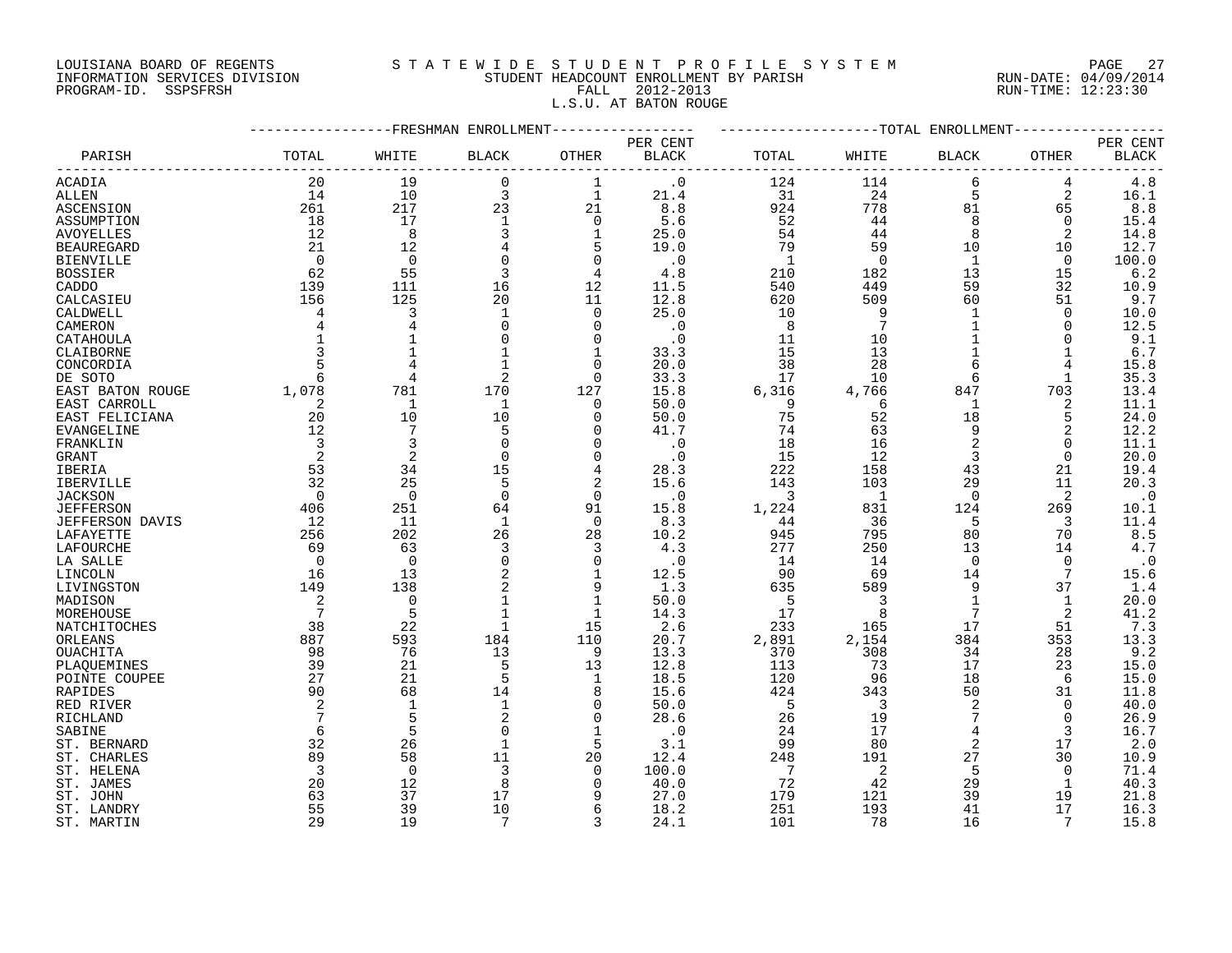#### LOUISIANA BOARD OF REGENTS S T A T E W I D E S T U D E N T P R O F I L E S Y S T E M PAGE 28 INFORMATION SERVICES DIVISION STUDENT HEADCOUNT ENROLLMENT BY PARISH RUN-DATE: 04/09/2014 PROGRAM-ID. SSPSFRSH FALL 2012-2013 RUN-TIME: 12:23:30 L.S.U. AT BATON ROUGE

|                      |       |       | -FRESHMAN ENROLLMENT- |       |                          |        |        | -TOTAL ENROLLMENT- |       |                   |
|----------------------|-------|-------|-----------------------|-------|--------------------------|--------|--------|--------------------|-------|-------------------|
| PARISH               | TOTAL | WHITE | <b>BLACK</b>          | OTHER | PER CENT<br><b>BLACK</b> | TOTAL  | WHITE  | BLACK              | OTHER | PER CENT<br>BLACK |
| ST. MARY             | 49    | 33    | 10                    | 6     | 20.4                     | 185    | 118    | 39                 | 28    | 21.1              |
| ST. TAMMANY          | 661   | 573   | 18                    | 70    | 2.7                      | 2,446  | 2,156  | 65                 | 225   | 2.7               |
| TANGIPAHOA           | 87    | 65    | 15                    |       | 17.2                     | 305    | 229    |                    | 29    | 15.4              |
| TENSAS               |       |       |                       |       |                          | 15     | 14     |                    |       | 6.7               |
| TERREBONNE           | 110   | 87    | 12                    |       | 10.9                     | 375    | 303    | 39                 | 33    | 10.4              |
| UNION                |       |       |                       |       | . 0                      |        |        |                    |       | $\cdot$ 0         |
| VERMILLION           |       |       |                       |       | 15.4                     | 86     | 70     |                    |       | 3.5               |
| VERNON               |       |       |                       |       | 12.5                     | 61     | 42     |                    | 10    | 14.8              |
| WASHINGTON           |       |       |                       |       | 7.7                      | 74     | 60     |                    |       | 12.2              |
| WEBSTER              |       |       |                       |       | 16.7                     | 45     | 37     |                    |       | 8.9               |
| WEST BATON ROUGE     |       | 25    |                       |       | 7.4                      | 166    | 126    |                    |       | 18.7              |
| WEST CARROLL         |       |       |                       |       |                          | 10     |        |                    |       | 10.0              |
| WEST FELICIANA       | 20    | 14    |                       |       | 25.0                     | 82     | 68     |                    |       | 12.2              |
| WINN                 |       |       |                       |       |                          |        |        |                    |       | 9.1               |
| LOUISIANA TOTALS     | 5,337 | 3,972 | 734                   | 631   | 13.8                     | 21,888 | 17,180 | 2,423              | 2,285 | 11.1              |
| OUT-OF-STATE/FOREIGN | 1,436 | 951   | 177                   | 308   | 12.3                     | 7,661  | 4,554  | 631                | 2,476 | 8.2               |
| INSTITUTION TOTALS   | 6,773 | 4,923 | 911                   | 939   | 13.5                     | 29,549 | 21,734 | 3,054              | 4,761 | 10.3              |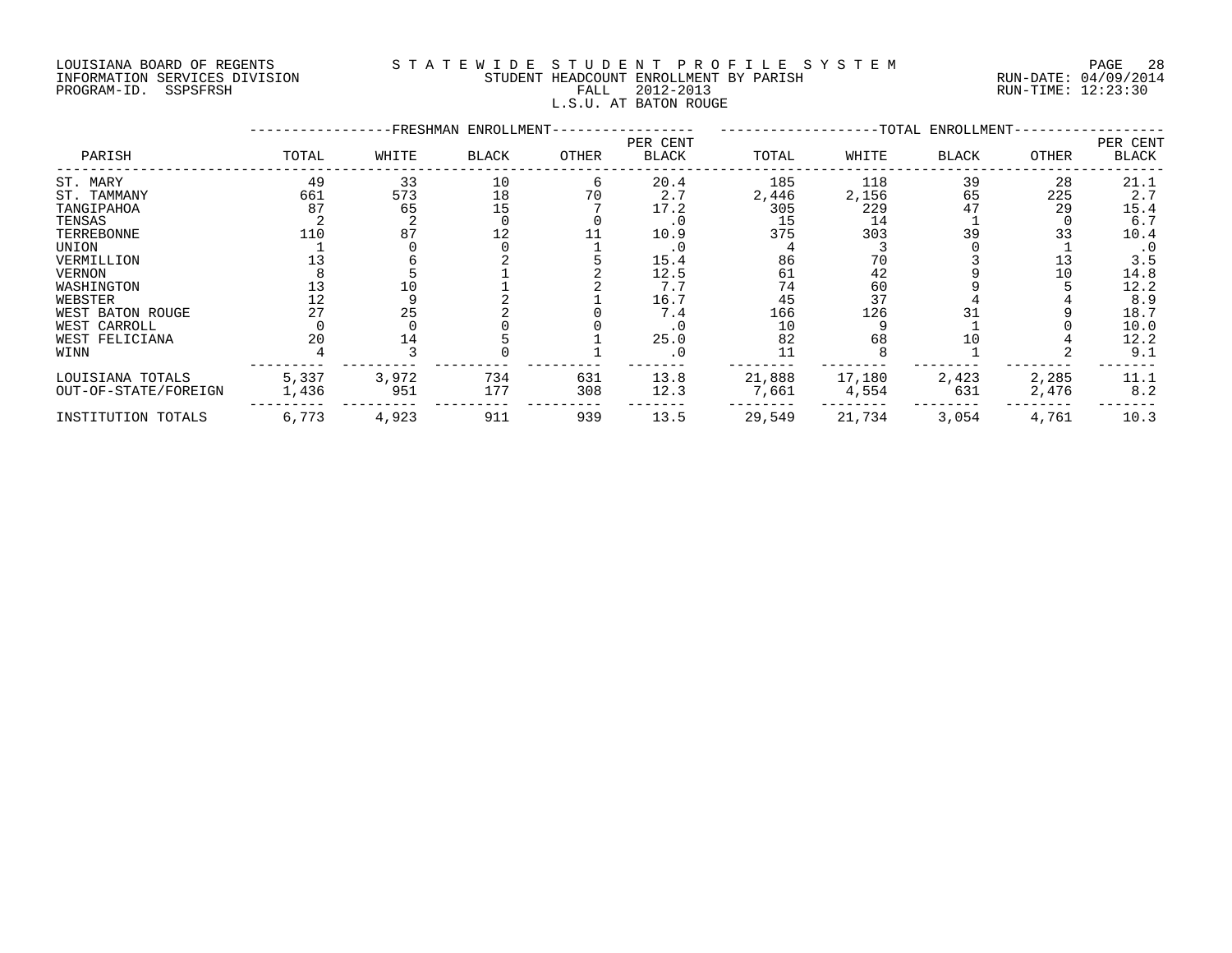## LOUISIANA BOARD OF REGENTS S T A T E W I D E S T U D E N T P R O F I L E S Y S T E M PAGE 29 INFORMATION SERVICES DIVISION STUDENT HEADCOUNT ENROLLMENT BY PARISH RUN-DATE: 04/09/2014 PROGRAM-ID. SSPSFRSH FALL 2012-2013 RUN-TIME: 12:23:30 L.S.U. AT EUNICE

|                     |                |                | FRESHMAN ENROLLMENT |                          |              |                |                | -TOTAL ENROLLMENT |                |                   |
|---------------------|----------------|----------------|---------------------|--------------------------|--------------|----------------|----------------|-------------------|----------------|-------------------|
|                     |                |                |                     |                          | PER CENT     |                |                |                   |                | PER CENT          |
| PARISH              | TOTAL          | WHITE          | <b>BLACK</b>        | <b>OTHER</b>             | <b>BLACK</b> | TOTAL          | WHITE          | <b>BLACK</b>      | OTHER          | <b>BLACK</b>      |
| ACADIA              | 239            | 193            | 39                  |                          | 16.3         | 534            | 436            | 78                | 20             | 14.6              |
| ALLEN               | 40             | 25             | 11                  | 4                        | 27.5         | 62             | 40             | 14                | 8              | 22.6              |
| ASCENSION           | 2              | $\overline{2}$ | $\mathbf 0$         | $\mathbf 0$              | $\cdot$ 0    | 5              | $\overline{4}$ | $\mathbf{1}$      | $\Omega$       | 20.0              |
| <b>AVOYELLES</b>    | 30             | 20             |                     | $\mathbf{1}$             | 30.0         | 50             | 38             | 11                |                | 22.0              |
| <b>BEAUREGARD</b>   | 8              | 6              |                     | $\Omega$                 | 25.0         | 12             |                | 5                 |                | 41.7              |
| <b>BIENVILLE</b>    | $\Omega$       | $\Omega$       |                     | $\Omega$                 | . 0          | $\mathbf{1}$   |                | $\Omega$          |                | $\cdot$ 0         |
| <b>BOSSIER</b>      | $\Omega$       | $\Omega$       |                     | $\Omega$                 | $\cdot$ 0    | $\mathbf{1}$   |                | $\Omega$          |                | $\cdot$ 0         |
| CADDO               | 2              |                |                     | $\Omega$                 | 50.0         | $\overline{2}$ |                |                   |                | 50.0              |
| CALCASIEU           | 36             | 28             |                     | $\Omega$                 | 22.2         | 70             | 50             | 17                | 3              | 24.3              |
| CALDWELL            | $\Omega$       | $\Omega$       |                     | $\Omega$                 | $\cdot$ 0    | 1              | $\Omega$       |                   | $\Omega$       | 100.0             |
| CAMERON             | 4              | 3              |                     | $\Omega$                 | 25.0         | 5              |                |                   |                | 20.0              |
| CATAHOULA           |                |                |                     | $\Omega$                 | 66.7         | 5              |                |                   | O              | 80.0              |
| CONCORDIA           |                |                |                     | $\Omega$                 | 50.0         | 3              |                | 2                 |                | 66.7              |
| DE SOTO             | 3              |                |                     | $\Omega$                 | $\cdot$ 0    | 6              |                | $\overline{2}$    | $\Omega$       | 33.3              |
| EAST BATON ROUGE    | 10             |                | $\overline{2}$      | 1                        | 20.0         | 67             | 55             | 8                 |                | 11.9              |
| EAST CARROLL        | 0              | $\Omega$       | $\Omega$            | $\mathbf 0$              | $\cdot$ 0    | 1              | $\Omega$       | 1                 | 0              | 100.0             |
| EVANGELINE          | 187            | 141            | 36                  | 10                       | 19.3         | 358            | 279            | 61                | 18             | 17.0              |
| FRANKLIN            | $\Omega$       | $\Omega$       | $\Omega$            | $\mathbf 0$              | $\cdot$ 0    | 1              | -1             | $\Omega$          | $\Omega$       | $\cdot$ 0         |
| GRANT               | 7              | 6              | $\Omega$            | 1                        | $\cdot$ 0    | 12             | 10             | $\Omega$          | 2              | $\cdot$ 0         |
| IBERIA              | 51             | 23             | 25                  | 3                        | 49.0         | 84             | 46             | 34                |                | 40.5              |
| <b>IBERVILLE</b>    | $\mathbf{1}$   | $\mathbf{1}$   | $\Omega$            | $\Omega$                 | $\cdot$ 0    | $\mathbf{1}$   | 1              | $\mathbf 0$       | $\Omega$       | $\cdot$ 0         |
| <b>JACKSON</b>      | $\Omega$       | $\Omega$       | $\Omega$            | $\Omega$                 | $\cdot$ 0    | $\mathbf{1}$   |                | $\Omega$          | $\Omega$       | $\cdot$ 0         |
| <b>JEFFERSON</b>    |                | 3              |                     | $\Omega$                 | 57.1         | 17             | 12             | 5                 | $\Omega$       | 29.4              |
| JEFFERSON DAVIS     | 50             | 35             | 12                  | 3                        | 24.0         | 80             | 53             | 19                | 8              | 23.8              |
| LAFAYETTE           | 134            | 75             | 50                  | 9                        | 37.3         | 292            | 180            | 92                | 20             | 31.5              |
| LAFOURCHE           | 2              | 1              | -1                  | $\Omega$                 | 50.0         | 7              | 4              | 2                 | 1              | 28.6              |
| LA SALLE            | 3              | 3              |                     | $\Omega$                 | . 0          | 6              |                |                   | 0              | 16.7              |
| LINCOLN             |                |                |                     | $\Omega$                 | 100.0        | 2              |                |                   | $\Omega$       | 50.0              |
| LIVINGSTON          | 5              | 5              |                     | $\Omega$                 | $\cdot$ 0    | 11             | 11             | $\Omega$          | ∩              | $\cdot$ 0         |
| NATCHITOCHES        | 2              | $\Omega$       |                     | $\mathbf{1}$             | 50.0         | 5              | $\overline{2}$ | $\overline{2}$    |                | 40.0              |
| ORLEANS             | 8              |                |                     |                          | 75.0         | 17             | 7              | 9                 |                | 52.9              |
| OUACHITA            |                | $\overline{c}$ |                     | $\Omega$                 | $\Omega$ .   | $\overline{4}$ |                | $\Omega$          | $\Omega$       | $\cdot$ 0         |
| PLAQUEMINES         |                | $\Omega$       |                     | $\Omega$                 | 100.0        | 2              |                |                   | $\Omega$       | 50.0              |
| POINTE COUPEE       | 7              | 2              |                     | $\Omega$                 | 71.4         | 16             | 10             | 6                 | 0              | 37.5              |
| RAPIDES             | 157            | 77             | 63                  | 17                       | 40.1         | 200            | 102            | 76                | 22             | 38.0              |
| RED RIVER           | 1              | $\Omega$       | $\mathbf{1}$        | $\mathbf 0$              | 100.0        | 1              | $\Omega$       | 1                 | $\Omega$       | 100.0             |
| RICHLAND            |                | $\Omega$       |                     | 0                        | 100.0        |                |                |                   | 0              | 100.0             |
| SABINE              |                | ∩              |                     | $\Omega$                 | 100.0        | 3              |                | $\overline{2}$    |                | 66.7              |
| ST. BERNARD         |                | $\mathbf 1$    |                     | $\Omega$                 | $\cdot$ 0    | $\mathbf{1}$   |                | $\Omega$          |                | $\cdot$ 0         |
| ST. CHARLES         |                | $\Omega$       |                     | $\mathbf{1}$             | $\cdot$ 0    |                | $\Omega$       | $\Omega$          |                | $\cdot$ 0         |
| ST. JOHN            |                | $\mathbf 1$    |                     | $\Omega$                 | 50.0         | $\overline{2}$ |                | $\mathbf{1}$      | $\Omega$       | 50.0              |
| ST. LANDRY          | 390            | 248            | 121                 | 21                       | 31.0         | 786            | 523            | 226               | 37             | 28.8              |
| ST. MARTIN          | 42             | 23             | 19                  | $\Omega$                 | 45.2         | 84             | 47             | 35                | 2              | 41.7              |
| ST. MARY            | 32             | 3              | 28                  | 1                        | 87.5         | 49             | 10             | 37                | 2              | 75.5              |
| ST. TAMMANY         | 11             |                |                     | $\Omega$                 | 27.3         | 24             | 20             | 3<br>$\Omega$     |                | 12.5              |
| TANGIPAHOA          | 3              |                |                     | $\Omega$<br><sup>0</sup> | $\cdot$ 0    | 15             | 14<br>6        | $\overline{2}$    |                | $\cdot$ 0<br>16.7 |
| TERREBONNE          |                |                |                     |                          | 50.0<br>. 0  | 12<br>1        |                | ∩                 |                |                   |
| UNION<br>VERMILLION | 53             | 44             |                     | $\mathbf{1}$             | 15.1         | 109            | 82             | 18                |                | $\cdot$ 0<br>16.5 |
| <b>VERNON</b>       | $\overline{4}$ | $\overline{2}$ |                     | $\mathbf{1}$             | 25.0         | 10             | 6              | $\overline{2}$    | $\mathfrak{D}$ | 20.0              |
|                     |                |                |                     |                          |              |                |                |                   |                |                   |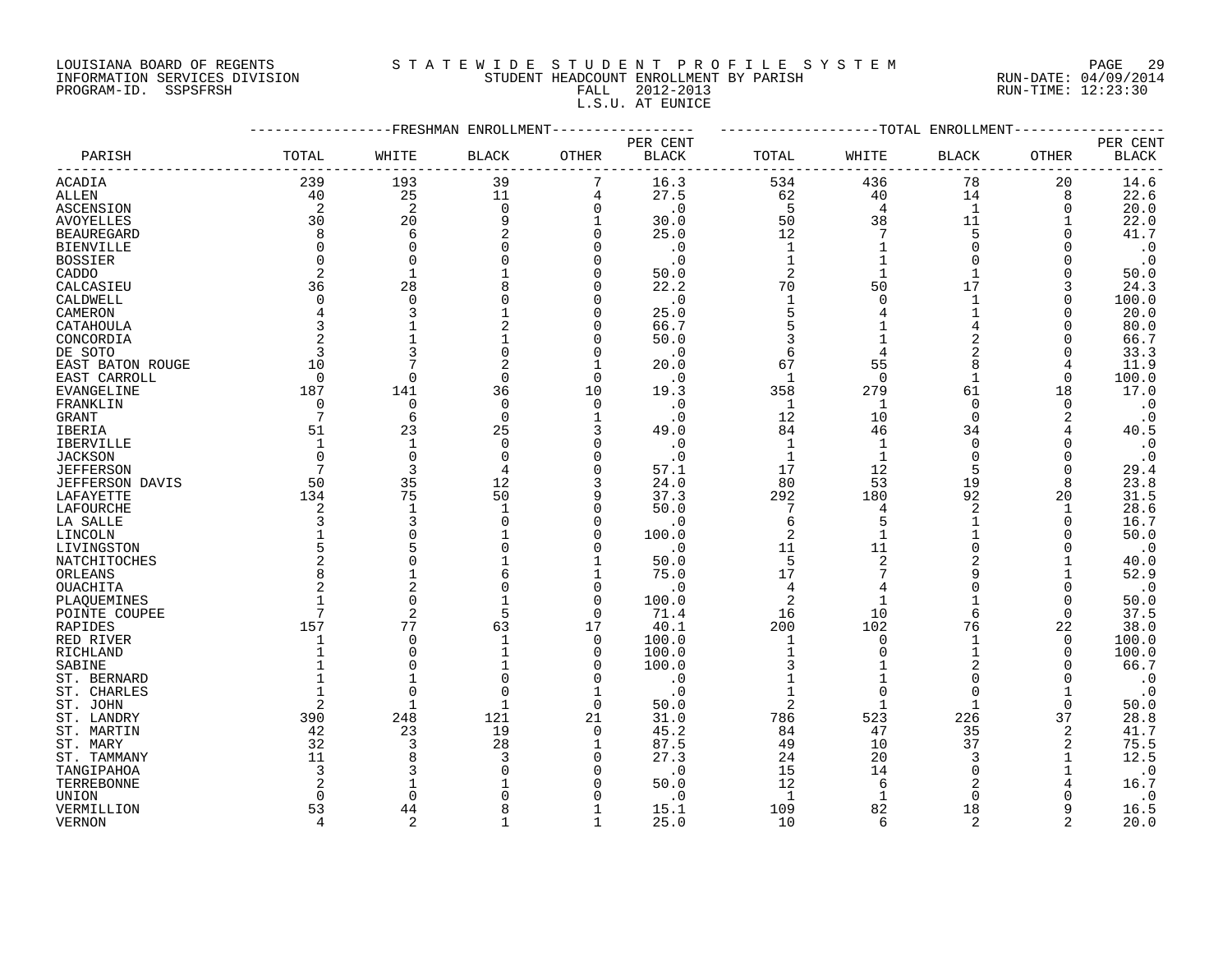#### LOUISIANA BOARD OF REGENTS S T A T E W I D E S T U D E N T P R O F I L E S Y S T E M PAGE 30 INFORMATION SERVICES DIVISION STUDENT HEADCOUNT ENROLLMENT BY PARISH RUN-DATE: 04/09/2014 NOUSLAM SOULD BE THE SUIT OF THE SUIT STUDENT HEADCOUNT ENROLLMENT BY PARISH THE SUIT CHANGE OF THE GALL AND HAND SURFALL AND SUIT STUDENT HEADCOUNT ENROLLMENT BY PARISH THE SUIT CHANGE OF THE 12:23:30 L.S.U. AT EUNICE

|                             |       |       | -FRESHMAN ENROLLMENT- |              |                          |       |       | -TOTAL ENROLLMENT- |       |                   |
|-----------------------------|-------|-------|-----------------------|--------------|--------------------------|-------|-------|--------------------|-------|-------------------|
| PARISH                      | TOTAL | WHITE | <b>BLACK</b>          | <b>OTHER</b> | PER CENT<br><b>BLACK</b> | TOTAL | WHITE | <b>BLACK</b>       | OTHER | PER CENT<br>BLACK |
| WASHINGTON                  |       |       |                       |              |                          |       |       |                    |       |                   |
| WEBSTER<br>WEST BATON ROUGE |       |       |                       |              |                          |       |       |                    |       |                   |
| WEST CARROLL                |       |       |                       |              |                          |       |       |                    |       |                   |
| WEST FELICIANA              |       |       |                       |              | 100.0                    |       |       |                    |       | 100.0             |
| LOUISIANA TOTALS            | 1,554 | 1,003 | 467                   | 84           | 30.1                     | 3,047 | 2,090 | 784                | 173   | 25.7              |
| OUT-OF-STATE/FOREIGN        |       |       |                       |              | 29.4                     | 28    |       |                    |       | 21.4              |
| INSTITUTION TOTALS          | 1,571 | 1,011 | 472                   | 88           | 30.0                     | 3,075 | 2,103 | 790                | 182   | 25.7              |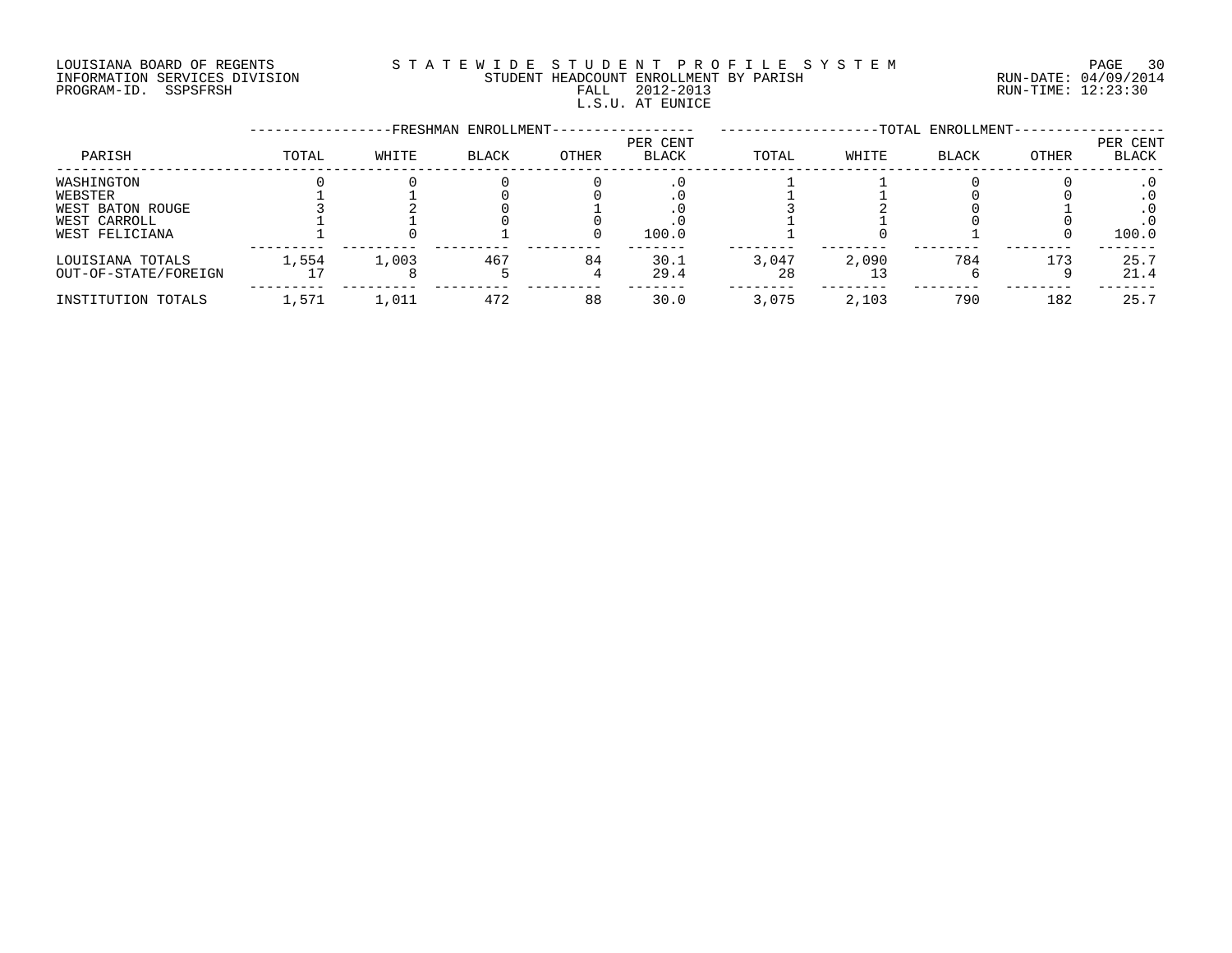## LOUISIANA BOARD OF REGENTS S T A T E W I D E S T U D E N T P R O F I L E S Y S T E M PAGE 31 INFORMATION SERVICES DIVISION STUDENT HEADCOUNT ENROLLMENT BY PARISH RUN-DATE: 04/09/2014 PROGRAM-ID. SSPSFRSH FALL 2012-2013 RUN-TIME: 12:23:30 L.S.U. AT SHREVEPORT

|                        |              |                | FRESHMAN ENROLLMENT- |              |              |                         | -TOTAL         | ENROLLMENT   |          |                        |
|------------------------|--------------|----------------|----------------------|--------------|--------------|-------------------------|----------------|--------------|----------|------------------------|
|                        |              |                |                      |              | PER CENT     |                         |                |              |          | PER CENT               |
| PARISH                 | TOTAL        | WHITE          | <b>BLACK</b>         | <b>OTHER</b> | <b>BLACK</b> | TOTAL                   | WHITE          | <b>BLACK</b> | OTHER    | <b>BLACK</b>           |
| ACADIA                 |              |                | $\mathbf 0$          | $\Omega$     | $\cdot$ 0    | 3                       | $\overline{2}$ | $\Omega$     |          | $\cdot$ 0              |
| ALLEN                  | $\Omega$     | $\Omega$       | 0                    | $\Omega$     | $\cdot$ 0    | 4                       | $\overline{2}$ | $\Omega$     | 2        | $\boldsymbol{\cdot}$ 0 |
| ASCENSION              |              |                | $\Omega$             | $\Omega$     | . 0          |                         |                | $\Omega$     | $\Omega$ | $\cdot$ 0              |
| <b>AVOYELLES</b>       | $\Omega$     | $\cap$         |                      | n            | . 0          |                         |                |              | $\Omega$ | $\boldsymbol{\cdot}$ 0 |
| <b>BEAUREGARD</b>      |              | $\cap$         |                      | $\Omega$     | 100.0        |                         |                |              | $\Omega$ | 33.3                   |
| <b>BIENVILLE</b>       | 5            |                | 3                    | $\Omega$     | 60.0         | 17                      | 8              | 6            | 3        | 35.3                   |
|                        | 113          | 80             |                      | 26           | 6.2          | 972                     |                | 123          | 147      | 12.7                   |
| <b>BOSSIER</b>         |              | 175            |                      |              |              |                         | 702            |              |          |                        |
| CADDO                  | 302          |                | 68                   | 59           | 22.5         | 2,552                   | 1,659          | 573          | 320      | 22.5                   |
| CALCASIEU              | 2            | 2              | $\Omega$             | $\Omega$     | $\cdot$ 0    | 6                       |                | -1           | 1        | 16.7                   |
| CAMERON                | 0            | $\bigcap$      |                      | ∩            | $\cdot$ 0    | 2                       |                |              |          | $\cdot$ 0              |
| CLAIBORNE              | 2            | $\cap$         |                      |              | 50.0         | 10                      |                | 4            |          | 40.0                   |
| CONCORDIA              | $\Omega$     | $\Omega$       | $\Omega$             |              | $\cdot$ 0    | $\overline{2}$          |                |              | $\Omega$ | 50.0                   |
| DE SOTO                | 34           | 23             | 10                   |              | 29.4         | 182                     | 114            | 44           | 24       | 24.2                   |
| EAST BATON ROUGE       | $\mathbf{1}$ | $\Omega$       |                      |              | 100.0        | 18                      | 8              | 6            | 4        | 33.3                   |
| EVANGELINE             | $\Omega$     | $\cap$         |                      |              | $\cdot$ 0    | $\overline{\mathbf{c}}$ |                |              | O        | $\cdot$ 0              |
| GRANT                  | O            |                |                      |              | $\cdot$ 0    | 2                       |                |              |          | 50.0                   |
| IBERIA                 | 5            |                |                      |              | 20.0         | 14                      | 10             |              | 3        | 7.1                    |
| <b>IBERVILLE</b>       |              |                |                      |              | 100.0        | $\overline{2}$          | $\Omega$       |              | 0        | 100.0                  |
| <b>JACKSON</b>         | 2            |                |                      |              | $\cdot$ 0    | 4                       | 3              |              | O        | 25.0                   |
| <b>JEFFERSON</b>       | ζ            |                |                      |              | 66.7         | 9                       |                |              |          | 55.6                   |
| <b>JEFFERSON DAVIS</b> | $\Omega$     |                |                      |              | $\cdot$ 0    | $\overline{2}$          |                |              |          | $\cdot$ 0              |
| LAFAYETTE              | 3            |                |                      |              | . 0          | 12                      |                |              |          | 8.3                    |
| LAFOURCHE              | $\Omega$     |                |                      |              | . 0          | $\mathbf{1}$            |                |              |          | $\cdot$ 0              |
| LA SALLE               |              |                |                      |              | . 0          | $\mathbf{1}$            |                |              |          | $\cdot$ 0              |
| LINCOLN                |              |                |                      |              | 25.0         | 11                      |                |              |          | 18.2                   |
| LIVINGSTON             | ∩            |                |                      |              | $\cdot$ 0    | $\mathbf{1}$            |                |              | O        | 100.0                  |
| MADISON                |              |                |                      |              | 100.0        | $\mathbf{1}$            |                |              |          | 100.0                  |
| MOREHOUSE              |              |                |                      |              | $\cdot$ 0    | 5                       |                |              |          | 40.0                   |
| NATCHITOCHES           | 3            |                |                      |              | 66.7         | 11                      |                |              |          | 45.5                   |
| ORLEANS                |              |                |                      | n            | 100.0        | 13                      |                |              | 2        | 15.4                   |
| OUACHITA               |              |                |                      |              | $\cdot$ 0    | 36                      | 19             |              | 8        | 25.0                   |
|                        |              |                |                      |              | $\cdot$ 0    | 1                       | $\Omega$       |              | $\Omega$ | 100.0                  |
| PLAQUEMINES            |              |                |                      |              |              |                         |                |              |          |                        |
| RAPIDES                |              |                |                      | n            | 14.3         | 22                      | 14             |              |          | 22.7                   |
| RED RIVER              |              |                |                      |              | 50.0         | 16                      | 9              |              | 1        | 37.5                   |
| SABINE                 |              |                |                      |              | 28.6         | 33                      | 14             |              | 14       | 15.2                   |
| ST. CHARLES            | 2            |                |                      |              | $\cdot$ 0    | 3                       | 3              |              | $\Omega$ | $\cdot$ 0              |
| ST. LANDRY             | U            |                |                      |              | $\cdot$ 0    |                         |                |              | $\Omega$ | $\cdot$ 0              |
| ST. MARTIN             |              |                |                      |              | . 0          |                         |                |              |          | $\cdot$ 0              |
| ST. MARY               | $\Omega$     |                |                      |              | $\cdot$ 0    | 2                       |                |              |          | 50.0                   |
| ST. TAMMANY            |              |                |                      |              | 50.0         |                         |                |              |          | 12.5                   |
| TANGIPAHOA             | $\Omega$     |                |                      |              | $\cdot$ 0    |                         |                |              |          | 25.0                   |
| TERREBONNE             |              |                |                      |              | . 0          |                         |                |              | $\Omega$ | $\boldsymbol{\cdot}$ 0 |
| UNION                  |              |                |                      |              |              |                         |                |              |          | 50.0                   |
| VERMILLION             |              |                |                      |              | . 0          | 3                       | 2              |              | O        | 33.3                   |
| <b>VERNON</b>          | 3            | 2              |                      | ∩            | 33.3         | 8                       | 3              |              | 2        | 37.5                   |
| WEBSTER                | 17           | 12             |                      | 2            | 17.6         | 85                      | 48             | 29           | 8        | 34.1                   |
| WEST BATON ROUGE       | 0            | $\overline{0}$ | O                    | $\Omega$     | . 0          | 1                       | $\Omega$       | -1           | $\Omega$ | 100.0                  |
| WINN                   |              |                | $\cap$               | $\cap$       | . 0          | 22                      | 15             |              |          | 27.3                   |
|                        |              |                |                      |              |              | $- - -$                 |                |              |          |                        |
| LOUISIANA TOTALS       | 536          | 332            | 109                  | 95           | 20.3         | 4,117                   | 2,710          | 853          | 554      | 20.7                   |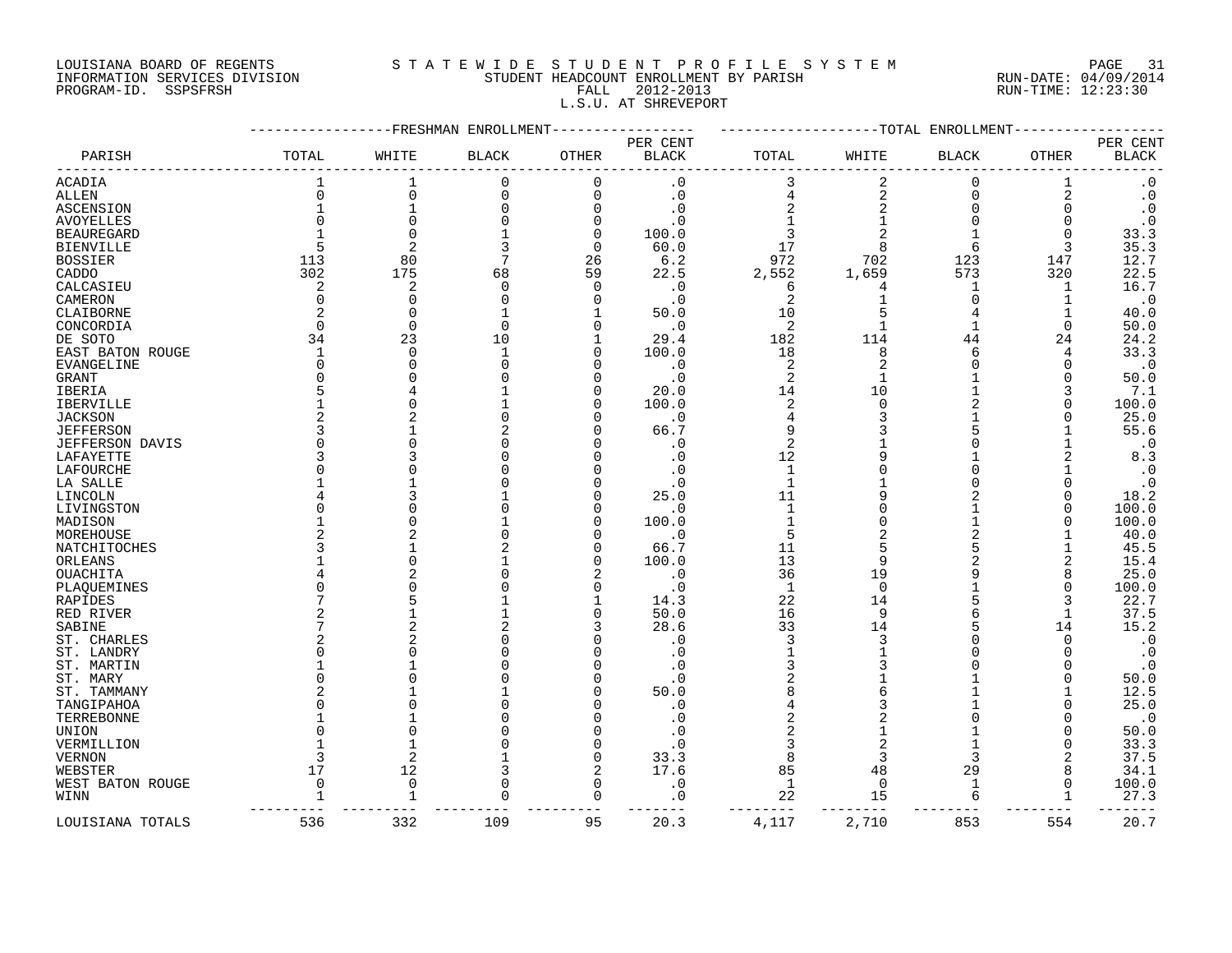## LOUISIANA BOARD OF REGENTS S T A T E W I D E S T U D E N T P R O F I L E S Y S T E M PAGE 32 INFORMATION SERVICES DIVISION STUDENT HEADCOUNT ENROLLMENT BY PARISH RUN-DATE: 04/09/2014 PROGRAM-ID. SSPSFRSH FALL 2012-2013 RUN-TIME: 12:23:30 L.S.U. AT SHREVEPORT

|                      |       |       | -FRESHMAN ENROLLMENT------ |              |                          |       |       | -TOTAL ENROLLMENT |       |                          |
|----------------------|-------|-------|----------------------------|--------------|--------------------------|-------|-------|-------------------|-------|--------------------------|
| PARISH               | TOTAL | WHITE | <b>BLACK</b>               | <b>OTHER</b> | PER CENT<br><b>BLACK</b> | TOTAL | WHITE | <b>BLACK</b>      | OTHER | PER CENT<br><b>BLACK</b> |
| OUT-OF-STATE/FOREIGN | 68    |       |                            | 30           | $\pm 0.3$                |       | 188   |                   | 183   |                          |
| INSTITUTION TOTALS   | 604   | 363   | 116                        | $\pm 25$     | 19.2                     | 4,535 | .,898 | 900               | 73'   | 19.8                     |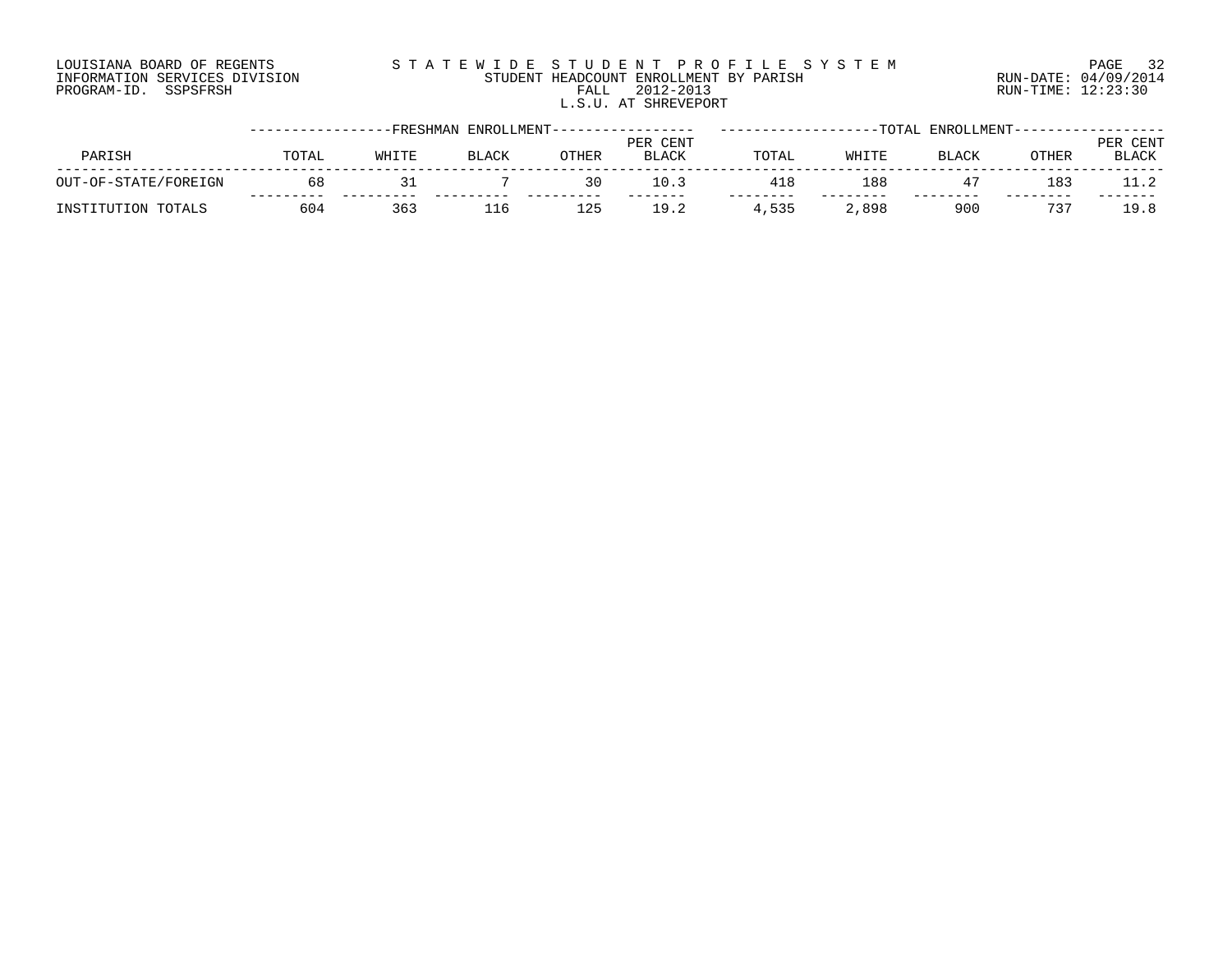## LOUISIANA BOARD OF REGENTS S T A T E W I D E S T U D E N T P R O F I L E S Y S T E M PAGE 33 INFORMATION SERVICES DIVISION STUDENT HEADCOUNT ENROLLMENT BY PARISH RUN-DATE: 04/09/2014 PROGRAM-ID. SSPSFRSH FALL 2012-2013 RUN-TIME: 12:23:30 LSU HEALTH SCIENCES CENTER-N.O.

| PER CENT<br>PER CENT<br>PARISH<br>TOTAL<br>WHITE<br><b>BLACK</b><br><b>OTHER</b><br><b>BLACK</b><br>TOTAL<br>WHITE<br><b>BLACK</b><br>OTHER<br><b>BLACK</b><br>$7.7\,$<br>$\Omega$<br>$\Omega$<br>$\mathbf 0$<br>$\mathbf 0$<br>$\cdot$ 0<br>12<br>1<br>13<br>0<br>ACADIA<br>$\Omega$<br>2<br>$\Omega$<br>$\Omega$<br>$\Omega$<br>$\mathbf 0$<br>$\cdot$ 0<br>2<br>$\cdot$ 0<br>ALLEN<br>0<br>$\overline{2}$<br>$\Omega$<br>$\Omega$<br>$\cdot$ 0<br>39<br>4.3<br>46<br>ASCENSION<br>$\Omega$<br>O<br>3<br>$\overline{2}$<br>66.7<br>$\Omega$<br>$\Omega$<br>. 0<br>$\overline{2}$<br>$\cdot$ 0<br>$\Omega$<br>. 0<br>2<br>$\Omega$<br>∩<br>$\boldsymbol{\cdot}$ 0<br><b>BEAUREGARD</b><br>. 0<br>8<br>8<br>$\Omega$<br>∩<br>U<br>100.0<br>O<br>. 0<br>1<br>0<br>BIENVILLE<br>O<br>O<br>25<br>4.0<br>. 0<br>23<br><b>BOSSIER</b><br>O<br>22<br>36<br>10<br>27.8<br>CADDO<br>$\Omega$<br>O<br>. 0<br>21<br>10.0<br>30<br>3<br>CALCASIEU<br>U<br>. 0<br>CALDWELL<br>$\mathbf{1}$<br>$\Omega$<br>$\cdot$ 0<br>∩<br>U<br>. 0<br>$\cdot$ 0<br>CATAHOULA<br>∩<br>O<br>. 0<br>$\Omega$<br>$\cdot$ 0<br>CLAIBORNE<br>. 0<br>$\Omega$<br>U<br>2<br>CONCORDIA<br>. 0<br>$\mathfrak{D}$<br>$\Omega$<br>$\cdot$ 0<br>∩<br>U<br>$\cdot$ 0<br>DE SOTO<br>. 0<br>∩<br>U<br>1<br>O<br>219<br>19<br>6.8<br>EAST BATON ROUGE<br>O<br>. 0<br>280<br>42<br>O<br>$\cdot$ 0<br>∩<br>O<br>. 0<br>$\Omega$<br>EAST CARROLL<br>1<br>O<br>1<br>2<br>$\Omega$<br>50.0<br>EAST FELICIANA<br>∩<br>U<br>. 0<br>$\cdot$ 0<br>EVANGELINE<br>∩<br>O<br>. 0<br>3<br>3<br>∩<br>O<br>$\overline{2}$<br>$\boldsymbol{\cdot}$ 0<br>. 0<br>2<br><b>GRANT</b><br>U<br>21<br>4.8<br>. 0<br>20<br>IBERIA<br>$\Omega$<br>O<br>$\Omega$<br>12<br>10<br>8.3<br>$\Omega$<br>. 0<br><b>IBERVILLE</b><br>U<br>$\overline{2}$<br>2<br>$\cdot$ 0<br><b>JACKSON</b><br>$\Omega$<br>. 0<br>$\Omega$<br>∩<br>706<br>492<br>9.6<br><b>JEFFERSON</b><br>. 0<br>68<br>146<br>∩<br>U<br>7<br>$\cdot$ 0<br>JEFFERSON DAVIS<br>U<br>$\overline{0}$<br>6<br>$\Omega$<br>1<br>∩<br>$6.2$<br>81<br>5<br>10<br>LAFAYETTE<br>O<br>. 0<br>66<br>O<br>47<br>42<br>5<br>$\cdot$ 0<br>LAFOURCHE<br>∩<br>O<br>. 0<br>$\Omega$<br>3<br>2<br>$\cdot$ 0<br>LA SALLE<br>∩<br>U<br>. 0<br>$\Omega$<br>$\cdot$ 0<br>. 0<br>3<br>3<br>LINCOLN<br>U<br>∩<br>∩<br>29<br>27<br>3.4<br>LIVINGSTON<br>. 0<br>∩<br>U<br>$\overline{2}$<br>$\overline{2}$<br>$\cdot$ 0<br>. 0<br>$\Omega$<br>MADISON<br>∩<br>U<br>$\Omega$<br>2<br>50.0<br>MOREHOUSE<br>$\Omega$<br>. 0<br>1<br>U<br>$\Omega$<br>20.0<br>. 0<br>5<br>3<br>1<br>1<br>∩<br>O<br>513<br>336<br>92<br>17.9<br>ORLEANS<br>U<br>. 0<br>85<br>∩<br>6.3<br>OUACHITA<br>32<br>24<br>$\overline{2}$<br>$\Omega$<br>O<br>. 0<br>6<br>19<br>5.3<br>. 0<br>16<br>∩<br>O<br>PLAQUEMINES<br>5<br>3<br>20.0<br>POINTE COUPEE<br>∩<br>O<br>. 0<br>25<br>12.0<br>18<br>U<br>. 0<br>∩<br>$\cdot$ 0<br>$\mathbf{1}$<br>$\mathbf{1}$<br>∩<br>U<br>. 0<br>3<br>$\cdot$ 0<br>$\overline{4}$<br>$\cdot$ 0<br>SABINE<br>∩<br>U<br>27<br>ST. BERNARD<br>. 0<br>24<br>11.1<br>∩<br>U<br>6.0<br>ST. CHARLES<br>67<br>56<br>O<br>O<br>. 0<br>$\cdot$ 0<br>ST. HELENA<br>. 0<br>9<br>11.1<br>ST. JAMES<br>O<br>. 0<br>8<br>O<br>25<br>36.0<br>13<br>ST. JOHN<br>. 0<br>O<br>O<br>25<br>18<br>12.0<br>ST. LANDRY<br>. 0<br>$\cdot$ 0<br>5<br>ST. MARTIN<br>. 0<br>22.2<br>5<br>2<br>ST. MARY<br>$\Omega$<br>9<br>3.3<br>ST. TAMMANY<br>273<br>231<br>9<br>33<br>$\Omega$<br>U<br>. 0<br>$\overline{a}$<br>4.2<br>$\cap$<br>$\Omega$<br>39<br>7<br>$\cap$<br>$\Omega$<br>48<br>TANGIPAHOA<br>∩ |                  |  | -FRESHMAN ENROLLMENT |  |  | -TOTAL ENROLLMENT |  |
|---------------------------------------------------------------------------------------------------------------------------------------------------------------------------------------------------------------------------------------------------------------------------------------------------------------------------------------------------------------------------------------------------------------------------------------------------------------------------------------------------------------------------------------------------------------------------------------------------------------------------------------------------------------------------------------------------------------------------------------------------------------------------------------------------------------------------------------------------------------------------------------------------------------------------------------------------------------------------------------------------------------------------------------------------------------------------------------------------------------------------------------------------------------------------------------------------------------------------------------------------------------------------------------------------------------------------------------------------------------------------------------------------------------------------------------------------------------------------------------------------------------------------------------------------------------------------------------------------------------------------------------------------------------------------------------------------------------------------------------------------------------------------------------------------------------------------------------------------------------------------------------------------------------------------------------------------------------------------------------------------------------------------------------------------------------------------------------------------------------------------------------------------------------------------------------------------------------------------------------------------------------------------------------------------------------------------------------------------------------------------------------------------------------------------------------------------------------------------------------------------------------------------------------------------------------------------------------------------------------------------------------------------------------------------------------------------------------------------------------------------------------------------------------------------------------------------------------------------------------------------------------------------------------------------------------------------------------------------------------------------------------------------------------------------------------------------------------------------------------------------------------------------------------------------------------------------------------------------------------------------------------------------------------------------------------------------------------------------------------------------------------------------------------------------------------------------------------------------------------------------------------------------------------------|------------------|--|----------------------|--|--|-------------------|--|
|                                                                                                                                                                                                                                                                                                                                                                                                                                                                                                                                                                                                                                                                                                                                                                                                                                                                                                                                                                                                                                                                                                                                                                                                                                                                                                                                                                                                                                                                                                                                                                                                                                                                                                                                                                                                                                                                                                                                                                                                                                                                                                                                                                                                                                                                                                                                                                                                                                                                                                                                                                                                                                                                                                                                                                                                                                                                                                                                                                                                                                                                                                                                                                                                                                                                                                                                                                                                                                                                                                                                             |                  |  |                      |  |  |                   |  |
|                                                                                                                                                                                                                                                                                                                                                                                                                                                                                                                                                                                                                                                                                                                                                                                                                                                                                                                                                                                                                                                                                                                                                                                                                                                                                                                                                                                                                                                                                                                                                                                                                                                                                                                                                                                                                                                                                                                                                                                                                                                                                                                                                                                                                                                                                                                                                                                                                                                                                                                                                                                                                                                                                                                                                                                                                                                                                                                                                                                                                                                                                                                                                                                                                                                                                                                                                                                                                                                                                                                                             |                  |  |                      |  |  |                   |  |
|                                                                                                                                                                                                                                                                                                                                                                                                                                                                                                                                                                                                                                                                                                                                                                                                                                                                                                                                                                                                                                                                                                                                                                                                                                                                                                                                                                                                                                                                                                                                                                                                                                                                                                                                                                                                                                                                                                                                                                                                                                                                                                                                                                                                                                                                                                                                                                                                                                                                                                                                                                                                                                                                                                                                                                                                                                                                                                                                                                                                                                                                                                                                                                                                                                                                                                                                                                                                                                                                                                                                             |                  |  |                      |  |  |                   |  |
|                                                                                                                                                                                                                                                                                                                                                                                                                                                                                                                                                                                                                                                                                                                                                                                                                                                                                                                                                                                                                                                                                                                                                                                                                                                                                                                                                                                                                                                                                                                                                                                                                                                                                                                                                                                                                                                                                                                                                                                                                                                                                                                                                                                                                                                                                                                                                                                                                                                                                                                                                                                                                                                                                                                                                                                                                                                                                                                                                                                                                                                                                                                                                                                                                                                                                                                                                                                                                                                                                                                                             |                  |  |                      |  |  |                   |  |
|                                                                                                                                                                                                                                                                                                                                                                                                                                                                                                                                                                                                                                                                                                                                                                                                                                                                                                                                                                                                                                                                                                                                                                                                                                                                                                                                                                                                                                                                                                                                                                                                                                                                                                                                                                                                                                                                                                                                                                                                                                                                                                                                                                                                                                                                                                                                                                                                                                                                                                                                                                                                                                                                                                                                                                                                                                                                                                                                                                                                                                                                                                                                                                                                                                                                                                                                                                                                                                                                                                                                             |                  |  |                      |  |  |                   |  |
|                                                                                                                                                                                                                                                                                                                                                                                                                                                                                                                                                                                                                                                                                                                                                                                                                                                                                                                                                                                                                                                                                                                                                                                                                                                                                                                                                                                                                                                                                                                                                                                                                                                                                                                                                                                                                                                                                                                                                                                                                                                                                                                                                                                                                                                                                                                                                                                                                                                                                                                                                                                                                                                                                                                                                                                                                                                                                                                                                                                                                                                                                                                                                                                                                                                                                                                                                                                                                                                                                                                                             | ASSUMPTION       |  |                      |  |  |                   |  |
|                                                                                                                                                                                                                                                                                                                                                                                                                                                                                                                                                                                                                                                                                                                                                                                                                                                                                                                                                                                                                                                                                                                                                                                                                                                                                                                                                                                                                                                                                                                                                                                                                                                                                                                                                                                                                                                                                                                                                                                                                                                                                                                                                                                                                                                                                                                                                                                                                                                                                                                                                                                                                                                                                                                                                                                                                                                                                                                                                                                                                                                                                                                                                                                                                                                                                                                                                                                                                                                                                                                                             | <b>AVOYELLES</b> |  |                      |  |  |                   |  |
|                                                                                                                                                                                                                                                                                                                                                                                                                                                                                                                                                                                                                                                                                                                                                                                                                                                                                                                                                                                                                                                                                                                                                                                                                                                                                                                                                                                                                                                                                                                                                                                                                                                                                                                                                                                                                                                                                                                                                                                                                                                                                                                                                                                                                                                                                                                                                                                                                                                                                                                                                                                                                                                                                                                                                                                                                                                                                                                                                                                                                                                                                                                                                                                                                                                                                                                                                                                                                                                                                                                                             |                  |  |                      |  |  |                   |  |
|                                                                                                                                                                                                                                                                                                                                                                                                                                                                                                                                                                                                                                                                                                                                                                                                                                                                                                                                                                                                                                                                                                                                                                                                                                                                                                                                                                                                                                                                                                                                                                                                                                                                                                                                                                                                                                                                                                                                                                                                                                                                                                                                                                                                                                                                                                                                                                                                                                                                                                                                                                                                                                                                                                                                                                                                                                                                                                                                                                                                                                                                                                                                                                                                                                                                                                                                                                                                                                                                                                                                             |                  |  |                      |  |  |                   |  |
|                                                                                                                                                                                                                                                                                                                                                                                                                                                                                                                                                                                                                                                                                                                                                                                                                                                                                                                                                                                                                                                                                                                                                                                                                                                                                                                                                                                                                                                                                                                                                                                                                                                                                                                                                                                                                                                                                                                                                                                                                                                                                                                                                                                                                                                                                                                                                                                                                                                                                                                                                                                                                                                                                                                                                                                                                                                                                                                                                                                                                                                                                                                                                                                                                                                                                                                                                                                                                                                                                                                                             |                  |  |                      |  |  |                   |  |
|                                                                                                                                                                                                                                                                                                                                                                                                                                                                                                                                                                                                                                                                                                                                                                                                                                                                                                                                                                                                                                                                                                                                                                                                                                                                                                                                                                                                                                                                                                                                                                                                                                                                                                                                                                                                                                                                                                                                                                                                                                                                                                                                                                                                                                                                                                                                                                                                                                                                                                                                                                                                                                                                                                                                                                                                                                                                                                                                                                                                                                                                                                                                                                                                                                                                                                                                                                                                                                                                                                                                             |                  |  |                      |  |  |                   |  |
|                                                                                                                                                                                                                                                                                                                                                                                                                                                                                                                                                                                                                                                                                                                                                                                                                                                                                                                                                                                                                                                                                                                                                                                                                                                                                                                                                                                                                                                                                                                                                                                                                                                                                                                                                                                                                                                                                                                                                                                                                                                                                                                                                                                                                                                                                                                                                                                                                                                                                                                                                                                                                                                                                                                                                                                                                                                                                                                                                                                                                                                                                                                                                                                                                                                                                                                                                                                                                                                                                                                                             |                  |  |                      |  |  |                   |  |
|                                                                                                                                                                                                                                                                                                                                                                                                                                                                                                                                                                                                                                                                                                                                                                                                                                                                                                                                                                                                                                                                                                                                                                                                                                                                                                                                                                                                                                                                                                                                                                                                                                                                                                                                                                                                                                                                                                                                                                                                                                                                                                                                                                                                                                                                                                                                                                                                                                                                                                                                                                                                                                                                                                                                                                                                                                                                                                                                                                                                                                                                                                                                                                                                                                                                                                                                                                                                                                                                                                                                             |                  |  |                      |  |  |                   |  |
|                                                                                                                                                                                                                                                                                                                                                                                                                                                                                                                                                                                                                                                                                                                                                                                                                                                                                                                                                                                                                                                                                                                                                                                                                                                                                                                                                                                                                                                                                                                                                                                                                                                                                                                                                                                                                                                                                                                                                                                                                                                                                                                                                                                                                                                                                                                                                                                                                                                                                                                                                                                                                                                                                                                                                                                                                                                                                                                                                                                                                                                                                                                                                                                                                                                                                                                                                                                                                                                                                                                                             |                  |  |                      |  |  |                   |  |
|                                                                                                                                                                                                                                                                                                                                                                                                                                                                                                                                                                                                                                                                                                                                                                                                                                                                                                                                                                                                                                                                                                                                                                                                                                                                                                                                                                                                                                                                                                                                                                                                                                                                                                                                                                                                                                                                                                                                                                                                                                                                                                                                                                                                                                                                                                                                                                                                                                                                                                                                                                                                                                                                                                                                                                                                                                                                                                                                                                                                                                                                                                                                                                                                                                                                                                                                                                                                                                                                                                                                             |                  |  |                      |  |  |                   |  |
|                                                                                                                                                                                                                                                                                                                                                                                                                                                                                                                                                                                                                                                                                                                                                                                                                                                                                                                                                                                                                                                                                                                                                                                                                                                                                                                                                                                                                                                                                                                                                                                                                                                                                                                                                                                                                                                                                                                                                                                                                                                                                                                                                                                                                                                                                                                                                                                                                                                                                                                                                                                                                                                                                                                                                                                                                                                                                                                                                                                                                                                                                                                                                                                                                                                                                                                                                                                                                                                                                                                                             |                  |  |                      |  |  |                   |  |
|                                                                                                                                                                                                                                                                                                                                                                                                                                                                                                                                                                                                                                                                                                                                                                                                                                                                                                                                                                                                                                                                                                                                                                                                                                                                                                                                                                                                                                                                                                                                                                                                                                                                                                                                                                                                                                                                                                                                                                                                                                                                                                                                                                                                                                                                                                                                                                                                                                                                                                                                                                                                                                                                                                                                                                                                                                                                                                                                                                                                                                                                                                                                                                                                                                                                                                                                                                                                                                                                                                                                             |                  |  |                      |  |  |                   |  |
|                                                                                                                                                                                                                                                                                                                                                                                                                                                                                                                                                                                                                                                                                                                                                                                                                                                                                                                                                                                                                                                                                                                                                                                                                                                                                                                                                                                                                                                                                                                                                                                                                                                                                                                                                                                                                                                                                                                                                                                                                                                                                                                                                                                                                                                                                                                                                                                                                                                                                                                                                                                                                                                                                                                                                                                                                                                                                                                                                                                                                                                                                                                                                                                                                                                                                                                                                                                                                                                                                                                                             |                  |  |                      |  |  |                   |  |
|                                                                                                                                                                                                                                                                                                                                                                                                                                                                                                                                                                                                                                                                                                                                                                                                                                                                                                                                                                                                                                                                                                                                                                                                                                                                                                                                                                                                                                                                                                                                                                                                                                                                                                                                                                                                                                                                                                                                                                                                                                                                                                                                                                                                                                                                                                                                                                                                                                                                                                                                                                                                                                                                                                                                                                                                                                                                                                                                                                                                                                                                                                                                                                                                                                                                                                                                                                                                                                                                                                                                             |                  |  |                      |  |  |                   |  |
|                                                                                                                                                                                                                                                                                                                                                                                                                                                                                                                                                                                                                                                                                                                                                                                                                                                                                                                                                                                                                                                                                                                                                                                                                                                                                                                                                                                                                                                                                                                                                                                                                                                                                                                                                                                                                                                                                                                                                                                                                                                                                                                                                                                                                                                                                                                                                                                                                                                                                                                                                                                                                                                                                                                                                                                                                                                                                                                                                                                                                                                                                                                                                                                                                                                                                                                                                                                                                                                                                                                                             |                  |  |                      |  |  |                   |  |
|                                                                                                                                                                                                                                                                                                                                                                                                                                                                                                                                                                                                                                                                                                                                                                                                                                                                                                                                                                                                                                                                                                                                                                                                                                                                                                                                                                                                                                                                                                                                                                                                                                                                                                                                                                                                                                                                                                                                                                                                                                                                                                                                                                                                                                                                                                                                                                                                                                                                                                                                                                                                                                                                                                                                                                                                                                                                                                                                                                                                                                                                                                                                                                                                                                                                                                                                                                                                                                                                                                                                             |                  |  |                      |  |  |                   |  |
|                                                                                                                                                                                                                                                                                                                                                                                                                                                                                                                                                                                                                                                                                                                                                                                                                                                                                                                                                                                                                                                                                                                                                                                                                                                                                                                                                                                                                                                                                                                                                                                                                                                                                                                                                                                                                                                                                                                                                                                                                                                                                                                                                                                                                                                                                                                                                                                                                                                                                                                                                                                                                                                                                                                                                                                                                                                                                                                                                                                                                                                                                                                                                                                                                                                                                                                                                                                                                                                                                                                                             |                  |  |                      |  |  |                   |  |
|                                                                                                                                                                                                                                                                                                                                                                                                                                                                                                                                                                                                                                                                                                                                                                                                                                                                                                                                                                                                                                                                                                                                                                                                                                                                                                                                                                                                                                                                                                                                                                                                                                                                                                                                                                                                                                                                                                                                                                                                                                                                                                                                                                                                                                                                                                                                                                                                                                                                                                                                                                                                                                                                                                                                                                                                                                                                                                                                                                                                                                                                                                                                                                                                                                                                                                                                                                                                                                                                                                                                             |                  |  |                      |  |  |                   |  |
|                                                                                                                                                                                                                                                                                                                                                                                                                                                                                                                                                                                                                                                                                                                                                                                                                                                                                                                                                                                                                                                                                                                                                                                                                                                                                                                                                                                                                                                                                                                                                                                                                                                                                                                                                                                                                                                                                                                                                                                                                                                                                                                                                                                                                                                                                                                                                                                                                                                                                                                                                                                                                                                                                                                                                                                                                                                                                                                                                                                                                                                                                                                                                                                                                                                                                                                                                                                                                                                                                                                                             |                  |  |                      |  |  |                   |  |
|                                                                                                                                                                                                                                                                                                                                                                                                                                                                                                                                                                                                                                                                                                                                                                                                                                                                                                                                                                                                                                                                                                                                                                                                                                                                                                                                                                                                                                                                                                                                                                                                                                                                                                                                                                                                                                                                                                                                                                                                                                                                                                                                                                                                                                                                                                                                                                                                                                                                                                                                                                                                                                                                                                                                                                                                                                                                                                                                                                                                                                                                                                                                                                                                                                                                                                                                                                                                                                                                                                                                             |                  |  |                      |  |  |                   |  |
|                                                                                                                                                                                                                                                                                                                                                                                                                                                                                                                                                                                                                                                                                                                                                                                                                                                                                                                                                                                                                                                                                                                                                                                                                                                                                                                                                                                                                                                                                                                                                                                                                                                                                                                                                                                                                                                                                                                                                                                                                                                                                                                                                                                                                                                                                                                                                                                                                                                                                                                                                                                                                                                                                                                                                                                                                                                                                                                                                                                                                                                                                                                                                                                                                                                                                                                                                                                                                                                                                                                                             |                  |  |                      |  |  |                   |  |
|                                                                                                                                                                                                                                                                                                                                                                                                                                                                                                                                                                                                                                                                                                                                                                                                                                                                                                                                                                                                                                                                                                                                                                                                                                                                                                                                                                                                                                                                                                                                                                                                                                                                                                                                                                                                                                                                                                                                                                                                                                                                                                                                                                                                                                                                                                                                                                                                                                                                                                                                                                                                                                                                                                                                                                                                                                                                                                                                                                                                                                                                                                                                                                                                                                                                                                                                                                                                                                                                                                                                             |                  |  |                      |  |  |                   |  |
|                                                                                                                                                                                                                                                                                                                                                                                                                                                                                                                                                                                                                                                                                                                                                                                                                                                                                                                                                                                                                                                                                                                                                                                                                                                                                                                                                                                                                                                                                                                                                                                                                                                                                                                                                                                                                                                                                                                                                                                                                                                                                                                                                                                                                                                                                                                                                                                                                                                                                                                                                                                                                                                                                                                                                                                                                                                                                                                                                                                                                                                                                                                                                                                                                                                                                                                                                                                                                                                                                                                                             |                  |  |                      |  |  |                   |  |
|                                                                                                                                                                                                                                                                                                                                                                                                                                                                                                                                                                                                                                                                                                                                                                                                                                                                                                                                                                                                                                                                                                                                                                                                                                                                                                                                                                                                                                                                                                                                                                                                                                                                                                                                                                                                                                                                                                                                                                                                                                                                                                                                                                                                                                                                                                                                                                                                                                                                                                                                                                                                                                                                                                                                                                                                                                                                                                                                                                                                                                                                                                                                                                                                                                                                                                                                                                                                                                                                                                                                             |                  |  |                      |  |  |                   |  |
|                                                                                                                                                                                                                                                                                                                                                                                                                                                                                                                                                                                                                                                                                                                                                                                                                                                                                                                                                                                                                                                                                                                                                                                                                                                                                                                                                                                                                                                                                                                                                                                                                                                                                                                                                                                                                                                                                                                                                                                                                                                                                                                                                                                                                                                                                                                                                                                                                                                                                                                                                                                                                                                                                                                                                                                                                                                                                                                                                                                                                                                                                                                                                                                                                                                                                                                                                                                                                                                                                                                                             |                  |  |                      |  |  |                   |  |
|                                                                                                                                                                                                                                                                                                                                                                                                                                                                                                                                                                                                                                                                                                                                                                                                                                                                                                                                                                                                                                                                                                                                                                                                                                                                                                                                                                                                                                                                                                                                                                                                                                                                                                                                                                                                                                                                                                                                                                                                                                                                                                                                                                                                                                                                                                                                                                                                                                                                                                                                                                                                                                                                                                                                                                                                                                                                                                                                                                                                                                                                                                                                                                                                                                                                                                                                                                                                                                                                                                                                             |                  |  |                      |  |  |                   |  |
|                                                                                                                                                                                                                                                                                                                                                                                                                                                                                                                                                                                                                                                                                                                                                                                                                                                                                                                                                                                                                                                                                                                                                                                                                                                                                                                                                                                                                                                                                                                                                                                                                                                                                                                                                                                                                                                                                                                                                                                                                                                                                                                                                                                                                                                                                                                                                                                                                                                                                                                                                                                                                                                                                                                                                                                                                                                                                                                                                                                                                                                                                                                                                                                                                                                                                                                                                                                                                                                                                                                                             |                  |  |                      |  |  |                   |  |
|                                                                                                                                                                                                                                                                                                                                                                                                                                                                                                                                                                                                                                                                                                                                                                                                                                                                                                                                                                                                                                                                                                                                                                                                                                                                                                                                                                                                                                                                                                                                                                                                                                                                                                                                                                                                                                                                                                                                                                                                                                                                                                                                                                                                                                                                                                                                                                                                                                                                                                                                                                                                                                                                                                                                                                                                                                                                                                                                                                                                                                                                                                                                                                                                                                                                                                                                                                                                                                                                                                                                             |                  |  |                      |  |  |                   |  |
|                                                                                                                                                                                                                                                                                                                                                                                                                                                                                                                                                                                                                                                                                                                                                                                                                                                                                                                                                                                                                                                                                                                                                                                                                                                                                                                                                                                                                                                                                                                                                                                                                                                                                                                                                                                                                                                                                                                                                                                                                                                                                                                                                                                                                                                                                                                                                                                                                                                                                                                                                                                                                                                                                                                                                                                                                                                                                                                                                                                                                                                                                                                                                                                                                                                                                                                                                                                                                                                                                                                                             |                  |  |                      |  |  |                   |  |
|                                                                                                                                                                                                                                                                                                                                                                                                                                                                                                                                                                                                                                                                                                                                                                                                                                                                                                                                                                                                                                                                                                                                                                                                                                                                                                                                                                                                                                                                                                                                                                                                                                                                                                                                                                                                                                                                                                                                                                                                                                                                                                                                                                                                                                                                                                                                                                                                                                                                                                                                                                                                                                                                                                                                                                                                                                                                                                                                                                                                                                                                                                                                                                                                                                                                                                                                                                                                                                                                                                                                             |                  |  |                      |  |  |                   |  |
|                                                                                                                                                                                                                                                                                                                                                                                                                                                                                                                                                                                                                                                                                                                                                                                                                                                                                                                                                                                                                                                                                                                                                                                                                                                                                                                                                                                                                                                                                                                                                                                                                                                                                                                                                                                                                                                                                                                                                                                                                                                                                                                                                                                                                                                                                                                                                                                                                                                                                                                                                                                                                                                                                                                                                                                                                                                                                                                                                                                                                                                                                                                                                                                                                                                                                                                                                                                                                                                                                                                                             | NATCHITOCHES     |  |                      |  |  |                   |  |
|                                                                                                                                                                                                                                                                                                                                                                                                                                                                                                                                                                                                                                                                                                                                                                                                                                                                                                                                                                                                                                                                                                                                                                                                                                                                                                                                                                                                                                                                                                                                                                                                                                                                                                                                                                                                                                                                                                                                                                                                                                                                                                                                                                                                                                                                                                                                                                                                                                                                                                                                                                                                                                                                                                                                                                                                                                                                                                                                                                                                                                                                                                                                                                                                                                                                                                                                                                                                                                                                                                                                             |                  |  |                      |  |  |                   |  |
|                                                                                                                                                                                                                                                                                                                                                                                                                                                                                                                                                                                                                                                                                                                                                                                                                                                                                                                                                                                                                                                                                                                                                                                                                                                                                                                                                                                                                                                                                                                                                                                                                                                                                                                                                                                                                                                                                                                                                                                                                                                                                                                                                                                                                                                                                                                                                                                                                                                                                                                                                                                                                                                                                                                                                                                                                                                                                                                                                                                                                                                                                                                                                                                                                                                                                                                                                                                                                                                                                                                                             |                  |  |                      |  |  |                   |  |
|                                                                                                                                                                                                                                                                                                                                                                                                                                                                                                                                                                                                                                                                                                                                                                                                                                                                                                                                                                                                                                                                                                                                                                                                                                                                                                                                                                                                                                                                                                                                                                                                                                                                                                                                                                                                                                                                                                                                                                                                                                                                                                                                                                                                                                                                                                                                                                                                                                                                                                                                                                                                                                                                                                                                                                                                                                                                                                                                                                                                                                                                                                                                                                                                                                                                                                                                                                                                                                                                                                                                             |                  |  |                      |  |  |                   |  |
|                                                                                                                                                                                                                                                                                                                                                                                                                                                                                                                                                                                                                                                                                                                                                                                                                                                                                                                                                                                                                                                                                                                                                                                                                                                                                                                                                                                                                                                                                                                                                                                                                                                                                                                                                                                                                                                                                                                                                                                                                                                                                                                                                                                                                                                                                                                                                                                                                                                                                                                                                                                                                                                                                                                                                                                                                                                                                                                                                                                                                                                                                                                                                                                                                                                                                                                                                                                                                                                                                                                                             |                  |  |                      |  |  |                   |  |
|                                                                                                                                                                                                                                                                                                                                                                                                                                                                                                                                                                                                                                                                                                                                                                                                                                                                                                                                                                                                                                                                                                                                                                                                                                                                                                                                                                                                                                                                                                                                                                                                                                                                                                                                                                                                                                                                                                                                                                                                                                                                                                                                                                                                                                                                                                                                                                                                                                                                                                                                                                                                                                                                                                                                                                                                                                                                                                                                                                                                                                                                                                                                                                                                                                                                                                                                                                                                                                                                                                                                             | RAPIDES          |  |                      |  |  |                   |  |
|                                                                                                                                                                                                                                                                                                                                                                                                                                                                                                                                                                                                                                                                                                                                                                                                                                                                                                                                                                                                                                                                                                                                                                                                                                                                                                                                                                                                                                                                                                                                                                                                                                                                                                                                                                                                                                                                                                                                                                                                                                                                                                                                                                                                                                                                                                                                                                                                                                                                                                                                                                                                                                                                                                                                                                                                                                                                                                                                                                                                                                                                                                                                                                                                                                                                                                                                                                                                                                                                                                                                             | RED RIVER        |  |                      |  |  |                   |  |
|                                                                                                                                                                                                                                                                                                                                                                                                                                                                                                                                                                                                                                                                                                                                                                                                                                                                                                                                                                                                                                                                                                                                                                                                                                                                                                                                                                                                                                                                                                                                                                                                                                                                                                                                                                                                                                                                                                                                                                                                                                                                                                                                                                                                                                                                                                                                                                                                                                                                                                                                                                                                                                                                                                                                                                                                                                                                                                                                                                                                                                                                                                                                                                                                                                                                                                                                                                                                                                                                                                                                             |                  |  |                      |  |  |                   |  |
|                                                                                                                                                                                                                                                                                                                                                                                                                                                                                                                                                                                                                                                                                                                                                                                                                                                                                                                                                                                                                                                                                                                                                                                                                                                                                                                                                                                                                                                                                                                                                                                                                                                                                                                                                                                                                                                                                                                                                                                                                                                                                                                                                                                                                                                                                                                                                                                                                                                                                                                                                                                                                                                                                                                                                                                                                                                                                                                                                                                                                                                                                                                                                                                                                                                                                                                                                                                                                                                                                                                                             |                  |  |                      |  |  |                   |  |
|                                                                                                                                                                                                                                                                                                                                                                                                                                                                                                                                                                                                                                                                                                                                                                                                                                                                                                                                                                                                                                                                                                                                                                                                                                                                                                                                                                                                                                                                                                                                                                                                                                                                                                                                                                                                                                                                                                                                                                                                                                                                                                                                                                                                                                                                                                                                                                                                                                                                                                                                                                                                                                                                                                                                                                                                                                                                                                                                                                                                                                                                                                                                                                                                                                                                                                                                                                                                                                                                                                                                             |                  |  |                      |  |  |                   |  |
|                                                                                                                                                                                                                                                                                                                                                                                                                                                                                                                                                                                                                                                                                                                                                                                                                                                                                                                                                                                                                                                                                                                                                                                                                                                                                                                                                                                                                                                                                                                                                                                                                                                                                                                                                                                                                                                                                                                                                                                                                                                                                                                                                                                                                                                                                                                                                                                                                                                                                                                                                                                                                                                                                                                                                                                                                                                                                                                                                                                                                                                                                                                                                                                                                                                                                                                                                                                                                                                                                                                                             |                  |  |                      |  |  |                   |  |
|                                                                                                                                                                                                                                                                                                                                                                                                                                                                                                                                                                                                                                                                                                                                                                                                                                                                                                                                                                                                                                                                                                                                                                                                                                                                                                                                                                                                                                                                                                                                                                                                                                                                                                                                                                                                                                                                                                                                                                                                                                                                                                                                                                                                                                                                                                                                                                                                                                                                                                                                                                                                                                                                                                                                                                                                                                                                                                                                                                                                                                                                                                                                                                                                                                                                                                                                                                                                                                                                                                                                             |                  |  |                      |  |  |                   |  |
|                                                                                                                                                                                                                                                                                                                                                                                                                                                                                                                                                                                                                                                                                                                                                                                                                                                                                                                                                                                                                                                                                                                                                                                                                                                                                                                                                                                                                                                                                                                                                                                                                                                                                                                                                                                                                                                                                                                                                                                                                                                                                                                                                                                                                                                                                                                                                                                                                                                                                                                                                                                                                                                                                                                                                                                                                                                                                                                                                                                                                                                                                                                                                                                                                                                                                                                                                                                                                                                                                                                                             |                  |  |                      |  |  |                   |  |
|                                                                                                                                                                                                                                                                                                                                                                                                                                                                                                                                                                                                                                                                                                                                                                                                                                                                                                                                                                                                                                                                                                                                                                                                                                                                                                                                                                                                                                                                                                                                                                                                                                                                                                                                                                                                                                                                                                                                                                                                                                                                                                                                                                                                                                                                                                                                                                                                                                                                                                                                                                                                                                                                                                                                                                                                                                                                                                                                                                                                                                                                                                                                                                                                                                                                                                                                                                                                                                                                                                                                             |                  |  |                      |  |  |                   |  |
|                                                                                                                                                                                                                                                                                                                                                                                                                                                                                                                                                                                                                                                                                                                                                                                                                                                                                                                                                                                                                                                                                                                                                                                                                                                                                                                                                                                                                                                                                                                                                                                                                                                                                                                                                                                                                                                                                                                                                                                                                                                                                                                                                                                                                                                                                                                                                                                                                                                                                                                                                                                                                                                                                                                                                                                                                                                                                                                                                                                                                                                                                                                                                                                                                                                                                                                                                                                                                                                                                                                                             |                  |  |                      |  |  |                   |  |
|                                                                                                                                                                                                                                                                                                                                                                                                                                                                                                                                                                                                                                                                                                                                                                                                                                                                                                                                                                                                                                                                                                                                                                                                                                                                                                                                                                                                                                                                                                                                                                                                                                                                                                                                                                                                                                                                                                                                                                                                                                                                                                                                                                                                                                                                                                                                                                                                                                                                                                                                                                                                                                                                                                                                                                                                                                                                                                                                                                                                                                                                                                                                                                                                                                                                                                                                                                                                                                                                                                                                             |                  |  |                      |  |  |                   |  |
|                                                                                                                                                                                                                                                                                                                                                                                                                                                                                                                                                                                                                                                                                                                                                                                                                                                                                                                                                                                                                                                                                                                                                                                                                                                                                                                                                                                                                                                                                                                                                                                                                                                                                                                                                                                                                                                                                                                                                                                                                                                                                                                                                                                                                                                                                                                                                                                                                                                                                                                                                                                                                                                                                                                                                                                                                                                                                                                                                                                                                                                                                                                                                                                                                                                                                                                                                                                                                                                                                                                                             |                  |  |                      |  |  |                   |  |
|                                                                                                                                                                                                                                                                                                                                                                                                                                                                                                                                                                                                                                                                                                                                                                                                                                                                                                                                                                                                                                                                                                                                                                                                                                                                                                                                                                                                                                                                                                                                                                                                                                                                                                                                                                                                                                                                                                                                                                                                                                                                                                                                                                                                                                                                                                                                                                                                                                                                                                                                                                                                                                                                                                                                                                                                                                                                                                                                                                                                                                                                                                                                                                                                                                                                                                                                                                                                                                                                                                                                             |                  |  |                      |  |  |                   |  |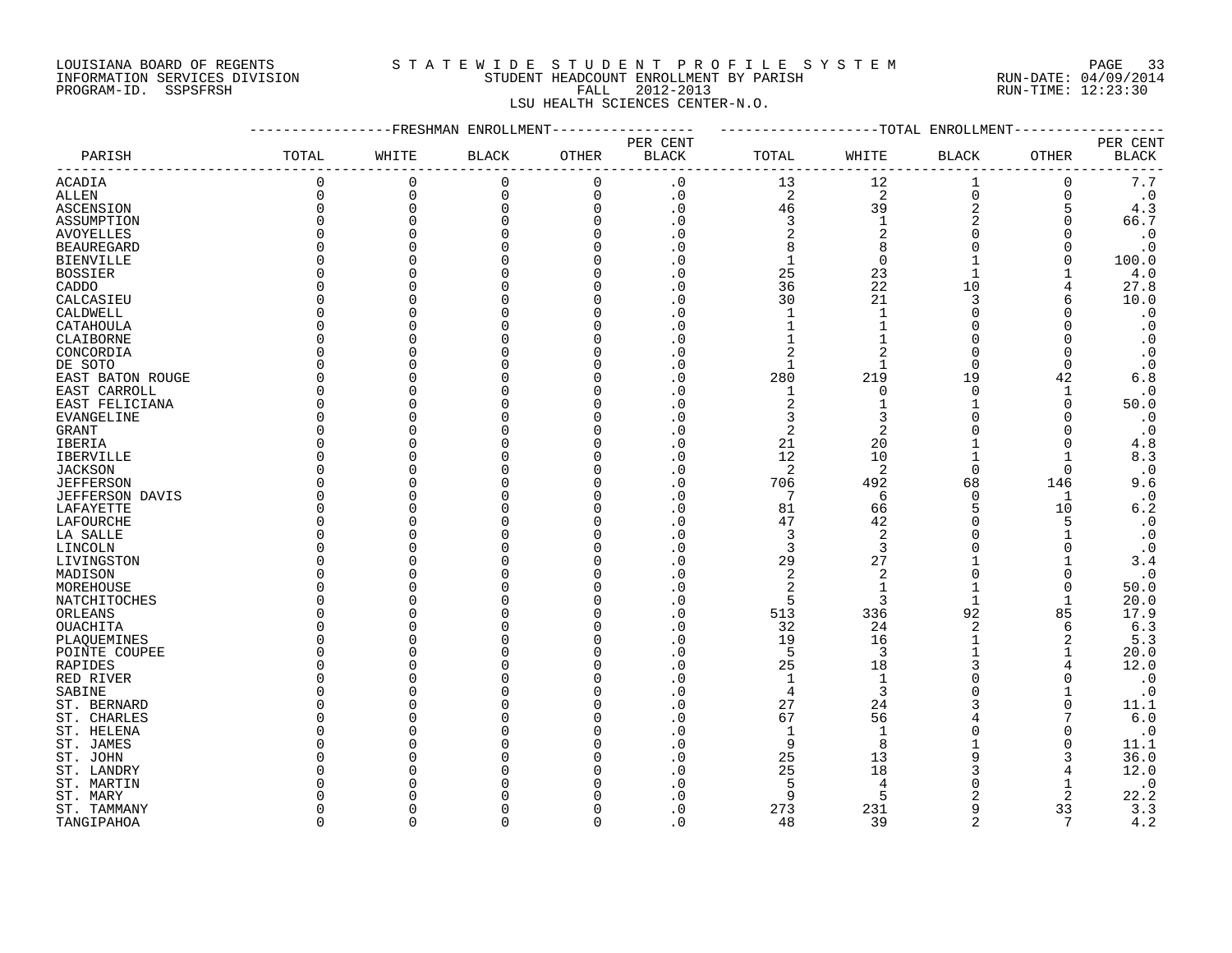#### LOUISIANA BOARD OF REGENTS S T A T E W I D E S T U D E N T P R O F I L E S Y S T E M PAGE 34 INFORMATION SERVICES DIVISION STUDENT HEADCOUNT ENROLLMENT BY PARISH RUN-DATE: 04/09/2014 PROGRAM-ID. SSPSFRSH FALL 2012-2013 RUN-TIME: 12:23:30 LSU HEALTH SCIENCES CENTER-N.O.

|                      |       |       | -FRESHMAN ENROLLMENT- |       |                          |       |       | -TOTAL ENROLLMENT- |       |                   |
|----------------------|-------|-------|-----------------------|-------|--------------------------|-------|-------|--------------------|-------|-------------------|
| PARISH               | TOTAL | WHITE | <b>BLACK</b>          | OTHER | PER CENT<br><b>BLACK</b> | TOTAL | WHITE | BLACK              | OTHER | PER CENT<br>BLACK |
| TENSAS               |       |       |                       |       |                          |       |       |                    |       | 100.0             |
| TERREBONNE           |       |       |                       |       |                          |       |       |                    |       | 6.8               |
| VERMILLION           |       |       |                       |       |                          |       |       |                    |       |                   |
| VERNON               |       |       |                       |       |                          |       |       |                    |       |                   |
| WASHINGTON           |       |       |                       |       |                          |       |       |                    |       | 9.1               |
| WEST BATON ROUGE     |       |       |                       |       |                          |       |       |                    |       | 25.0              |
| WEST CARROLL         |       |       |                       |       |                          |       |       |                    |       | 33.3              |
| WEST FELICIANA       |       |       |                       |       |                          |       |       |                    |       | 20.0              |
| WINN                 |       |       |                       |       | . 0                      |       |       |                    |       | $\cdot$ 0         |
| LOUISIANA TOTALS     |       |       |                       |       |                          | 2,553 | 1,902 | 259                | 392   | 10.1              |
| OUT-OF-STATE/FOREIGN |       |       |                       |       |                          | 235   | 134   |                    | 84    | 7.2               |
| INSTITUTION TOTALS   |       |       |                       |       | . 0                      | 2,788 | 2,036 | 276                | 476   | 9.9               |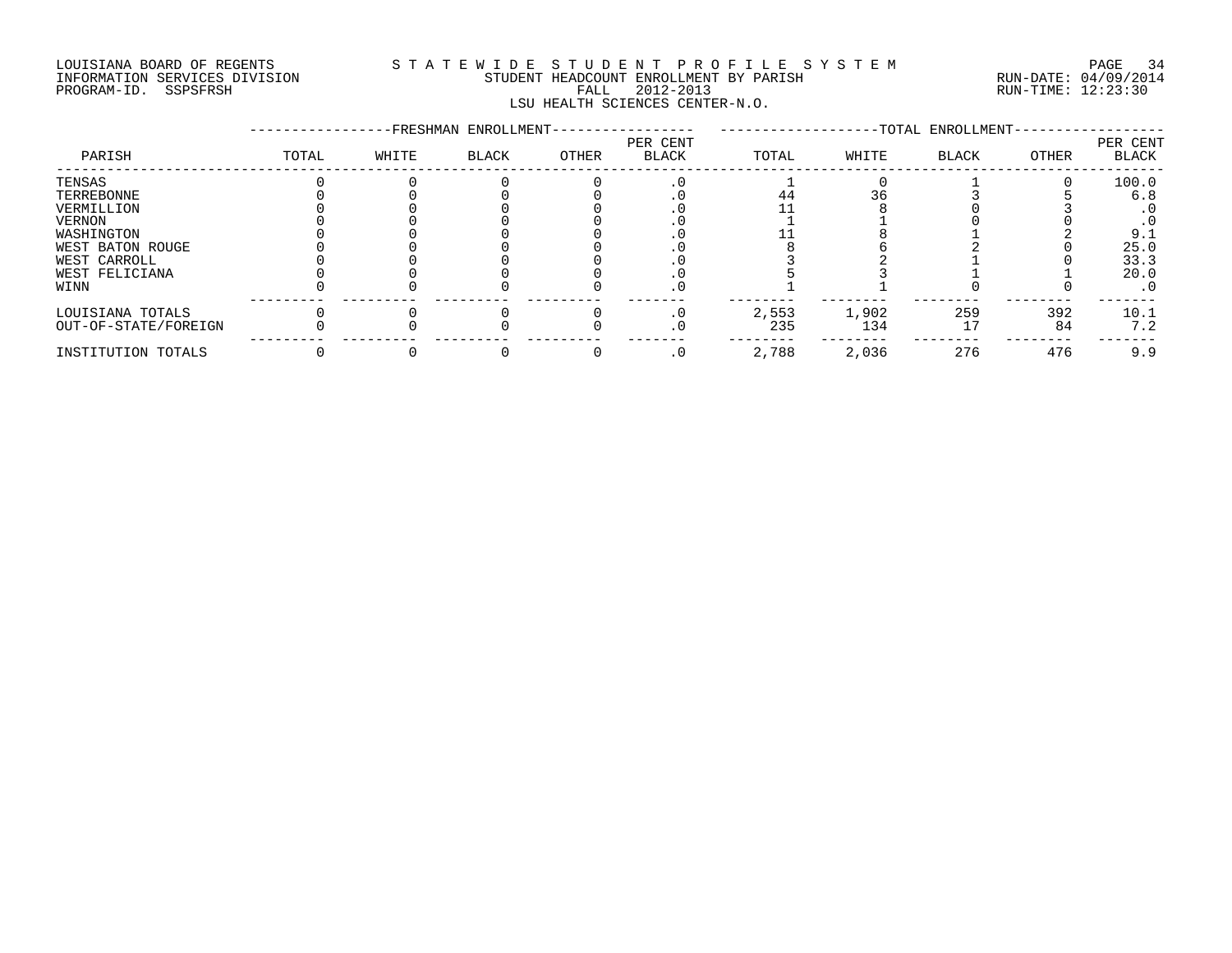#### LOUISIANA BOARD OF REGENTS S T A T E W I D E S T U D E N T P R O F I L E S Y S T E M PAGE 35 INFORMATION SERVICES DIVISION STUDENT HEADCOUNT ENROLLMENT BY PARISH RUN-DATE: 04/09/2014 INFORMATION SERVICES DIVISION CONSUMERTY AND STUDENT HEADCOUNT ENROLLMENT BY PARISH THE COMPUT AND RUN-DATE: 04/09/2011<br>PROGRAM-ID. SSPSFRSH FALL 2012-2013 FALL 2012-2013 RUN-TIME: 12:23:30 LSU HEALTH SCIENCES CTR-SHREVEPT

#### -----------------FRESHMAN ENROLLMENT----------------- -------------------TOTAL ENROLLMENT------------------ PER CENT PER CENT PARISH TOTAL WHITE BLACK OTHER BLACK TOTAL WHITE BLACK OTHER BLACK ------------------------------------------------------------------------------------------------------------------------------------ ACADIA 0 0 0 0 .0 3 3 0 0 .0 ASCENSION 0 0 0 0 .0 10 8 0 2 .0 AVOYELLES 0 0 0 0 .0 2 1 1 0 50.0 BEAUREGARD 0 0 0 0 .0 4 4 0 0 .0 BIENVILLE 0 0 0 0 .0 1 1 0 0 .0 BOSSIER 0 0 0 0 .0 71 60 4 7 5.6 CADDO 0 0 0 0 .0 323 268 27 28 8.4 CALCASIEU 0 0 0 0 .0 37 33 1 3 2.7 CLAIBORNE 0 0 0 0 .0 2 1 1 0 50.0 CONCORDIA 0 0 0 0 .0 1 1 0 0 .0 DE SOTO 0 0 0 0 .0 2 2 0 0 .0 EAST BATON ROUGE 0 0 0 0 .0 72 57 3 12 4.2 EAST CARROLL 0 0 0 0 .0 3 3 0 0 .0 EAST FELICIANA 0 0 0 0 .0 1 1 0 0 .0 EVANGELINE 0 0 0 0 .0 4 4 0 0 .0 FRANKLIN 0 0 0 0 .0 3 3 0 0 .0 GRANT 0 0 0 0 .0 1 1 0 0 .0 IBERIA 0 0 0 0 .0 10 8 1 1 10.0 IBERVILLE 0 0 0 0 .0 2 2 0 0 .0 JACKSON 0 0 0 0 .0 1 1 0 0 .0 JEFFERSON 0 0 0 0 .0 29 20 2 7 6.9 JEFFERSON DAVIS 0 0 0 0 .0 2 2 0 0 .0 LAFAYETTE 0 0 0 0 .0 27 23 0 4 .0 LAFOURCHE 0 0 0 0 .0 13 12 0 1 .0 LINCOLN 0 0 0 0 .0 17 16 1 0 5.9 LIVINGSTON 0 0 0 0 .0 4 4 0 0 .0 MOREHOUSE 0 0 0 0 .0 1 1 0 0 .0 NATCHITOCHES 0 0 0 0 3 1 1 1 33.3 ORLEANS 0 0 0 0 .0 9 8 0 1 .0 OUACHITA 0 0 0 0 .0 34 27 2 5 5.9 POINTE COUPEE 0 0 0 0 0 0 0 0 2 2 0 0 0 RAPIDES 0 0 0 .0 36 32 1 3 2.8 RED RIVER 0 0 0 0 .0 2 2 0 0 .0 RICHLAND 0 0 0 0 1 1 0 0 .0 ST. BERNARD 0 0 0 0 .0 2 2 0 0 .0 ST. CHARLES 0 0 0 0 .0 1 0 0 1 .0 ST. JAMES 0 0 0 0 .0 1 1 0 0 .0 ST. JOHN 0 0 0 0 .0 1 0 1 0 100.0 ST. LANDRY 0 0 0 0 .0 10 8 1 1 10.0 ST. MARTIN 0 0 0 0 .0 3 2 1 0 33.3 ST.MARY 0 0 0 0 1 1 0 0 .0 ST. TAMMANY 0 0 0 0 .0 23 18 1 4 4.3 TANGIPAHOA 0 0 0 0 .0 8 7 0 1 .0 TERREBONNE 0 0 0 0 .0 10 10 0 0 .0 UNION 0 0 0 0 .0 1 1 0 0 .0 VERMILLION 0 0 0 0 .0 4 4 0 0 .0 VERNON 0 0 0 0 .0 3 2 0 1 .0 WEBSTER 0 0 0 0 .0 12 10 2 0 16.7 WEST BATON ROUGE 0 0 0 0 .0 3 3 0 0 .0

WEST CARROLL 0 0 0 0 .0 1 1 0 0 .0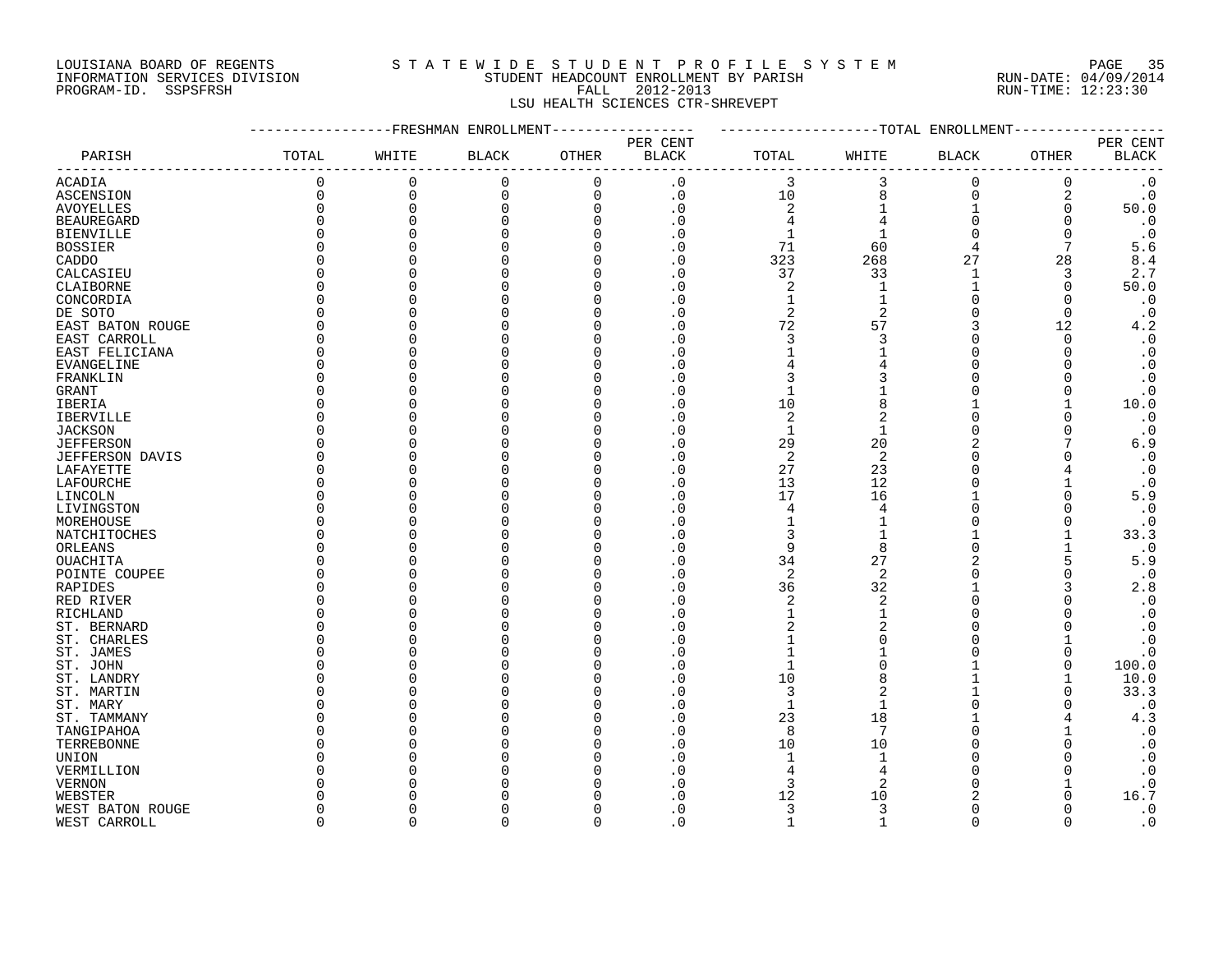#### LOUISIANA BOARD OF REGENTS S T A T E W I D E S T U D E N T P R O F I L E S Y S T E M PAGE 36 INFORMATION SERVICES DIVISION STUDENT HEADCOUNT ENROLLMENT BY PARISH RUN-DATE: 04/09/2014 DOULSIANA BOARD OF REGENIS<br>INFORMATION SERVICES DIVISION STUDENT HEADCOUNT ENROLLMENT BY PARISH RUN-DATE: 04/09/2014<br>PROGRAM-ID. SSPSFRSH FALL 2012-2013 FALL 2012-2013 RUN-TIME: 12:23:30 LSU HEALTH SCIENCES CTR-SHREVEPT

|                                          |       |       | -FRESHMAN ENROLLMENT- |       |                   |           |           | -TOTAL ENROLLMENT- |          |                   |
|------------------------------------------|-------|-------|-----------------------|-------|-------------------|-----------|-----------|--------------------|----------|-------------------|
| PARISH                                   | TOTAL | WHITE | <b>BLACK</b>          | OTHER | PER CENT<br>BLACK | TOTAL     | WHITE     | <b>BLACK</b>       | OTHER    | PER CENT<br>BLACK |
| WINN                                     |       |       |                       |       |                   |           |           |                    |          |                   |
| LOUISIANA TOTALS<br>OUT-OF-STATE/FOREIGN |       |       |                       |       | . v               | 820<br>68 | 686<br>29 |                    | 83<br>32 | 6.2<br>10.3       |
| INSTITUTION TOTALS                       |       |       |                       |       | . 0               | 888       | 715       | 58                 | 115      | 6.5               |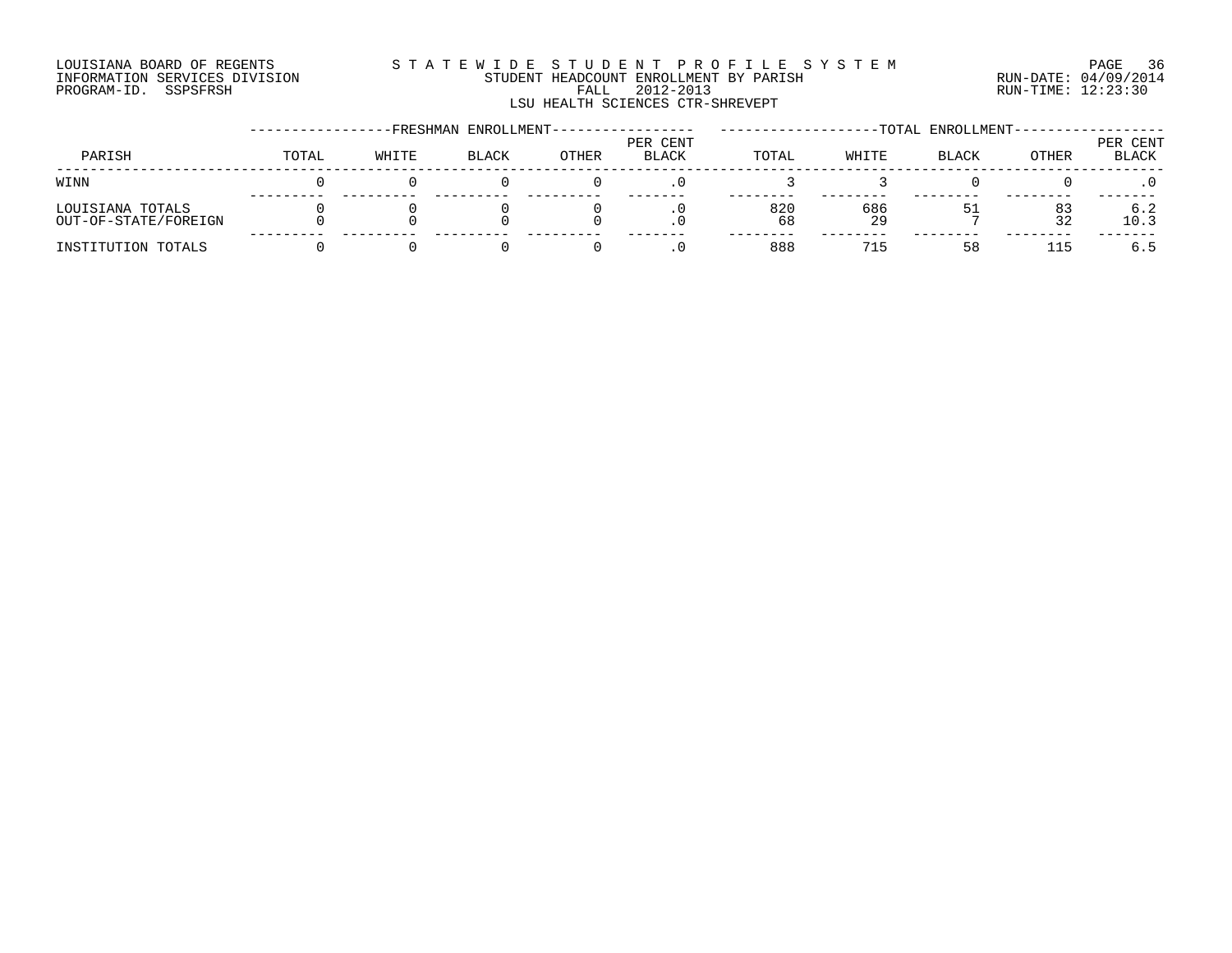## LOUISIANA BOARD OF REGENTS S T A T E W I D E S T U D E N T P R O F I L E S Y S T E M PAGE 37 INFORMATION SERVICES DIVISION STUDENT HEADCOUNT ENROLLMENT BY PARISH RUN-DATE: 04/09/2014 PROGRAM-ID. SSPSFRSH FALL 2012-2013 RUN-TIME: 12:23:30 UNIVERSITY OF NEW ORLEANS

|                             |                | ----------FRESHMAN ENROLLMENT |              |                |                        |                |                | -------------TOTAL ENROLLMENT- |              |              |
|-----------------------------|----------------|-------------------------------|--------------|----------------|------------------------|----------------|----------------|--------------------------------|--------------|--------------|
|                             |                |                               |              |                | PER CENT               |                |                |                                |              | PER CENT     |
| PARISH                      | TOTAL          | WHITE                         | <b>BLACK</b> | OTHER          | <b>BLACK</b>           | TOTAL          | WHITE          | BLACK                          | OTHER        | <b>BLACK</b> |
| ACADIA                      | $\Omega$       | $\mathbf 0$                   | $\mathbf 0$  | $\mathbf 0$    | $\cdot$ 0              | 4              | 3              | $\mathbf{1}$                   | 0            | 25.0         |
| ALLEN                       | $\Omega$       | $\mathbf 0$                   | 0            | $\Omega$       | $\cdot$ 0              | 4              | 3              | $\mathbf{1}$                   | $\mathbf 0$  | 25.0         |
| ASCENSION                   | 9              | 5                             | 3            | 1              | 33.3                   | 50             | 29             | 16                             | 5            | 32.0         |
| ASSUMPTION                  |                |                               |              | 0              | $\cdot$ 0              | 8              | 6              | 2                              | 0            | 25.0         |
| AVOYELLES                   | $\Omega$       |                               |              | $\Omega$       | $\cdot$ 0              | 5              | $\overline{4}$ | $\mathbf{1}$                   | $\mathbf 0$  | 20.0         |
| <b>BEAUREGARD</b>           | $\Omega$       |                               |              | $\Omega$       | $\cdot$ 0              | 2              |                | U                              | $\Omega$     | $\cdot$ 0    |
| <b>BIENVILLE</b>            |                |                               |              | $\Omega$       | $\cdot$ 0              | $\mathbf{1}$   | $\Omega$       |                                | $\Omega$     | 100.0        |
| <b>BOSSIER</b>              |                |                               |              |                | $\cdot$ 0              | 11             | 6              |                                |              | 9.1          |
| CADDO                       | 6              |                               |              |                | 16.7                   | 56             | 41             | 8                              |              | 14.3         |
| CALCASIEU                   | 14             | 11                            |              | $\Omega$       | 21.4                   | 55             | 37             | 14                             |              | 25.5         |
| CALDWELL                    | $\Omega$       | $\Omega$                      |              | $\Omega$       | $\cdot$ 0              | 1              | $\mathbf{1}$   | $\Omega$                       |              | $\cdot$ 0    |
| CAMERON                     | $\Omega$       | $\Omega$                      |              | ∩              | . 0                    | $\mathbf{1}$   |                | O                              |              | $\cdot$ 0    |
| CATAHOULA                   | $\Omega$       | $\cap$                        |              | $\Omega$       | . 0                    | $\mathbf{1}$   | $\mathbf{1}$   | O                              | $\Omega$     | $\cdot$ 0    |
| CLAIBORNE                   | $\Omega$       |                               |              | $\Omega$       | . 0                    | $\overline{2}$ |                |                                | $\Omega$     | 50.0         |
| CONCORDIA                   |                | $\Omega$                      |              | $\Omega$       | 100.0                  | 3              | -1             |                                | $\mathbf{1}$ | 33.3         |
| EAST BATON ROUGE            | 40             | 17                            | 19           | 4              | 47.5                   | 233            | 132            | 68                             | 33           | 29.2         |
| EAST CARROLL                | $\Omega$       | 0                             |              | $\Omega$       | $\cdot$ 0              | 1              | $\Omega$       | 1                              | $\Omega$     | 100.0        |
| EAST FELICIANA              |                | $\Omega$                      |              | $\Omega$       | 100.0                  | $\overline{2}$ |                | $\mathbf{1}$                   | $\Omega$     | 50.0         |
| EVANGELINE                  |                |                               |              | $\Omega$       | $\cdot$ 0              | $\overline{4}$ |                | $\mathbf{1}$                   | O            | 25.0         |
| <b>IBERIA</b>               |                | $\Omega$                      |              | $\Omega$       | 100.0                  | 18             |                | 10                             |              | 55.6         |
|                             | 2              |                               |              | $\Omega$       | . 0                    | 9              | 5              | 4                              | O            | 44.4         |
| IBERVILLE<br><b>JACKSON</b> | 1              | -1                            | 0            | 0              | $\cdot$ 0              | $\mathbf{1}$   | $\mathbf{1}$   | $\Omega$                       | 0            | $\cdot$ 0    |
| <b>JEFFERSON</b>            | 602            | 330                           | 60           | 212            | 10.0                   | 2,869          | 1,698          | 303                            | 868          | 10.6         |
| <b>JEFFERSON DAVIS</b>      | $\overline{0}$ | $\mathbf 0$                   | $\Omega$     | $\mathbf 0$    | $\cdot$ 0              | 2              | 2              | $\Omega$                       | 0            | $\cdot$ 0    |
| LAFAYETTE                   | 13             | 10                            |              | $\Omega$       | 23.1                   | 73             | 52             | 13                             | 8            | 17.8         |
| LAFOURCHE                   | 14             | 9                             |              | 4              | 7.1                    | 72             | 51             | 5                              | 16           | 6.9          |
|                             | 0              | $\Omega$                      |              | 0              | $\cdot$ 0              | $\mathbf 1$    | 1              | 0                              | 0            | $\cdot$ 0    |
| LA SALLE                    | $\Omega$       |                               |              | $\Omega$       |                        | 4              | 3              |                                | $\Omega$     | 25.0         |
| LINCOLN                     |                |                               |              | $\mathbf 0$    | $\cdot$ 0<br>$\cdot$ 0 | 27             | 24             | $\Omega$                       | 3            | $\cdot$ 0    |
| LIVINGSTON                  | 5              | $\overline{4}$                |              | $\mathbf{1}$   |                        | 29             | 20             | $\overline{a}$                 | 7            | 6.9          |
| NATCHITOCHES<br>ORLEANS     | 452            | 201                           | 136          | 115            | $\cdot$ 0<br>30.1      | 3,217          | 1,817          | 745                            | 655          | 23.2         |
| OUACHITA                    | 7              | 6                             | 1            | $\Omega$       | 14.3                   | 27             | 21             | 3                              | 3            | 11.1         |
|                             | 35             | 21                            |              | 7              | 20.0                   |                | 70             | 20                             |              | 16.9         |
| PLAQUEMINES                 | $\Omega$       | $\Omega$                      |              | 0              | $\cdot$ 0              | 118<br>2       | 2              | $\Omega$                       | 28<br>0      | $\cdot$ 0    |
| POINTE COUPEE               | 10             | 7                             |              | $\Omega$       | 30.0                   |                | 28             | 9                              | 7            | 20.5         |
| RAPIDES<br>RICHLAND         | 2              | $\mathbf{1}$                  |              | $\mathbf 1$    | $\cdot$ 0              | 44<br>2        | 1              | $\mathbf 0$                    | $\mathbf{1}$ | $\cdot$ 0    |
| ST. BERNARD                 | 34             | 25                            | 2            | 7              | 5.9                    | 236            | 172            | 11                             | 53           | 4.7          |
| ST. CHARLES                 | 72             | 54                            |              | 11             | 9.7                    | 257            | 187            | 29                             | 41           | 11.3         |
|                             | 3              | 0                             | 3            | 0              | 100.0                  | 13             | 3              | 10                             | 0            | 76.9         |
| ST. JAMES                   | 15             | 8                             |              | 1              | 40.0                   | 119            | 63             | 38                             | 18           | 31.9         |
| ST. JOHN                    | 4              |                               | 6            | $\mathbf 0$    | 50.0                   | 22             | 8              | 12                             | 2            | 54.5         |
| ST. LANDRY<br>ST. MARTIN    |                | $\Omega$                      | 0            | 1              | $\cdot$ 0              | 2              | $\Omega$       | 1                              | 1            | 50.0         |
| ST. MARY                    | 3              | $\Omega$                      |              | 2              | 33.3                   | 21             | 6              | 7                              | 8            | 33.3         |
| ST. TAMMANY                 | 160            | 120                           | 16           | 24             | 10.0                   | 820            | 625            | 55                             | 140          | 6.7          |
|                             | 10             | 6                             | 2            | 2              | 20.0                   | 57             | 40             | 9                              | 8            | 15.8         |
| TANGIPAHOA<br>TERREBONNE    | 18             | 8                             |              | 6              | 22.2                   | 79             | 50             | 14                             | 15           | 17.7         |
| VERMILLION                  |                |                               |              | 0              | . 0                    | 10             | 7              | $\overline{a}$                 | 1            | 20.0         |
| <b>VERNON</b>               |                |                               |              |                | 25.0                   | 8              | 3              | 2                              | 3            | 25.0         |
| WASHINGTON                  |                |                               |              | $\overline{2}$ | . 0                    | 16             | 10             | 1                              | 5            | 6.3          |
|                             | $\cap$         | $\Omega$                      |              | $\Omega$       | $\Omega$               | 3              | $\mathbf{3}$   | $\Omega$                       | U            | $\cdot$ 0    |
| WEBSTER                     |                |                               |              |                |                        |                |                |                                |              |              |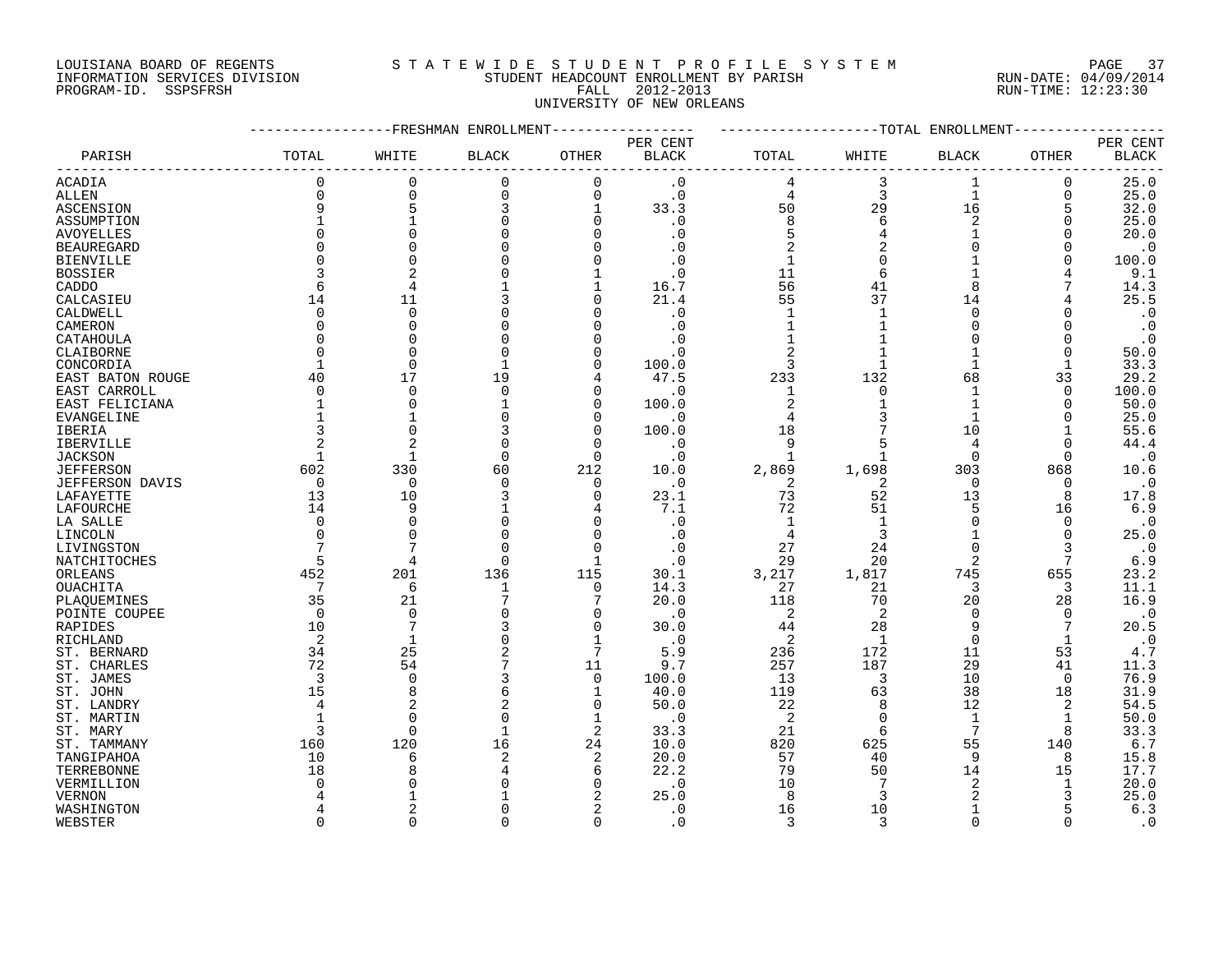#### LOUISIANA BOARD OF REGENTS S T A T E W I D E S T U D E N T P R O F I L E S Y S T E M PAGE 38 INFORMATION SERVICES DIVISION STUDENT HEADCOUNT ENROLLMENT BY PARISH RUN-DATE: 04/09/2014 DOULSIANA BOARD OF REGENIS<br>INFORMATION SERVICES DIVISION STUDENT HEADCOUNT ENROLLMENT BY PARISH RUN-DATE: 04/09/2014<br>PROGRAM-ID. SSPSFRSH FALL 2012-2013 FALL 2012-2013 UNIVERSITY OF NEW ORLEANS

|                                                    |              |           | FRESHMAN ENROLLMENT- |           |                   |                |              | -TOTAL ENROLLMENT- |              |                   |
|----------------------------------------------------|--------------|-----------|----------------------|-----------|-------------------|----------------|--------------|--------------------|--------------|-------------------|
| PARISH                                             | TOTAL        | WHITE     | <b>BLACK</b>         | OTHER     | PER CENT<br>BLACK | TOTAL          | WHITE        | <b>BLACK</b>       | OTHER        | PER CENT<br>BLACK |
| WEST BATON ROUGE<br>WEST CARROLL<br>WEST FELICIANA |              |           |                      |           |                   |                |              |                    |              | 28.6<br>$\cdot$ 0 |
| LOUISIANA TOTALS<br>OUT-OF-STATE/FOREIGN           | 1,559<br>156 | 868<br>44 | 286<br>13            | 405<br>99 | 18.3<br>8.3       | 8,633<br>1,438 | 5,260<br>456 | 1,426<br>81        | 1,947<br>901 | 16.5<br>5.6       |
| INSTITUTION TOTALS                                 | .715         | 912       | 299                  | 504       | 17.4              | 10,071         | 5,716        | 1,507              | 2,848        | 15.0              |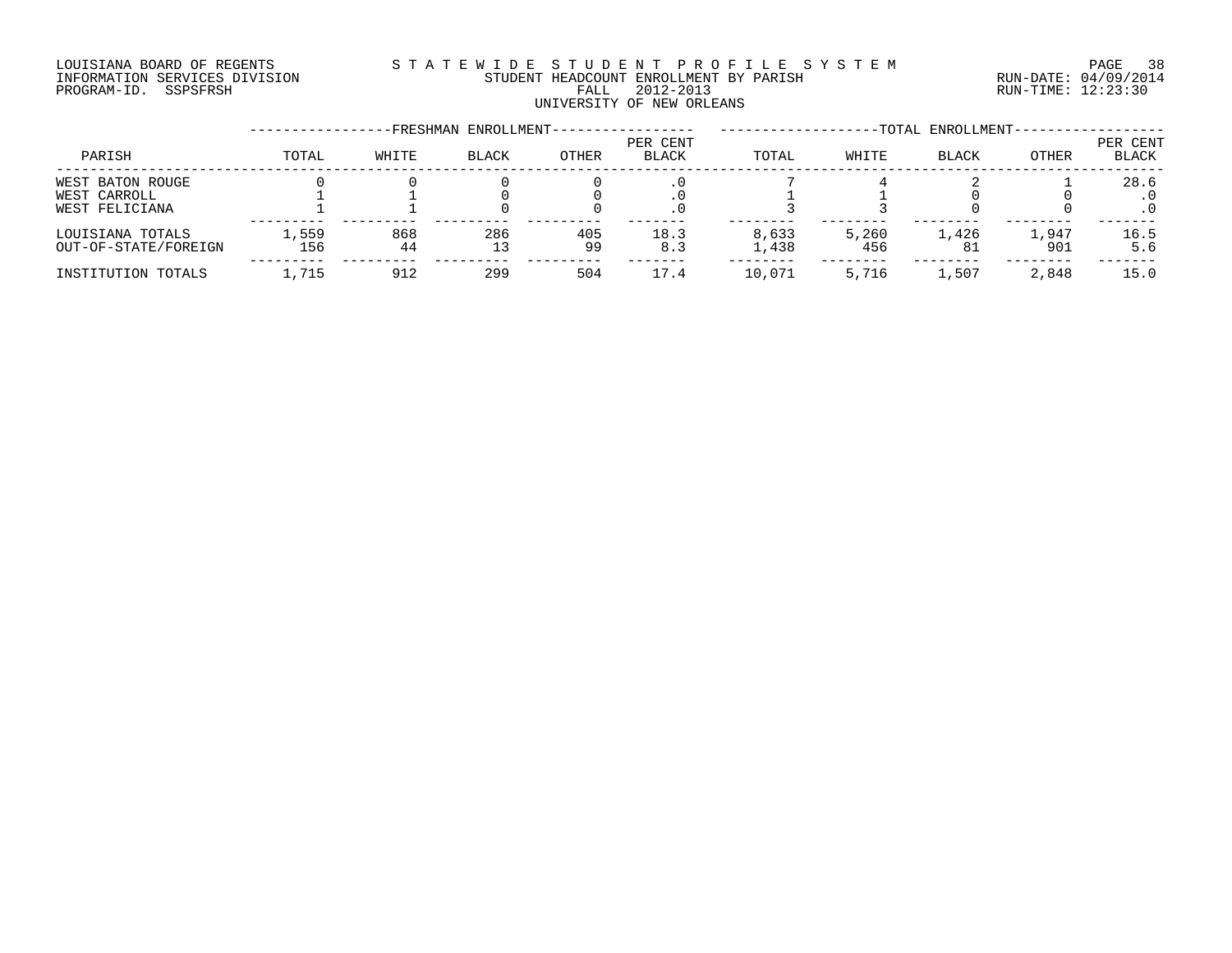## LOUISIANA BOARD OF REGENTS S T A T E W I D E S T U D E N T P R O F I L E S Y S T E M PAGE 39 INFORMATION SERVICES DIVISION STUDENT HEADCOUNT ENROLLMENT BY PARISH RUN-DATE: 04/09/2014 PROGRAM-ID. SSPSFRSH FALL 2012-2013 RUN-TIME: 12:23:30 L.S.U. LAW CENTER

|                        |          |             | -FRESHMAN ENROLLMENT |              |                          |              |              | -TOTAL ENROLLMENT |          |                          |
|------------------------|----------|-------------|----------------------|--------------|--------------------------|--------------|--------------|-------------------|----------|--------------------------|
| PARISH                 | TOTAL    | WHITE       | <b>BLACK</b>         | <b>OTHER</b> | PER CENT<br><b>BLACK</b> | TOTAL        | WHITE        | <b>BLACK</b>      | OTHER    | PER CENT<br><b>BLACK</b> |
| <b>ACADIA</b>          | $\Omega$ | 0           | 0                    | 0            | $\cdot$ 0                | 4            | 3            | 0                 | 1        | $\cdot$ 0                |
| ALLEN                  | $\Omega$ | $\mathbf 0$ | 0                    | 0            | $\cdot$ 0                | $\mathbf 1$  | $\Omega$     | 1                 | 0        | 100.0                    |
| ASCENSION              | O        | 0           | O                    | 0            | . 0                      |              |              | $\Omega$          | O        | $\cdot$ 0                |
|                        |          | $\Omega$    |                      | 0            | . 0                      |              |              |                   |          | $\cdot$ 0                |
| AVOYELLES              |          | O           |                      | O            |                          | 7            |              |                   |          |                          |
| <b>BOSSIER</b>         |          |             |                      |              | . 0                      |              | 6            |                   |          | 14.3                     |
| CADDO                  |          | ∩           |                      | O            | . 0                      | 37           | 29           |                   |          | 16.2                     |
| CALCASIEU              |          | O           |                      | O            | 0                        | 22           | 21           | O                 |          | $\cdot$ 0                |
| CALDWELL               |          | 0           |                      | 0            | . 0                      | $\mathbf{1}$ |              | 0                 | O        | $\boldsymbol{\cdot}$ 0   |
| CATAHOULA              |          | $\Omega$    |                      | O            | 0                        | 1            |              | $\Omega$          |          | $\cdot$ 0                |
| CONCORDIA              |          | O           |                      |              | . 0                      | 1            |              | $\Omega$          | $\Omega$ | $\cdot$ 0                |
| EAST BATON ROUGE       |          | U           |                      | O            | . 0                      | 106          | 80           | 13                | 13       | 12.3                     |
| EAST CARROLL           |          | $\Omega$    |                      | O            | 0                        | 1            | O            | $\Omega$          | 1        | $\cdot$ 0                |
| EAST FELICIANA         |          | 0           |                      | O            | . 0                      | 6            |              | 4                 |          | 66.7                     |
| EVANGELINE             |          | $\Omega$    |                      | O            | C                        | 2            |              |                   |          | 50.0                     |
| FRANKLIN               |          | $\Omega$    |                      |              | . 0                      |              |              |                   |          | $\cdot$ 0                |
| IBERIA                 |          | O           |                      | O            | . 0                      | 6            |              |                   |          | $\cdot$ 0                |
| IBERVILLE              |          | O           |                      | O            | C                        | 1            |              |                   |          | $\cdot$ 0                |
| <b>JEFFERSON</b>       |          | 0           |                      | O            | . 0                      | 36           | 29           |                   |          | 8.3                      |
| <b>JEFFERSON DAVIS</b> |          | $\Omega$    |                      |              | 0                        | $\mathbf{1}$ | $\mathbf{1}$ |                   |          | $\cdot$ 0                |
| LAFAYETTE              |          | O           |                      |              | . 0                      | 24           | 19           |                   |          | 12.5                     |
| LAFOURCHE              |          | ∩           |                      |              | 0                        | 7            | 6            |                   |          | 14.3                     |
| LA SALLE               |          | O           |                      |              | 0                        | 1            |              | O                 |          | $\cdot$ 0                |
| LINCOLN                |          | 0           |                      | O            | . 0                      | 3            |              |                   |          | 33.3                     |
| LIVINGSTON             |          | O           |                      | O            | 0                        | 6            | 6            | ∩                 | O        | $\cdot$ 0                |
| MOREHOUSE              |          | O           |                      |              | . 0                      |              |              |                   | O        | 100.0                    |
| NATCHITOCHES           |          | O           |                      | O            | . 0                      | 7            |              | ∩                 | ∩        | $\cdot$ 0                |
| ORLEANS                |          | $\Omega$    |                      | O            | C.                       | 73           | 56           |                   | 13       | 5.5                      |
| OUACHITA               |          | O           |                      | O            | C.                       | 7            |              | O                 | $\Omega$ | $\boldsymbol{\cdot}$ 0   |
|                        |          | $\Omega$    |                      |              |                          | 1            |              | ∩                 |          | $\cdot$ 0                |
| PLAQUEMINES            |          | $\Omega$    |                      |              | 0                        |              |              |                   |          |                          |
| POINTE COUPEE          |          |             |                      |              | . 0                      | 3            |              |                   |          | 66.7                     |
| RAPIDES                |          | O           |                      | O            | 0                        | 16           | 11           |                   |          | 18.8                     |
| ST. BERNARD            |          | $\Omega$    |                      | O            | C                        | 1            |              | ∩                 |          | $\boldsymbol{\cdot}$ 0   |
| ST. CHARLES            |          | 0           |                      | O            | . 0                      | 5            |              | O                 |          | $\cdot$ 0                |
| ST. JAMES              |          | $\Omega$    |                      | O            | C                        |              |              |                   |          | $\cdot$ 0                |
| ST. JOHN               |          | O           |                      |              | . 0                      | 2            |              |                   |          | 50.0                     |
| ST. LANDRY             |          | U           |                      |              | . 0                      | 8            |              |                   |          | 12.5                     |
| ST. MARTIN             |          | O           |                      |              | . 0                      | 4            |              |                   |          | 25.0                     |
| ST. MARY               |          | 0           |                      | O            | . 0                      | 3            | 2            |                   |          | 33.3                     |
| ST. TAMMANY            |          | $\Omega$    |                      |              | 0                        | 41           | 36           |                   |          | 2.4                      |
| TANGIPAHOA             |          | $\Omega$    |                      |              | . 0                      | 11           | 8            |                   |          | 9.1                      |
| TENSAS                 |          | U           |                      | O            | C.                       | $\mathbf{1}$ |              |                   |          | $\boldsymbol{\cdot}$ 0   |
| TERREBONNE             |          | $\Omega$    |                      |              | 0                        | 2            |              | O                 |          | $\boldsymbol{\cdot}$ 0   |
| VERMILLION             |          | O           |                      | O            | . 0                      |              |              | O                 |          | $\cdot$ 0                |
| VERNON                 |          | O           |                      | O            | 0                        |              |              |                   |          | $\boldsymbol{\cdot}$ 0   |
| WASHINGTON             |          | O           |                      |              | . 0                      |              |              |                   |          | $\boldsymbol{\cdot}$ 0   |
| WEBSTER                |          | O           |                      | O            | . 0                      | 2            |              |                   |          | $\boldsymbol{\cdot}$ 0   |
| WEST BATON ROUGE       |          | O           |                      | O            | . 0                      |              |              | O                 |          | $\boldsymbol{\cdot}$ 0   |
| WEST FELICIANA         |          | 0           |                      | 0            | . 0                      | 2            | 2            | $\Omega$          |          | $\boldsymbol{\cdot}$ 0   |
| WINN                   | U        | $\Omega$    | O                    | $\mathbf 0$  | . 0                      | 2            | 2            | $\Omega$          | O        | $\cdot$ 0                |
|                        |          |             |                      |              |                          |              |              |                   |          |                          |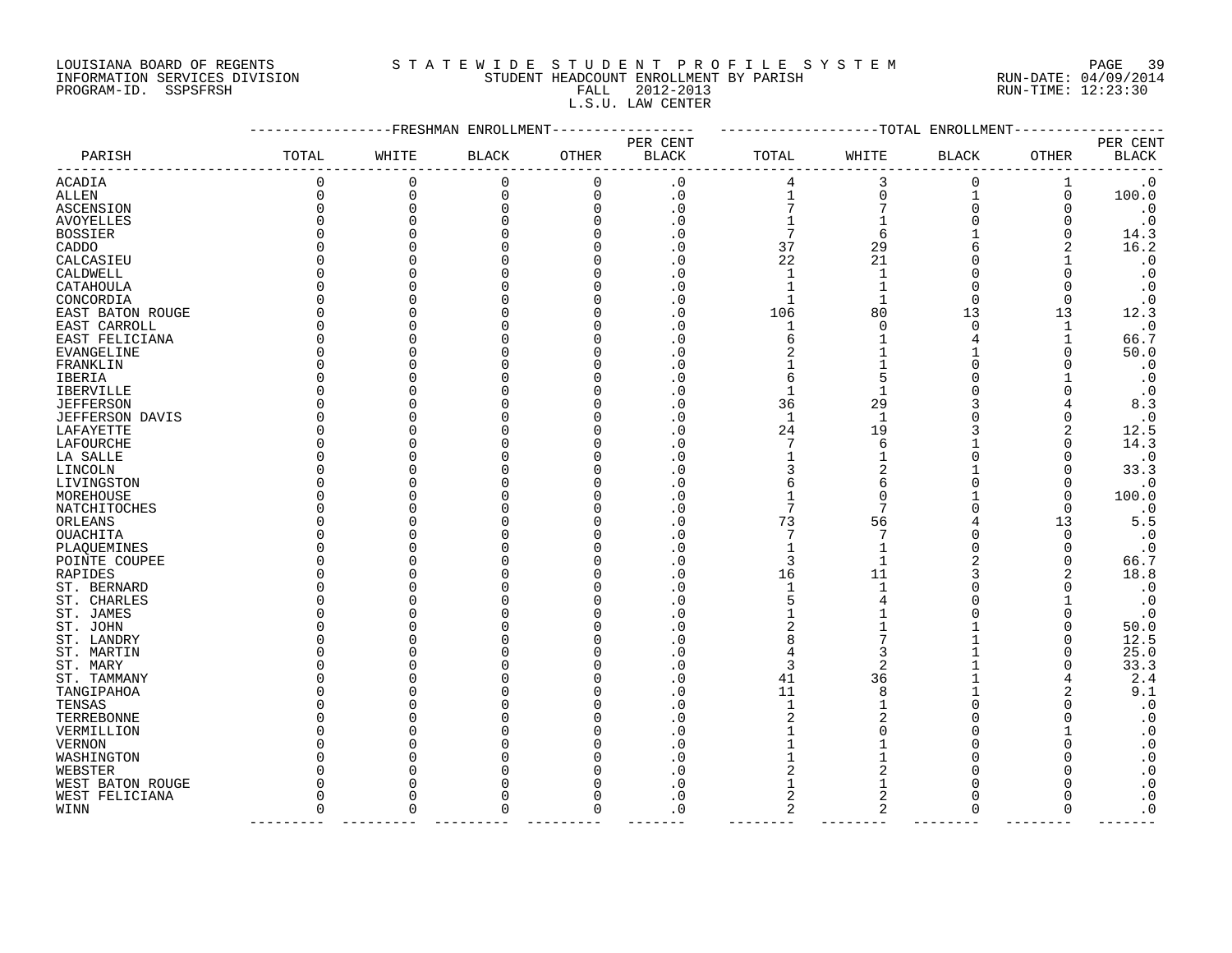## LOUISIANA BOARD OF REGENTS S T A T E W I D E S T U D E N T P R O F I L E S Y S T E M PAGE 40 INFORMATION SERVICES DIVISION STUDENT HEADCOUNT ENROLLMENT BY PARISH RUN-DATE: 04/09/2014 PROGRAM-ID. SSPSFRSH FALL 2012-2013 RUN-TIME: 12:23:30 L.S.U. LAW CENTER

|                                          |       |       | -FRESHMAN ENROLLMENT- |       |                          |            |           | TOTAL ENROLLMENT |          |                          |
|------------------------------------------|-------|-------|-----------------------|-------|--------------------------|------------|-----------|------------------|----------|--------------------------|
| PARISH                                   | TOTAL | WHITE | <b>BLACK</b>          | OTHER | PER CENT<br><b>BLACK</b> | TOTAL      | WHITE     | <b>BLACK</b>     | OTHER    | PER CENT<br><b>BLACK</b> |
| LOUISIANA TOTALS<br>OUT-OF-STATE/FOREIGN |       |       |                       |       |                          | 480<br>201 | 381<br>98 | 50<br>55         | 49<br>48 | 10.4<br>27.4             |
| INSTITUTION TOTALS                       |       |       |                       |       |                          | 68.        | 479       | 105              |          |                          |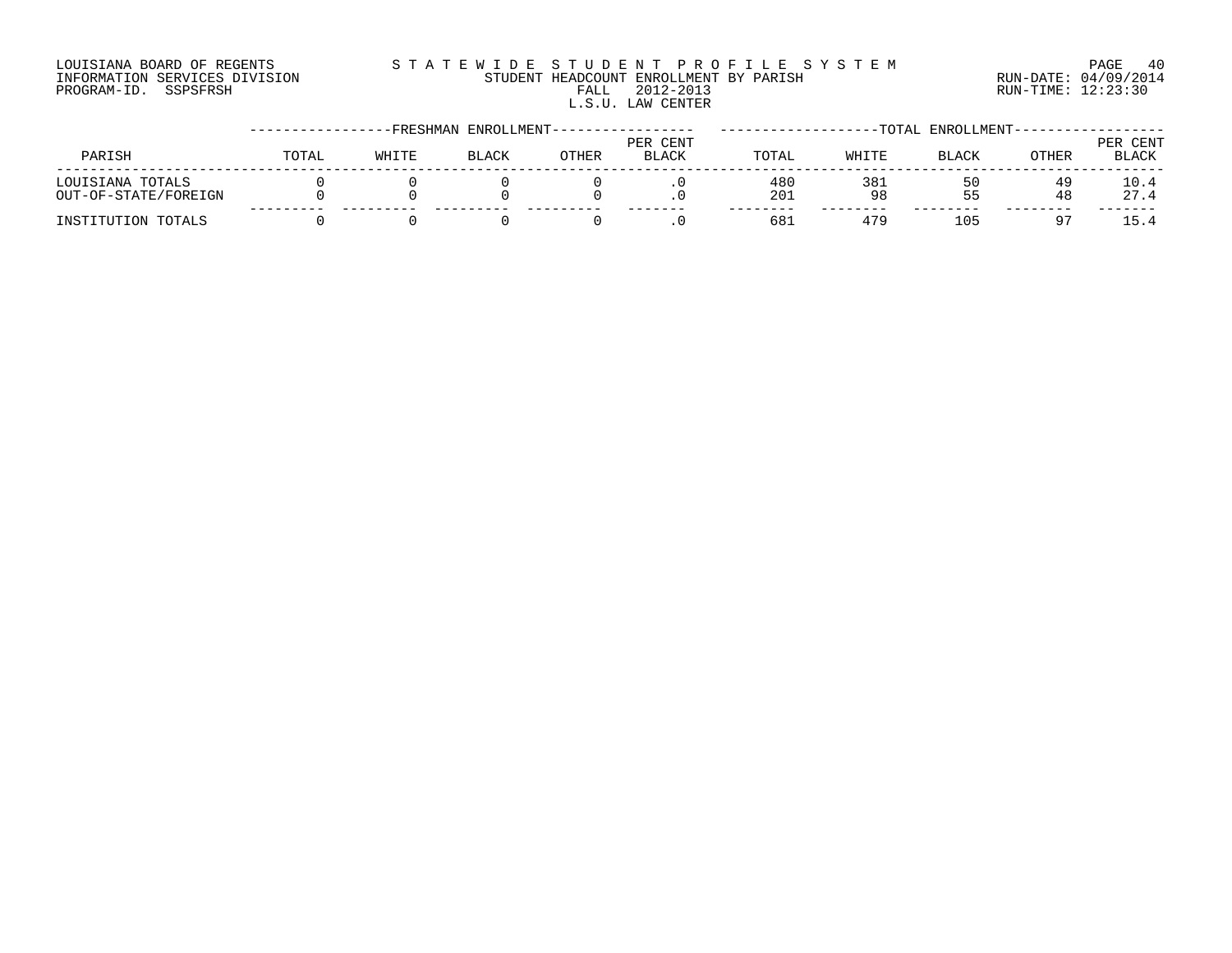## LOUISIANA BOARD OF REGENTS S T A T E W I D E S T U D E N T P R O F I L E S Y S T E M PAGE 41 INFORMATION SERVICES DIVISION STUDENT HEADCOUNT ENROLLMENT BY PARISH RUN-DATE: 04/09/2014 PROGRAM-ID. SSPSFRSH FALL 2012-2013 RUN-TIME: 12:23:30

## SOUTHERN U. AT BATON ROUGE

|                   |                |              | -FRESHMAN ENROLLMENT |              |           |                 | -TOTAL      | ENROLLMENT     |             |              |
|-------------------|----------------|--------------|----------------------|--------------|-----------|-----------------|-------------|----------------|-------------|--------------|
|                   |                |              |                      |              | PER CENT  |                 |             |                |             | PER CENT     |
| PARISH            | TOTAL          | WHITE        | <b>BLACK</b>         | OTHER        | BLACK     | TOTAL           | WHITE       | <b>BLACK</b>   | OTHER       | <b>BLACK</b> |
| ACADIA            | 5              | $\mathbf 1$  | 4                    | 0            | 80.0      | 83              | 11          | 70             | 2           | 84.3         |
| ALLEN             | $\mathbf 0$    | 0            | 0                    | 0            | $\cdot$ 0 | 2               | $\mathbf 0$ | 2              | $\mathbf 0$ | 100.0        |
| ASCENSION         | 15             | 0            | 15                   | 0            | 100.0     | 95              | $\circ$     | 94             |             | 98.9         |
| ASSUMPTION        | 3              | 0            | 2                    |              | 66.7      | 15              |             | 13             |             | 86.7         |
| <b>AVOYELLES</b>  |                | $\Omega$     | 8                    | 0            | 100.0     | 27              |             | 25             | $\Omega$    | 92.6         |
| <b>BEAUREGARD</b> | $\mathbf{1}$   | $\Omega$     |                      | <sup>0</sup> | 100.0     | $7\phantom{.0}$ | $\Omega$    | 7              | $\Omega$    | 100.0        |
| BIENVILLE         |                | $\Omega$     | $\Omega$             | <sup>0</sup> | $\cdot$ 0 | 4               | $\Omega$    | 4              | $\Omega$    | 100.0        |
| <b>BOSSIER</b>    |                | 0            | $\mathbf{1}$         | 0            | 100.0     | 18              | $\Omega$    | 18             |             | 100.0        |
| CADDO             | 15             | $\Omega$     | 15                   | 0            | 100.0     | 130             |             | 129            |             | 99.2         |
| CALCASIEU         | 15             | 0            | 15                   | <sup>0</sup> | 100.0     | 88              |             | 86             |             | 97.7         |
| CALDWELL          | $\mathbf{1}$   | $\Omega$     | $\mathbf{1}$         | <sup>0</sup> | 100.0     | 4               | $\Omega$    | $\overline{4}$ | $\Omega$    | 100.0        |
| CATAHOULA         | $\overline{2}$ | $\Omega$     | $\overline{2}$       | <sup>0</sup> | 100.0     | 11              | $\Omega$    | 11             | $\Omega$    | 100.0        |
| CLAIBORNE         | $\Omega$       | 0            | $\Omega$             | O            | $\cdot$ 0 | $\mathbf{1}$    | $\Omega$    | $\mathbf{1}$   | $\Omega$    | 100.0        |
|                   |                | 0            |                      | 0            | 100.0     | 30              | $\Omega$    | 30             | $\Omega$    | 100.0        |
| CONCORDIA         | $\mathbf{1}$   | 0            |                      | $\Omega$     |           |                 | $\Omega$    |                | $\Omega$    |              |
| DE SOTO           |                |              |                      |              | 100.0     | 25              |             | 25             |             | 100.0        |
| EAST BATON ROUGE  | 354            | $\mathbf{1}$ | 344                  | 9            | 97.2      | 2,711           | 74          | 2,563          | 74          | 94.5         |
| EAST CARROLL      | $\Omega$       | $\Omega$     | $\mathbf 0$          | <sup>0</sup> | $\cdot$ 0 | 17              | $\Omega$    | 17             | $\Omega$    | 100.0        |
| EAST FELICIANA    | 10             | 0            | 10                   | 0            | 100.0     | 84              | 4           | 80             | $\Omega$    | 95.2         |
| EVANGELINE        | $\overline{1}$ | 0            | $\mathbf{1}$         | $\Omega$     | 100.0     | 8               | $\Omega$    | 8              | $\Omega$    | 100.0        |
| FRANKLIN          |                | U            |                      |              | 80.0      | 20              | $\Omega$    | 19             |             | 95.0         |
| <b>GRANT</b>      | $\mathbf{1}$   | U            |                      | <sup>0</sup> | 100.0     | 3               | $\Omega$    | 3              | $\cap$      | 100.0        |
| IBERIA            |                | U            | 7                    | <sup>0</sup> | 100.0     | 60              | $\Omega$    | 60             | $\cap$      | 100.0        |
| <b>IBERVILLE</b>  | 26             |              | 22                   |              | 84.6      | 172             |             | 168            |             | 97.7         |
| <b>JEFFERSON</b>  | 20             | 0            | 19                   |              | 95.0      | 97              | $\Omega$    | 95             |             | 97.9         |
| JEFFERSON DAVIS   | 2              | $\Omega$     | 2                    | 0            | 100.0     | 53              |             | 47             |             | 88.7         |
| LAFAYETTE         | 25             | $\mathbf{1}$ | 23                   |              | 92.0      | 71              |             | 69             |             | 97.2         |
| LAFOURCHE         | $\Omega$       | 0            | $\Omega$             | 0            | $\cdot$ 0 | 28              |             | 24             | $\Omega$    | 85.7         |
| LA SALLE          |                | 0            |                      |              | 50.0      | 8               | 0           | 7              |             | 87.5         |
| LINCOLN           |                | 0            |                      | 0            | $\cdot$ 0 | 6               | $\Omega$    | 6              | $\Omega$    | 100.0        |
| LIVINGSTON        |                |              |                      | 0            | 85.7      | 48              | 15          | 30             |             | 62.5         |
| MADISON           |                | $\Omega$     |                      | <sup>0</sup> | 100.0     | 22              | $\mathbf 0$ | 22             |             | 100.0        |
| MOREHOUSE         |                | 0            |                      | 0            | 100.0     | 20              | $\Omega$    | 19             |             | 95.0         |
| NATCHITOCHES      |                | $\Omega$     | 3                    | <sup>0</sup> | 100.0     | 12              | $\Omega$    | 11             |             | 91.7         |
| ORLEANS           | 113            | $\Omega$     | 109                  | 4            | 96.5      | 410             |             | 401            |             | 97.8         |
| OUACHITA          | 25             | 1            | 23                   |              | 92.0      | 113             |             | 111            |             | 98.2         |
| PLAQUEMINES       | 3              | $\Omega$     | 3                    | 0            | 100.0     | 14              |             | 13             |             | 92.9         |
| POINTE COUPEE     | 8              | 0            | 8                    | 0            | 100.0     | 83              | 8           | 75             | $\Omega$    | 90.4         |
| RAPIDES           | 26             | 0            | 26                   | $\Omega$     | 100.0     | 91              |             | 89             |             | 97.8         |
| RED RIVER         | $\overline{2}$ | 0            | $\overline{a}$       | 0            | 100.0     | 3               | $\Omega$    | 3              | $\Omega$    | 100.0        |
| RICHLAND          |                | $\Omega$     | 5                    | $\Omega$     | 100.0     | 12              |             | 12             |             | 100.0        |
| ST. BERNARD       |                | $\Omega$     |                      | $\Omega$     | 100.0     | 6               | $\Omega$    | 6              |             | 100.0        |
| ST. CHARLES       |                | $\Omega$     |                      | 0            | 100.0     | 29              |             | 27             |             | 93.1         |
|                   |                | $\Omega$     |                      | $\Omega$     | 100.0     | 42              | $\Omega$    | 41             |             | 97.6         |
| ST. HELENA        |                | 0            | 8                    | <sup>0</sup> |           | 54              |             | 51             |             |              |
| ST. JAMES         |                | 0            |                      |              | 100.0     |                 |             |                |             | 94.4         |
| ST. JOHN          | 19             | 0            | 17                   |              | 89.5      | 71              |             | 68             |             | 95.8         |
| ST. LANDRY        | 30             |              | 29                   |              | 96.7      | 164             |             | 160            |             | 97.6         |
| ST. MARTIN        |                | 0            | $\mathsf{R}$         | <sup>0</sup> | 100.0     | 51              | $\Omega$    | 50             |             | 98.0         |
| ST. MARY          | 6              |              | Ę                    |              | 83.3      | 37              |             | 35             |             | 94.6         |
| ST. TAMMANY       | 11             | 1            | 9                    |              | 81.8      | 47              | 5           | 38             |             | 80.9         |
| TANGTPAHOA        | 17             | U            | 16                   |              | 94.1      | 100             | $\sqrt{2}$  | 91             |             | 91.0         |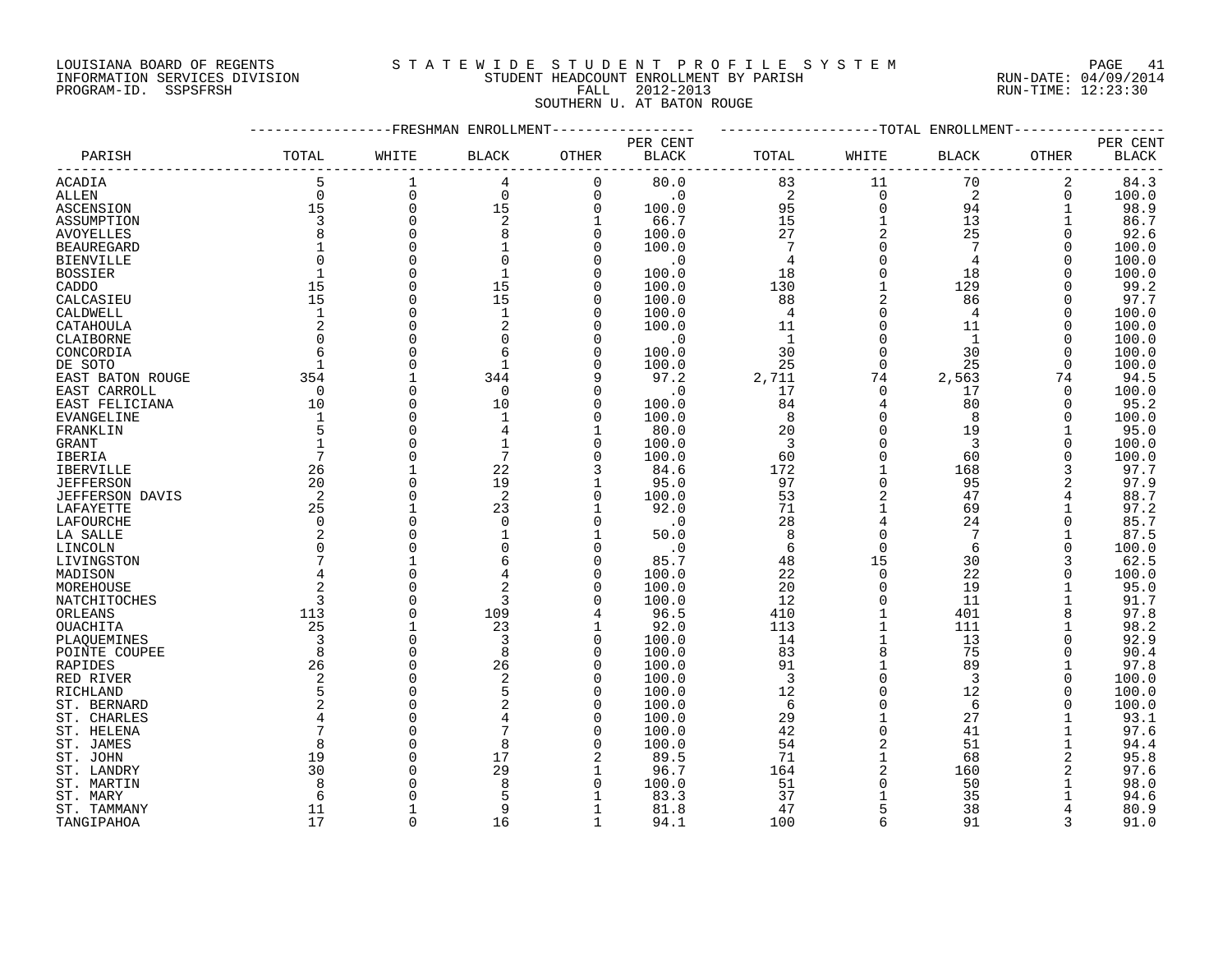#### LOUISIANA BOARD OF REGENTS S T A T E W I D E S T U D E N T P R O F I L E S Y S T E M PAGE 42 INFORMATION SERVICES DIVISION STUDENT HEADCOUNT ENROLLMENT BY PARISH RUN-DATE: 04/09/2014 DOULSIANA BOARD OF REGENIS<br>INFORMATION SERVICES DIVISION STUDENT HEADCOUNT ENROLLMENT BY PARISH READCOUNT ENROLLMENT BY PARISH RUN-DATE: 04/09/201<br>PROGRAM-ID. SSPSFRSH FALL 2012-2013 FALL 2012-2013 SOUTHERN U. AT BATON ROUGE

|                      |       |       | -FRESHMAN ENROLLMENT- |       |                          |       |       | -TOTAL ENROLLMENT- |       |                   |
|----------------------|-------|-------|-----------------------|-------|--------------------------|-------|-------|--------------------|-------|-------------------|
| PARISH               | TOTAL | WHITE | BLACK                 | OTHER | PER CENT<br><b>BLACK</b> | TOTAL | WHITE | BLACK              | OTHER | PER CENT<br>BLACK |
| TENSAS               |       |       |                       |       | 100.0                    | 12    |       | 12                 |       | 100.0             |
| TERREBONNE           |       |       | TР                    |       | 100.0                    | 55    |       | 54                 |       | 98.2              |
| UNION                |       |       |                       |       |                          |       |       |                    |       | 100.0             |
| VERMILLION           |       |       |                       |       | 100.0                    |       |       |                    |       | 88.9              |
| <b>VERNON</b>        |       |       |                       |       |                          |       |       |                    |       | 100.0             |
| WASHINGTON           |       |       |                       |       | 100.0                    | 36    |       | 36                 |       | 100.0             |
| WEBSTER              |       |       | 14                    |       | 87.5                     | 44    |       | 42                 |       | 95.5              |
| WEST BATON ROUGE     | 20    |       | 18                    |       | 90.0                     | 131   |       | 119                |       | 90.8              |
| WEST FELICIANA       |       |       |                       |       | 100.0                    | 43    |       | 38                 |       | 88.4              |
| WINN                 |       |       |                       |       | $\cdot$ 0                |       |       |                    |       | 100.0             |
| LOUISIANA TOTALS     | 908   |       | 869                   | 31    | 95.7                     | 5,644 | 162   | 5,354              | 128   | 94.9              |
| OUT-OF-STATE/FOREIGN | 177   |       | 152                   | 23    | 85.9                     | 967   | 45    | 800                | 122   | 82.7              |
| INSTITUTION TOTALS   | 1,085 | 10    | 1,021                 | 54    | 94.1                     | 6,611 | 207   | 6,154              | 250   | 93.1              |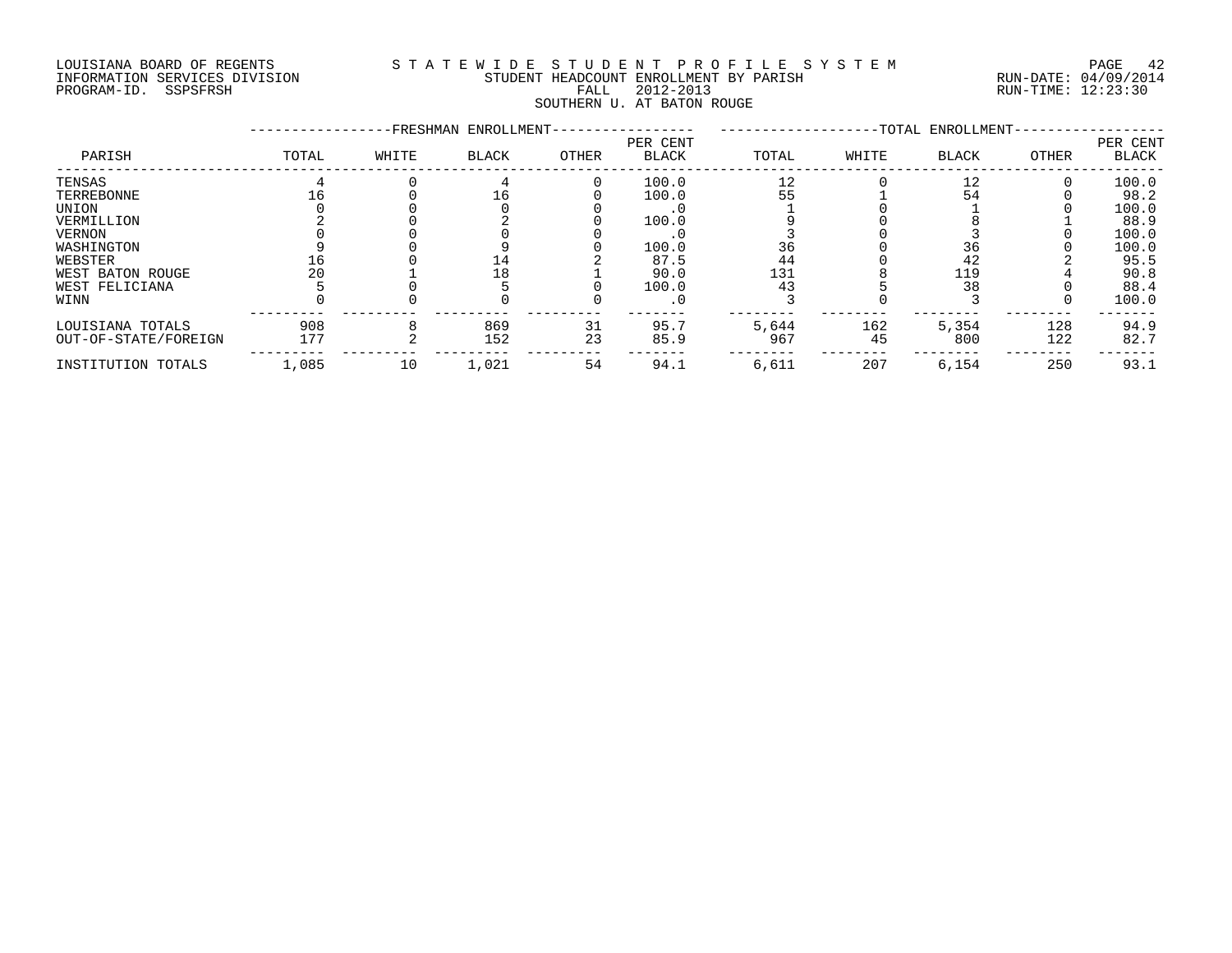## LOUISIANA BOARD OF REGENTS S T A T E W I D E S T U D E N T P R O F I L E S Y S T E M PAGE 43 INFORMATION SERVICES DIVISION STUDENT HEADCOUNT ENROLLMENT BY PARISH RUN-DATE: 04/09/2014 PROGRAM-ID. SSPSFRSH FALL 2012-2013 RUN-TIME: 12:23:30 SOUTHERN U. AT NEW ORLEANS

|                       |              |          | FRESHMAN ENROLLMENT |              |                                    |                | -TOTAL | ENROLLMENT     |              |                          |
|-----------------------|--------------|----------|---------------------|--------------|------------------------------------|----------------|--------|----------------|--------------|--------------------------|
| PARISH                | TOTAL        | WHITE    | <b>BLACK</b>        | <b>OTHER</b> | PER CENT<br>$\operatorname{BLACK}$ | TOTAL          | WHITE  | <b>BLACK</b>   | <b>OTHER</b> | PER CENT<br><b>BLACK</b> |
| <b>ACADIA</b>         | U            | O        | $\Omega$            |              | . 0                                | 2              |        | 2              | 0            | 100.0                    |
| ASCENSION             |              | $\Omega$ |                     | $\Omega$     | 100.0                              | $12\,$         |        | 9              | 2            | 75.0                     |
| ASSUMPTION            |              |          |                     |              | $\cdot$ 0                          | $\overline{a}$ |        |                | $\mathbf 0$  | 100.0                    |
| CADDO                 |              |          |                     |              | $\cdot$ 0                          |                |        |                | 2            | 33.3                     |
| CALCASIEU             |              |          |                     |              | 100.0                              |                |        |                |              | 100.0                    |
| CATAHOULA             |              |          |                     |              | 100.0                              |                |        |                |              | 100.0                    |
| CONCORDIA             |              |          |                     |              | 100.0                              |                |        | 2              |              | 100.0                    |
| EAST BATON ROUGE      |              |          |                     |              | 85.7                               | 35             |        | 29             |              | 82.9                     |
| EAST FELICIANA        |              |          |                     |              | $\cdot$ 0                          |                |        | $\overline{a}$ |              | 100.0                    |
| FRANKLIN              |              |          |                     |              | 50.0                               |                |        |                |              | 75.0                     |
| <b>GRANT</b>          |              |          |                     |              | $\cdot$ 0                          |                |        |                |              | 100.0                    |
| IBERIA                |              |          |                     |              | . 0                                |                |        |                |              | 100.0                    |
| <b>IBERVILLE</b>      |              |          |                     |              |                                    |                |        |                |              | 66.7                     |
| <b>JACKSON</b>        | U            |          |                     |              | $\cdot$ 0                          |                |        |                |              | $\cdot$ 0                |
| <b>JEFFERSON</b>      | 79           |          | 56                  | 21           | 70.9                               | 578            | 22     | 474            | 82           | 82.0                     |
| LAFAYETTE             | $\Omega$     |          | $\Omega$            | $\cap$       | $\cdot$ 0                          | 9              |        | 9              | 0            | 100.0                    |
| LAFOURCHE             | 2            |          |                     |              | 50.0                               |                |        |                |              | 66.7                     |
| LINCOLN               |              |          |                     |              | $\cdot$ 0                          |                |        |                |              | 100.0                    |
| LIVINGSTON            |              |          |                     |              | $\cdot$ 0                          |                |        |                |              | 100.0                    |
| MADISON               |              |          |                     |              | 100.0                              |                |        |                |              | 83.3                     |
| NATCHITOCHES          | ∩            |          |                     | ∩            | $\cdot$ 0                          |                |        |                |              | $\cdot$ 0                |
| ORLEANS               | 317          |          | 258                 | 58           | 81.4                               | 1,918          | 27     | 1,691          | 200          | 88.2                     |
| <b>OUACHITA</b>       | <sup>0</sup> |          | $\Omega$            |              | $\cdot$ 0                          | 2              |        | 2              | $\Omega$     | 100.0                    |
| PLAQUEMINES           | 5            |          |                     |              | 40.0                               | 24             |        | 20             | 3            | 83.3                     |
| POINTE COUPEE         |              |          |                     |              | $\cdot$ 0                          |                |        |                |              | 100.0                    |
| RAPIDES               |              |          |                     |              | $\cdot$ 0                          |                |        |                |              | 100.0                    |
| RICHLAND              |              |          |                     |              | $\cdot$ 0                          |                |        |                |              | 50.0                     |
|                       |              |          |                     |              | $\cdot$ 0                          |                |        |                |              | 100.0                    |
| SABINE<br>ST. BERNARD |              |          |                     |              | 50.0                               | 20             |        | 12             |              |                          |
|                       |              |          |                     |              |                                    |                |        |                |              | 60.0                     |
| ST. CHARLES           |              |          |                     |              | 77.8                               | 58             |        | 47             |              | 81.0                     |
| ST. HELENA            |              |          |                     |              | $\cdot$ 0                          | 7              |        |                |              | 100.0                    |
| ST. JAMES             |              |          |                     |              | 100.0                              |                |        |                |              | 85.7                     |
| ST. JOHN              |              |          |                     |              | 50.0                               | 48             |        | 35             | 12           | 72.9                     |
| ST. LANDRY            |              |          |                     |              | . 0                                |                |        |                | $\Omega$     | 100.0                    |
| ST. MARY              |              |          |                     |              | 100.0                              | 7              |        |                |              | 100.0                    |
| ST. TAMMANY           |              |          |                     |              | 71.4                               | 31             |        | 25             |              | 80.6                     |
| TANGIPAHOA            |              |          |                     |              | 100.0                              | 49             |        | 38             |              | 77.6                     |
| TERREBONNE            |              |          |                     |              | 75.0                               | 27             |        | 21             |              | 77.8                     |
| UNION                 |              |          |                     |              | 100.0                              |                |        |                |              | 100.0                    |
| <b>VERNON</b>         |              |          |                     |              | . 0                                |                |        |                |              | 100.0                    |
| WASHINGTON            |              |          |                     |              | $\cdot$ 0                          |                |        |                |              | 75.0                     |
| LOUISIANA TOTALS      | 455          | 4        | 357                 | 94           | 78.5                               | 2,887          | 68     | 2,475          | 344          | 85.7                     |
| OUT-OF-STATE/FOREIGN  | 25           | 2        | 14                  | 9            | 56.0                               | 159            | 10     | 120            | 29<br>$---$  | 75.5                     |
| INSTITUTION TOTALS    | 480          | 6        | 371                 | 103          | 77.3                               | 3,046          | 78     | 2,595          | 373          | 85.2                     |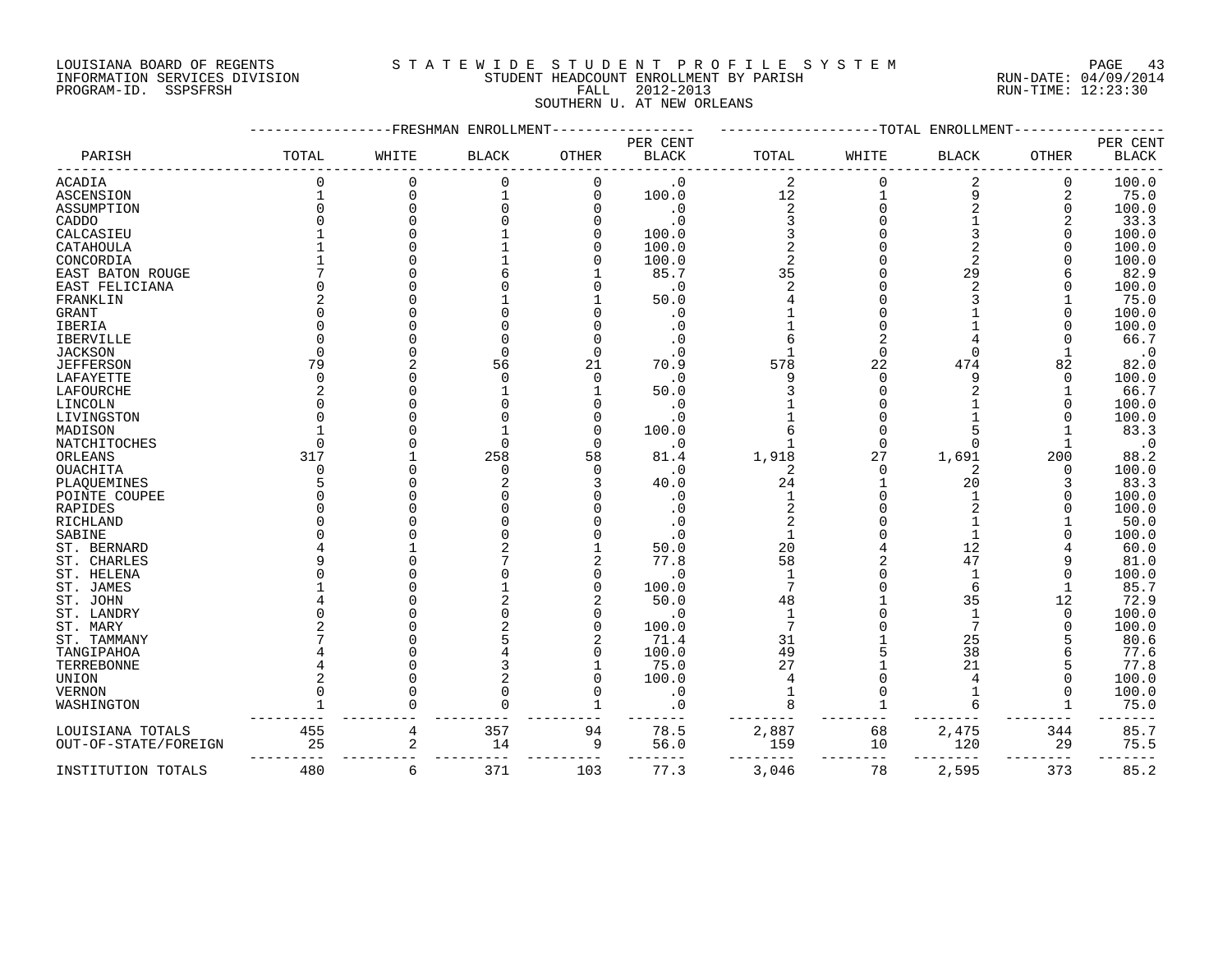#### LOUISIANA BOARD OF REGENTS S T A T E W I D E S T U D E N T P R O F I L E S Y S T E M PAGE 44 INFORMATION SERVICES DIVISION STUDENT HEADCOUNT ENROLLMENT BY PARISH RUN-DATE: 04/09/2014 PROGRAM-ID. SSPSFRSH FALL 2012-2013 RUN-TIME: 12:23:30

## SOUTHERN U. AT SHREVEPORT

|                               |                            |                                               | ---------FRESHMAN ENROLLMENT----------------- |                     | ---------------TOTAL ENROLLMENT- |                                            |                                                |                        |                 |                                    |
|-------------------------------|----------------------------|-----------------------------------------------|-----------------------------------------------|---------------------|----------------------------------|--------------------------------------------|------------------------------------------------|------------------------|-----------------|------------------------------------|
| PARISH                        | TOTAL                      | WHITE                                         | $\operatorname{BLACK}$                        | OTHER               | PER CENT<br>$_{\rm BLACK}$       | TOTAL                                      | WHITE                                          | $\operatorname{BLACK}$ | OTHER           | PER CENT<br>$\operatorname{BLACK}$ |
| <b>ALLEN</b>                  | $\frac{5}{7}$              | $\,4$                                         |                                               | $\mathbf 0$         | 20.0                             | 5                                          | $\bf 4$                                        | $\mathbf 1$            | $\mathbf 0$     | 20.0                               |
| ASCENSION                     |                            |                                               | $\sqrt{ }$                                    | $\mathsf{O}\xspace$ | 100.0                            |                                            |                                                | $\sqrt{ }$             | 0               | 100.0                              |
| ASSUMPTION                    | $\sqrt{2}$                 | $\begin{smallmatrix}0\\0\\0\end{smallmatrix}$ | 2                                             | $\mathbf 0$         | 100.0                            | $\begin{array}{c} 7 \\ 2 \\ 4 \end{array}$ | $\begin{matrix} 0 \\ 0 \\ 2 \\ 0 \end{matrix}$ | $\overline{a}$         | $\Omega$        | 100.0                              |
| AVOYELLES                     | $\overline{4}$             | $\overline{c}$                                | $\overline{c}$                                | $\mathsf 0$         | 50.0                             |                                            |                                                | $\sqrt{2}$             | $\mathbf 0$     | 50.0                               |
| <b>BEAUREGARD</b>             | $\mathbf{1}$               | $\mathbf 0$                                   |                                               | $\mathbf 0$         | 100.0                            | $\mathbf{1}$                               |                                                | $\mathbf{1}$           | $\Omega$        | 100.0                              |
| <b>BIENVILLE</b>              | 6                          | $\mathbf{1}$                                  | 5                                             | $\mathbf 0$         | 83.3                             | 10                                         | $\mathbf{1}$                                   | 9                      | $\Omega$        | 90.0                               |
| <b>BOSSIER</b>                | 175                        | 49                                            | 122                                           | 4                   | 69.7                             | 309                                        | 96                                             | 206                    | $7\phantom{.0}$ | 66.7                               |
| CADDO                         | 954                        | 82                                            | 854                                           | 18                  | 89.5                             | 1,826                                      | 179                                            | 1,613                  | 34              | 88.3                               |
| CALCASIEU                     | 11                         | $\mathbf{1}$                                  | 10                                            | $\Omega$            | 90.9                             | 11                                         | $\overline{1}$                                 | 10                     | $\Omega$        | 90.9                               |
| CATAHOULA                     | $\overline{1}$             | $\mathbf 0$                                   | $\mathbf{1}$                                  | 0                   | 100.0                            | $\mathbf{1}$                               | $\mathbf 0$                                    | $\mathbf{1}$           | $\mathbf 0$     | 100.0                              |
| CLAIBORNE                     | 14                         | $\sqrt{2}$                                    | 12                                            | $\Omega$            | 85.7                             | 21                                         | 2                                              | 19                     | $\Omega$        | 90.5                               |
| CONCORDIA                     | $\overline{\phantom{0}}^2$ | $\mathbf 0$                                   | 2                                             | $\Omega$            | 100.0                            | $\overline{3}$                             | $\overline{0}$                                 | $\overline{3}$         | $\Omega$        | 100.0                              |
| DE SOTO                       | 84                         | $\overline{4}$                                | 79                                            | 1                   | 94.0                             | 179                                        | 16                                             | 162                    | 1               | 90.5                               |
| EAST BATON ROUGE              | 82                         | $\mathbf 0$                                   | 82                                            | 0                   | 100.0                            | 84                                         | $\Omega$                                       | 84                     |                 | 100.0                              |
| EAST FELICIANA                | $\overline{3}$             | $\Omega$                                      | 3                                             | $\Omega$            | 100.0                            | 3                                          | $\overline{0}$                                 | 3                      | $\cap$          | 100.0                              |
| EVANGELINE                    | $\mathbf{1}$               | $\mathbf{1}$                                  | $\Omega$                                      | $\mathbf 0$         | $\cdot$ 0                        | $\mathbf 1$                                | $\mathbf{1}$                                   | $\Omega$               | O               | $\cdot$ 0                          |
| FRANKLIN                      |                            | $\Omega$                                      |                                               | $\Omega$            | 100.0                            | 6                                          | $\Omega$                                       | 6                      |                 | 100.0                              |
| GRANT                         | $\mathbf{1}$               | $\mathbf 0$                                   |                                               | $\Omega$            | 100.0                            | $\mathbf{1}$                               | $\mathbf 0$                                    | $\mathbf{1}$           |                 | 100.0                              |
| <b>IBERVILLE</b>              | 11                         | $\Omega$                                      | 11                                            | $\Omega$            | 100.0                            | 11                                         | $\Omega$                                       | 11                     | O               | 100.0                              |
| <b>JACKSON</b>                | $\overline{\mathbf{3}}$    | $\Omega$                                      | $\overline{3}$                                | $\Omega$            | 100.0                            | $\overline{3}$                             | $\Omega$                                       | $\overline{3}$         |                 | 100.0                              |
|                               | 34                         | $\mathbf{1}$                                  | 33                                            | 0                   | 97.1                             | 34                                         |                                                | 33                     |                 | 97.1                               |
| <b>JEFFERSON</b><br>LAFAYETTE | 5                          | $\mathbf 0$                                   | 5                                             | $\Omega$            | 100.0                            | 6                                          |                                                | 5                      |                 | 83.3                               |
|                               | $\Omega$                   | $\Omega$                                      |                                               | $\Omega$            | $\cdot$ 0                        | $\mathbf{1}$                               |                                                | $\Omega$               |                 | $\cdot$ 0                          |
| LAFOURCHE                     | 9                          |                                               |                                               | 1                   | 77.8                             | 14                                         |                                                | 12                     |                 |                                    |
| LINCOLN                       | 5                          | $\mathbf 0$                                   |                                               | $\Omega$            |                                  |                                            |                                                | 5                      |                 | 85.7                               |
| LIVINGSTON                    | $\mathbf{1}$               |                                               |                                               |                     | 100.0                            | 5                                          |                                                |                        | $\Omega$        | 100.0                              |
| MADISON                       |                            | $\mathbf 0$                                   |                                               | $\Omega$            | 100.0                            | $\mathbf 1$                                | 0<br>$\Omega$                                  | $\mathbf{1}$           | O               | 100.0                              |
| MOREHOUSE                     | 2                          | $\Omega$                                      | 2                                             | $\Omega$            | 100.0                            | 3                                          |                                                | 3                      |                 | 100.0                              |
| NATCHITOCHES                  | 23                         | 6                                             | 16                                            | $\mathbf{1}$        | 69.6                             | 26                                         |                                                | 18                     |                 | 69.2                               |
| ORLEANS                       | 108                        | $\mathbf 0$                                   | 108                                           | 0                   | 100.0                            | 109                                        | $\mathbf 0$                                    | 109                    |                 | 100.0                              |
| OUACHITA                      | 14                         | $\mathbf{1}$                                  | 12                                            | 1                   | 85.7                             | 16                                         |                                                | 14                     |                 | 87.5                               |
| PLAQUEMINES                   | $\overline{1}$             | $\Omega$                                      | $\overline{1}$                                | $\Omega$            | 100.0                            | $\mathbf{1}$                               | $\Omega$                                       | 1                      | $\cap$          | 100.0                              |
| POINTE COUPEE                 | $\overline{1}$             | $\mathbf 0$                                   | $\mathbf{1}$                                  | 0                   | 100.0                            | $\mathbf{1}$                               | $\mathbf 0$                                    | 1                      | O               | 100.0                              |
| RAPIDES                       | 21                         |                                               | 16                                            | $\Omega$            | 76.2                             | 21                                         |                                                | 16                     |                 | 76.2                               |
| RED RIVER                     | 5                          | $\mathbf{1}$                                  | 4                                             | $\mathbf 0$         | 80.0                             | 8                                          |                                                | 7                      | $\Omega$        | 87.5                               |
| RICHLAND                      | 2                          | $\Omega$                                      | 2                                             | $\Omega$            | 100.0                            | $\overline{2}$                             | $\Omega$                                       | $\overline{2}$         | $\Omega$        | 100.0                              |
| SABINE                        | 9                          | $\Omega$                                      |                                               | $\Omega$            | 100.0                            | 14                                         | $\Omega$                                       | 13                     |                 | 92.9                               |
| ST. BERNARD                   | $\overline{3}$             | $\mathbf 0$                                   | 3                                             | 0                   | 100.0                            | $\mathsf{3}$                               | $\mathbf 0$                                    | 3                      | $\Omega$        | 100.0                              |
| ST. CHARLES                   | 3                          | $\mathbf 0$                                   |                                               | $\Omega$            | 100.0                            | 3                                          | $\Omega$                                       | 3                      | $\Omega$        | 100.0                              |
| ST. HELENA                    | 2                          | $\Omega$                                      | 2                                             | $\Omega$            | 100.0                            | $\sqrt{2}$                                 | $\Omega$                                       | $\sqrt{2}$             | $\Omega$        | 100.0                              |
| ST. JAMES                     | $\overline{2}$             | $\mathbf 0$                                   | $\overline{2}$                                | $\mathbf 0$         | 100.0                            | $\overline{a}$                             | $\Omega$                                       | $\overline{2}$         | $\Omega$        | 100.0                              |
| ST. JOHN                      | $\overline{4}$             | $\mathbf 0$                                   |                                               | $\Omega$            | 100.0                            | $\overline{4}$                             |                                                | $\overline{4}$         | $\Omega$        | 100.0                              |
| ST. LANDRY                    | 6                          | $\mathbf 0$                                   |                                               | $\mathbf 0$         | 100.0                            | 6                                          | $\mathbf 0$                                    | 6                      | $\Omega$        | 100.0                              |
| ST. MARTIN                    | $\mathbf{1}$               | $\Omega$                                      |                                               | $\Omega$            | 100.0                            | $1\,$                                      | $\Omega$                                       | $\mathbf 1$            | $\Omega$        | 100.0                              |
| ST. MARY                      | $\overline{2}$             | $\Omega$                                      |                                               | $\Omega$            | 100.0                            | $\overline{a}$                             | $\Omega$                                       | 2                      | $\Omega$        | 100.0                              |
| ST. TAMMANY                   | 5                          | $\mathbf 0$                                   |                                               | $\Omega$            | 100.0                            | 5                                          | $\mathbf 0$                                    | 5                      | $\Omega$        | 100.0                              |
| TANGIPAHOA                    | 5                          | $\mathbf 0$                                   |                                               | $\Omega$            | 100.0                            | $\overline{5}$                             | $\Omega$                                       |                        | $\Omega$        | 100.0                              |
| TENSAS                        | 3                          | $\Omega$                                      | 3                                             | $\Omega$            | 100.0                            | 3                                          | $\Omega$                                       | 3                      | O               | 100.0                              |
| <b>UNION</b>                  | $\overline{2}$             | $\mathbf 0$                                   | $\overline{a}$                                | $\Omega$            | 100.0                            | $\overline{a}$                             | $\Omega$                                       | $\overline{2}$         | O               | 100.0                              |
| VERNON                        | 4                          | $\overline{2}$                                | 2                                             | $\Omega$            | 50.0                             | $\overline{4}$                             | $\overline{2}$                                 | 2                      | O               | 50.0                               |
| WASHINGTON                    | 3                          | $\Omega$                                      | 3                                             | $\Omega$            | 100.0                            | 3                                          | $\Omega$                                       | 3                      | $\Omega$        | 100.0                              |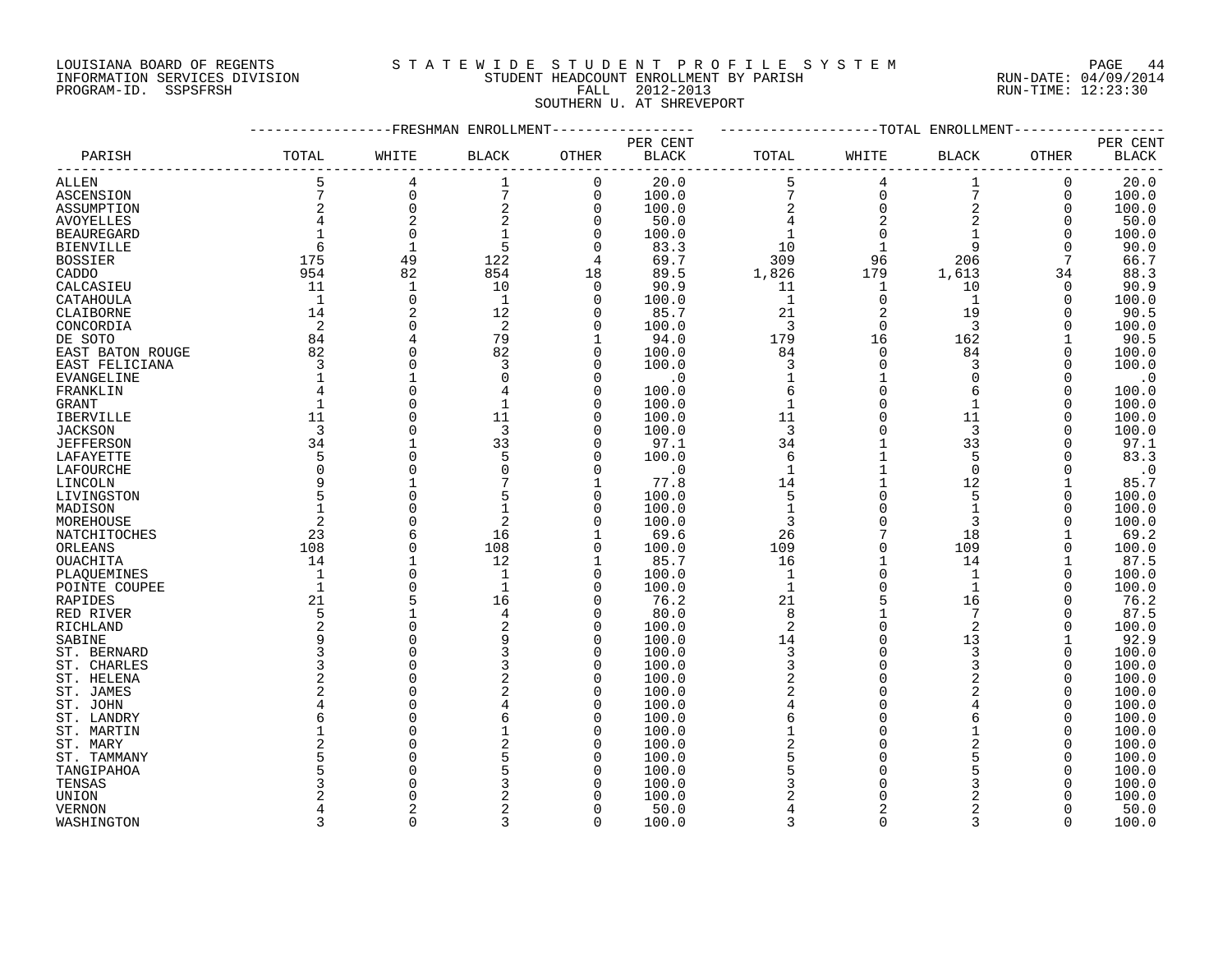#### LOUISIANA BOARD OF REGENTS S T A T E W I D E S T U D E N T P R O F I L E S Y S T E M PAGE 45 INFORMATION SERVICES DIVISION STUDENT HEADCOUNT ENROLLMENT BY PARISH RUN-DATE: 04/09/2014 DOULSIANA BOARD OF REGENIS<br>INFORMATION SERVICES DIVISION STUDENT HEADCOUNT ENROLLMENT BY PARISH READCOUNT ENROLLMENT BY PARISH RUN-DATE: 04/09/201<br>PROGRAM-ID. SSPSFRSH FALL 2012-2013 FALL 2012-2013 SOUTHERN U. AT SHREVEPORT

|                                                     | -FRESHMAN ENROLLMENT- |       |              |              |                                |       |       | -TOTAL ENROLLMENT- |       |                                |  |
|-----------------------------------------------------|-----------------------|-------|--------------|--------------|--------------------------------|-------|-------|--------------------|-------|--------------------------------|--|
| PARISH                                              | TOTAL                 | WHITE | <b>BLACK</b> | <b>OTHER</b> | PER CENT<br><b>BLACK</b>       | TOTAL | WHITE | <b>BLACK</b>       | OTHER | PER CENT<br>BLACK              |  |
| WEBSTER<br>WEST BATON ROUGE<br>WEST CARROLL<br>WINN | 40                    |       |              |              | 77.5<br>100.0<br>100.0<br>80.0 | 70    | 10    | 59                 |       | 84.3<br>100.0<br>100.0<br>80.0 |  |
| LOUISIANA TOTALS<br>OUT-OF-STATE/FOREIGN            | l,705<br>53           | 172   | 1,506<br>50  | 27           | 88.3<br>94.3                   | 2,874 | 333   | 2,494              | 47    | 86.8<br>93.0                   |  |
| INSTITUTION TOTALS                                  | ,758                  | 173   | 1,556        | 29           | 88.5                           | 2,931 | 335   | 2,547              | 49    | 86.9                           |  |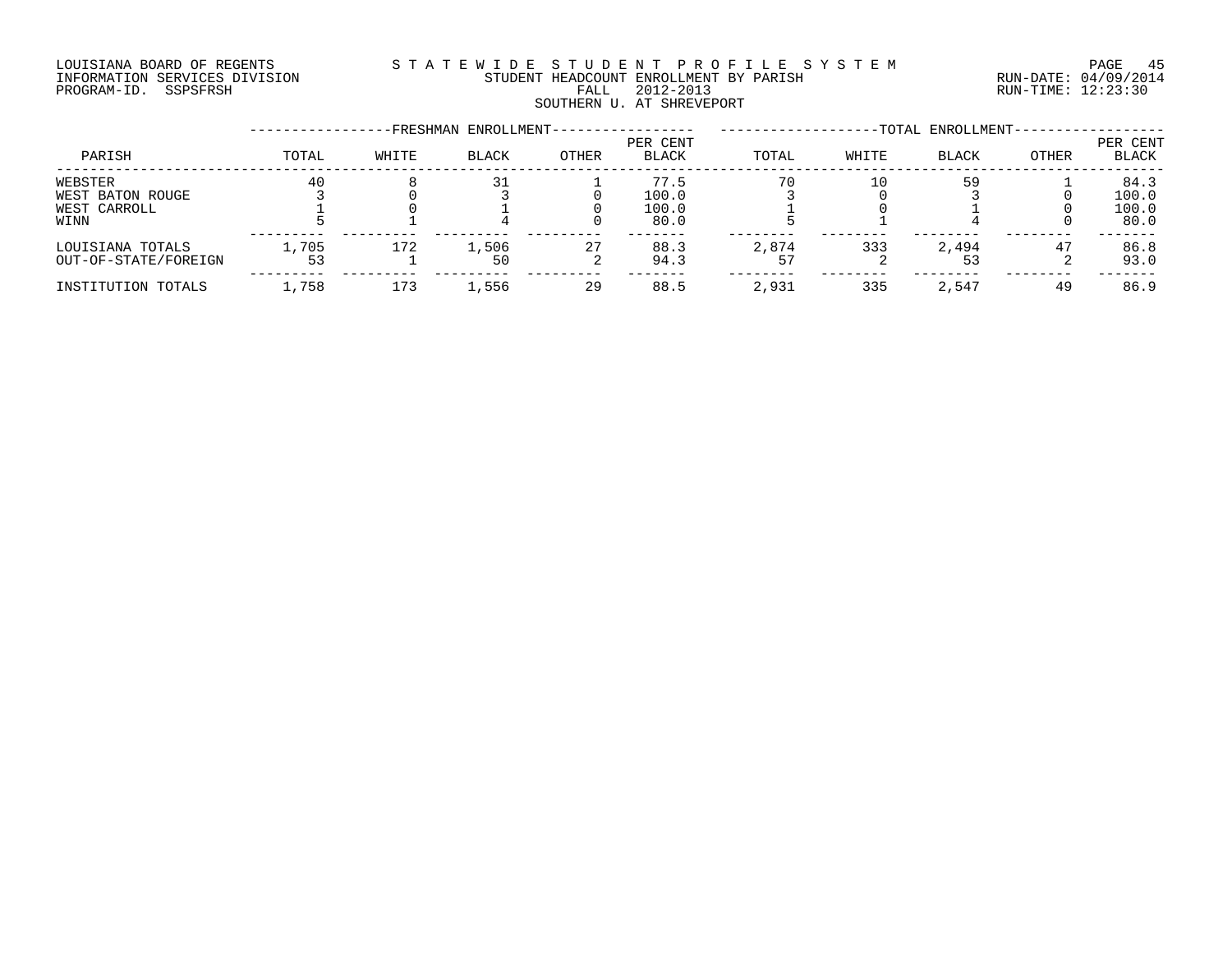#### LOUISIANA BOARD OF REGENTS S T A T E W I D E S T U D E N T P R O F I L E S Y S T E M PAGE 46 INFORMATION SERVICES DIVISION STUDENT HEADCOUNT ENROLLMENT BY PARISH RUN-DATE: 04/09/2014 DOUISIANA BOARD OF REGENTS STATE WIDE SIUM AT E ROUISIANA BOARD OF REGENTS<br>INFORMATION SERVICES DIVISION STUDENT HEADCOUNT ENROLLMENT BY PARISH RUN-DATE: 04/09/2014<br>PROGRAM-ID. SSPSFRSH FALL 2012-2013 RUN-TIME: 12:23:30 SOUTHERN LAW CENTER

|                        |              |       | -FRESHMAN ENROLLMENT |              |                        |       |       | --TOTAL ENROLLMENT |              |              |
|------------------------|--------------|-------|----------------------|--------------|------------------------|-------|-------|--------------------|--------------|--------------|
|                        |              |       |                      |              | PER CENT               |       |       |                    |              | PER CENT     |
| PARISH                 | TOTAL        | WHITE | <b>BLACK</b>         | <b>OTHER</b> | <b>BLACK</b>           | TOTAL | WHITE | <b>BLACK</b>       | <b>OTHER</b> | <b>BLACK</b> |
| <b>ACADIA</b>          |              |       | 0                    |              | $\cdot$ 0              |       |       |                    |              | 28.6         |
| ASCENSION              | O            | C     |                      |              | $\cdot$ 0              | 16    |       |                    |              | 37.5         |
| ASSUMPTION             |              |       |                      |              | . 0                    |       |       |                    |              | 50.0         |
| <b>AVOYELLES</b>       |              |       |                      |              | $\cdot$ 0              |       |       |                    |              | 25.0         |
| <b>BOSSIER</b>         |              |       |                      |              | $\cdot$ 0              |       |       |                    |              | 66.7         |
| CADDO                  |              |       |                      |              | . 0                    | 13    |       |                    |              | 61.5         |
| CALCASIEU              |              |       |                      |              | . 0                    |       |       |                    |              | 57.1         |
| CATAHOULA              |              |       |                      |              | $\cdot$ 0              |       |       |                    |              | 100.0        |
| CONCORDIA              |              |       |                      |              | . 0                    |       |       |                    |              | $\cdot$ 0    |
| EAST BATON ROUGE       |              |       |                      |              | . 0                    | 377   | 162   | 192                | 23           | 50.9         |
| EAST FELICIANA         |              |       |                      |              | $\cdot$ 0              |       |       |                    |              | $\cdot$ 0    |
| FRANKLIN               |              |       |                      |              | $\cdot$ 0              |       |       |                    |              | 100.0        |
| <b>IBERIA</b>          |              |       |                      |              | . 0                    |       |       |                    |              | 50.0         |
| <b>IBERVILLE</b>       |              |       |                      |              | $\cdot$ 0              |       |       |                    |              | 100.0        |
| <b>JEFFERSON</b>       |              |       |                      |              | $\cdot$ 0              | 17    | 11    |                    |              | 29.4         |
| <b>JEFFERSON DAVIS</b> |              |       |                      |              | $\cdot$ 0              | 2     |       |                    |              | 50.0         |
| LAFAYETTE              |              |       |                      |              | . 0                    | 20    | 10    |                    |              | 40.0         |
| LAFOURCHE              |              |       |                      |              | . 0                    |       |       |                    |              | $\cdot$ 0    |
| LIVINGSTON             |              |       |                      |              | $\cdot$ 0              |       |       |                    |              | $\cdot$ 0    |
| NATCHITOCHES           |              |       |                      |              | . 0                    | 2     |       |                    |              | $\cdot$ 0    |
| ORLEANS                |              |       |                      |              | . 0                    | 22    |       | 15                 |              | 68.2         |
| <b>OUACHITA</b>        |              |       |                      |              | . 0                    |       |       |                    |              | $\cdot$ 0    |
| PLAQUEMINES            |              |       |                      |              | $\cdot$ 0              |       |       |                    |              | $\cdot$ 0    |
| POINTE COUPEE          |              |       |                      |              | $\cdot$ 0              |       |       |                    |              | $\cdot$ 0    |
| RAPIDES                |              |       |                      |              | . 0                    |       |       |                    |              | 66.7         |
| RICHLAND               |              |       |                      |              | $\cdot$ 0              |       |       |                    |              | $\cdot$ 0    |
| ST. CHARLES            |              |       |                      |              | . 0                    |       |       |                    |              | 100.0        |
| ST. JAMES              |              |       |                      |              | . 0                    |       |       |                    |              | 50.0         |
| ST. JOHN               |              |       |                      |              | . 0                    |       |       |                    |              | 66.7         |
| ST. LANDRY             |              |       |                      |              | $\cdot$ 0              |       |       |                    |              | 50.0         |
| ST. MARY               |              |       |                      |              | $\cdot$ 0              |       |       |                    |              | $\cdot$ 0    |
| ST. TAMMANY            |              |       |                      |              | . 0                    | 11    |       |                    |              | 27.3         |
|                        |              |       |                      |              |                        |       |       |                    |              |              |
| TANGIPAHOA             |              |       |                      |              | . 0                    |       |       |                    |              | 42.9         |
| TERREBONNE             |              |       |                      |              | . 0                    |       |       |                    |              | 25.0         |
| VERMILLION             |              |       |                      |              | $\cdot$ 0              |       |       |                    |              | 50.0         |
| WEST BATON ROUGE       |              |       |                      |              | . 0                    |       |       |                    |              | 100.0        |
| WEST FELICIANA         |              |       |                      |              | . 0                    |       |       |                    |              | 50.0         |
| LOUISIANA TOTALS       | 0            | 0     | 0                    |              | $\cdot$ 0              | 567   | 256   | 275                | 36           | 48.5         |
| OUT-OF-STATE/FOREIGN   | N            | 0     | O                    | n            | . 0                    | 188   | 19    | 153                | 16           | 81.4         |
| INSTITUTION TOTALS     | <sup>0</sup> | 0     | $\Omega$             | O            | $\boldsymbol{\cdot}$ 0 | 755   | 275   | 428                | 52           | 56.7         |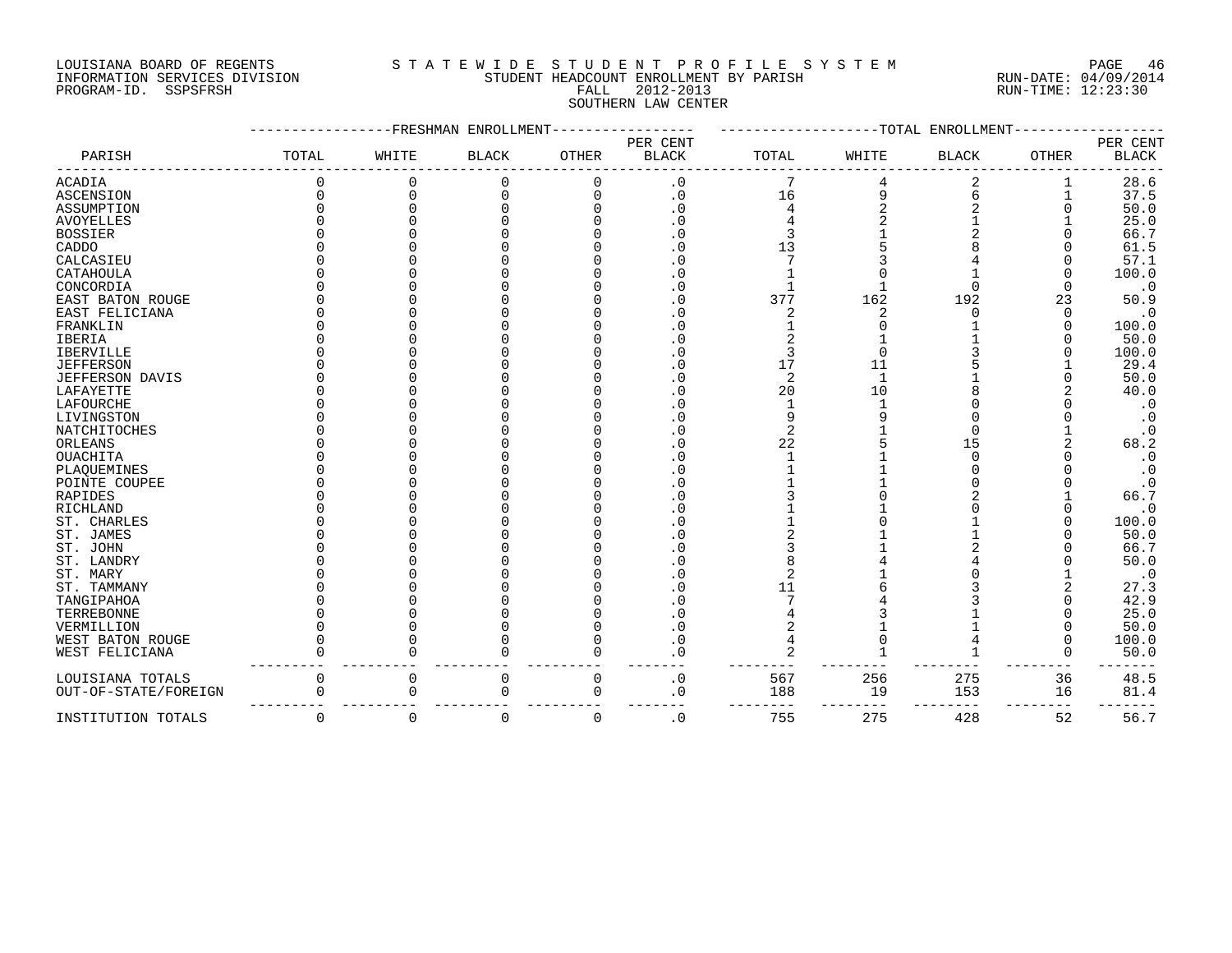#### LOUISIANA BOARD OF REGENTS S T A T E W I D E S T U D E N T P R O F I L E S Y S T E M PAGE 47 INFORMATION SERVICES DIVISION STUDENT HEADCOUNT ENROLLMENT BY PARISH RUN-DATE: 04/09/2014 INFORMATION SERVICES DIVISION CONSULTED THE ADCOUNT EXPORTED THE PARISH THE PARTSH THE RUN-DATE: 04/09/2011<br>PROGRAM-ID. SSPSFRSH FALL 2012-2013 FALL 2012-2013 RUN-TIME: 12:23:30

## BATON ROUGE COMMUNITY COLLEGE -----------------FRESHMAN ENROLLMENT----------------- -------------------TOTAL ENROLLMENT------------------ PER CENT PER CENT PARISH TOTAL WHITE BLACK OTHER BLACK TOTAL WHITE BLACK OTHER BLACK ------------------------------------------------------------------------------------------------------------------------------------ ACADIA 1 0 1 0 100.0 4 2 1 1 25.0 ALLEN 3 3 0 0 .0 4 3 1 0 25.0 ASCENSION 235 123 62 50 26.4 394 217 99 78 25.1 ASSUMPTION 20 8 11 1 55.0 34 17 15 2 44.1 AVOYELLES 11 3 5 3 45.5 23 10 10 3 43.5 BEAUREGARD 2 2 0 0 .0 5 3 2 0 40.0 BOSSIER 5 3 0 2 .0 8 5 0 3 .0 CADDO 4 3 0 1 .0 18 12 2 4 11.1 CALCASIEU 36 18 13 5 36.1 50 22 20 8 40.0 CALDWELL 1 1 0 0 .0 1 1 0 0 .0 CATAHOULA 3 2 1 0 33.3 6 4 2 0 33.3 CLAIBORNE 1 0 0 1 .0 2 1 0 1 .0

| CONCORDIA         | 12       | 8              |                |          | 25.0      | 17    | 12             |          |          | 23.5      |
|-------------------|----------|----------------|----------------|----------|-----------|-------|----------------|----------|----------|-----------|
| EAST BATON ROUGE  | 2,652    | 795            | 1,399          | 458      | 52.8      | 4,558 | 1,516          | 2,107    | 935      | 46.2      |
| EAST CARROLL      |          |                |                | O        | 50.0      | 2     |                |          | 0        | 50.0      |
| EAST FELICIANA    | 73       | 25             | 42             |          | 57.5      | 121   | 43             | 61       | 17       | 50.4      |
| <b>EVANGELINE</b> |          |                |                |          | $\cdot$ 0 |       |                |          |          | $\cdot$ 0 |
| FRANKLIN          |          |                |                |          | $\cdot$ 0 |       |                |          |          | $\cdot$ 0 |
| GRANT             |          |                |                |          | 100.0     |       |                |          | O        | 100.0     |
| <b>IBERIA</b>     | 14       | 4              | 9              |          | 64.3      | 18    |                | 12       | 2        | 66.7      |
| <b>IBERVILLE</b>  | 150      | 44             | 88             | 18       | 58.7      | 239   | 73             | 129      | 37       | 54.0      |
| JEFFERSON         | 46       | 26             | 8              | 12       | 17.4      | 105   | 63             | 14       | 28       | 13.3      |
| JEFFERSON DAVIS   | 5        | 2              |                |          | 60.0      | 5     | 2              | 3        |          | 60.0      |
| LAFAYETTE         | 22       | 9              | 10             |          | 45.5      | 41    | 21             | 17       |          | 41.5      |
| LAFOURCHE         | 20       | 12             |                |          | 25.0      | 27    | 17             |          |          | 18.5      |
| LA SALLE          |          | 3              |                |          | 25.0      |       |                |          |          | 25.0      |
| LINCOLN           |          | 2              | $\Omega$       | $\Omega$ | $\cdot$ 0 |       |                | $\cap$   | 0        | $\cdot$ 0 |
| LIVINGSTON        | 452      | 346            | 27             | 79       | 6.0       | 733   | 549            | 41       | 143      | 5.6       |
| MADISON           |          | O              |                | U        | 100.0     |       |                |          | $\Omega$ | 66.7      |
| NATCHITOCHES      |          | $\Omega$       | $\Omega$       |          | $\cdot$ 0 |       | 2              | $\Omega$ |          | $\cdot$ 0 |
| ORLEANS           | 67       | 36             | 26             |          | 38.8      | 119   | 52             | 46       | 21       | 38.7      |
| OUACHITA          | 11       | 4              | 3              |          | 27.3      | 21    |                | 5        | 9        | 23.8      |
| PLAQUEMINES       | 10       | 5              |                |          | 30.0      | 17    | 8              | 5        |          | 29.4      |
| POINTE COUPEE     | 89       | 47             | 32             | 10       | 36.0      | 173   | 102            | 46       | 25       | 26.6      |
| RAPIDES           | 26       | 10             | 14             |          | 53.8      | 40    | 16             | 20       |          | 50.0      |
| RED RIVER         |          |                |                |          | $\cdot$ 0 |       |                |          |          | 33.3      |
| RICHLAND          |          |                |                |          | 66.7      |       |                |          | n        | 66.7      |
| ST. BERNARD       |          |                |                |          | $\cdot$ 0 |       |                |          |          | $\cdot$ 0 |
| ST. CHARLES       | 13       |                |                |          | 23.1      | 23    | 14             |          |          | 21.7      |
| ST. HELENA        |          | O              |                |          | 50.0      | 10    | $\overline{2}$ |          |          | 50.0      |
| ST. JAMES         | 21       | $\overline{2}$ | 17             | 2        | 81.0      | 30    | 5              | 22       | 3        | 73.3      |
| ST. JOHN          | 52       | 22             | 19             | 11       | 36.5      | 66    | 29             | 25       | 12       | 37.9      |
| ST. LANDRY        | 15       | 4              | 9              |          | 60.0      | 32    | 8              | 18       | 6        | 56.3      |
| ST. MARTIN        | 19       | 5              | 12             |          | 63.2      | 29    | 11             | 15       |          | 51.7      |
| ST. MARY          | $\Omega$ | 0              | 0              | 0        | $\cdot$ 0 |       |                | 0        | 0        | $\cdot$ 0 |
| ST. TAMMANY       | 78       | 60             | 5              | 13       | 6.4       | 129   | 98             | 8        | 23       | 6.2       |
| TANGIPAHOA        | 53       | 14             | 30             | 9        | 56.6      | 92    | 31             | 46       | 15       | 50.0      |
| TENSAS            |          | -1             | $\overline{2}$ |          | 66.7      | 3     | $\mathbf{1}$   | 2        | U        | 66.7      |
| TERREBONNE        | 34       | 15             | 16             |          | 47.1      | 42    | 22             | 17       |          | 40.5      |
| UNION             |          | O              | $\Omega$       | $\Omega$ | $\cdot$ 0 |       | $\Omega$       |          | 0        | 100.0     |
|                   |          |                |                |          |           |       |                |          |          |           |
|                   |          |                |                |          |           |       |                |          |          |           |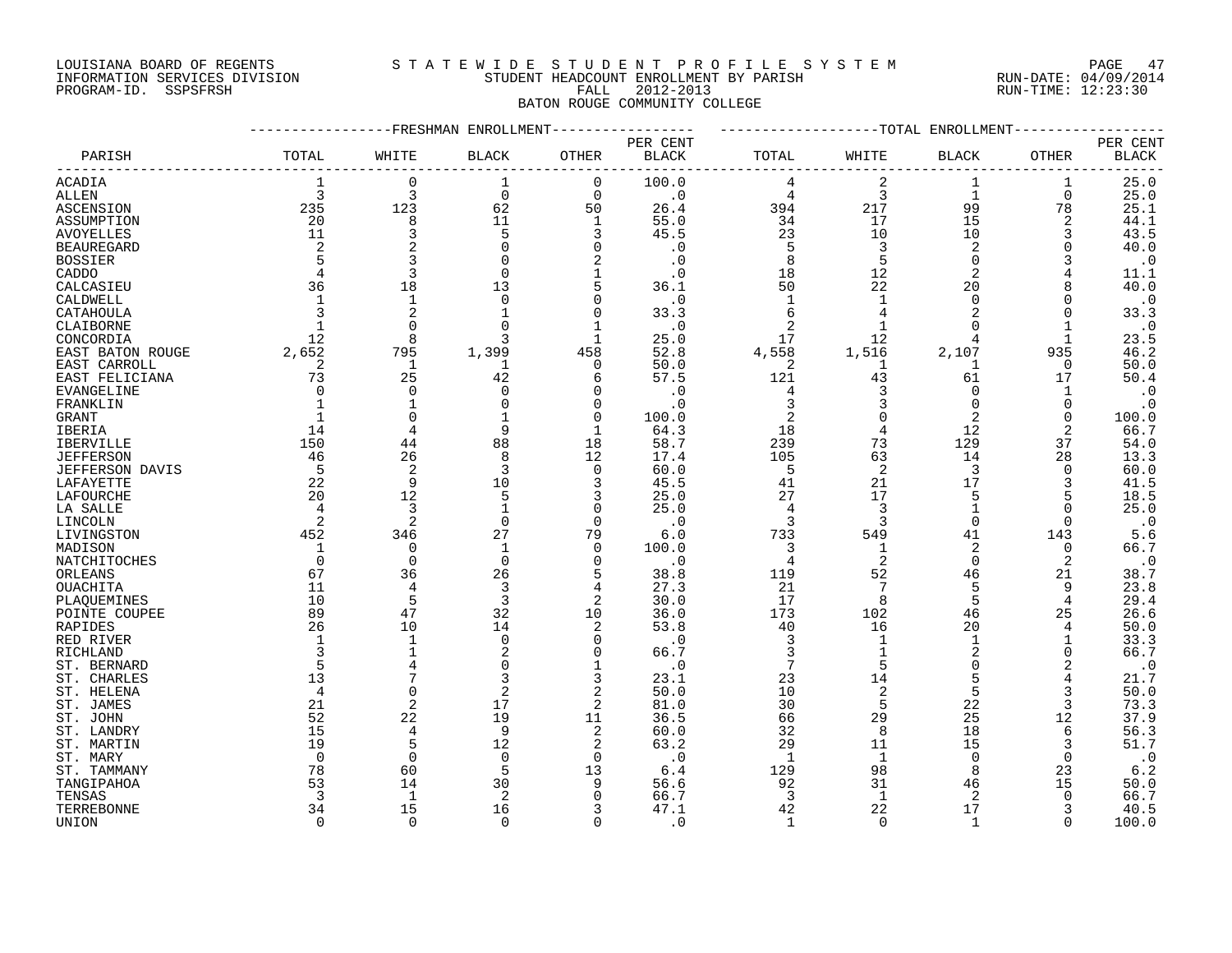#### LOUISIANA BOARD OF REGENTS S T A T E W I D E S T U D E N T P R O F I L E S Y S T E M PAGE 48 INFORMATION SERVICES DIVISION STUDENT HEADCOUNT ENROLLMENT BY PARISH RUN-DATE: 04/09/2014 PROGRAM-ID. SSPSFRSH FALL 2012-2013 RUN-TIME: 12:23:30 BATON ROUGE COMMUNITY COLLEGE

|                      |       |       | -FRESHMAN ENROLLMENT- |       |                   | -TOTAL ENROLLMENT- |       |              |       |                   |
|----------------------|-------|-------|-----------------------|-------|-------------------|--------------------|-------|--------------|-------|-------------------|
| PARISH               | TOTAL | WHITE | BLACK                 | OTHER | PER CENT<br>BLACK | TOTAL              | WHITE | <b>BLACK</b> | OTHER | PER CENT<br>BLACK |
| VERMILLION           |       |       |                       |       | 100.0             |                    |       |              |       | 28.6              |
| <b>VERNON</b>        |       |       |                       |       | 100.0             |                    |       |              |       | 75.0              |
| WASHINGTON           |       |       |                       |       | 68.8              |                    |       |              |       | 54.8              |
| WEBSTER              |       |       |                       |       |                   |                    |       |              |       | . 0               |
| WEST BATON ROUGE     | 128   | 50    | 55                    | 23    | 43.0              | 259                | 126   | 89           | 44    | 34.4              |
| WEST CARROLL         |       |       |                       |       |                   |                    |       |              |       | 50.0              |
| WEST FELICIANA       | 52    | 26    | 21                    |       | 40.4              | 85                 | 50    | 28           |       | 32.9              |
| WINN                 |       |       |                       |       | 100.0             |                    |       |              |       | 100.0             |
| LOUISIANA TOTALS     | 4,484 | 1,763 | 1,978                 | 743   | 44.1              | 7,672              | 3,225 | 2,982        | 1,465 | 38.9              |
| OUT-OF-STATE/FOREIGN | 172   | 37    | 24                    | 111   | 14.0              | 273                | 63    | 30           | 180   | 11.0              |
| INSTITUTION TOTALS   | 4,656 | 1,800 | 2,002                 | 854   | 43.0              | 7,945              | 3,288 | 3,012        | 1,645 | 37.9              |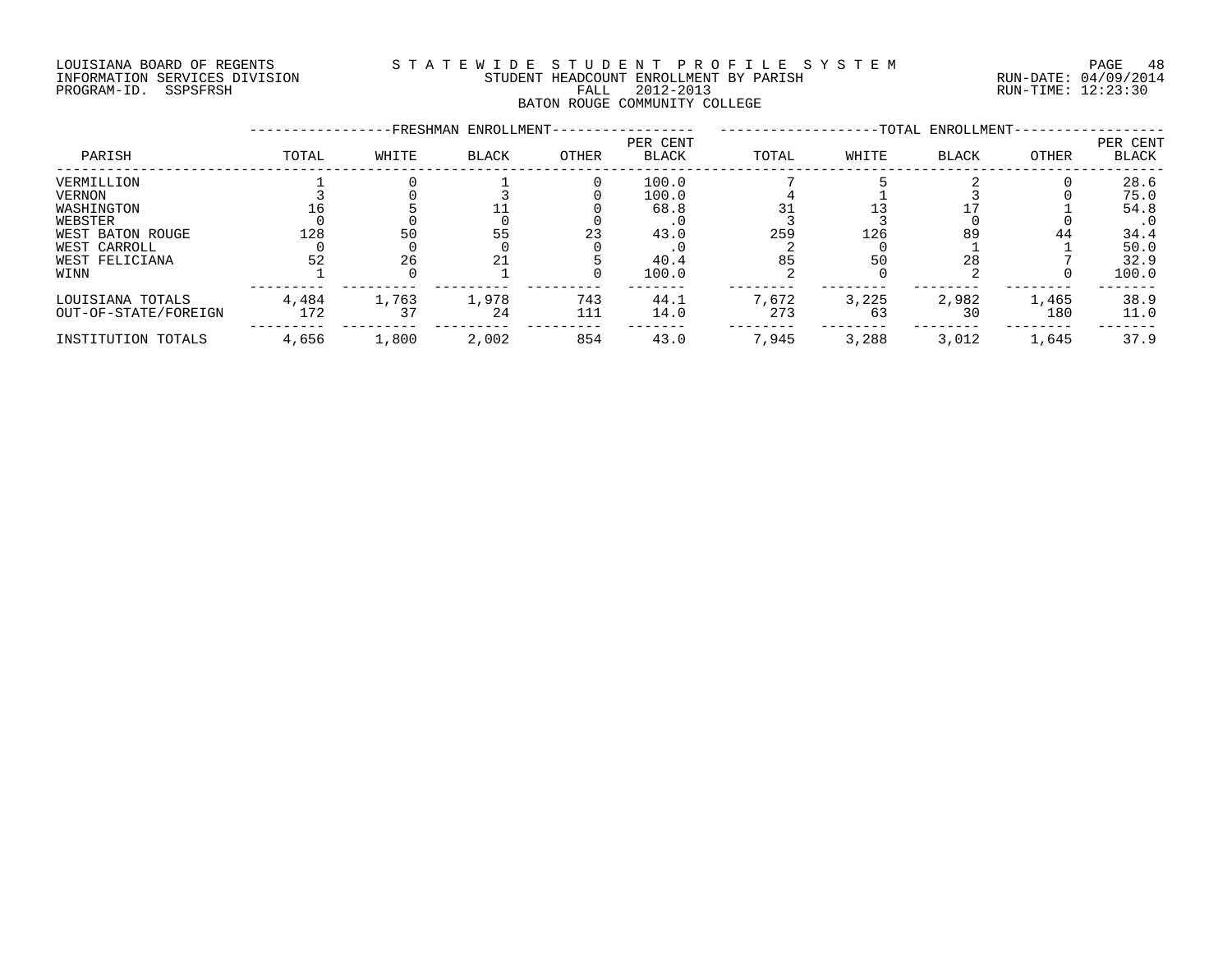## LOUISIANA BOARD OF REGENTS S T A T E W I D E S T U D E N T P R O F I L E S Y S T E M PAGE 49

## INFORMATION SERVICES DIVISION STUDENT HEADCOUNT ENROLLMENT BY PARISH RUN-DATE: 04/09/2014 PROGRAM-ID. SSPSFRSH FALL 2012-2013 RUN-TIME: 12:23:30 BOSSIER PARISH COMMUNITY COLLEGE

|                   |                |                | ----------FRESHMAN ENROLLMENT |                | ------------TOTAL ENROLLMENT |                |                |                |              |                          |
|-------------------|----------------|----------------|-------------------------------|----------------|------------------------------|----------------|----------------|----------------|--------------|--------------------------|
| PARISH            | TOTAL          | WHITE          | <b>BLACK</b>                  | <b>OTHER</b>   | PER CENT<br><b>BLACK</b>     | TOTAL          | WHITE          | BLACK          | <b>OTHER</b> | PER CENT<br><b>BLACK</b> |
| ACADIA            |                |                | $\Omega$                      | 1              | $\cdot$ 0                    |                |                |                |              | 25.0                     |
| ALLEN             |                | $\mathbf 0$    | 5                             | 0              | 100.0                        | 9              | 3              | 6              | 0            | 66.7                     |
| ASCENSION         |                | $\mathbf 0$    |                               | 0              | 100.0                        |                | 3              | $\mathbf{1}$   | 0            | 25.0                     |
| ASSUMPTION        |                | $\mathbf{1}$   |                               | $\Omega$       | $\cdot$ 0                    |                |                |                |              | $\cdot$ 0                |
| AVOYELLES         |                | $\overline{2}$ |                               | $\mathbf 1$    | 66.7                         | 12             | $\overline{c}$ |                |              | 75.0                     |
| <b>BEAUREGARD</b> | 8              | 6              |                               | $\mathbf 1$    | 12.5                         | 14             | 11             |                | 2            | 7.1                      |
| BIENVILLE         | 110            | 16             | 77                            | 17             | 70.0                         | 193            | 53             | 118            | 22           | 61.1                     |
| BOSSIER           | 1,094          | 590            | 302                           | 202            | 27.6                         | 2,487          | 1,405          | 534            | 548          | 21.5                     |
| CADDO             | 1,425          | 511            | 739                           | 175            | 51.9                         | 2,815          | 1,075          | 1,214          | 526          | 43.1                     |
| CALCASIEU         | 12             | 6              | 6                             | $\overline{0}$ | 50.0                         | 24             | 17             | 7              | $\Omega$     | 29.2                     |
| CALDWELL          | $\overline{0}$ | $\mathbf 0$    | $\mathbf 0$                   | $\mathbf 0$    | $\cdot$ 0                    | 1              | 1              | $\overline{0}$ | 0            | $\cdot$ 0                |
| CATAHOULA         | 2              | $\mathbf{1}$   |                               | 0              | 50.0                         | 5              | 3              | $\overline{2}$ | $\Omega$     | 40.0                     |
| CLAIBORNE         | 71             | 26             | 39                            | 6              | 54.9                         | 166            | 53             | 97             | 16           | 58.4                     |
| CONCORDIA         | 14             | 3              | 11                            | $\mathbf 0$    | 78.6                         | 19             | 6              | 13             | 0            | 68.4                     |
| DE SOTO           | 130            | 71             | 41                            | 18             | 31.5                         | 248            | 128            | 75             | 45           | 30.2                     |
| EAST BATON ROUGE  | 16             | $\mathbf 1$    | 13                            | 2              | 81.3                         | 29             | 6              | 19             | 4            | 65.5                     |
| EAST CARROLL      | 9              | $\mathbf{1}$   | 8                             | $\Omega$       | 88.9                         | 9              |                | 8              | O            | 88.9                     |
| EAST FELICIANA    |                | $\Omega$       |                               | $\mathbf 0$    | 100.0                        | $\overline{2}$ |                | $\overline{2}$ | $\Omega$     | 100.0                    |
| EVANGELINE        |                | $\Omega$       |                               | $\mathbf 1$    | 66.7                         | 8              |                | 3              |              | 37.5                     |
| FRANKLIN          |                |                |                               | $\overline{a}$ | 57.1                         | 9              |                |                | 2            | 55.6                     |
| GRANT             | 9              |                |                               | 2              | 33.3                         | 12             |                | 3              | 2            | 25.0                     |
| IBERIA            | 2              |                |                               | 0              | 50.0                         | 3              |                |                |              | 66.7                     |
| IBERVILLE         | 3              | $\Omega$       |                               | $\mathbf 1$    | 66.7                         | 3              |                | $\overline{2}$ |              | 66.7                     |
| <b>JACKSON</b>    | 24             |                | 17                            | 2              | 70.8                         | 31             |                | 20             |              | 64.5                     |
| <b>JEFFERSON</b>  | 12             |                |                               | $\Omega$       | 66.7                         | 17             |                | 10             |              | 58.8                     |
| JEFFERSON DAVIS   |                | $\Omega$       |                               | $\mathbf 0$    | 100.0                        | 1              |                | $\mathbf{1}$   |              | 100.0                    |
| LAFAYETTE         |                |                |                               | 0              | 83.3                         | 13             |                |                | O            | 53.8                     |
| LAFOURCHE         |                | 1              |                               | $\Omega$       | $\cdot$ 0                    | $\mathbf{1}$   |                | $\Omega$       | $\Omega$     | $\cdot$ 0                |
| LA SALLE          | 3              | $\mathbf{1}$   | $\overline{2}$                | $\mathbf 0$    | 66.7                         | 8              | 2              | 4              | 2            | 50.0                     |
| LINCOLN           | 90             | 20             | 58                            | 12             | 64.4                         | 126            | 35             | 76             | 15           | 60.3                     |
| LIVINGSTON        | 5              | 4              | 1                             | $\overline{0}$ | 20.0                         | 5              | 4              | $\mathbf 1$    | $\mathbf 0$  | 20.0                     |
| MADISON           |                | $\Omega$       |                               | 1              | 80.0                         | 7              | $\mathbf 0$    | 5              | 2            | 71.4                     |
| MOREHOUSE         | 9              | $\overline{2}$ |                               | $\Omega$       | 77.8                         | 14             | 5              | 9              | $\Omega$     | 64.3                     |
| NATCHITOCHES      | 104            | 34             | 59                            | 11             | 56.7                         | 166            | 56             | 89             | 21           | 53.6                     |
| ORLEANS           | 16             | 5              | 11                            | $\Omega$       | 68.8                         | 28             | 6              | 20             | 2            | 71.4                     |
| OUACHITA          | 61             | 17             | 35                            | 9              | 57.4                         | 96             | 32             | 50             | 14           | 52.1                     |
| PLAQUEMINES       | $\Omega$       | $\mathbf 0$    | $\Omega$                      | 0              | . 0                          | 2              | 1              | 1              | 0            | 50.0                     |
| POINTE COUPEE     | 2              | $\Omega$       | 2                             | $\Omega$       | 100.0                        | 2              | $\Omega$       | $\overline{2}$ | $\Omega$     | 100.0                    |
| RAPIDES           | 46             | 13             | 29                            | 4              | 63.0                         | 79             | 27             | 46             | 6            | 58.2                     |
| RED RIVER         | 45             | 15             | 25                            | 5              | 55.6                         | 96             | 35             | 49             | 12           | 51.0                     |
| RICHLAND          | -5             | $\mathbf{1}$   | 2                             | $\overline{2}$ | 40.0                         | 13             | 5              | 3              | 5            | 23.1                     |
| SABINE            | 57             | 24             | 10                            | 23             | 17.5                         | 92             | 43             | 13             | 36           | 14.1                     |
| ST. CHARLES       |                | $\Omega$       |                               | 0              | 100.0                        | 4              |                | 3              | O            | 75.0                     |
| ST. JAMES         |                | $\Omega$       |                               | $\Omega$       | 100.0                        | 5              |                | 5              | 0            | 100.0                    |
| ST. JOHN          |                | $\Omega$       |                               | O              | 100.0                        | $\overline{2}$ |                |                |              | 100.0                    |
| ST. LANDRY        | 10             |                |                               | U              | 80.0                         | 12             |                |                |              | 75.0                     |
| ST. MARTIN        |                |                |                               | O              | 80.0                         | 7              |                |                |              | 57.1                     |
| ST. TAMMANY       |                |                |                               |                | . 0                          | 10             |                |                |              | $\cdot$ 0                |
| TANGIPAHOA        | ∩              | $\Omega$       |                               | $\Omega$       | $\cdot$ 0                    | 2              |                |                |              | 50.0                     |
| TENSAS            | $\mathfrak{D}$ | $\cap$         |                               | $\Omega$       | 100.0                        | $\overline{2}$ | $\cap$         | $\mathcal{L}$  |              | 100.0                    |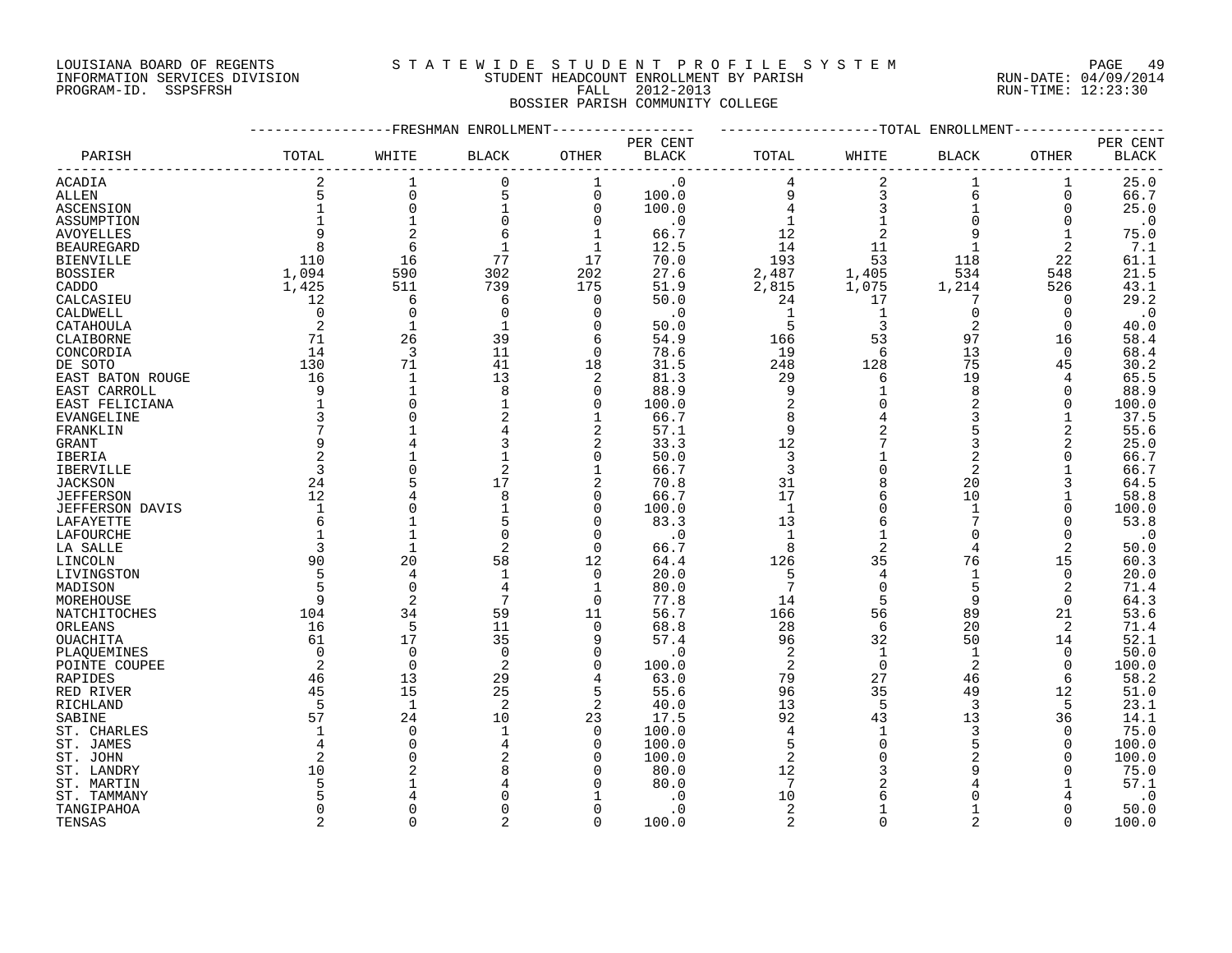#### LOUISIANA BOARD OF REGENTS S T A T E W I D E S T U D E N T P R O F I L E S Y S T E M PAGE 50 INFORMATION SERVICES DIVISION STUDENT HEADCOUNT ENROLLMENT BY PARISH RUN-DATE: 04/09/2014 INFORMATION SERVICES DIVISION CONSULTER STUDENT HEADCOUNT ENROLLMENT BY PARISH CONSULTER THE RUN-DATE: 04/09/2014<br>PROGRAM-ID. SSPSFRSH FALL 2012-2013 FALL 2012-2013 RUN-TIME: 12:23:30 BOSSIER PARISH COMMUNITY COLLEGE

### -----------------FRESHMAN ENROLLMENT----------------- -------------------TOTAL ENROLLMENT------------------ PER CENT PER CENT PARISH TOTAL WHITE BLACK OTHER BLACK TOTAL WHITE BLACK OTHER BLACK ------------------------------------------------------------------------------------------------------------------------------------ TERREBONNE 4 1 3 0 75.0 5 1 3 1 60.0 UNION 9 3 5 1 55.6 11 4 6 1 54.5 VERMILLION 0 0 0 0 .0 1 0 1 0 100.0 VERNON 35 23 8 4 22.9 51 34 9 8 17.6 WASHINGTON 6 2 4 0 66.7 8 4 4 0 50.0 WEBSTER 352 178 130 44 36.9 711 349 257 105 36.1 WEST BATON ROUGE 1 1 0 0 .0 2 2 0 0 .0 WEST CARROLL 4 2 2 0 50.0 8 5 3 0 37.5 WEST FELICIANA 0 0 0 0 .0 2 2 0 0 .0 WINN 20 12 7 1 35.0 30 19 9 2 30.0 --------- --------- --------- --------- ------- -------- -------- -------- -------- ------- LOUISIANA TOTALS 3,886 1,618 1,719 549 44.2 7,747 3,489 2,846 1,412 36.7 OUT-OF-STATE/FOREIGN 106 40 56 10 52.8 170 75 73 22 42.9 --------- --------- --------- --------- ------- -------- -------- -------- -------- ------- INSTITUTION TOTALS 3,992 1,658 1,775 559 44.5 7,917 3,564 2,919 1,434 36.9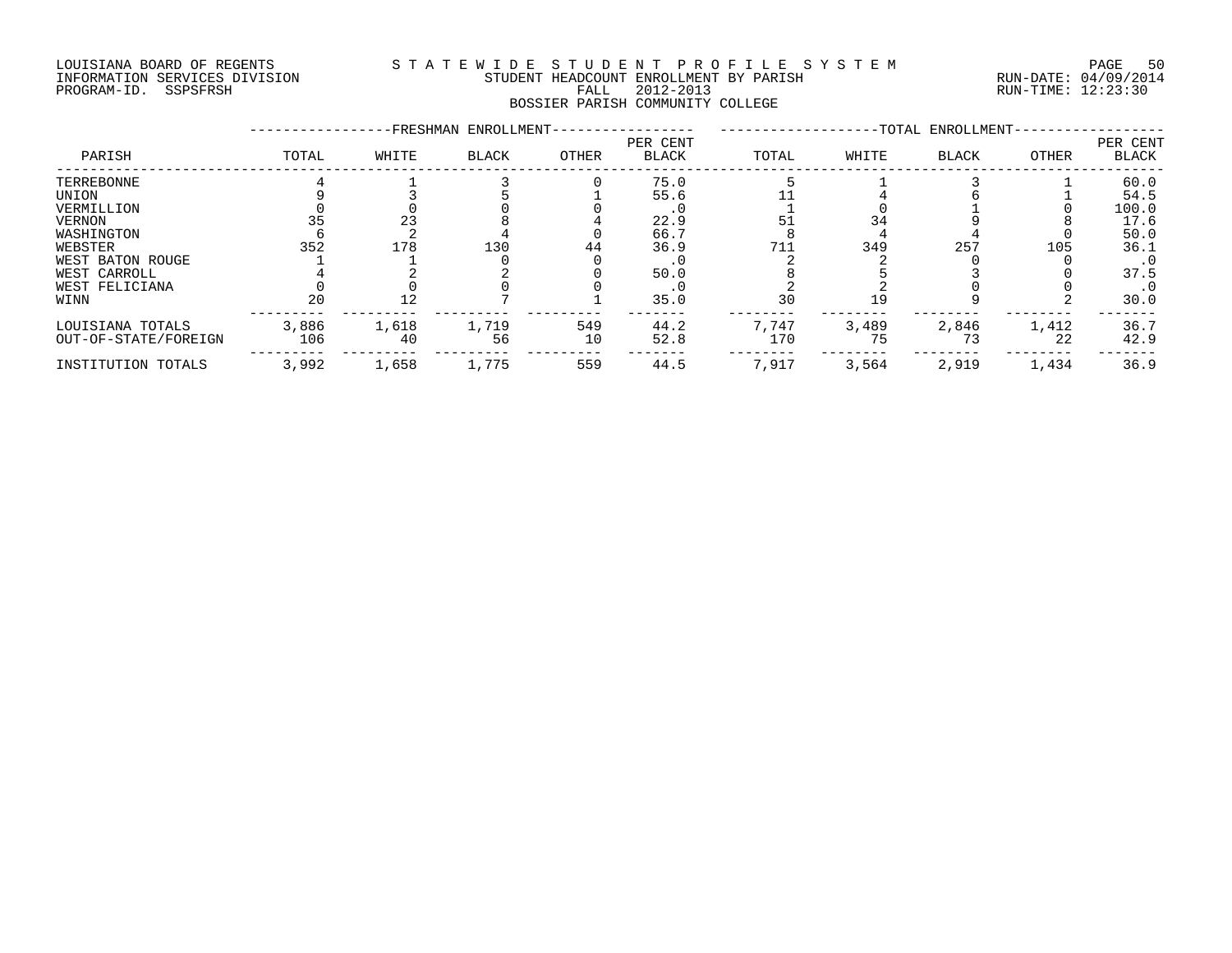## LOUISIANA BOARD OF REGENTS S T A T E W I D E S T U D E N T P R O F I L E S Y S T E M PAGE 51 INFORMATION SERVICES DIVISION STUDENT HEADCOUNT ENROLLMENT BY PARISH RUN-DATE: 04/09/2014 PROGRAM-ID. SSPSFRSH FALL 2012-2013 RUN-TIME: 12:23:30

# DELGADO COMMUNITY COLLEGE

|                   |                | FRESHMAN       | ENROLLMENT   |                |                        |                | -TOTAL         | ENROLLMENT     |                |              |
|-------------------|----------------|----------------|--------------|----------------|------------------------|----------------|----------------|----------------|----------------|--------------|
|                   |                |                |              |                | PER CENT               |                |                |                |                | PER CENT     |
| PARISH            | TOTAL          | WHITE          | <b>BLACK</b> | <b>OTHER</b>   | $\operatorname{BLACK}$ | TOTAL          | WHITE          | BLACK          | OTHER          | <b>BLACK</b> |
| ACADIA            | 2              | 1              | $\mathbf 0$  | 1              | $\cdot$ 0              | 4              | $\mathbf 1$    | 0              | 3              | $\cdot$ 0    |
| ALLEN             | 2              | $\mathbf{1}$   | $\mathbf 1$  | $\overline{0}$ | 50.0                   | 3              | $\mathbf{1}$   | $\overline{a}$ | $\Omega$       | 66.7         |
| ASCENSION         | 29             | 10             | 18           | $\mathbf{1}$   | 62.1                   | 45             | 18             | 24             | 3              | 53.3         |
| ASSUMPTION        | 10             | $\overline{4}$ | 5            |                | 50.0                   | 23             | 12             | 9              | 2              | 39.1         |
| <b>AVOYELLES</b>  |                |                |              | $\Omega$       | 57.1                   | 8              | $\overline{4}$ |                | <sup>n</sup>   | 50.0         |
| <b>BEAUREGARD</b> |                |                |              | O              | $\cdot$ 0              | $\overline{2}$ |                | O              | O              | $\cdot$ 0    |
| <b>BIENVILLE</b>  | n              |                |              | $\Omega$       | $\cdot$ 0              |                |                |                | N              | 100.0        |
| <b>BOSSIER</b>    |                |                |              | $\Omega$       | . 0                    |                |                | O              |                | $\cdot$ 0    |
| CADDO             | 11             |                |              | 2              | 36.4                   | 16             | 6              | 6              |                | 37.5         |
| CALCASIEU         | 10             |                |              | ∩              | 60.0                   | 25             | 10             | 11             |                | 44.0         |
| CALDWELL          | $\Omega$       |                |              | ∩              | . 0                    | $\mathbf{1}$   | $\Omega$       | $\Omega$       |                | $\cdot$ 0    |
| CAMERON           | O              |                |              | ∩              | . 0                    | 1              |                | 0              |                | $\cdot$ 0    |
|                   | $\Omega$       |                |              |                |                        | $\overline{2}$ |                | O              |                |              |
| CATAHOULA         | $\Omega$       |                |              | ∩              | . 0<br>$\cdot$ 0       | $\overline{2}$ |                |                |                | $\cdot$ 0    |
| CLAIBORNE         |                |                |              |                |                        |                |                |                |                | 50.0         |
| CONCORDIA         | 2              |                |              | $\Omega$       | 50.0                   | 5              |                | 3              |                | 60.0         |
| DE SOTO           | 1              | $\Omega$       |              | $\Omega$       | 100.0                  | 1              | $\Omega$       | 1              | 0              | 100.0        |
| EAST BATON ROUGE  | 74             | 17             | 48           | 9              | 64.9                   | 148            | 45             | 80             | 23             | 54.1         |
| EAST CARROLL      | $\mathbf 0$    | $\Omega$       |              | $\Omega$       | . 0                    | 1              | $\Omega$       |                | $\Omega$       | 100.0        |
| EAST FELICIANA    | 3              | $\Omega$       |              | $\Omega$       | 100.0                  |                |                |                | O              | 57.1         |
| <b>EVANGELINE</b> |                |                |              | $\Omega$       | $\cdot$ 0              |                |                |                |                | $\cdot$ 0    |
| FRANKLIN          | $\Omega$       |                |              | $\Omega$       | . 0                    |                |                |                |                | $\cdot$ 0    |
| <b>GRANT</b>      |                |                |              | $\Omega$       | . 0                    |                |                |                |                | $\cdot$ 0    |
| IBERIA            |                |                |              | 3              | 20.0                   | 19             |                |                |                | 36.8         |
| IBERVILLE         | 9              |                |              | $\Omega$       | 100.0                  | 14             |                | 13             | 0              | 92.9         |
| <b>JACKSON</b>    | <sup>n</sup>   | $\cap$         |              | $\Omega$       | $\cdot$ 0              |                |                | $\Omega$       | O              | $\cdot$ 0    |
| <b>JEFFERSON</b>  | 2,800          | 934            | 1,114        | 752            | 39.8                   | 5,966          | 2,230          | 1,987          | 1,749          | 33.3         |
| JEFFERSON DAVIS   | 2              | 2              | 0            | 0              | $\cdot$ 0              | 4              | 4              | $\Omega$       | 0              | $\cdot$ 0    |
| LAFAYETTE         | 10             | 3              | 6            | $\mathbf{1}$   | 60.0                   | 36             | 20             | 12             | 4              | 33.3         |
| LAFOURCHE         | 47             | 17             | 17           | 13             | 36.2                   | 105            | 51             | 26             | 28             | 24.8         |
| LA SALLE          |                | $\mathbf{1}$   | $\Omega$     | $\Omega$       | $\cdot$ 0              | $\mathbf{1}$   | $\mathbf{1}$   | $\Omega$       | $\Omega$       | $\cdot$ 0    |
| LINCOLN           | $\Omega$       | $\Omega$       | $\Omega$     | $\Omega$       | $\cdot$ 0              | 3              | $\Omega$       | $\mathbf{1}$   | $\overline{2}$ | 33.3         |
| LIVINGSTON        | 37             | 22             | 12           | 3              | 32.4                   | 70             | 42             | 20             | 8              | 28.6         |
| MADISON           | 1              | $\Omega$       |              | $\mathbf 0$    | 100.0                  | 2              | $\mathbf 0$    | 2              | $\Omega$       | 100.0        |
| MOREHOUSE         | 2              | $\Omega$       |              | $\mathbf 1$    | 50.0                   | 3              | $\Omega$       | 2              | -1             | 66.7         |
| NATCHITOCHES      | 6              | $\overline{4}$ | $\Omega$     | $\overline{2}$ | . 0                    | 8              | 5              | $\Omega$       | 3              | $\cdot$ 0    |
| ORLEANS           | 2,902          | 383            | 2,144        | 375            | 73.9                   | 5,601          | 939            | 3,836          | 826            | 68.5         |
| OUACHITA          | 8              | 4              | 3            | 1              | 37.5                   | 17             | 11             | 5              | 1              | 29.4         |
| PLAQUEMINES       | 116            | 64             | 31           | 21             | 26.7                   | 262            | 142            | 60             | 60             | 22.9         |
| POINTE COUPEE     | $\overline{4}$ |                | 3            | $\Omega$       | 75.0                   | 7              | 1              | 5              | $\mathbf{1}$   | 71.4         |
| RAPIDES           | 11             | 5              |              | $\overline{2}$ | 36.4                   | 23             | 12             |                | 3              | 34.8         |
| RED RIVER         | 1              |                |              | $\Omega$       | 100.0                  | $\mathbf{1}$   | $\Omega$       |                | $\Omega$       | 100.0        |
| RICHLAND          |                | ∩              |              | 0              | 100.0                  | 2              | -1             |                | 0              | 50.0         |
| SABINE            | $\Omega$       | $\cap$         |              | $\Omega$       | $\cdot$ 0              | 2              | $\mathbf{1}$   | $\mathbf{1}$   | $\Omega$       | 50.0         |
| ST. BERNARD       | 124            | 65             | 28           | 31             | 22.6                   | 293            | 178            | 44             | 71             | 15.0         |
| ST. CHARLES       | 281            | 119            | 121          | 41             | 43.1                   | 581            | 282            | 207            | 92             | 35.6         |
| ST. HELENA        | 15             | $\Omega$       | 13           | 2              | 86.7                   | 21             | $\Omega$       | 19             | 2              | 90.5         |
| ST. JAMES         | 28             | 3              | 22           | 3              | 78.6                   | 53             | 10             | 40             | 3              | 75.5         |
|                   |                | 36             | 124          | 26             | 66.7                   | 344            | 81             | 203            | 60             | 59.0         |
| ST. JOHN          | 186<br>10      | 4              | 4            | $\overline{2}$ | 40.0                   | 19             | 8              | 8              | 3              |              |
| ST. LANDRY        |                | 6              |              |                |                        |                |                |                | q              | 42.1         |
| ST. MARTIN        | 12             |                |              | $\overline{2}$ | 33.3                   | 34             | 15             | 10             |                | 29.4         |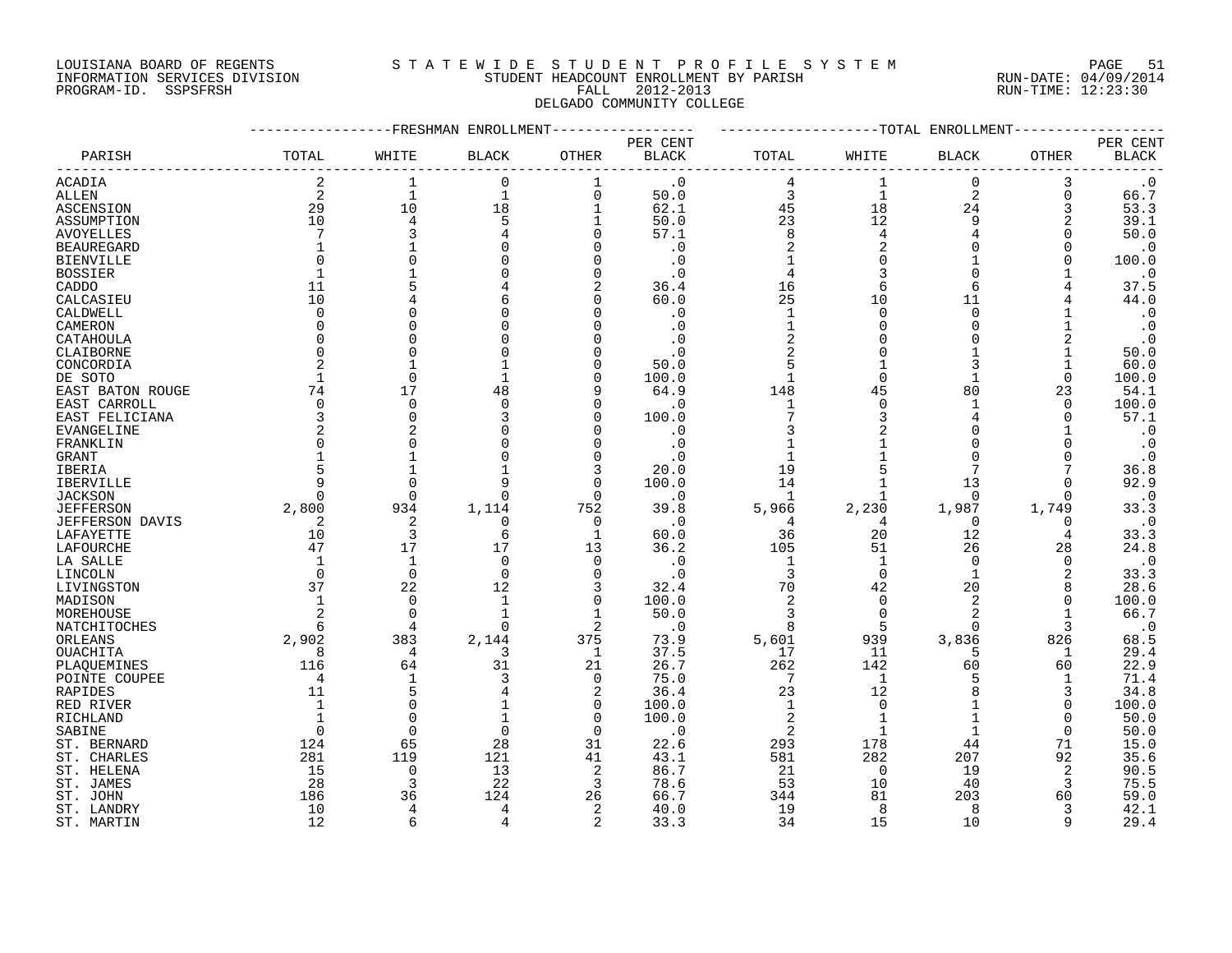#### LOUISIANA BOARD OF REGENTS S T A T E W I D E S T U D E N T P R O F I L E S Y S T E M PAGE 52 INFORMATION SERVICES DIVISION STUDENT HEADCOUNT ENROLLMENT BY PARISH RUN-DATE: 04/09/2014 DOULSIANA BOARD OF REGENIS<br>INFORMATION SERVICES DIVISION STUDENT HEADCOUNT ENROLLMENT BY PARISH RUN-DATE: 04/09/2014<br>PROGRAM-ID. SSPSFRSH FALL 2012-2013 FALL 2012-2013 DELGADO COMMUNITY COLLEGE

|                      |       |       | -FRESHMAN ENROLLMENT- |          |                          | -TOTAL ENROLLMENT- |       |              |       |                          |
|----------------------|-------|-------|-----------------------|----------|--------------------------|--------------------|-------|--------------|-------|--------------------------|
| PARISH               | TOTAL | WHITE | BLACK                 | OTHER    | PER CENT<br><b>BLACK</b> | TOTAL              | WHITE | <b>BLACK</b> | OTHER | PER CENT<br><b>BLACK</b> |
| ST. MARY             |       |       |                       | $\Omega$ | 100.0                    |                    |       |              |       | 100.0                    |
| ST. TAMMANY          | 1,342 | 807   | 260                   | 275      | 19.4                     | 2,611              | 1,637 | 441          | 533   | 16.9                     |
| TANGIPAHOA           | 261   | 96    | 134                   | 31       | 51.3                     | 471                | 196   | 210          | 65    | 44.6                     |
| TENSAS               |       |       |                       |          | 100.0                    |                    |       |              |       | 100.0                    |
| TERREBONNE           | 45    | 18    | 19                    |          | 42.2                     | 106                | 49    | 36           | 21    | 34.0                     |
| UNION                |       |       |                       |          | 100.0                    |                    |       |              |       | 100.0                    |
| VERMILLION           |       |       |                       |          | . 0                      |                    |       |              |       | $\cdot$ 0                |
| <b>VERNON</b>        |       |       |                       |          | 33.3                     |                    |       |              |       | 33.3                     |
| WASHINGTON           | 160   | 68    |                       | 15       | 48.1                     | 276                | 122   | 128          | 26    | 46.4                     |
| WEST BATON ROUGE     |       |       |                       |          | 33.3                     |                    |       |              |       | 25.0                     |
| WEST FELICIANA       |       |       |                       |          | 50.0                     |                    |       |              |       | 50.0                     |
| LOUISIANA TOTALS     | 8,598 | 2,719 | 4,253                 | 1,626    | 49.5                     | 17,284             | 6,165 | 7,491        | 3,628 | 43.3                     |
| OUT-OF-STATE/FOREIGN | 532   | 161   | 150                   | 221      | 28.2                     | 809                | 227   | 196          | 386   | 24.2                     |
| INSTITUTION TOTALS   | 9,130 | 2,880 | 4,403                 | 1,847    | 48.2                     | 18,093             | 6,392 | 7,687        | 4,014 | 42.5                     |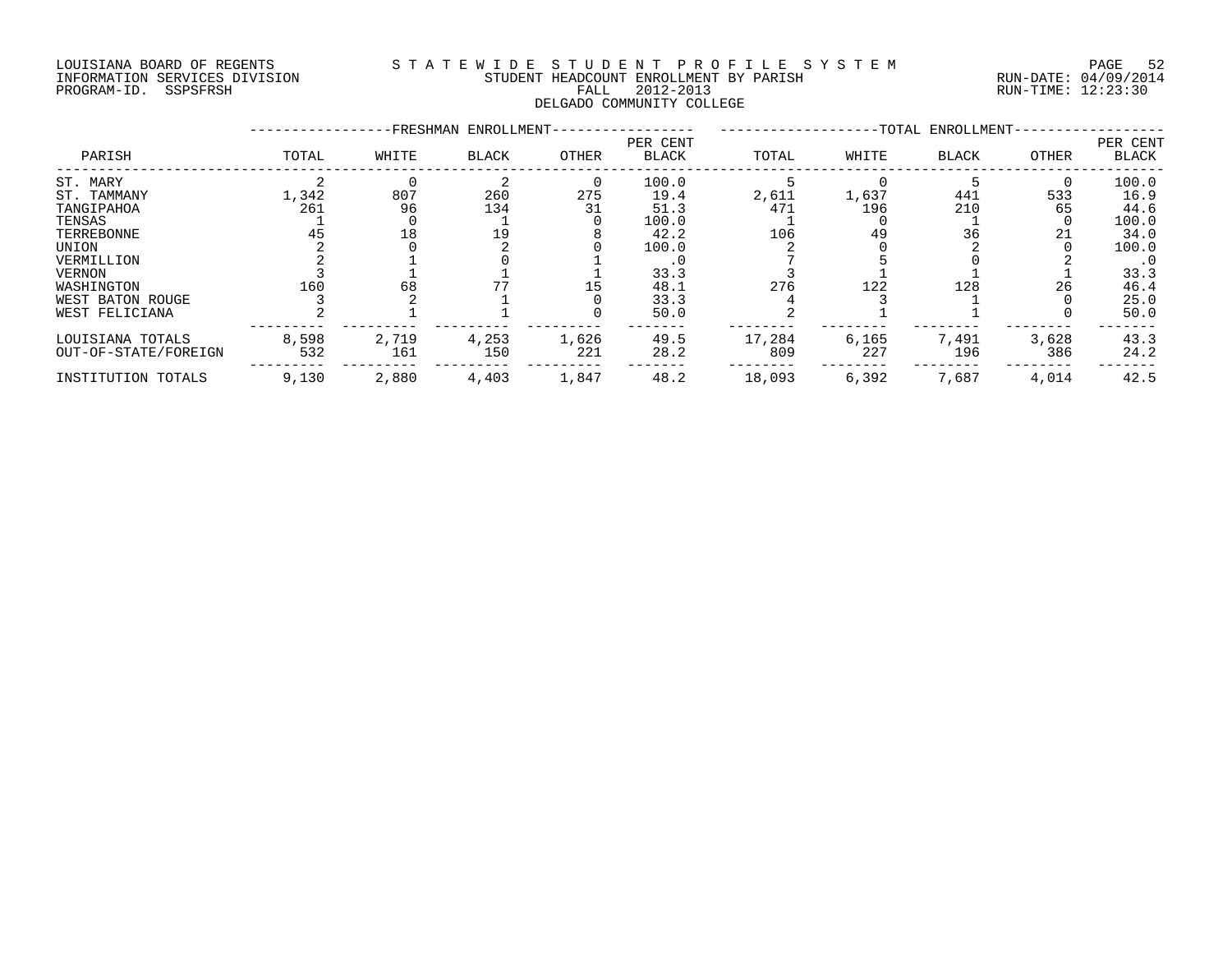#### LOUISIANA BOARD OF REGENTS S T A T E W I D E S T U D E N T P R O F I L E S Y S T E M PAGE 53 INFORMATION SERVICES DIVISION STUDENT HEADCOUNT ENROLLMENT BY PARISH RUN-DATE: 04/09/2014 INFORMATION SERVICES DIVISION CONTRACTOR TRADEOUNT HEADCOUNT ENROLLMENT BY PARISH CONTRACTION SERVICES DIVISION<br>PROGRAM-ID. SSPSFRSH FALL 2012-2013 FALL 2012-2013 RUN-TIME: 12:23:30 ELAINE P. NUNEZ COMMUN. COLLEGE

#### -----------------FRESHMAN ENROLLMENT----------------- -------------------TOTAL ENROLLMENT------------------ PER CENT PER CENT PARISH TOTAL WHITE BLACK OTHER BLACK TOTAL WHITE BLACK OTHER BLACK ------------------------------------------------------------------------------------------------------------------------------------ ASCENSION 4 3 1 0 25.0 5 4 1 0 20.0 ASSUMPTION 0 0 0 0 .0 1 0 1 0 100.0 AVOYELLES 2 1 1 0 50.0 3 2 1 0 33.3 BOSSIER 1 0 1 0 100.0 2 0 2 0 100.0 CALCASIEU 0 0 0 0 .0 1 1 0 0 .0 EAST BATON ROUGE 2 1 1 0 50.0 5 1 3 1 60.0 IBERIA 1 1 0 0 .0 1 1 0 0 .0 IBERVILLE 1 1 0 0 .0 1 1 0 0 .0 JEFFERSON 80 15 52 13 65.0 194 46 121 27 62.4 LAFAYETTE 1 1 0 0 .0 1 1 0 0 .0 LAFOURCHE 3 1 2 0 66.7 5 2 3 0 60.0 LIVINGSTON 1 0 0 1 .0 2 0 0 2 .0 NATCHITOCHES 1 1 0 0 .0 1 1 0 0 .0 ORLEANS 328 31 274 23 83.5 560 67 455 38 81.3 PLAQUEMINES 31 11 17 3 54.8 132 71 43 18 32.6 RAPIDES 1 0 1 0 100.0 1 0 1 0 100.0 RED RIVER 1 0 1 0 100.0 1 0 1 0 100.0 ST. BERNARD 310 208 61 41 19.7 783 522 146 115 18.6 ST. CHARLES 2 0 2 0 100.0 6 1 5 0 83.3 ST. JOHN 2 0 2 0 100.0 3 0 3 0 100.0 ST. MARTIN 0 0 0 0 .0 2 2 0 0 .0 ST.MARY 0 0 0 0 1 0 1 0 100.0 ST. TAMMANY 63 38 16 9 25.4 525 377 77 71 14.7 TANGIPAHOA 3 1 2 0 66.7 7 3 3 1 42.9 WASHINGTON 0 0 0 0 .0 6 2 3 1 50.0 WEST BATON ROUGE 0 0 0 0 .0 1 0 0 1 .0 --------- --------- --------- --------- ------- -------- -------- -------- -------- ------- LOUISIANA TOTALS 838 314 434 90 51.8 2,250 1,105 870 275 38.7 OUT-OF-STATE/FOREIGN 13 6 4 3 30.8 19 9 5 5 26.3 --------- --------- --------- --------- ------- -------- -------- -------- -------- ------- INSTITUTION TOTALS 851 320 438 93 51.5 2,269 1,114 875 280 38.6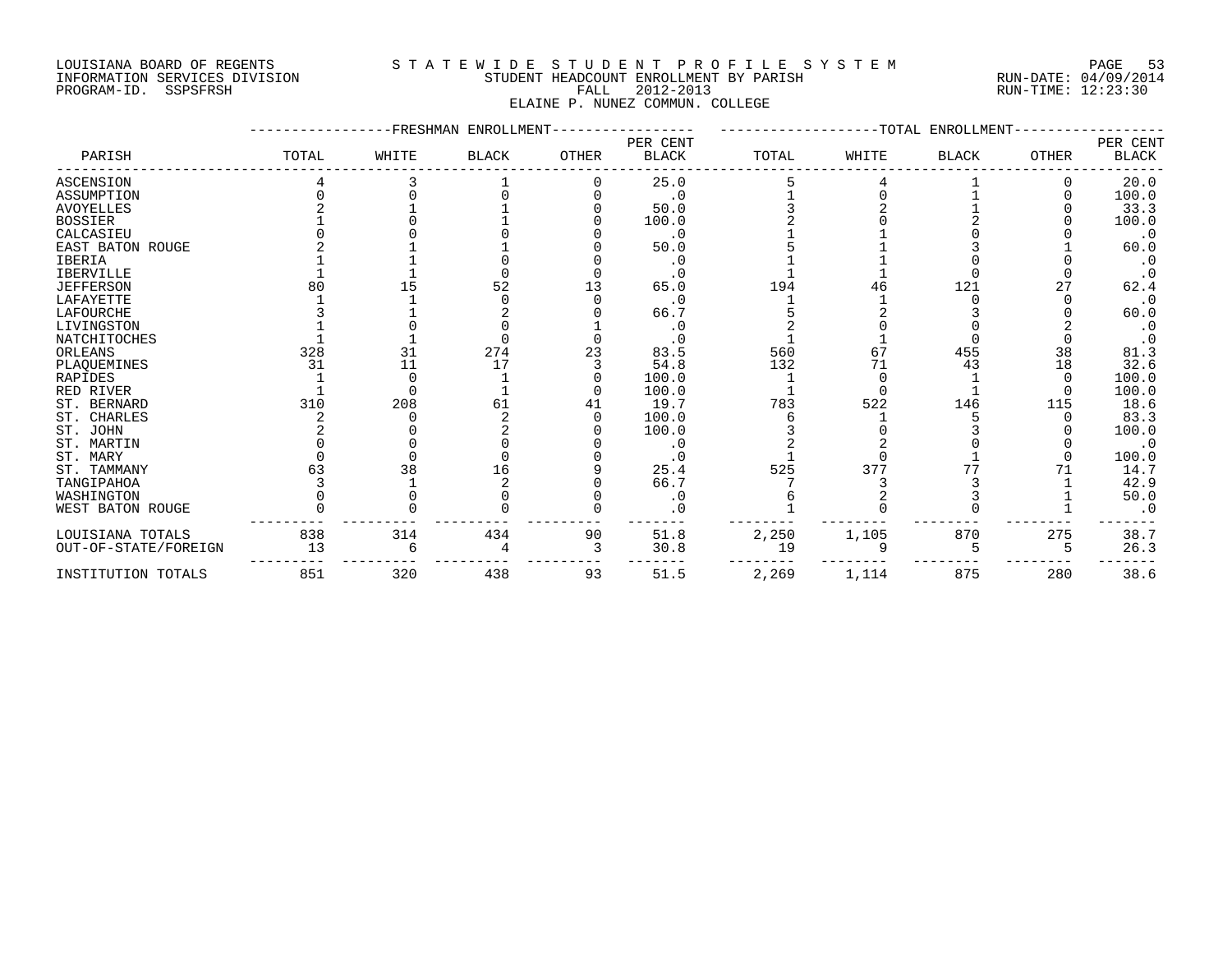INFORMATION SERVICES DIVISION STUDENT HEADCOUNT ENROLLMENT BY PARISH RUN-DATE: 04/09/2014 PROGRAM-ID. SSPSFRSH FALL 2012-2013 RUN-TIME: 12:23:30

## LOUISIANA BOARD OF REGENTS S T A T E W I D E S T U D E N T P R O F I L E S Y S T E M PAGE 54

RIVER PARISHES COMMUNITY COLLEGE

### -----------------FRESHMAN ENROLLMENT----------------- -------------------TOTAL ENROLLMENT------------------ PER CENT PER CENT PARISH TOTAL WHITE BLACK OTHER BLACK TOTAL WHITE BLACK OTHER BLACK ------------------------------------------------------------------------------------------------------------------------------------ ALLEN 0 0 0 0 1 0 1 0 100.0 ASCENSION 527 315 170 42 32.3 2,208 1,434 603 171 27.3 ASSUMPTION 87 34 48 5 55.2 236 124 102 10 43.2 BOSSIER 0 0 0 0 .0 1 1 0 0 .0 CALCASIEU 1 1 0 0 .0 1 1 0 0 .0 CLAIBORNE 0 0 0 0 .0 1 0 1 0 100.0 CONCORDIA 0 0 0 0 .0 1 0 1 0 100.0 EAST BATON ROUGE 64 34 24 6 37.5 137 65 60 12 43.8 EAST CARROLL 1 1 0 0 .0 1 1 0 0 .0 EAST FELICIANA 1 0 1 0 100.0 3 0 3 0 100.0 IBERVILLE 32 7 24 1 75.0 46 9 36 1 78.3 JEFFERSON 12 7 4 1 33.3 39 15 19 5 48.7 JEFFERSON DAVIS 1 0 1 0 100.0 1 0 1 0 100.0 LAFAYETTE 1 1 0 0 .0 2 2 0 0 .0 LAFOURCHE 1 1 0 0 .0 8 6 2 0 25.0 LA SALLE 0 0 0 0 .0 1 0 1 0 100.0 LIVINGSTON 45 43 1 1 2.2 94 81 8 5 8.5 MADISON 1 1 0 0 .0 2 1 1 0 50.0 EAST CRIMERAD<br>
ERENT CRIMERATION AND 12<br>
IBENT INDUSTRIES 1 0 100.0 1<br>
JEPTERSON DAVITS<br>
JEPTERSON DAVITS 12<br>
LAPAVETTE 1 0 10 0 100.0 1<br>
LAPAVETTE 1 0 100.0 1<br>
LAPAVETTE 1 0 100.0 1<br>
LAPAVETTE 1 0 100.0 1<br>
LAPAVETTE 1 1 0 ORLEANS 10 3 6 1 60.0 27 8 17 2 63.0 OUACHITA 2 1 1 0 50.0 2 1 1 0 50.0 PLAQUEMINES 2 0 2 0 100.0 5 1 4 0 80.0 POINTE COUPEE 0 0 0 0 .0 2 0 2 0 100.0 RAPIDES 1 1 0 0 .0 1 1 0 0 .0 ST. BERNARD 0 0 0 0 .0 4 1 1 2 25.0 ST. CHARLES 11 6 5 0 45.5 27 14 11 2 40.7 ST. HELENA 0 0 0 0 .0 1 0 1 0 100.0 ST. JAMES 91 21 65 5 71.4 397 192 196 9 49.4 ST. JOHN 77 19 53 5 68.8 152 43 101 8 66.4 ST. LANDRY 0 0 0 0 .0 2 1 1 0 50.0 ST. MARTIN 1 0 1 0 100.0 8 4 3 1 37.5 ST. TAMMANY 4 3 1 0 25.0 26 18 5 3 19.2 TANGIPAHOA 7 4 3 0 42.9 34 14 20 0 58.8 TERREBONNE 1 1 0 0 .0 3 3 0 0 .0 UNION 1 0 1 0 100.0 1 0 1 0 100.0 <code>WASHINGTON</code> 23 13 9 1 39.1 57 26 27 4 47.4 WEBSTER 0 0 0 0 1 1 0 0 .0 WEST BATON ROUGE 3 2 1 0 33.3 6 3 3 0 50.0 WEST FELICIANA 1 0 1 0 100.0 2 0 1 1 50.0 --------- --------- --------- --------- ------- -------- -------- -------- -------- ------- LOUISIANA TOTALS 1,010 519 423 68 41.9 3,542 2,071 1,235 236 34.9 OUT-OF-STATE/FOREIGN 13 11 0 2 .0 24 13 2 9 8.3 --------- --------- --------- --------- ------- -------- -------- -------- -------- -------

INSTITUTION TOTALS 1,023 530 423 70 41.3 3,566 2,084 1,237 245 34.7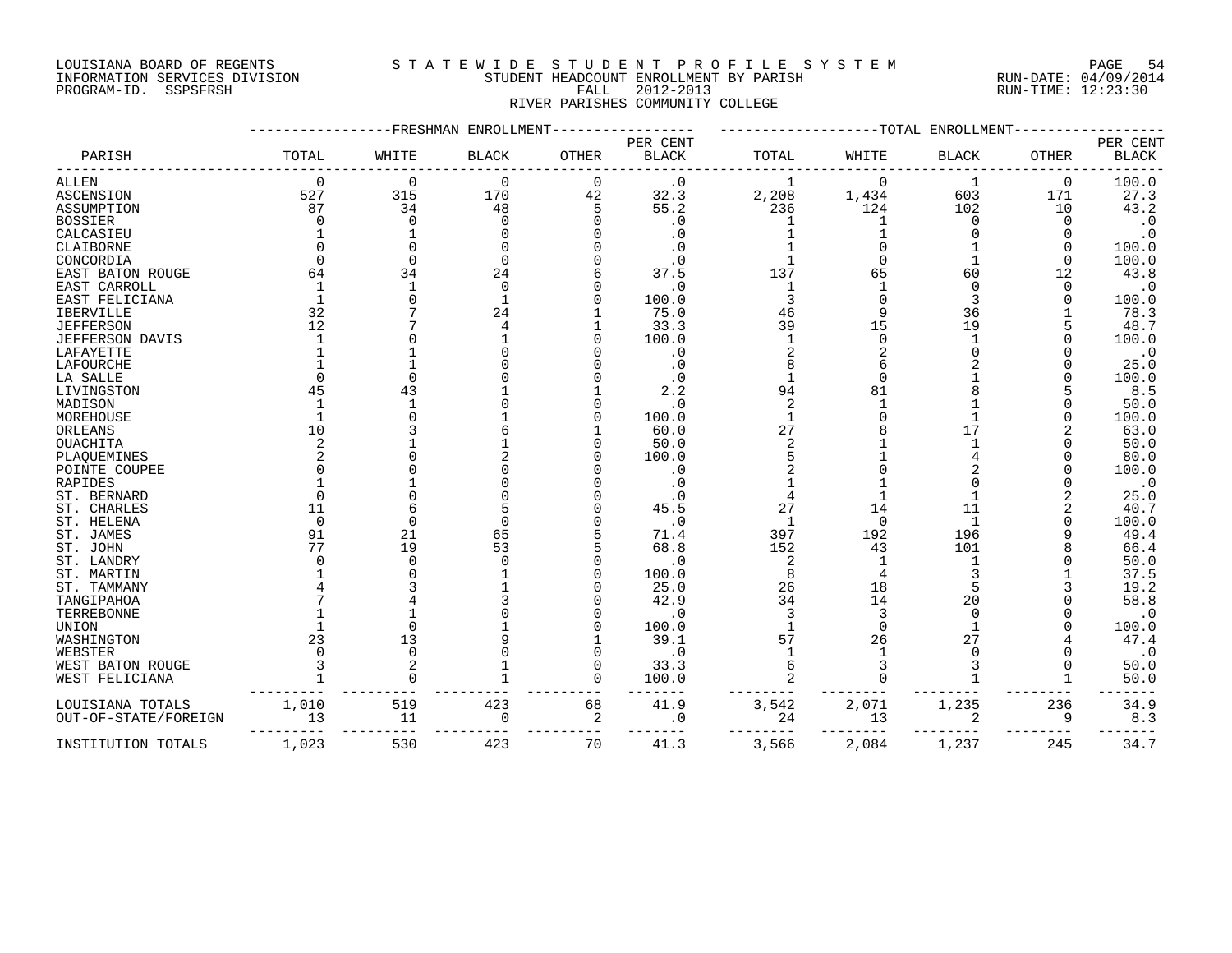#### LOUISIANA BOARD OF REGENTS S T A T E W I D E S T U D E N T P R O F I L E S Y S T E M PAGE 55 INFORMATION SERVICES DIVISION STUDENT HEADCOUNT ENROLLMENT BY PARISH RUN-DATE: 04/09/2014 PAGE 5:<br>PROGRAM-ID. SERVICES DIVISION SANCELLY STUDENT HEADCOUNT EXAMPLE AND INTERNATION SERVICES DIVISION SANCELLY STUDENT<br>FALL 2012-2013 RUN-TIME: 12:23:30

## SOUTH LA. COMMUNITY COLLEGE

PARISH TOTAL WHITE BLACK OTHER BLACK TOTAL WHITE BLACK OTHER BLACK ------------------------------------------------------------------------------------------------------------------------------------ ACADIA 185 120 53 12 28.6 470 328 113 29 24.0 ALLEN 2 1 0 1 .0 5 3 0 2 .0 ASCENSION 9 7 2 0 22.2 15 11 3 1 20.0 ASSUMPTION 3 3 0 0 .0 4 4 0 0 .0 AVOYELLES 37 26 10 1 27.0 53 38 14 1 26.4 BEAUREGARD 6 6 0 0 .0 9 7 1 1 11.1

-----------------FRESHMAN ENROLLMENT----------------- -------------------TOTAL ENROLLMENT------------------

PER CENT PER CENT

| <b>BOSSIER</b>    |       |     |     |     | $\cdot$ 0 |       |       |     |     | . C   |
|-------------------|-------|-----|-----|-----|-----------|-------|-------|-----|-----|-------|
| CADDO             |       |     |     |     | 66.7      | 11    |       |     |     | 45.5  |
| CALCASIEU         |       | 23  |     |     | 25.0      | 45    | 32    |     |     | 24.4  |
| CALDWELL          |       |     |     |     |           |       |       |     |     | . U   |
| CATAHOULA         |       |     |     |     |           |       |       |     |     | 66.7  |
| CONCORDIA         |       |     |     |     | 100.0     |       |       |     |     | 50.0  |
| DE SOTO           |       |     |     |     |           |       |       |     |     | . C   |
| EAST BATON ROUGE  |       | 21  | و ، |     | 40.4      | 75    | 35    |     |     | 41.3  |
| EAST FELICIANA    |       |     |     |     | 100.0     |       |       |     |     | 75.0  |
| <b>EVANGELINE</b> | 133   | 64  | 58  |     | 43.6      | 258   | 140   | 103 | 15  | 39.9  |
| FRANKLIN          |       |     |     |     | 100.0     |       |       |     |     | 100.0 |
| GRANT             |       |     |     |     | $\cdot$ 0 |       |       |     |     | . U   |
| IBERIA            | 430   | 191 | 186 | 53  | 43.3      | 881   | 433   | 349 | 99  | 39.6  |
| <b>IBERVILLE</b>  |       |     |     |     | 40.0      |       |       |     |     | 50.0  |
| <b>JEFFERSON</b>  | 37    | 22  |     |     | 18.9      | 60    | 36    | 13  |     | 21.7  |
| JEFFERSON DAVIS   | 15    | 15  |     |     | $\cdot$ 0 | 26    | 22    |     |     | 11.5  |
| LAFAYETTE         | 1,237 | 630 | 473 | 134 | 38.2      | 2,584 | 1,359 | 835 | 390 | 32.3  |
| LAFOURCHE         | 12    |     |     |     | 8.3       | 19    | 12    |     |     | 21.1  |
| LIVINGSTON        | 20    | 20  |     |     |           | 2.7   |       |     |     | . U   |
| MADISON           |       |     |     |     |           |       |       |     |     | . U   |
| MOREHOUSE         |       |     |     |     | 100.0     |       |       |     |     | 100.0 |
| NATCHITOCHES      |       |     |     |     | 40.0      |       |       |     |     | 42.9  |
| ORLEANS           |       |     |     |     | 43.5      | 46    |       |     |     | 50.0  |
| <b>OUACHITA</b>   |       |     |     |     | 66.7      |       |       |     |     | 60.0  |
| PLAQUEMINES       |       |     |     |     | 50.0      |       |       |     |     | 50.0  |
| POINTE COUPEE     | 12    |     |     |     | 25.0      | 22    | 18    |     |     | 13.6  |
| RAPIDES           | 45    | 28  |     |     | 26.7      | 59    | 34    |     |     | 28.8  |
| SABINE            |       |     |     |     |           |       |       |     |     | 16.7  |
| ST. BERNARD       |       |     |     |     |           |       |       |     |     | . 6   |
| ST. CHARLES       |       |     |     |     | 25.0      |       |       |     |     | 27.3  |

ST. JAMES 5 1 4 0 80.0 6 2 4 0 66.7 ST. JOHN 8 4 4 0 50.0 14 5 9 0 64.3 ST. LANDRY 323 143 163 17 50.5 730 345 345 40 47.3 ST. MARTIN 330 135 172 23 52.1 825 379 364 82 44.1 ST. MARY 7 3 4 0 57.1 12 5 7 0 58.3 ST. TAMMANY 30 22 7 1 23.3 45 32 9 4 20.0 TANGIPAHOA 17 8 9 0 52.9 23 10 10 3 43.5 TERREBONNE 30 15 12 3 40.0 39 22 14 3 35.9 UNION 0 0 0 0 .0 1 1 0 0 .0 VERMILLION 266 169 63 34 23.7 926 560 167 199 18.0 VERNON 11 8 3 0 27.3 13 9 4 0 30.8 WASHINGTON 5 1 2 2 40.0 10 5 3 2 30.0 WEBSTER 2 2 0 0 .0 2 2 0 0 .0 WEST BATON ROUGE 2 1 1 0 50.0 5 4 1 0 20.0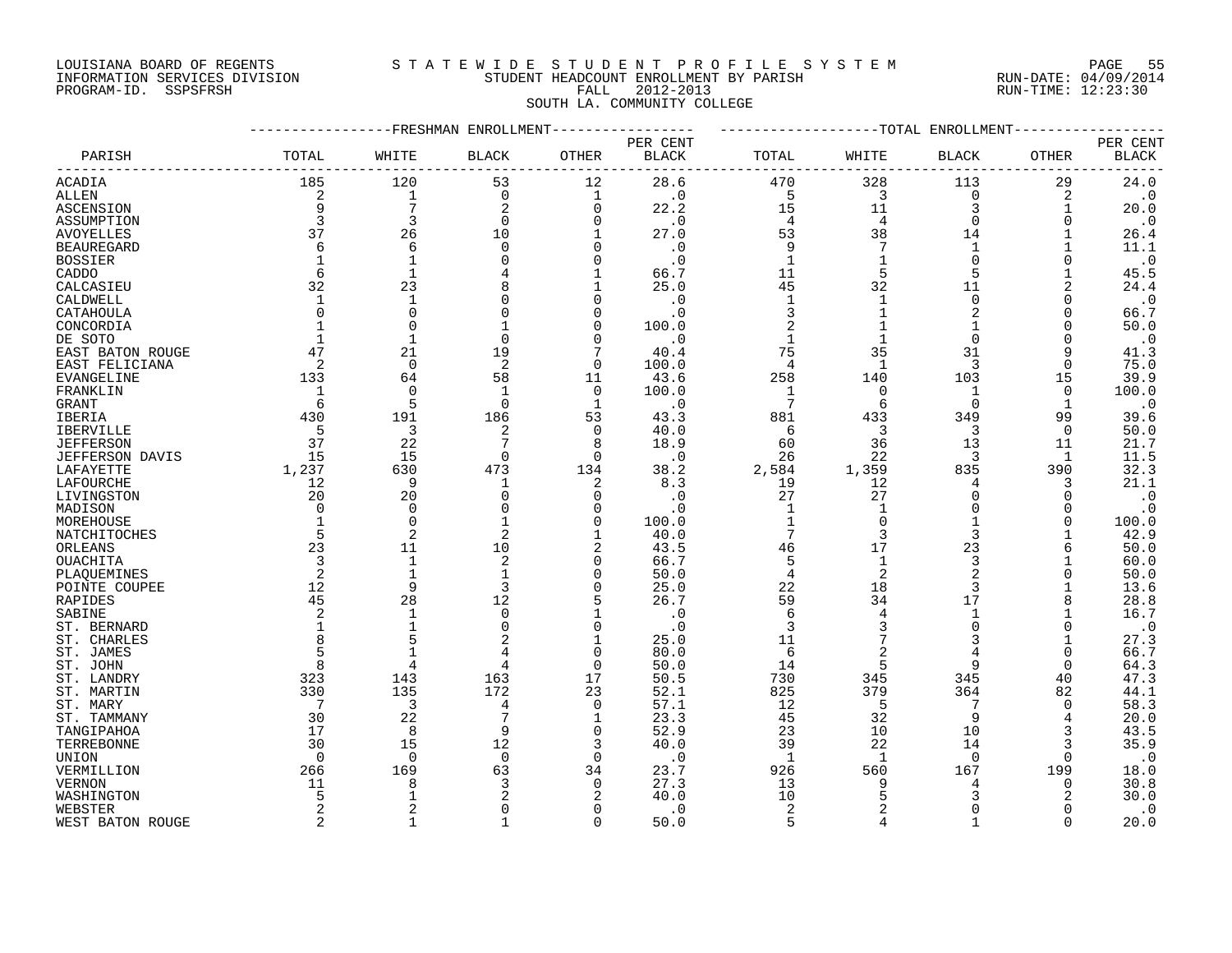#### LOUISIANA BOARD OF REGENTS S T A T E W I D E S T U D E N T P R O F I L E S Y S T E M PAGE 56 INFORMATION SERVICES DIVISION STUDENT HEADCOUNT ENROLLMENT BY PARISH RUN-DATE: 04/09/2014 PROGRAM-ID. SSPSFRSH FALL 2012-2013 RUN-TIME: 12:23:30 FALL 2012-2013<br>SOUTH LA. COMMUNITY COLLEGE

| -FRESHMAN ENROLLMENT-                    |             |       |              |              |                          |             | -TOTAL ENROLLMENT- |              |           |                   |  |  |
|------------------------------------------|-------------|-------|--------------|--------------|--------------------------|-------------|--------------------|--------------|-----------|-------------------|--|--|
| PARISH                                   | TOTAL       | WHITE | <b>BLACK</b> | <b>OTHER</b> | PER CENT<br><b>BLACK</b> | TOTAL       | WHITE              | <b>BLACK</b> | OTHER     | PER CENT<br>BLACK |  |  |
| WEST FELICIANA                           |             |       |              |              | 33.3                     |             |                    |              |           | 28.6              |  |  |
| LOUISIANA TOTALS<br>OUT-OF-STATE/FOREIGN | 3.373<br>44 | 1,745 | 1,306        | 322<br>20    | 38.7<br>20.5             | 7,391<br>67 | 3,983<br>24        | 2,490        | 918<br>32 | 33.7<br>16.4      |  |  |
| INSTITUTION TOTALS                       | 3,417       | 1,760 | 1,315        | 342          | 38.5                     | ,458        | 4,007              | 2,501        | 950       | 33.5              |  |  |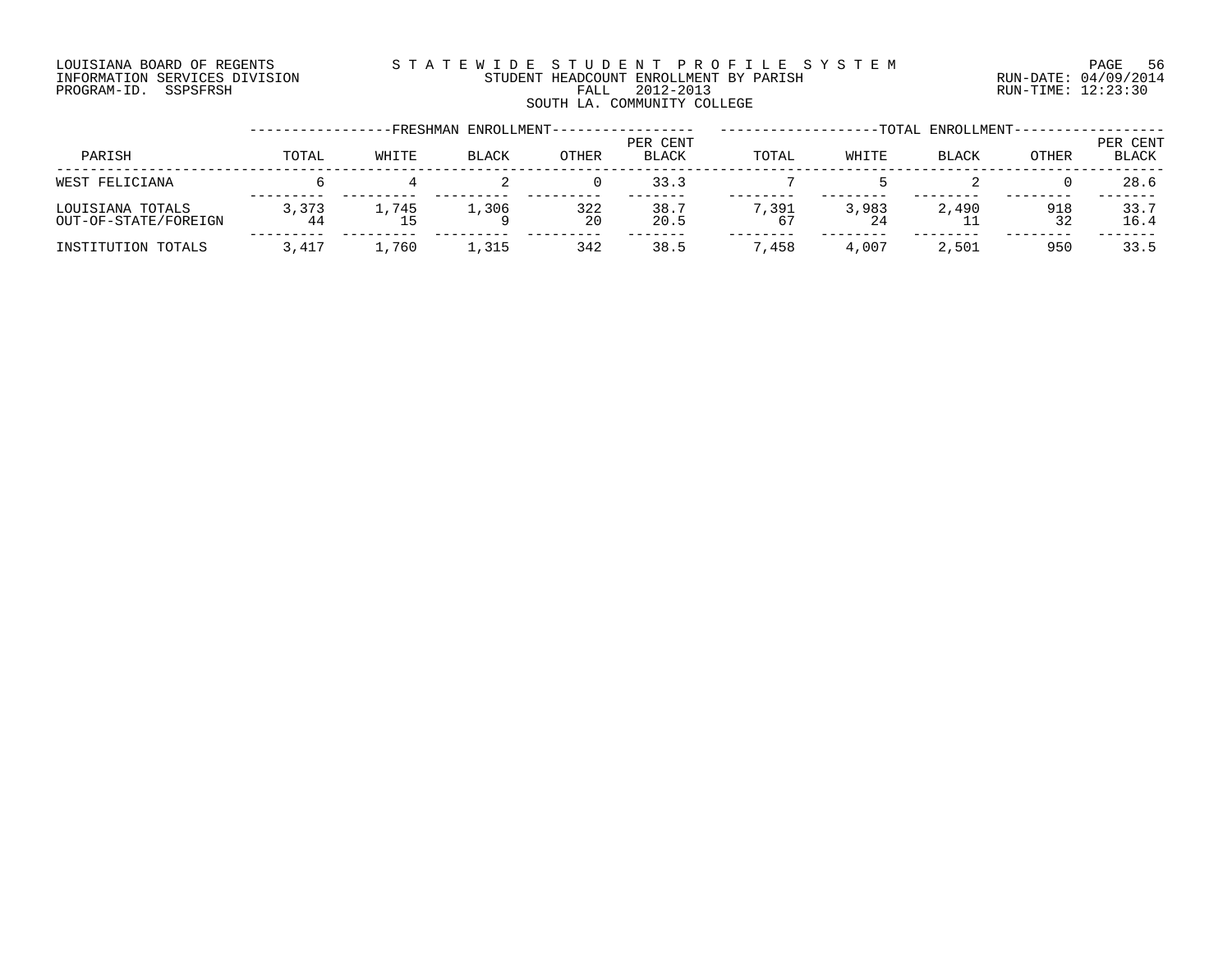#### LOUISIANA BOARD OF REGENTS S T A T E W I D E S T U D E N T P R O F I L E S Y S T E M PAGE 57 INFORMATION SERVICES DIVISION STUDENT HEADCOUNT ENROLLMENT BY PARISH RUN-DATE: 04/09/2014 PROGRAM-ID. SSPSFRSH FALL 2012-2013 RUN-TIME: 12:23:30 LA. DELTA COMMUNITY COLLEGE

#### -----------------FRESHMAN ENROLLMENT----------------- -------------------TOTAL ENROLLMENT------------------ PER CENT PER CENT PARISH TOTAL WHITE BLACK OTHER BLACK TOTAL WHITE BLACK OTHER BLACK ------------------------------------------------------------------------------------------------------------------------------------ ACADIA 0 0 0 0 .0 1 1 0 0 .0 ASCENSION 0 0 0 0 .0 2 0 1 1 50.0 AVOYELLES 1 1 0 0 .0 1 1 0 0 .0 BEAUREGARD 3 1 1 1 33.3 5 2 2 1 40.0 BIENVILLE 2 0 2 0 100.0 7 2 4 1 57.1 BOSSIER 2 2 0 0 .0 6 4 0 2 .0 CADDO 4 0 4 0 100.0 6 1 5 0 83.3 CALCASIEU 0 0 0 0 .0 1 0 1 0 100.0 CALDWELL 51 35 7 9 13.7 139 104 20 15 14.4 CATAHOULA 19 9 7 3 36.8 32 16 12 4 37.5 CLAIBORNE 4 2 1 1 25.0 8 5 2 1 25.0 CONCORDIA 9 5 4 0 44.4 20 12 6 2 30.0 CATHORNE<br>
CATEGORY<br>
CONCORDIA 9 5 4 0 44.4 20 12 6 2 30.0<br>
EAST BATON ROUGE 6 5 0 1 .0 7 5 1 1 14.3<br>
EAST CARROLL 44 9 30 5 68.2 125 14 102 9 81.6<br>
FARSIT FELICIANA 1 1 0 0 0 .0 2 1 1 0 50.0<br>
FRANKLIN 133 66 35 32 26.3 234 EAST CARROLL 44 9 30 5 68.2 125 14 102 9 81.6 EAST FELICIANA 1 1 0 0 .0 2 1 1 0 50.0 FRANKLIN 133 66 35 32 26.3 234 122 71 41 30.3 GRANT 3 3 0 0 .0 3 3 0 0 .0 IBERVILLE 2 1 1 0 50.0 3 1 1 1 33.3 JACKSON 25 19 5 1 20.0 55 44 7 4 12.7 JEFFERSON 2 2 0 0 .0 2 2 0 0 .0 JEFFERSON DAVIS (1992)<br>
JEFFERSON DAVIS 1 1 0 0 .0 1 1 0 0 .0<br>
LA SALLE 10 7 1 2 10.0 19 15 2 2 10.5<br>
LA SALLE 115 66 32 17 27.8 212 127 62 23 29.2<br>
ILIVIMGSTON LA SALLE 10 7 1 2 10.0 19 15 2 2 10.5 LINCOLN 115 66 32 17 27.8 212 127 62 23 29.2 LIVINGSTON 1 0 0 1 .0 2 0 0 2 .0 MADISON 41 8 28 5 68.3 123 19 89 15 72.4 MOREHOUSE 141 61 62 18 44.0 371 159 154 58 41.5 NATCHITOCHES 2 1 0 1 .0 3 1 1 1 33.3 ORLEANS 5 1 4 0 80.0 7 2 5 0 71.4 OUACHITA 918 435 342 141 37.3 2,024 973 765 286 37.8 RAPIDES 7 5 0 2 .0 10 7 1 2 10.0 RICHLAND 115 60 35 20 30.4 265 147 84 34 31.7 SABINE 2 1 0 1 .0 2 1 0 1 .0 ST. BERNARD 0 0 0 0 .0 1 0 1 0 100.0 ST. CHARLES 1 0 0 100.0 1 0 100.0<br>
ST. JOHN 0 0 0 0 0 0 100.0 1 0 100.0<br>
1 0 100.0 ST. JOHN 0 0 0 0 .0 1 0 1 0 100.0 ST. TAMMANY 3 2 1 0 33.3 5 3 2 0 40.0 TENSAS 15 3 11 1 73.3 28 4 21 3 75.0 TERREBONNE 1 1 0 0 .0 1 1 0 0 .0 UNION 76 49 18 9 23.7 132 87 29 16 22.0 VERNON 2 0 1 1 50.0 3 1 1 1 33.3 0 1 0 0 .0 2 2 0 0 .0 0 .0 WEBSTER 2 0 2 0 100.0 6 2 4 0 66.7 WEST BATON ROUGE 0 0 0 0 .0 1 1 0 0 .0 WEST CARROLL 62 39 13 10 21.0 169 129 24 16 14.2 WINN 11 4 4 3 36.4 16 9 4 3 25.0 --------- --------- --------- --------- ------- -------- -------- -------- -------- ------- LOUISIANA TOTALS 1,843 906 652 285 35.4 4,064 2,031 1,487 546 36.6 OUT-OF-STATE/FOREIGN 36 11 --------- --------- --------- --------- ------- -------- -------- -------- -------- -------

INSTITUTION TOTALS 1,879 917 663 299 35.3 4,123 2,049 1,504 570 36.5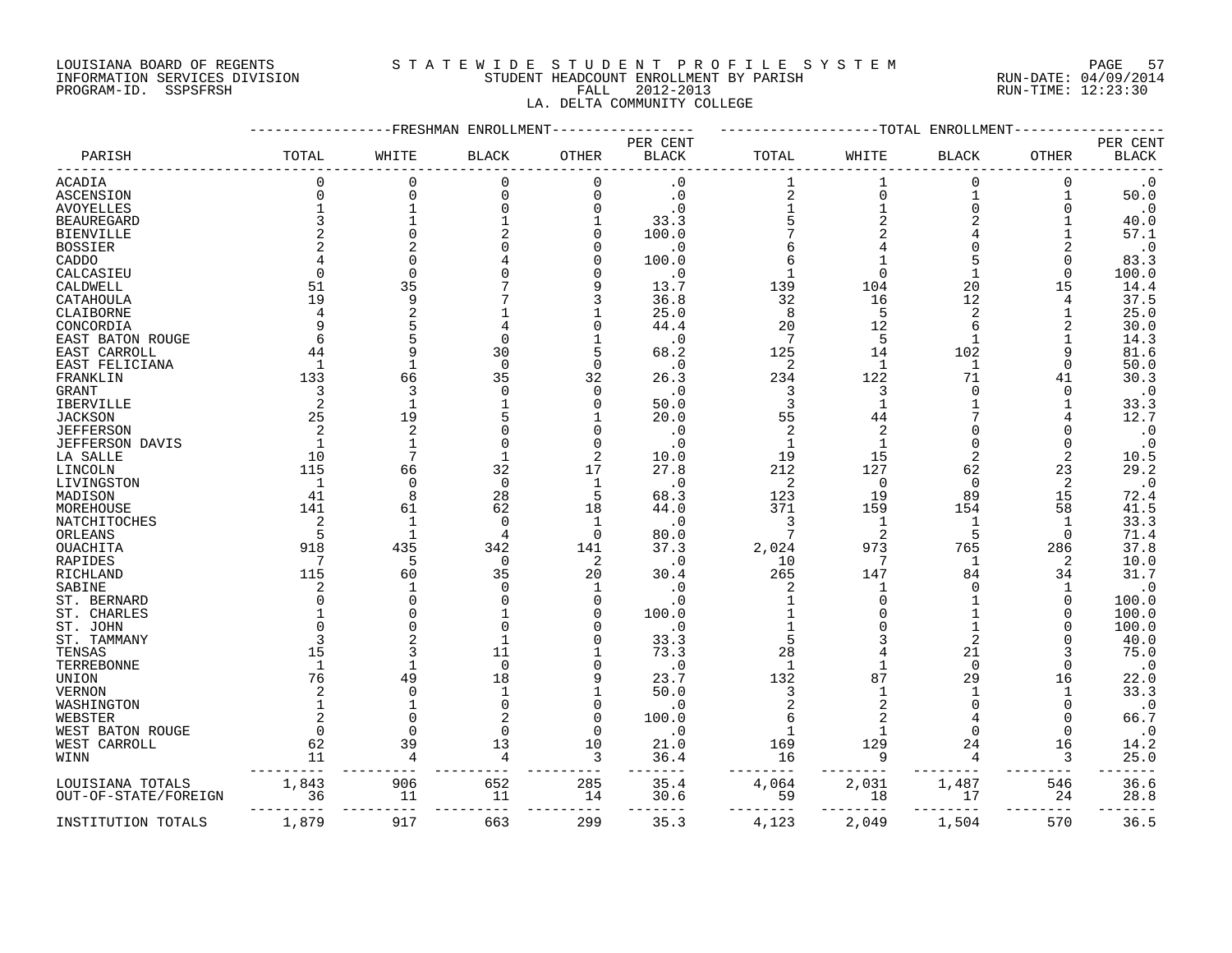| LOUISIANA BOARD OF REGENTS    |       |       |       |       |                             | STATEWIDE STUDENT PROFILE SYSTEM       |       |                              | 58<br>PAGE           |
|-------------------------------|-------|-------|-------|-------|-----------------------------|----------------------------------------|-------|------------------------------|----------------------|
| INFORMATION SERVICES DIVISION |       |       |       |       |                             | STUDENT HEADCOUNT ENROLLMENT BY PARISH |       |                              | RUN-DATE: 04/09/2014 |
| PROGRAM-ID. SSPSFRSH          |       |       |       | FALL  | 2012-2013                   |                                        |       |                              | RUN-TIME: 12:23:30   |
|                               |       |       |       |       | LA. DELTA COMMUNITY COLLEGE |                                        |       |                              |                      |
|                               |       |       |       |       |                             |                                        |       |                              |                      |
|                               |       |       |       |       |                             |                                        |       |                              |                      |
|                               |       |       |       |       | PER CENT                    |                                        |       |                              | PER CENT             |
| PARISH                        | TOTAL | WHITE | BLACK | OTHER | <b>BLACK</b>                | TOTAL                                  | WHITE | <b>OTHER</b><br><b>BLACK</b> | <b>BLACK</b>         |

------------------------------------------------------------------------------------------------------------------------------------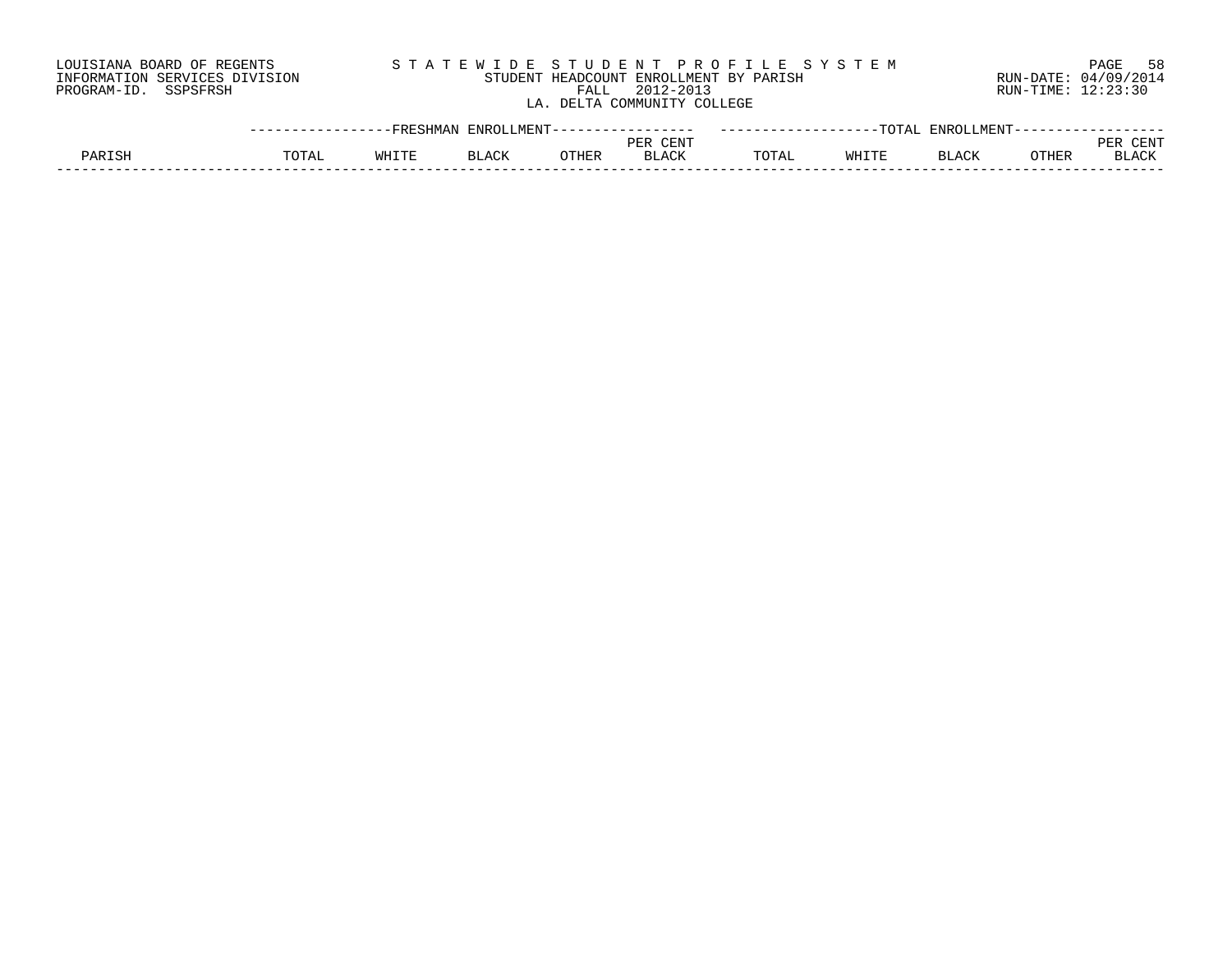#### LOUISIANA BOARD OF REGENTS S T A T E W I D E S T U D E N T P R O F I L E S Y S T E M PAGE 59 INFORMATION SERVICES DIVISION STUDENT HEADCOUNT ENROLLMENT BY PARISH RUN-DATE: 04/09/2014 PROGRAM-ID. SSPSFRSH FALL 2012-2013 RUN-TIME: 12:23:30

L. E. FLETCHER

|                      |                | FRESHMAN     | ENROLLMENT   |          |              | -TOTAL<br>ENROLLMENT |                |                |             |              |  |
|----------------------|----------------|--------------|--------------|----------|--------------|----------------------|----------------|----------------|-------------|--------------|--|
|                      |                |              |              |          | PER CENT     |                      |                |                |             | PER CENT     |  |
| PARISH               | TOTAL          | WHITE        | <b>BLACK</b> | OTHER    | <b>BLACK</b> | TOTAL                | WHITE          | <b>BLACK</b>   | OTHER       | <b>BLACK</b> |  |
| ACADIA               | 1              | 0            | 0            |          | $\cdot$ 0    | $\mathbf{1}$         | $\mathbf 0$    | 0              |             | $\cdot$ 0    |  |
| ASCENSION            | $\mathbf{1}$   | $\mathbf{1}$ | $\mathbf 0$  | $\Omega$ | $\cdot$ 0    | 11                   | 3              | 8              | $\mathbf 0$ | 72.7         |  |
| ASSUMPTION           | 41             | 15           | 25           |          | 61.0         | 78                   | 29             | 38             | 11          | 48.7         |  |
| <b>BEAUREGARD</b>    | $\Omega$       | $\Omega$     | $\Omega$     |          | $\cdot$ 0    | 3                    |                |                | $\mathbf 1$ | 33.3         |  |
| <b>BOSSIER</b>       | O              |              |              |          | $\cdot$ 0    |                      |                |                | $\Omega$    | 100.0        |  |
| CADDO                |                |              |              |          | . 0          |                      |                |                |             | 100.0        |  |
| CALCASIEU            | 5              |              |              |          | 40.0         |                      |                |                |             | 57.1         |  |
| CALDWELL             | $\overline{2}$ |              |              |          | $\cdot$ 0    |                      |                |                |             | $\cdot$ 0    |  |
| EAST BATON ROUGE     |                |              |              |          | 57.1         | 20                   |                |                |             | 45.0         |  |
| EAST FELICIANA       | U              |              |              |          | $\cdot$ 0    | $\mathbf{1}$         |                |                |             | $\cdot$ 0    |  |
| EVANGELINE           |                |              |              |          | 100.0        | $\overline{2}$       |                | $\overline{a}$ |             | 100.0        |  |
| IBERIA               |                |              |              |          | 66.7         | 16                   |                | 12             |             | 75.0         |  |
| <b>IBERVILLE</b>     |                |              |              |          | . 0          | 14                   |                | 6              | 2           | 42.9         |  |
| <b>JEFFERSON</b>     | 16             |              |              |          | 37.5         | 68                   | 21             | 33             | 14          | 48.5         |  |
| JEFFERSON DAVIS      | $\mathbf{1}$   |              |              |          | $\cdot$ 0    | $\mathbf{1}$         |                | $\Omega$       | 0           | $\cdot$ 0    |  |
| LAFAYETTE            | 10             |              |              |          | 50.0         | 14                   |                | $\mathsf{R}$   | 1           | 57.1         |  |
| LAFOURCHE            | 356            | 243          | 75           | 38       | 21.1         | 675                  | 441            | 139            | 95          | 20.6         |  |
| LIVINGSTON           | 4              | 2            |              |          | 25.0         | 4                    | 2              |                |             | 25.0         |  |
| MADISON              | $\Omega$       |              |              |          | $\cdot$ 0    |                      |                | $\Omega$       |             | $\cdot$ 0    |  |
| MOREHOUSE            |                |              |              |          | . 0          | 2                    |                |                |             | 50.0         |  |
| NATCHITOCHES         | $\overline{2}$ |              |              |          | 100.0        | $\overline{2}$       |                | 2              | $\Omega$    | 100.0        |  |
| ORLEANS              | 10             |              |              |          | 40.0         | 49                   |                | 28             | 14          | 57.1         |  |
| OUACHITA             |                |              |              |          | . 0          |                      |                | $\Omega$       | O           | $\cdot$ 0    |  |
| PLAQUEMINES          | 3              |              |              |          | $\cdot$ 0    |                      |                |                |             | 28.6         |  |
| POINTE COUPEE        |                |              |              |          | . 0          |                      |                |                |             | $\cdot$ 0    |  |
| RAPIDES              |                |              |              |          | 25.0         |                      |                |                |             | 25.0         |  |
| RICHLAND             | $\Omega$       |              |              |          | $\cdot$ 0    |                      |                |                |             | 100.0        |  |
| SABINE               |                |              |              |          | . 0          |                      |                |                |             | $\cdot$ 0    |  |
| ST. BERNARD          | $\Omega$       |              |              |          | $\cdot$ 0    |                      |                |                |             | 50.0         |  |
| ST. CHARLES          | 19             | 14           |              |          | 15.8         | 41                   | 27             | 11             |             | 26.8         |  |
| ST. JAMES            | 3              |              |              |          | 66.7         | 22                   | 11             | 10             |             | 45.5         |  |
| ST. JOHN             | 5              |              |              |          | 60.0         | 24                   |                | 11             |             | 45.8         |  |
| ST. LANDRY           | 3              |              | $\Omega$     |          | . 0          | 6                    | $\overline{2}$ | $\overline{2}$ | 2           | 33.3         |  |
| ST. MARTIN           | 43             | 20           | 17           | 6        | 39.5         | 114                  | 59             | 34             | 21          | 29.8         |  |
| ST. MARY             | 16             | 6            | 6            |          | 37.5         | 28                   | 11             | 9              |             | 32.1         |  |
| ST. TAMMANY          | 8              |              | $\Omega$     |          | $\cdot$ 0    | 20                   | 12             |                |             | 20.0         |  |
| TANGIPAHOA           | $\overline{2}$ | 2            | $\Omega$     | $\Omega$ | $\cdot$ 0    | 7                    | $\overline{4}$ | $\overline{a}$ |             | 28.6         |  |
| TERREBONNE           | 501            | 292          | 132          | 77       | 26.3         | 1,137                | 694            | 255            | 188         | 22.4         |  |
| VERMILLION           | 3              | 3            | $\Omega$     | $\Omega$ | . 0          |                      |                |                | $\Omega$    | $\cdot$ 0    |  |
| <b>VERNON</b>        |                |              |              |          |              |                      |                |                |             | $\cdot$ 0    |  |
| WASHINGTON           |                |              |              |          |              |                      |                |                |             | 16.7         |  |
| WEBSTER              |                |              |              |          | . 0          |                      |                |                |             | $\cdot$ 0    |  |
| WEST BATON ROUGE     | 0              |              |              |          | . 0          |                      |                | 2              |             | 50.0         |  |
| WEST CARROLL         | 0              | $\cap$       |              |          | $\cdot$ 0    |                      |                | $\Omega$       |             | $\cdot$ 0    |  |
|                      |                |              |              |          |              |                      |                |                |             |              |  |
| LOUISIANA TOTALS     | 1,082          | 646          | 293          | 143      | 27.1         | 2,409                | 1,382          | 641            | 386         | 26.6         |  |
| OUT-OF-STATE/FOREIGN | 79             | 53           | 15           | 11       | 19.0         | 93                   | 61             | 18             | 14          | 19.4         |  |
|                      |                |              |              |          |              |                      |                |                |             |              |  |
| INSTITUTION TOTALS   | 1,161          | 699          | 308          | 154      | 26.5         | 2,502                | 1,443          | 659            | 400         | 26.3         |  |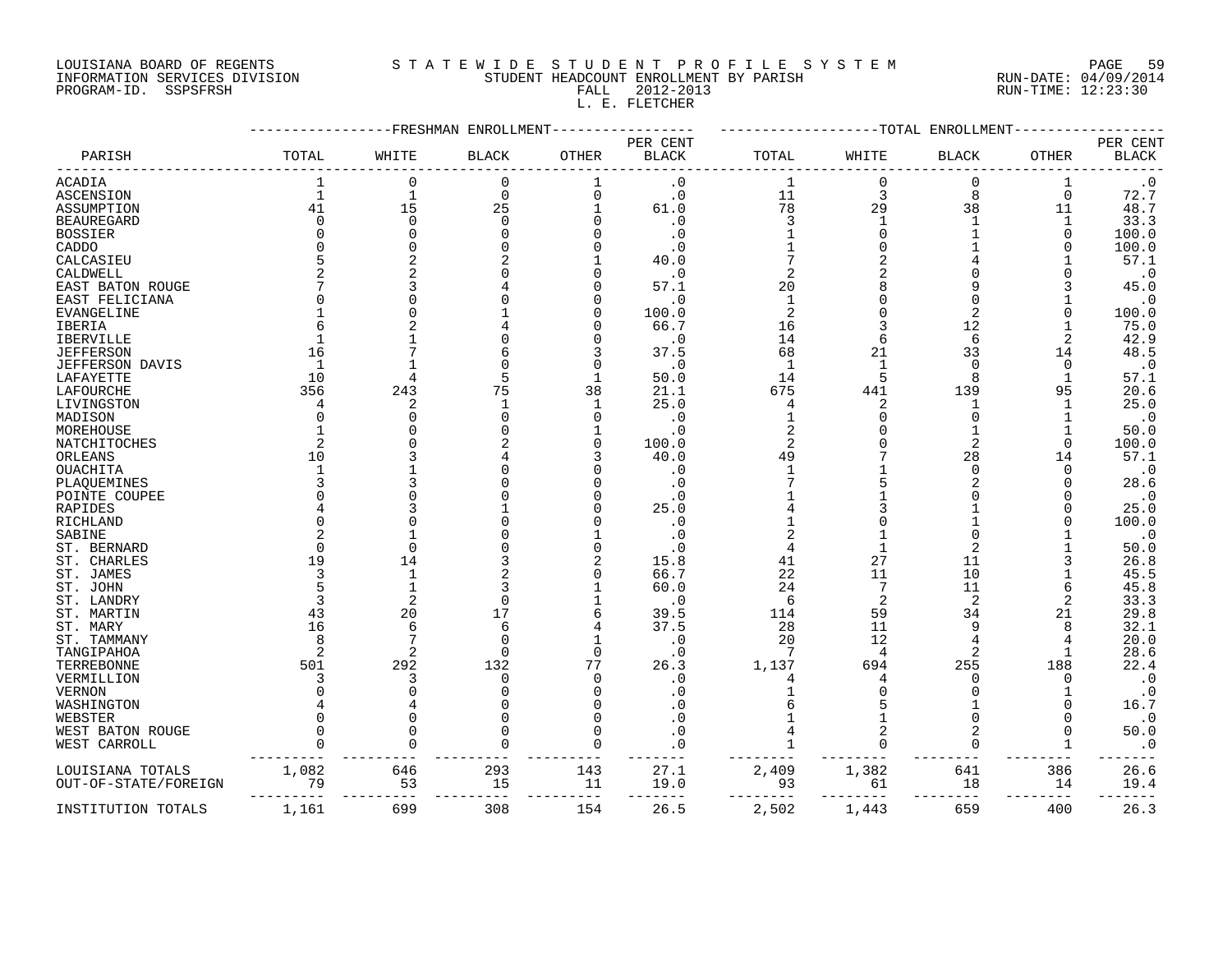#### LOUISIANA BOARD OF REGENTS S T A T E W I D E S T U D E N T P R O F I L E S Y S T E M PAGE 60 INFORMATION SERVICES DIVISION STUDENT HEADCOUNT ENROLLMENT BY PARISH RUN-DATE: 04/09/2014 PROGRAM-ID. SSPSFRSH FALL 2012-2013 RUN-TIME: 12:23:30

## SOWELA

|                        |                | FRESHMAN    | ENROLLMENT   | -TOTAL<br>ENROLLMENT |                          |                |          |              |              |                          |
|------------------------|----------------|-------------|--------------|----------------------|--------------------------|----------------|----------|--------------|--------------|--------------------------|
| PARISH                 | TOTAL          | WHITE       | <b>BLACK</b> | <b>OTHER</b>         | PER CENT<br><b>BLACK</b> | TOTAL          | WHITE    | <b>BLACK</b> | <b>OTHER</b> | PER CENT<br><b>BLACK</b> |
| ACADIA                 | 21             | 13          |              | 1                    | 33.3                     | 38             | 28       | 8            | 2            | 21.1                     |
| <b>ALLEN</b>           | 27             | 16          |              | 3                    | 29.6                     | 55             | 39       | 12           | 4            | 21.8                     |
| ASSUMPTION             | $\overline{1}$ | $\mathbf 0$ |              | $\Omega$             | 100.0                    | $\overline{1}$ | $\Omega$ | $\mathbf{1}$ | $\Omega$     | 100.0                    |
| <b>BEAUREGARD</b>      | 54             | 38          |              | 9                    | 13.0                     | 154            | 115      | 25           | 14           | 16.2                     |
| <b>BOSSIER</b>         | 3              | 3           |              | O                    | $\cdot$ 0                | 4              | 4        | $\Omega$     | $\Omega$     | $\cdot$ 0                |
| CADDO                  |                | $\Omega$    |              | $\Omega$             | 100.0                    | $\mathfrak{D}$ | $\cap$   | 2            | $\Omega$     | 100.0                    |
| CALCASIEU              | 1,038          | 578         | 379          | 81                   | 36.5                     | 2,033          | 1,231    | 645          | 157          | 31.7                     |
| CALDWELL               |                | $\mathbf 0$ |              | $\Omega$             | $\cdot$ 0                |                |          | ∩            | 0            | $\cdot$ 0                |
| CAMERON                | 18             | 15          |              |                      | 5.6                      | 40             | 37       |              |              | 2.5                      |
| CLAIBORNE              |                | 1           |              |                      | . 0                      |                |          |              |              | $\cdot$ 0                |
| EAST BATON ROUGE       |                |             |              |                      | . 0                      |                |          |              |              | $\cdot$ 0                |
| EAST CARROLL           |                |             |              |                      | . 0                      |                |          |              |              | 100.0                    |
| <b>EVANGELINE</b>      | 14             |             |              |                      | 35.7                     | 16             | 10       |              |              | 31.3                     |
| <b>GRANT</b>           |                |             |              |                      | $\cdot$ 0                |                |          |              |              | $\cdot$ 0                |
| IBERIA                 |                |             |              |                      | . 0                      |                |          |              |              | 50.0                     |
| IBERVILLE              |                |             |              |                      | . 0                      |                |          |              |              | $\cdot$ 0                |
| <b>JEFFERSON</b>       |                | $\Omega$    |              |                      | 100.0                    |                |          |              |              | 100.0                    |
| <b>JEFFERSON DAVIS</b> | 114            | 73          | 34           |                      | 29.8                     | 242            | 165      | 69           |              | 28.5                     |
| LAFAYETTE              | 13             | 3           | 10           |                      | 76.9                     | 17             |          | 10           |              | 58.8                     |
| LAFOURCHE              |                |             |              |                      | 100.0                    |                |          |              |              | 100.0                    |
| LIVINGSTON             |                |             |              |                      | $\cdot$ 0                |                |          |              |              | $\cdot$ 0                |
| NATCHITOCHES           |                |             |              |                      | 50.0                     |                |          |              |              | 33.3                     |
| ORLEANS                |                |             |              |                      | 75.0                     |                |          |              |              | 80.0                     |
| OUACHITA               |                |             |              |                      | $\cdot$ 0                |                |          |              |              | $\cdot$ 0                |
| RAPIDES                |                |             |              |                      | 50.0                     |                |          |              |              | 25.0                     |
| SABINE                 |                |             |              |                      | . 0                      |                |          |              |              | $\cdot$ 0                |
| ST. CHARLES            |                |             |              | U                    | 100.0                    |                |          |              |              | 100.0                    |
| ST. JOHN               |                |             |              |                      | 100.0                    |                |          |              |              | 100.0                    |
| ST. LANDRY             |                |             |              |                      | 33.3                     | 10             |          |              |              | 60.0                     |
| ST. MARTIN             |                |             |              |                      | 100.0                    |                |          |              |              | 100.0                    |
| ST. MARY               |                |             |              |                      | $\cdot$ 0                |                |          |              |              | 100.0                    |
| ST. TAMMANY            |                |             |              |                      | 50.0                     |                |          |              |              | 33.3                     |
| TANGIPAHOA             |                |             |              |                      | $\cdot$ 0                |                |          |              |              | $\cdot$ 0                |
| TENSAS                 |                |             |              |                      | . 0                      |                |          |              |              | $\cdot$ 0                |
| TERREBONNE             |                | ∩           |              |                      | $\cdot$ 0                |                |          |              |              | $\cdot$ 0                |
| VERMILLION             | 14             | 14          |              |                      | . 0                      | 17             | 17       |              |              | $\cdot$ 0                |
| <b>VERNON</b>          | 14             | 11          |              |                      | 14.3                     | 25             | 20       |              |              | 12.0                     |
| WEBSTER                |                | 1           |              |                      | $\cdot$ 0                | -1             |          |              |              | $\cdot$ 0                |
| WEST FELICIANA         | 16             | 8           |              |                      | 43.8                     | 19             |          | 9            |              | 47.4                     |
| WINN                   |                | $\cap$      |              | $\Omega$             | . 0                      | $\mathbf{1}$   |          | $\cap$       | ∩            | $\cdot$ 0                |
|                        |                |             |              |                      |                          |                |          |              |              |                          |
| LOUISIANA TOTALS       | 1,384          | 796         | 477          | 111                  | 34.5                     | 2,722          | 1,709    | 813          | 200          | 29.9                     |
| OUT-OF-STATE/FOREIGN   | 17             | 8           | 5            | 4                    | 29.4                     | 19             | 9        | 5            | 5            | 26.3                     |
| INSTITUTION TOTALS     | 1,401          | 804         | 482          | 115                  | 34.4                     | 2,741          | 1,718    | 818          | 205          | 29.8                     |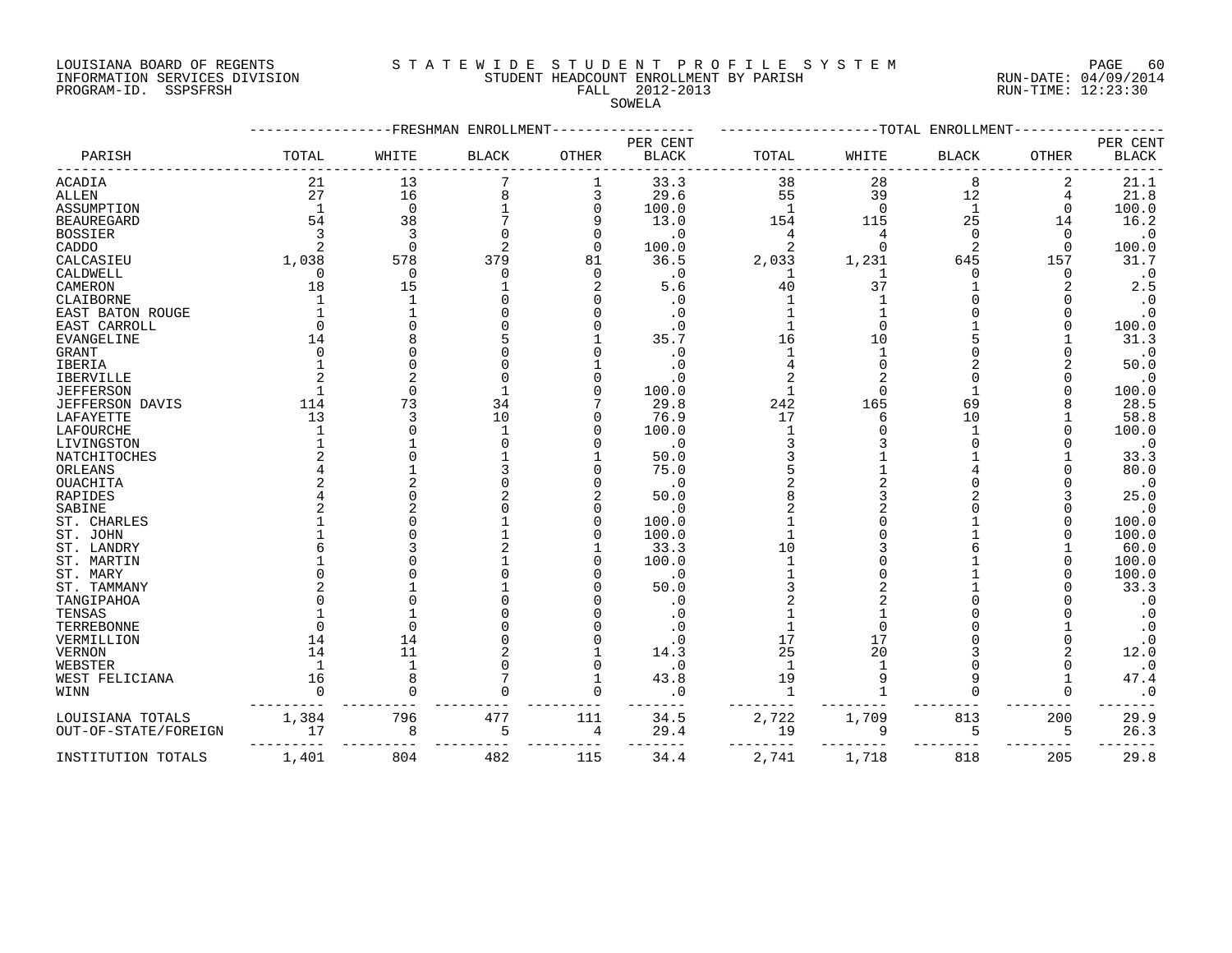#### LOUISIANA BOARD OF REGENTS S T A T E W I D E S T U D E N T P R O F I L E S Y S T E M PAGE 61 INFORMATION SERVICES DIVISION STUDENT HEADCOUNT ENROLLMENT BY PARISH RUN-DATE: 04/09/2014 PROGRAM-ID. SSPSFRSH FALL 2012-2013 RUN-TIME: 12:23:30 PUBLIC INSTITUTIONS TOTALS

## -----------------FRESHMAN ENROLLMENT----------------- -------------------TOTAL ENROLLMENT------------------ PER CENT PER CENT PARISH TOTAL WHITE BLACK OTHER BLACK TOTAL WHITE BLACK OTHER BLACK ------------------------------------------------------------------------------------------------------------------------------------ ACADIA 720 548 137 35 19.0 2,413 1,908 399 106 16.5 ALLEN 329 174 72 83 21.9 915 608 180 127 19.7 ASCENSION 1,526 947 408 171 26.7 5,713 3,875 1,279 559 22.4 ASSUMPTION 323 177 132 14 40.9 871 531 297 43 34.1 AVOYELLES 551 282 207 62 37.6 1,678 929 476 273 28.4 BEAUREGARD 324 232 57 35 17.6 1,221 933 175 113 14.3 BIENVILLE 241 51 161 29 66.8 669 256 355 58 53.1 BOSSIER 2,013 1,123 564 326 28.0 6,247 3,884 1,330 1,033 21.3 CADDO 3,918 1,324 2,243 351 57.2 12,123 5,381 5,421 1,321 44.7 CALCASIEU 2,437 1,578 697 162 28.6 8,238 5,894 1,847 497 22.4 CALDWELL 95 70 13 12 13.7 361 288 44 29 12.2 CAMERON 62 54 3 5 4.8 261 247 6 8 2.3 CATAHOULA 84 47 31 6 36.9 365 234 115 16 31.5 CLAIBORNE 275 91 168 16 61.1 690 274 370 46 53.6 CONCORDIA 182 95 78 9 42.9 690 377 272 41 39.4 DE SOTO 414 177 205 32 49.5 1,194 523 559 112 46.8 EAST BATON ROUGE 5,937 2,227 2,909 801 49.0 20,673 9,555 8,707 2,411 42.1<br>EAST CARROLL 84 18 61 5 72.6 293 60 216 17 73.7 EAST FELICIANA 244 86 139 19 57.0 695 276 370 49 53.2 EVANGELINE 474 304 140 30 29.5 1,272 920 290 62 22.8 FRANKLIN 223 109 75 39 33.6 705 441 202 62 28.7 GRANT 189 136 26 27 13.8 617 455 90 72 14.6 IBERIA 928 479 346 103 37.3 2,923 1,730 915 278 31.3 IBERVILLE 519 192 284 43 54.7 1,723 657 946 120 54.9 JACKSON 168 74 75 19 44.6 701 370 241 90 34.4 JEFFERSON 5,046 2,052 1,743 1,251 34.5 14,898 7,139 4,079 3,680 27.4 JEFFERSON DAVIS 398 292 85 21 21.4 1,284 966 253 65 19.7 LAFAYETTE 2,938 1,787 836 315 28.5 9,890 6,780 2,075 1,035 21.0 LAFOURCHE 1,208 860 221 127 18.3 3,772 2,881 518 373 13.7 LA SALLE 101 77 16 8 15.8 372 292 47 33 12.6 LINCOLN 599 249 285 65 47.6 3,208 1,633 1,131 444 35.3 LIVINGSTON 1,520 1,221 95 204 6.3 4,719 3,703 212 804 4.5 MADISON 112 14 89 9 79.5 399 98 269 32 67.4 MOREHOUSE 253 97 128 28 50.6 1,082 505 464 113 42.9 NATCHITOCHES 579 250 246 83 42.5 2,129 1,068 754 307 35.4 ORLEANS 5,847 1,409 3,674 764 62.8 17,522 6,178 8,943 2,401 51.0 OUACHITA 1,971 1,020 721 230 36.6 7,871 4,836 2,300 735 29.2 PLAQUEMINES 326 172 93 61 28.5 938 523 243 172 25.9 POINTE COUPEE 281 151 107 23 38.1 985 539 360 86 36.5 RAPIDES 1,613 954 502 157 31.1 5,169 3,280 1,278 611 24.7 RED RIVER 114 47 56 11 49.1 414 190 193 31 46.6 RICHLAND 225 116 78 31 34.7 887 561 242 84 27.3 SABINE 302 153 61 88 20.2 904 517 152 235 16.8 ST. BERNARD 582 372 107 103 18.4 1,693 1,150 246 297 14.5 ST. CHARLES 882 484 273 125 31.0 2,679 1,676 703 300 26.2 ST. HELENA 97 8 81 8 83.5 244 31 181 32 74.2 ST. JAMES 338 111 212 15 62.7 1,319 628 634 57 48.1 ST. JOHN 823 265 459 99 55.8 2,193 831 1,093 269 49.8 ST. LANDRY 1,127 597 464 66 41.2 3,461 2,019 1,253 189 36.2

ST. MARTIN 842 395 355 92 42.2 2,680 1,479 925 276 34.5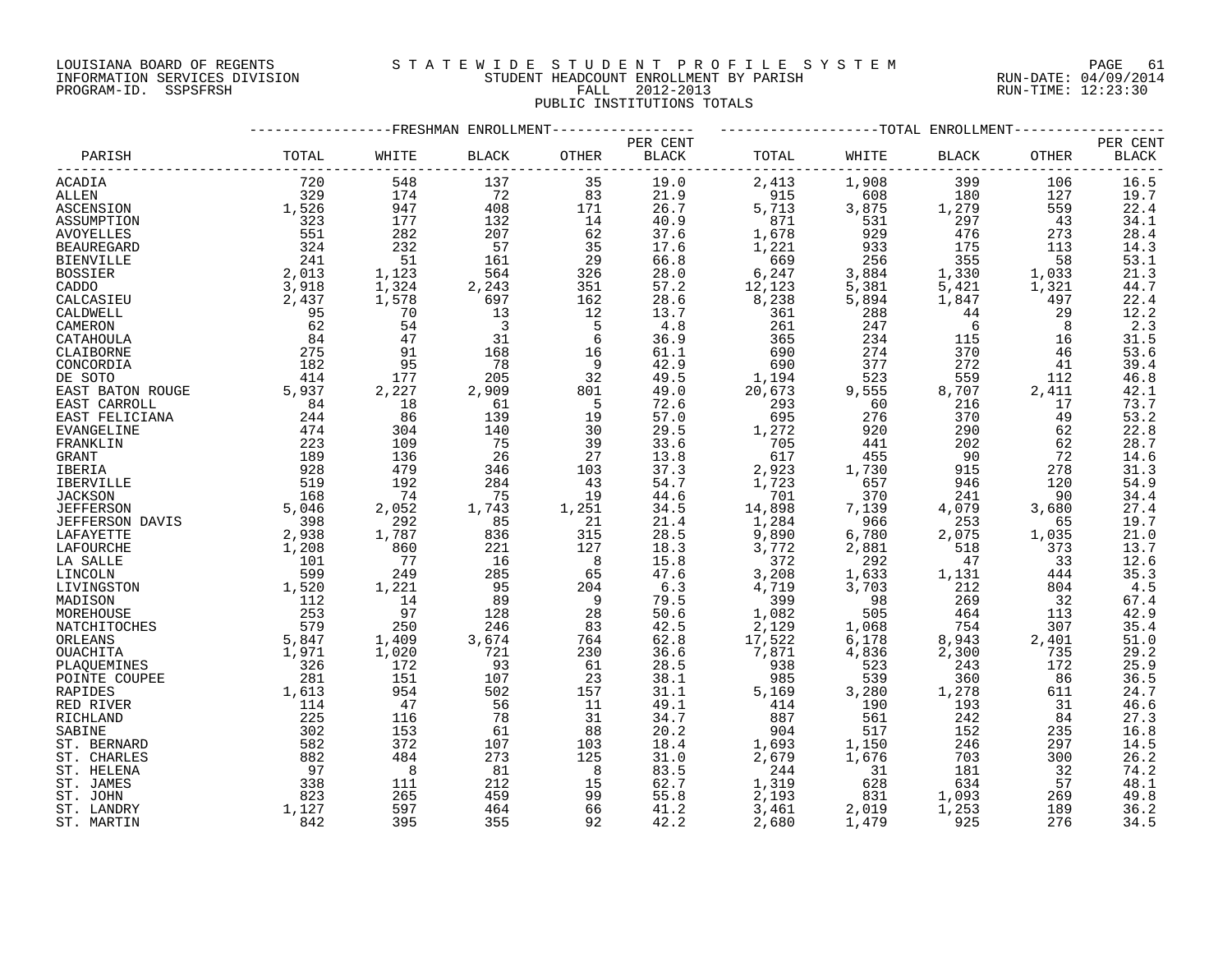#### LOUISIANA BOARD OF REGENTS S T A T E W I D E S T U D E N T P R O F I L E S Y S T E M PAGE 62 INFORMATION SERVICES DIVISION STUDENT HEADCOUNT ENROLLMENT BY PARISH RUN-DATE: 04/09/2014 DOULSIANA BOARD OF REGENIS<br>INFORMATION SERVICES DIVISION STUDENT HEADCOUNT ENROLLMENT BY PARISH RUN-DATE: 04/09/2014<br>PROGRAM-ID. SSPSFRSH FALL 2012-2013 FALL 2012-2013 PUBLIC INSTITUTIONS TOTALS

|                      |        | -FRESHMAN ENROLLMENT- | --TOTAL ENROLLMENT-------- |       |                   |         |         |              |        |                   |
|----------------------|--------|-----------------------|----------------------------|-------|-------------------|---------|---------|--------------|--------|-------------------|
| PARISH               | TOTAL  | WHITE                 | <b>BLACK</b>               | OTHER | PER CENT<br>BLACK | TOTAL   | WHITE   | <b>BLACK</b> | OTHER  | PER CENT<br>BLACK |
| ST. MARY             | 465    | 244                   | 173                        | 48    | 37.2              | 1,689   | 992     | 500          | 197    | 29.6              |
| ST. TAMMANY          | 3,672  | 2,554                 | 514                        | 604   | 14.0              | 12,496  | 9,514   | 1,212        | 1,770  | 9.7               |
| TANGIPAHOA           | 1,575  | 807                   | 535                        | 233   | 34.0              | 4,403   | 2,608   | 1,213        | 582    | 27.5              |
| TENSAS               | 53     | 14                    | 38                         |       | 71.7              | 149     | -59     | 82           | -8     | 55.0              |
| TERREBONNE           | 1,301  | 808                   | 317                        | 176   | 24.4              | 4,051   | 2,742   | 796          | 513    | 19.6              |
| UNION                | 206    | 126                   | 63                         | 17    | 30.6              | 611     | 412     | 155          | 44     | 25.4              |
| VERMILLION           | 604    | 433                   | 106                        | 65    | 17.5              | 2,367   | 1,729   | 315          | 323    | 13.3              |
| VERNON               | 450    | 288                   | 77                         | 85    | 17.1              | 1,476   | 992     | 220          | 264    | 14.9              |
| WASHINGTON           | 636    | 303                   | 282                        | 51    | 44.3              | 1,826   | 998     | 716          | 112    | 39.2              |
| WEBSTER              | 676    | 349                   | 267                        | 60    | 39.5              | 1,913   | 1,037   | 692          | 184    | 36.2              |
| WEST BATON ROUGE     | 251    | 110                   | 114                        | 27    | 45.4              | 960     | 455     | 422          | 83     | 44.0              |
| WEST CARROLL         | 118    | 84                    | 21                         | 13    | 17.8              | 423     | 341     | 55           | 27     | 13.0              |
| WEST FELICIANA       | 201    | 88                    | 94                         | 19    | 46.8              | 679     | 349     | 284          | 46     | 41.8              |
| WINN                 | 244    | 140                   | 63                         | 41    | 25.8              | 616     | 393     | 148          | 75     | 24.0              |
| LOUISIANA TOTALS     | 60,836 | 30,096                | 22,882                     | 7,858 | 37.6              | 197,622 | 112,730 | 60,460       | 24,432 | 30.6              |
| OUT-OF-STATE/FOREIGN | 5,229  | 2,332                 | 1,459                      | 1,438 | 27.9              | 23,261  | 9,968   | 5,087        | 8,206  | 21.9              |
| PUBLIC TOTALS        | 66,065 | 32,428                | 24,341                     | 9,296 | 36.8              | 220,883 | 122,698 | 65,547       | 32,638 | 29.7              |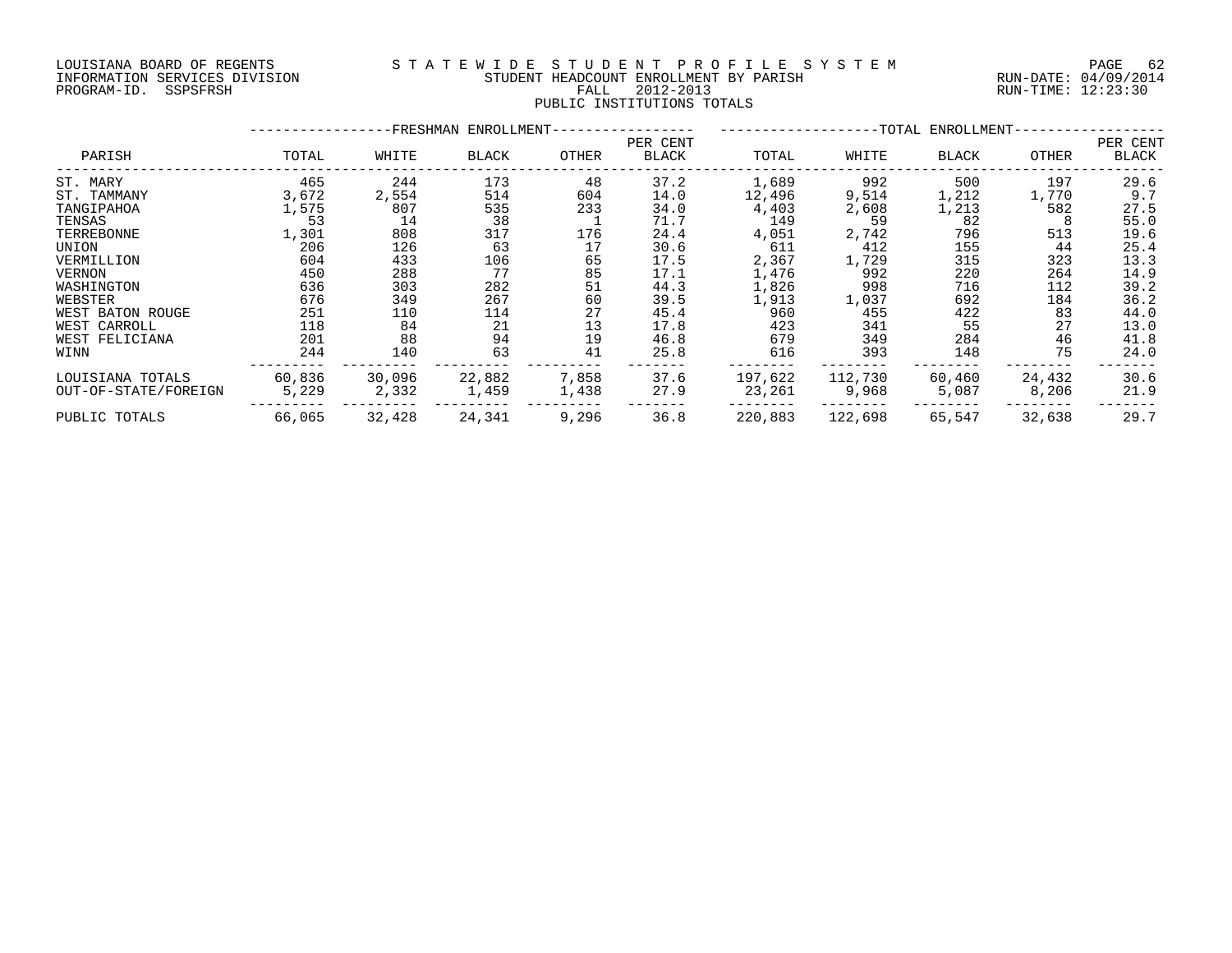## LOUISIANA BOARD OF REGENTS S T A T E W I D E S T U D E N T P R O F I L E S Y S T E M PAGE 63 INFORMATION SERVICES DIVISION STUDENT HEADCOUNT ENROLLMENT BY PARISH RUN-DATE: 04/09/2014 PROGRAM-ID. SSPSFRSH FALL 2012-2013 RUN-TIME: 12:23:30 PRIVATE INSTITUTIONS TOTALS

|        |       |       | --FRESHMAN ENROLLMENT- |       |                   |          | $-{\tt TOTAL}$ | <b>ENROLLMENT</b> |                 |                      |
|--------|-------|-------|------------------------|-------|-------------------|----------|----------------|-------------------|-----------------|----------------------|
| PARISH | TOTAL | WHITE | <b>BLACK</b>           | OTHER | PER CENT<br>BLACK | TOTAL    | WHITE          | <b>BLACK</b>      | OTHER           | CENT<br>PE)<br>BLACK |
|        |       |       |                        |       | -------           | -------- | --------       | --------          | - - - - - - - - | -------              |
|        |       |       |                        |       |                   | -----    |                |                   |                 |                      |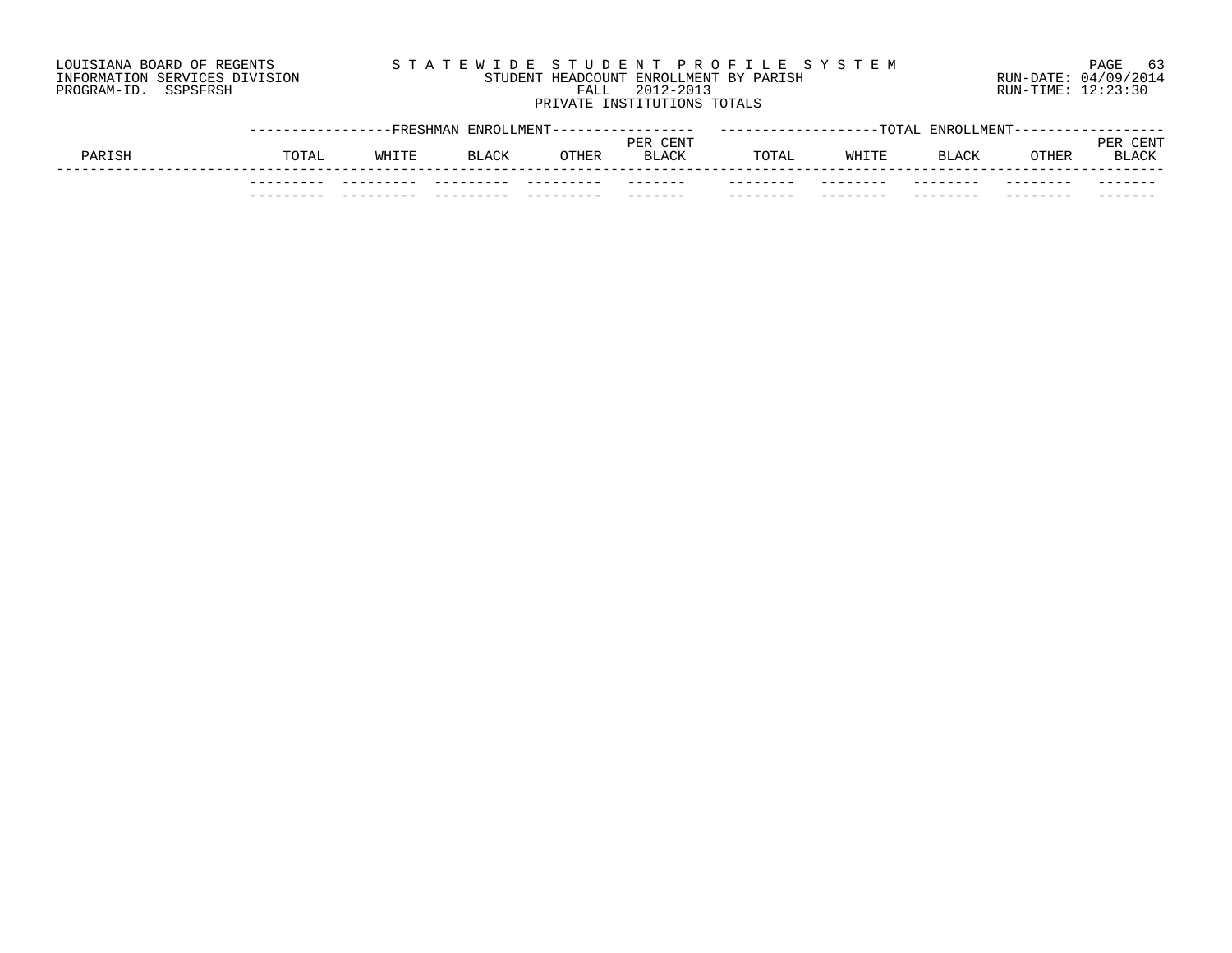#### LOUISIANA BOARD OF REGENTS S T A T E W I D E S T U D E N T P R O F I L E S Y S T E M PAGE 64 INFORMATION SERVICES DIVISION STUDENT HEADCOUNT ENROLLMENT BY PARISH RUN-DATE: 04/09/2014 PROGRAM-ID. SSPSFRSH FALL 2012-2013 RUN-TIME: 12:23:30

STATE TOTALS

|                        |       |            |                | -------------TOTAL ENROLLMENT<br>----------FRESHMAN ENROLLMENT |                            |        |       |              |       |                                    |  |  |
|------------------------|-------|------------|----------------|----------------------------------------------------------------|----------------------------|--------|-------|--------------|-------|------------------------------------|--|--|
| PARISH                 | TOTAL | WHITE      | <b>BLACK</b>   | <b>OTHER</b>                                                   | PER CENT<br>$_{\rm BLACK}$ | TOTAL  | WHITE | <b>BLACK</b> | OTHER | PER CENT<br>$\operatorname{BLACK}$ |  |  |
| ACADIA                 | 720   | 548        | 137            | 35                                                             | 19.0                       | 2,413  | 1,908 | 399          | 106   | 16.5                               |  |  |
| ALLEN                  | 329   | 174        | 72             | 83                                                             | 21.9                       | 915    | 608   | 180          | 127   | 19.7                               |  |  |
| ASCENSION              | 1,526 | 947        | 408            | 171                                                            | 26.7                       | 5,713  | 3,875 | 1,279        | 559   | 22.4                               |  |  |
| ASSUMPTION             | 323   | 177        | 132            | 14                                                             | 40.9                       | 871    | 531   | 297          | 43    | 34.1                               |  |  |
| AVOYELLES              | 551   | 282        | 207            | 62                                                             | 37.6                       | 1,678  | 929   | 476          | 273   | 28.4                               |  |  |
| BEAUREGARD             | 324   | 232        | 57             | 35                                                             | 17.6                       | 1,221  | 933   | 175          | 113   | 14.3                               |  |  |
| <b>BIENVILLE</b>       | 241   | 51         | 161            | 29                                                             | 66.8                       | 669    | 256   | 355          | 58    | 53.1                               |  |  |
| BOSSIER                | 2,013 | 1,123      | 564            | 326                                                            | 28.0                       | 6,247  | 3,884 | 1,330        | 1,033 | $21.3$<br>$44.7$                   |  |  |
| CADDO                  | 3,918 | 1,324      | 2,243          | 351                                                            | 57.2                       | 12,123 | 5,381 | 5,421        | 1,321 |                                    |  |  |
| CALCASIEU              | 2,437 | 1,578      | 697            | 162                                                            | 28.6                       | 8,238  | 5,894 | 1,847        | 497   | 22.4                               |  |  |
| CALDWELL               | 95    | 70         | 13             | 12                                                             | 13.7                       | 361    | 288   | 44           | 29    | $\frac{1}{2}$ . 2<br>2. 3          |  |  |
| CAMERON                | 62    | 54         | $\overline{3}$ | 5                                                              | 4.8                        | 261    | 247   | 6            | 8     |                                    |  |  |
| CATAHOULA              | 84    | 47         | 31             | 6                                                              | 36.9                       | 365    | 234   | 115          | 16    | 31.5                               |  |  |
| CLAIBORNE              | 275   | 91         | 168            | 16                                                             | 61.1                       | 690    | 274   | 370          | 46    | 53.6                               |  |  |
| CONCORDIA              | 182   | 95         | 78             | 9                                                              | 42.9                       | 690    | 377   | 272          | 41    | 39.4                               |  |  |
| DE SOTO                | 414   | 177        | 205            | 32                                                             | 49.5                       | 1,194  | 523   | 559          | 112   | 46.8                               |  |  |
| EAST BATON ROUGE       | 5,937 | 2,227      | 2,909          | 801                                                            | 49.0                       | 20,673 | 9,555 | 8,707        | 2,411 | 42.1                               |  |  |
| EAST CARROLL           | 84    | 18         | 61             | 5                                                              | 72.6                       | 293    | 60    | 216          | 17    | 73.7                               |  |  |
| EAST FELICIANA         | 244   | 86         | 139            | 19                                                             | 57.0                       | 695    | 276   | 370          | 49    | 53.2                               |  |  |
| EVANGELINE             | 474   | 304        | 140            | 30                                                             | 29.5                       | 1,272  | 920   | 290          | 62    | $\frac{22.8}{28.7}$                |  |  |
| FRANKLIN               | 223   | 109        | 75             | 39                                                             | 33.6                       | 705    | 441   | 202          | 62    |                                    |  |  |
| GRANT                  | 189   | 136        | 26             | 27                                                             | 13.8                       | 617    | 455   | 90           | 72    | 14.6                               |  |  |
| IBERIA                 | 928   | 479        | 346            | 103                                                            | 37.3                       | 2,923  | 1,730 | 915          | 278   | 31.3                               |  |  |
| IBERVILLE              | 519   | 192        | 284            | 43                                                             | 54.7                       | 1,723  | 657   | 946          | 120   | 54.9                               |  |  |
| <b>JACKSON</b>         | 168   | 74         | 75             | 19                                                             | 44.6                       | 701    | 370   | 241          | 90    | 34.4                               |  |  |
| <b>JEFFERSON</b>       | 5,046 | 2,052      | 1,743          | 1,251                                                          | 34.5                       | 14,898 | 7,139 | 4,079        | 3,680 |                                    |  |  |
| <b>JEFFERSON DAVIS</b> | 398   | 292        | 85             | 21                                                             | 21.4                       | 1,284  | 966   | 253          | 65    | $27.4$<br>19.7                     |  |  |
| LAFAYETTE              | 2,938 | 1,787      | 836            | 315                                                            | 28.5                       | 9,890  | 6,780 | 2,075        | 1,035 | 21.0                               |  |  |
| LAFOURCHE              | 1,208 | 860        | 221            | 127                                                            | 18.3                       | 3,772  | 2,881 | 518          | 373   | 13.7                               |  |  |
| LA SALLE               | 101   | 77         | 16             | $_{\rm 8}$                                                     | 15.8                       | 372    | 292   | 47           | 33    | 12.6                               |  |  |
| LINCOLN                | 599   | 249        | 285            | 65                                                             | 47.6                       | 3,208  | 1,633 | 1,131        | 444   | 35.3                               |  |  |
| LIVINGSTON             | 1,520 | 1,221      | 95             | 204                                                            | 6.3                        | 4,719  | 3,703 | 212          | 804   | 4.5                                |  |  |
| MADISON                | 112   | 14         | 89             | - 9                                                            | 79.5                       | 399    | 98    | 269          | 32    | 67.4                               |  |  |
| MOREHOUSE              | 253   | 97         | 128            | 28                                                             | 50.6                       | 1,082  | 505   | 464          | 113   | 42.9                               |  |  |
| NATCHITOCHES           | 579   | 250        | 246            | 83                                                             | 42.5                       | 2,129  | 1,068 | 754          | 307   | 35.4                               |  |  |
| ORLEANS                | 5,847 | 1,409      | 3,674          | 764                                                            | 62.8                       | 17,522 | 6,178 | 8,943        | 2,401 | 51.0                               |  |  |
| OUACHITA               | 1,971 | 1,020      | 721            | 230                                                            | 36.6                       | 7,871  | 4,836 | 2,300        | 735   | 29.2                               |  |  |
| PLAOUEMINES            | 326   | 172        | 93             | 61                                                             | 28.5                       | 938    | 523   | 243          | 172   | 25.9                               |  |  |
| POINTE COUPEE          | 281   | 151        | 107            | 23                                                             | 38.1                       | 985    | 539   | 360          | 86    | 36.5                               |  |  |
| RAPIDES                | 1,613 | 954        | 502            | 157                                                            | 31.1                       | 5,169  | 3,280 | 1,278        | 611   | 24.7                               |  |  |
| RED RIVER              | 114   | 47         | 56             | 11                                                             | 49.1                       | 414    | 190   | 193          | 31    | 46.6                               |  |  |
| RICHLAND               | 225   | 116        | 78             | 31                                                             | 34.7                       | 887    | 561   | 242          | 84    | 27.3                               |  |  |
| SABINE                 | 302   | 153        | 61             | 88                                                             | 20.2                       | 904    | 517   | 152          | 235   | 16.8                               |  |  |
| ST. BERNARD            | 582   | 372        | 107            | 103                                                            | 18.4                       | 1,693  | 1,150 | 246          | 297   | 14.5                               |  |  |
| ST. CHARLES            | 882   | 484        | 273            | 125                                                            | 31.0                       | 2,679  | 1,676 | 703          | 300   | 26.2                               |  |  |
| ST. HELENA             | 97    | $_{\rm 8}$ | 81             | 8                                                              | 83.5                       | 244    | 31    | 181          | 32    | 74.2                               |  |  |
| ST. JAMES              | 338   | 111        | 212            | 15                                                             | 62.7                       | 1,319  | 628   | 634          | 57    | 48.1                               |  |  |
| ST. JOHN               | 823   | 265        | 459            | 99                                                             | 55.8                       | 2,193  | 831   | 1,093        | 269   | 49.8                               |  |  |
| ST. LANDRY             | 1,127 | 597        | 464            | 66                                                             | 41.2                       | 3,461  | 2,019 | 1,253        | 189   | 36.2                               |  |  |

ST. MARTIN 842 395 355 92 42.2 2,680 1,479 925 276 34.5